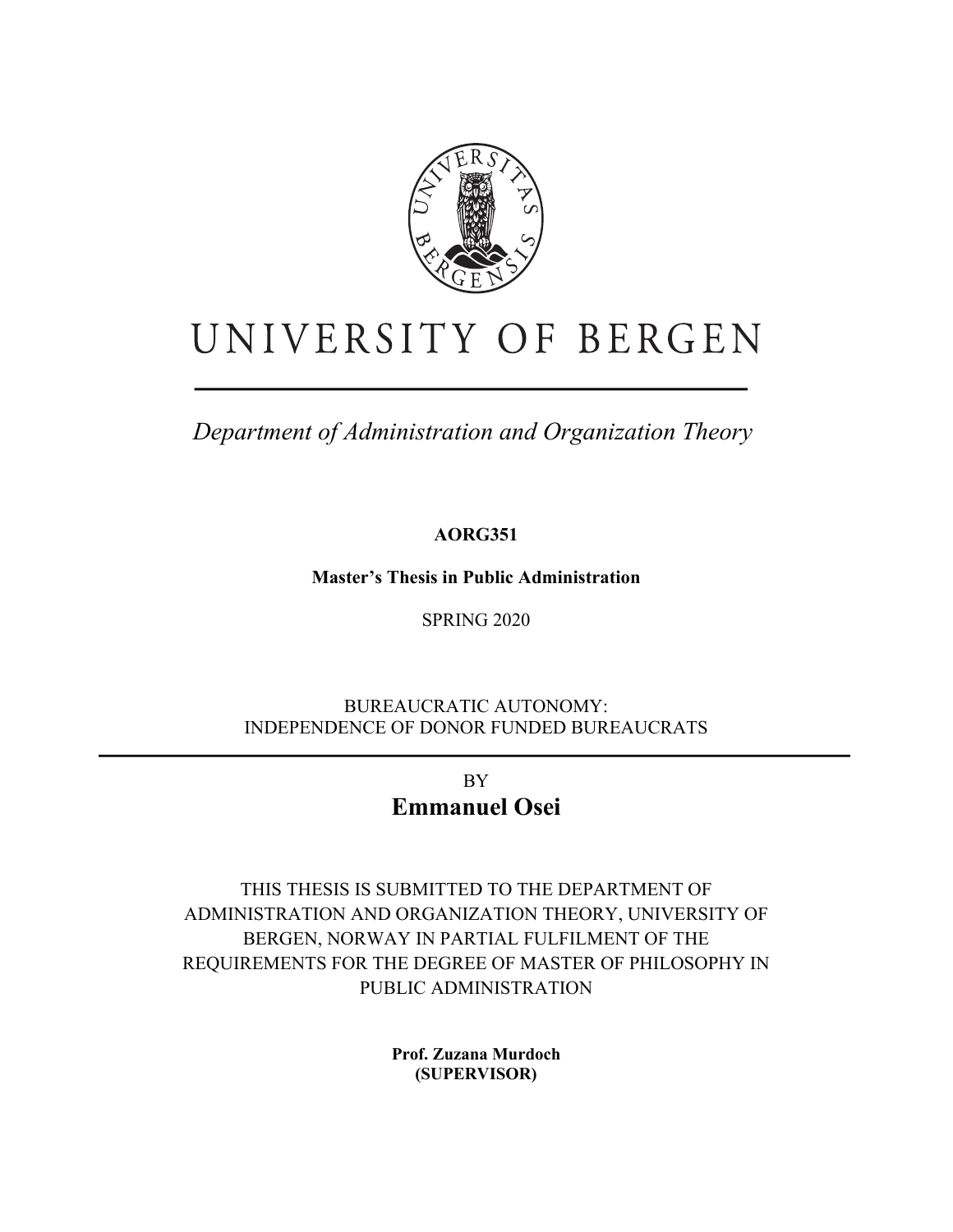#### **ABSTRACT**

A scan through available political science and public administration literature points to a global upsurge in studies on bureaucratic autonomy. The predominant focus of most of these studies have been to either establish a framework for conceptualizing the theory of autonomy or to delve into the professionalism and autonomy of certain bureaucrats. This current study seeks to apply the Principal Agency Theory and the Bureaucrat Professionalism Theory to ascertain the independence of the ECOWAS donor funded bureaucrat. The study was qualitative in nature, adopted an exploratory research design and a purposive sampling approach. Structured interviews were administered to 10 respondents comprising 7 donor funded bureaucrat and 3 senior members of ECOWAS who were 'purposively' drawn for the study. The results of the study revealed that even though the autonomy of the ECOWAS donor funded bureaucrat is not absolute, they wield a certain level of autonomy that fits both into 'autonomy of will' and 'autonomy of action'. In much the same way, the study established that the ECOWAS donor funded bureaucrat satisfies a significant portion of professionalism standards. Additionally, this study found that Communication flaws, Economic development disparities amongst member countries and Change management are the various impediments to the professionalism of the ECOWAS donor funded bureaucrat. The study, therefore, recommends that ECOWAS should review its 12 months chairmanship tenure which tends to introduce frequent modifications into the management of ECOWAS. Again, the study recommends the establishment of a robust research unit to remedy the situation where bureaucrats struggle to access relevant data to aid decision making. To add to this, ECOWAS should commence negotiations with the professional bodies of the various donor funded bureaucrats to ensure that they implement legislations permitting the application of sanctions to professionals whose conduct falls short of acceptable standards. Purposive sampling (non-probability sampling) was employed in selecting respondents, hence the sampling frame would not have equal chance of being selected. Therefore, the findings of this study cannot be generalized to wider population of donor funded bureaucrats globally. Future research should focus on other unions using different sampling methods. Furthermore, this study employed the Principal Agent Theory (main) and Bureaucratic Professionalism Theory (Supporting) in assessing the autonomy of the ECOWAS donor funded bureaucrats. Future research should also focus on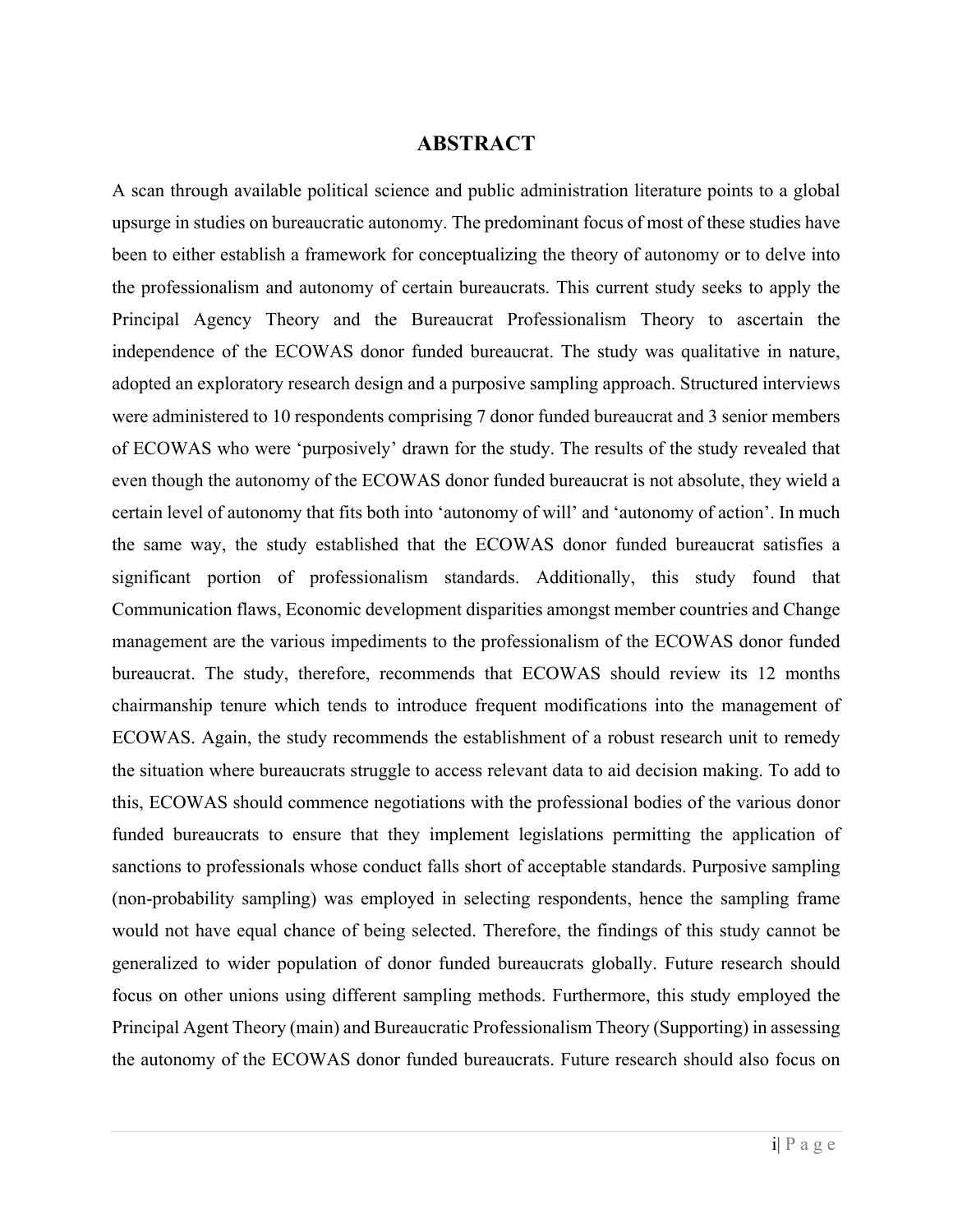the application of other models to understand the level of autonomy of the ECOWAS donor funded bureaucrat.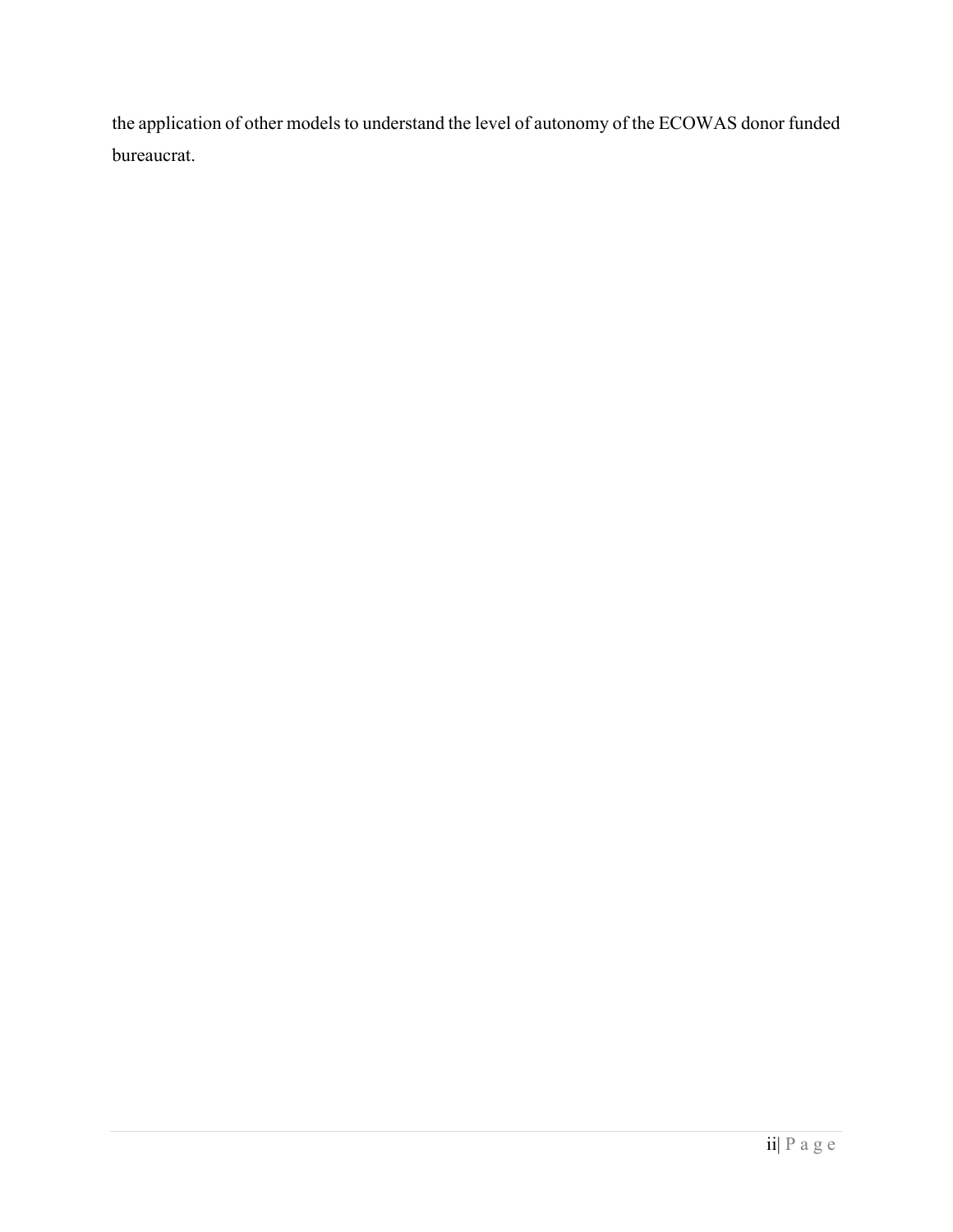# **DEDICATION**

*This thesis is dedicated to God and My Family especially My Son, Oheneba Afriyie Osei, My Wife, Barbara Obi Asante and My mum, Madam Esther Sarfo for their support and encouragement. God richly bless you all.*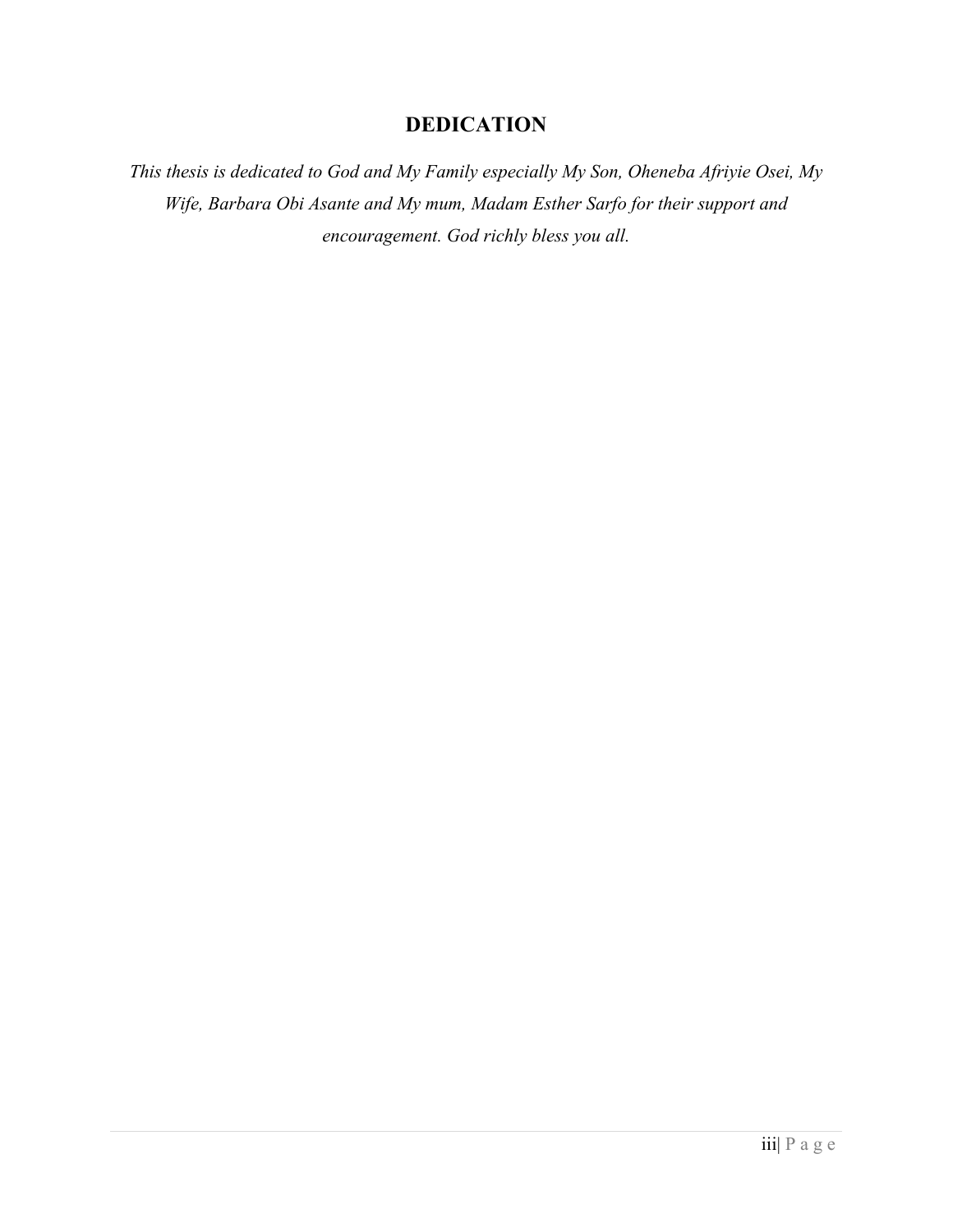# **ACKNOWLEDGEMENT**

Am extremely grateful to the Almighty God for bringing me this far. I also wish to express my appreciation to my supervisors, Prof. Zuzana Murdoch for her mentorship and guidance throughout this study. Someway, am grateful to Prof. Ishtiaq Jamil, his guidance throughout this Master Thesis.

My profound and deepest gratitude also goes to my very good friend Samuel Dobbin whose support is not measurable, Mrs. Cecilia Asante and the Department of Administration and Organisation Theory, University of Bergen, Norway.

God bless you all for the diverse roles you played in getting this work done.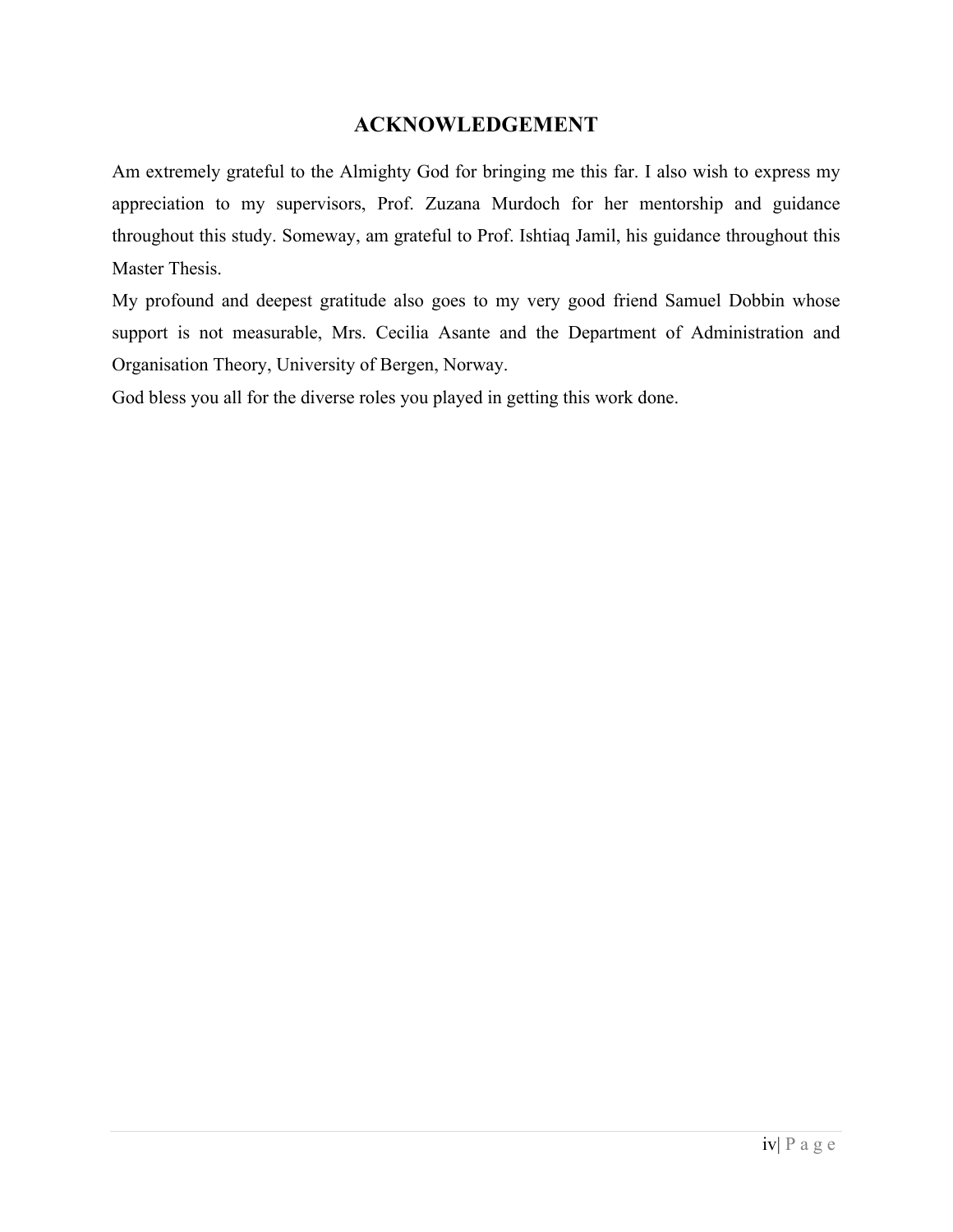# **TABLE OF CONTENTS**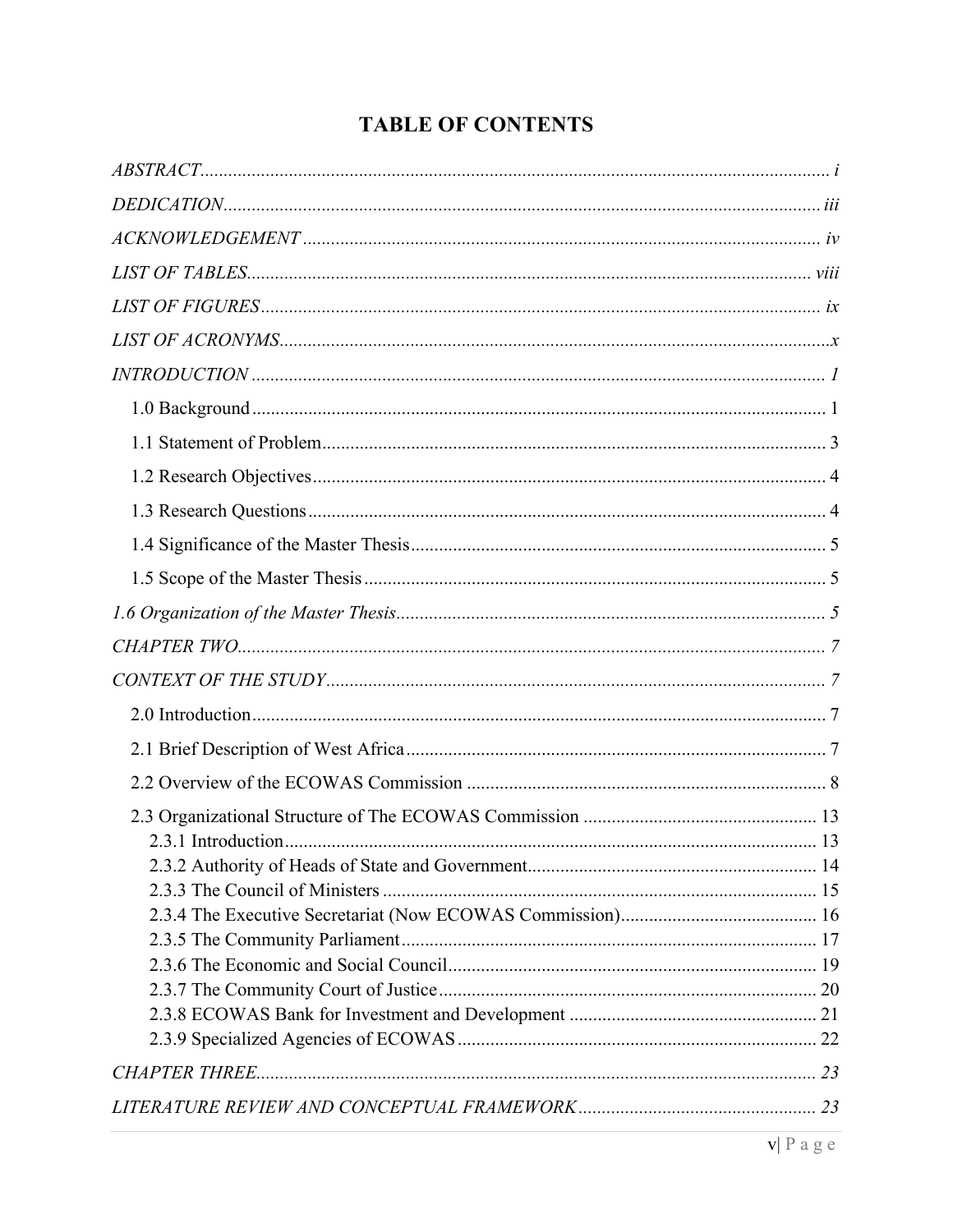| 3.6 Principal Agency Theory, ECOWAS, the Donor and the Donor Bureaucrat 43 |  |
|----------------------------------------------------------------------------|--|
|                                                                            |  |
|                                                                            |  |
|                                                                            |  |
|                                                                            |  |
|                                                                            |  |
|                                                                            |  |
|                                                                            |  |
|                                                                            |  |
|                                                                            |  |
|                                                                            |  |
|                                                                            |  |
|                                                                            |  |
|                                                                            |  |
|                                                                            |  |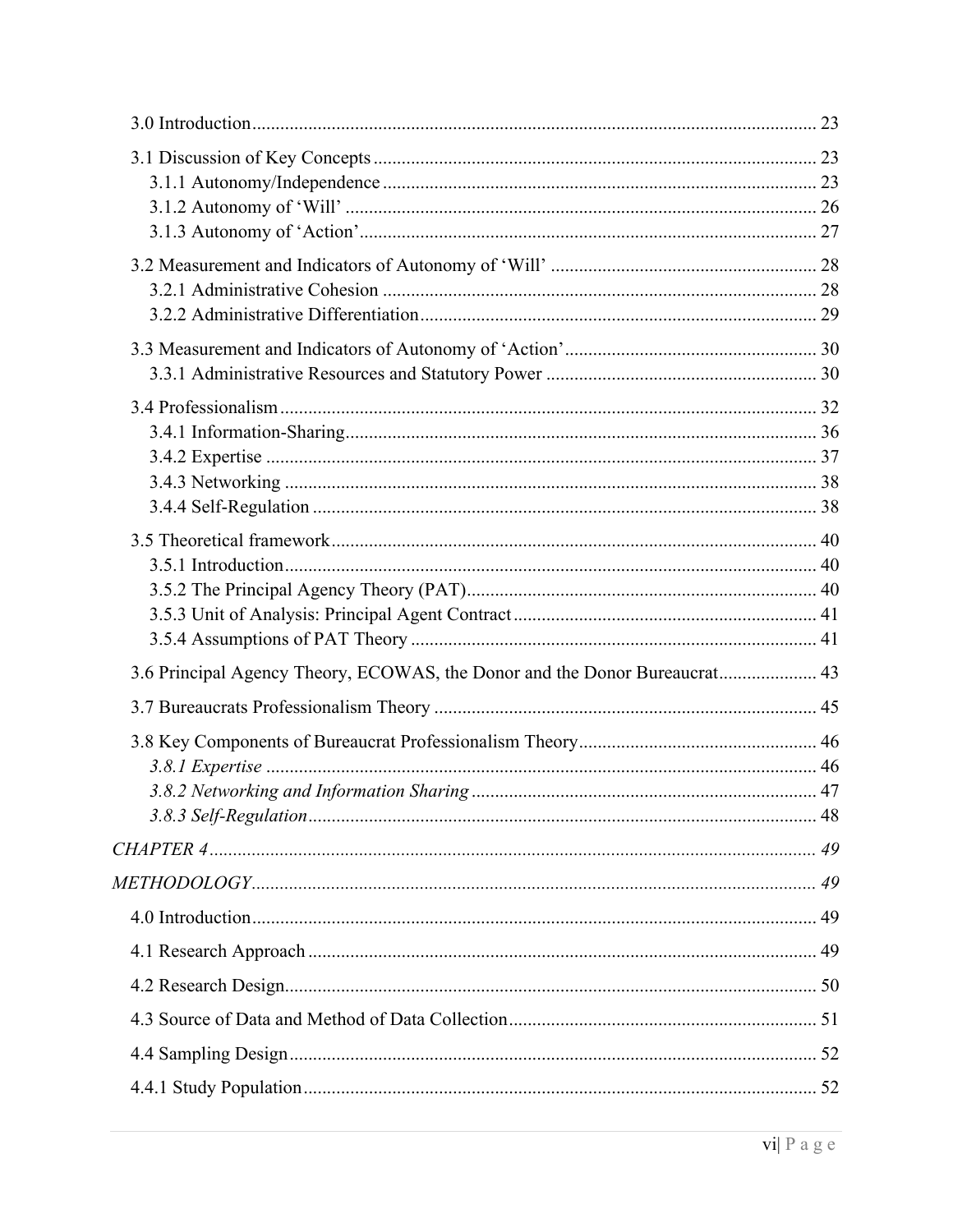| 5.3 The Challenges Associated with Exhibiting Professionalism Amongst ECOWAS Donor |  |
|------------------------------------------------------------------------------------|--|
|                                                                                    |  |
|                                                                                    |  |
|                                                                                    |  |
|                                                                                    |  |
|                                                                                    |  |
|                                                                                    |  |
|                                                                                    |  |
|                                                                                    |  |
|                                                                                    |  |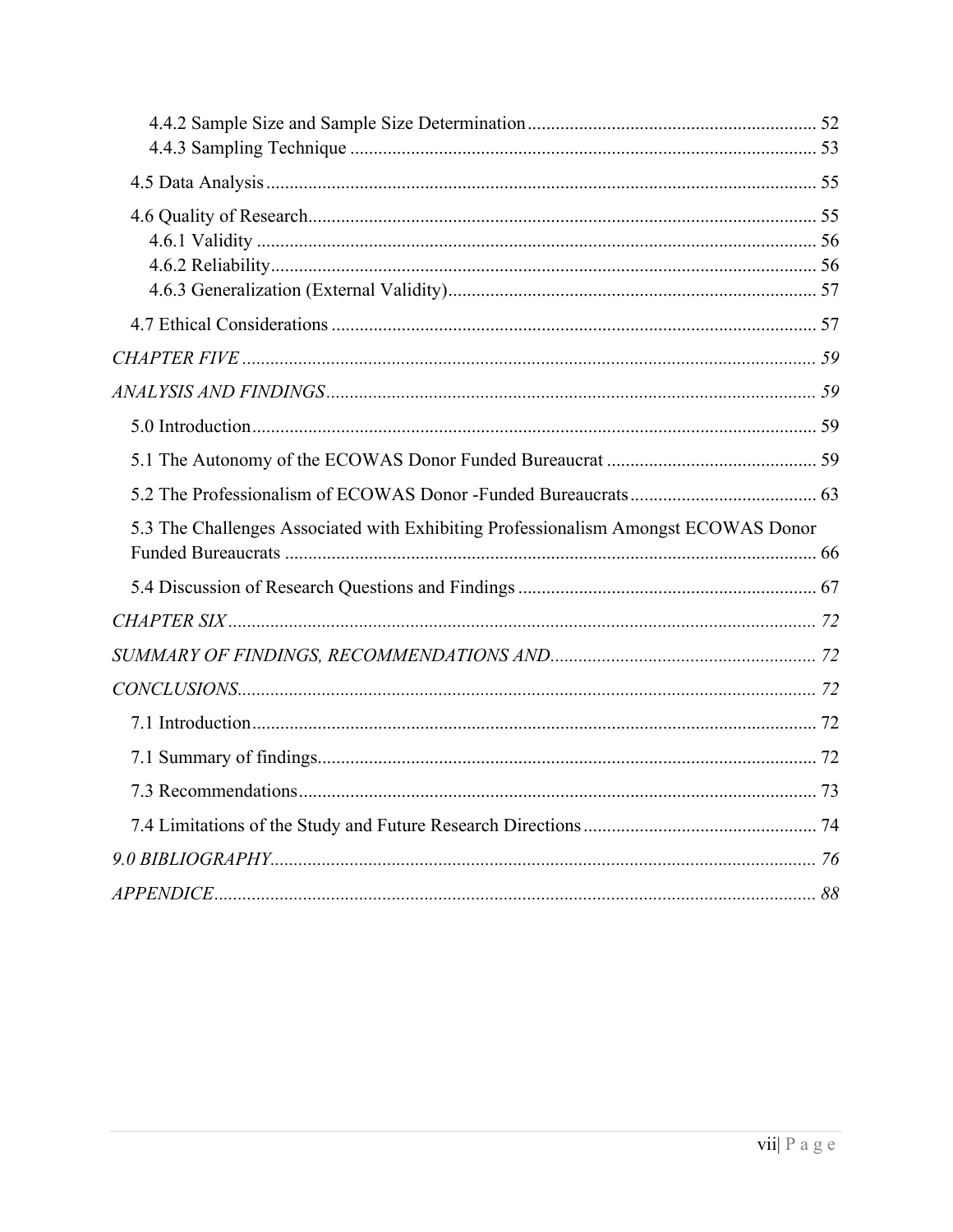# **LIST OF TABLES**

| Table 2.0: Distribution of ECOWAS by Member Country Population and Land Size7-8 |
|---------------------------------------------------------------------------------|
| Table 2.1: Allocation of Seats Among Member States in ECOWAS Parliament18-19    |
|                                                                                 |
|                                                                                 |
|                                                                                 |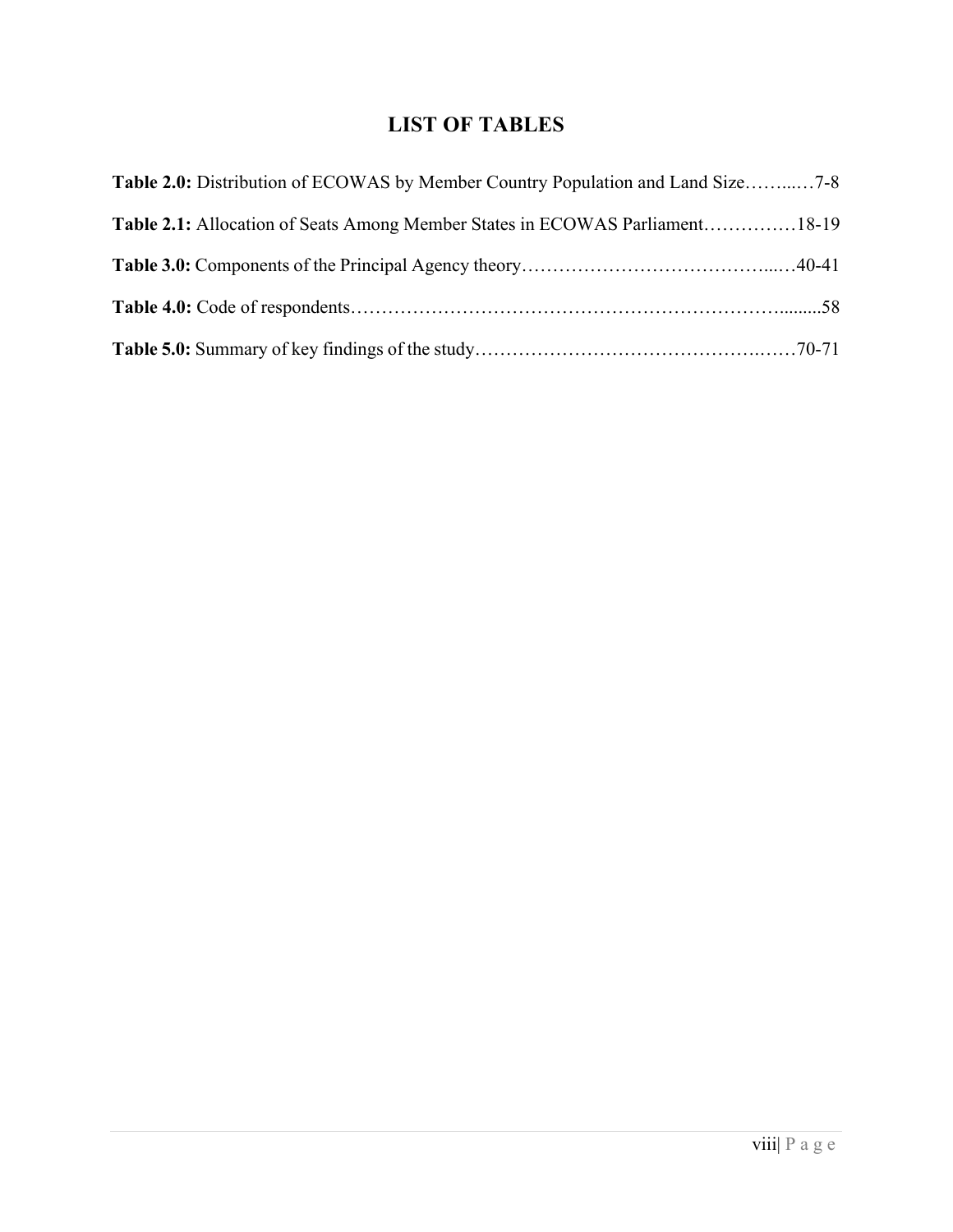# **LIST OF FIGURES**

| Figure 3.1: Diagrammatic view of the relationship between a Donor and ECOWAS43                   |
|--------------------------------------------------------------------------------------------------|
| Figure 3.2: Diagrammatic view of the relationship between the Donor, ECOWAS and the Donor        |
|                                                                                                  |
| Figure 3.3: Relationship between the bureaucrat, the donor country/body, a professional body and |
|                                                                                                  |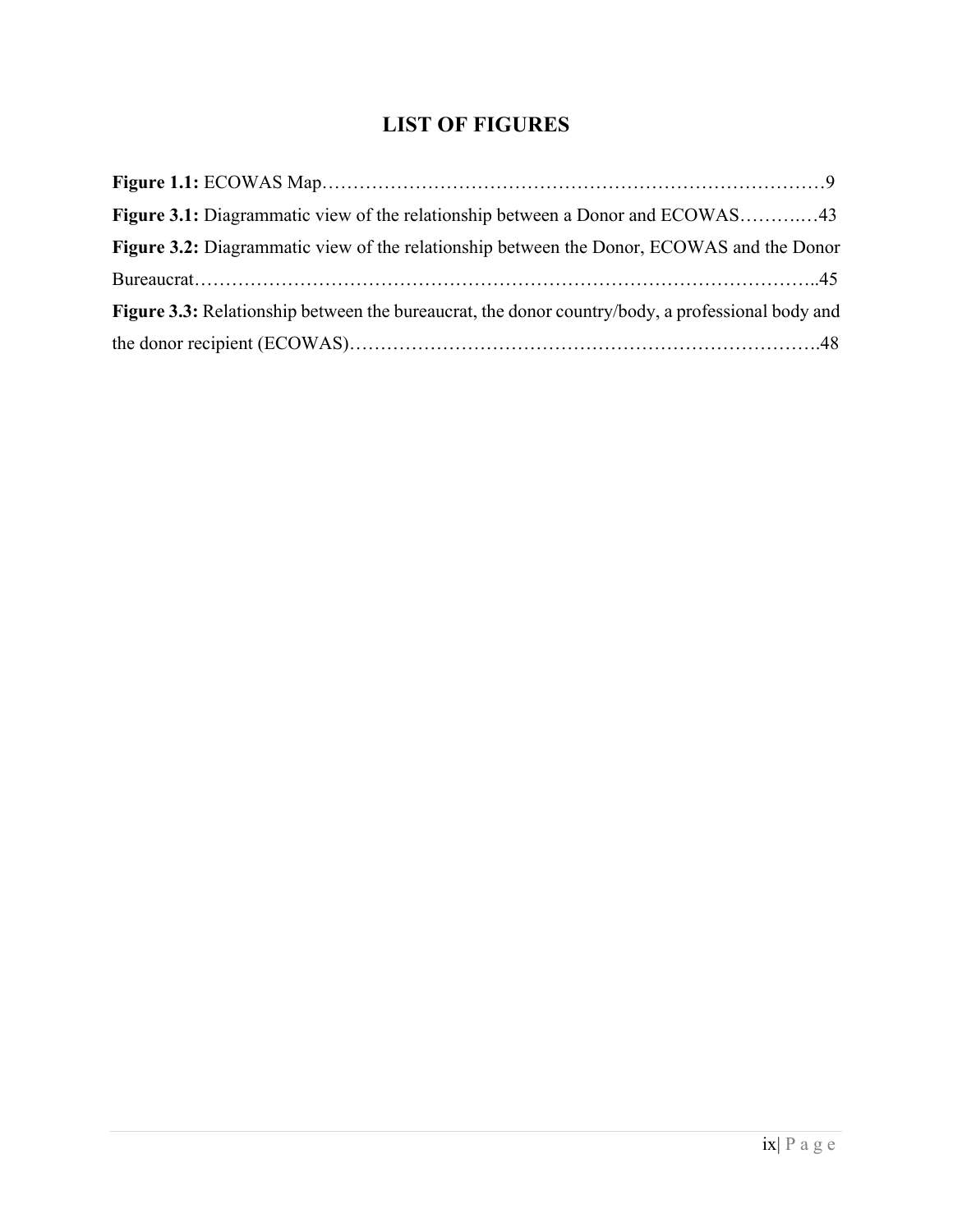# **LIST OF ACRONYMS**

| <b>CEAO</b>     | Communauté économique de l'Afrique de l'Ouest            |
|-----------------|----------------------------------------------------------|
| <b>EBID</b>     | <b>ECOWAS Bank for Investment and Development</b>        |
| <b>ECA</b>      | Economic Commission for Africa                           |
| <b>E-CET</b>    | ECOWAS Common External tariff                            |
| <b>ECOWAS</b>   | Economic Community of West Africa States                 |
| <b>ECREEE</b>   | ECOWAS Centre for Renewable Energy and Energy Efficiency |
| <b>EEC</b>      | <b>European Economic Community</b>                       |
| <b>EPA</b>      | <b>Economic Partnership Agreement</b>                    |
| <b>ERDF</b>     | <b>ECOWAS Regional Development Fund</b>                  |
| <b>ERERA</b>    | <b>ECOWAS Regional Electricity Regulatory Authority</b>  |
| EU              | European Union                                           |
| <b>EYSDC</b>    | <b>ECOWAS Youth and Sports Development Centre</b>        |
| <b>INGO</b>     | International Nongovernmental Organizations              |
| <b>IO</b>       | <b>International Organization</b>                        |
| <b>IPSAS</b>    | <b>International Public Sector Accounting Standard</b>   |
| <b>OAU</b>      | Organization of African Unity                            |
| <b>PAT</b>      | Principal-Agent Theory                                   |
| <b>PPDU</b>     | <b>Project Preparation and Development Unit</b>          |
| QA              | Quality Assurance                                        |
| SO <sub>1</sub> | Supranational Organization                               |
| <b>RAAF</b>     | Regional Agency for Agriculture and Food                 |
| <b>UMOA</b>     | Union Monetaire Ouest Africaine                          |
| <b>UN</b>       | <b>United Nations</b>                                    |
| <b>WAHO</b>     | West African Health Organization                         |
| <b>WAMA</b>     | West Africa Monetary Agency                              |
| <b>WAMI</b>     | West African Monetary Institute                          |
| <b>WB</b>       | World Bank                                               |
| WHO             | <b>World Health Organization</b>                         |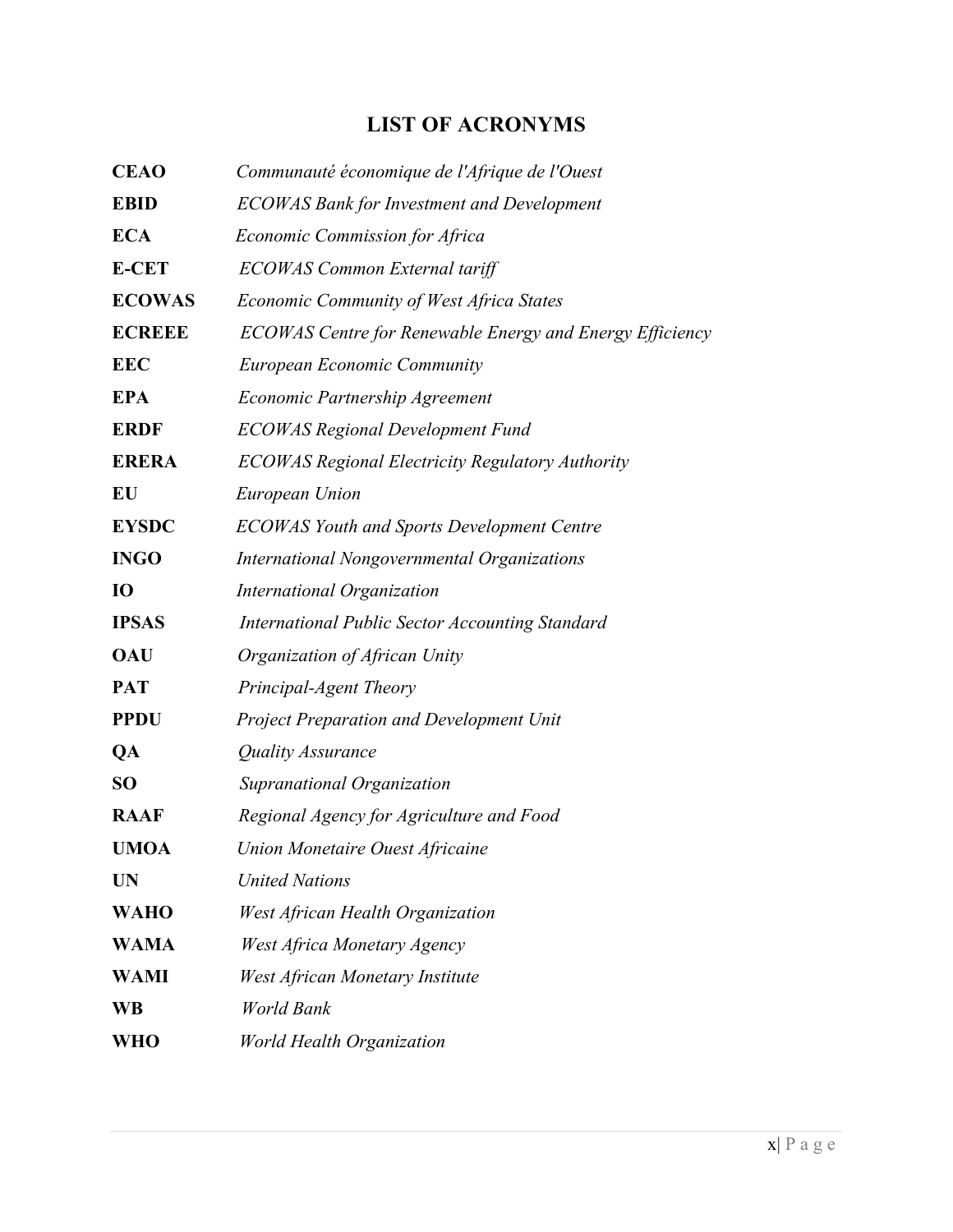#### **CHAPTER ONE**

# **INTRODUCTION**

#### **1.0 Background**

Modern societies are confronted with numerous problems that transcend geographical borders. This occasioned the creation of international and supranational organizations to mitigate these challenges at the international and global level. To achieve this, "one necessary, although not sufficient, factor… is the establishment of common institutions, including a permanent administration, independent of national governments serving the common interest" (Trondal & Veggeland, 2014: 55). This is because, like modern governments, international bureaucracies formulate and implement policies expected to serve the interest of member states (not one member state) and whose consequences are borne by member states. Therefore, the composition of these bureaucracies (institutions) must be representative of the various states that constitute them. Not only should interest in its composition be on how reflective it is of the states that constitute them but also how its composition affects its effectiveness and autonomy. Following from the abovementioned roles of international bureaucracies, it has become more relevant to understand the conditions occasioning the recruitment of these bureaucrats.

"Assuming that the demographic profile of government officials shape basic features of their decision-making behavior, it is important to understand how the demographic profile of government institutions comes about" (Murdoch et al., 2014: 72) and in the case of international bureaucracies, how these bureaucrats are recruited and their wage and incentive packages determined. Also, considering that the international system is driven by competitive self-interest (realist international relations perspective), coupled with the rising complexities of modern governance, states and international organizations have had to rely on other organizations for assistance in areas they fall short technically. This creates a particularly interesting staff category that works in, but not necessarily exclusively for, the international organization (e.g., Seconded National Experts in the European Commission, or bureaucrats funded by donor organizations in the Economic Community of West Africa States). As discussed in more detail below, this staff category will be central to my analysis.

My thesis takes the Economic Community of West Africa States (ECOWAS) as its central case (more information on this case is given in Chapter 2). A scan through the 2010 ECOWAS Revised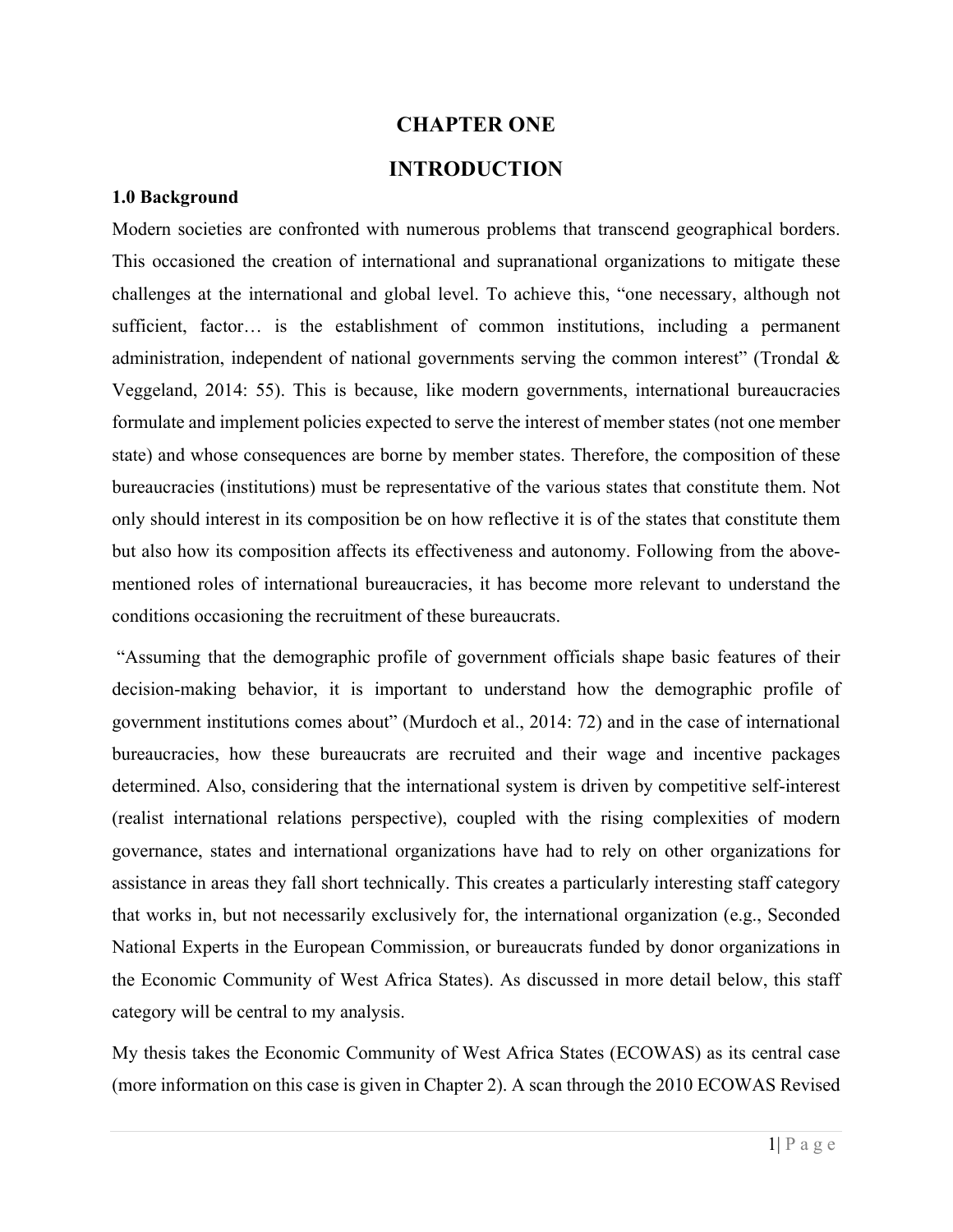Treaty points to the ECOWAS Commission previously called the ECOWAS Secretariat as the administrative wing of the organization, headed by a president who is elected for a non-renewable period of four year term, assisted by a vice president, 13 commissioners (forwarded from member states) and bureaucrats working in the various departments and agencies (Department of Energy, Infrastructure, Regional Agency for Agriculture and Food, West Africa Monetary Agency, West African Health Organization etc.) of the ECOWAS Commission. The ECOWAS Commission established in 1975 had the responsibility to "eliminate tariffs and non-tariff barriers among member states over a 15 year period" to promote free movement of goods, services and people for purposes of economic harmonization and integration within the West Africa Sub-Region (Cluster, 1982). However, like any other human organization, the ECOWAS Commission is not without a challenge(s). Some of these challenges include member states commitment, threats posed by colonial ties, financial and human resource challenges. Cluster (1982) in his study titled "*ECOWAS: Problems and Prospects"* established that inadequate staffing has been an aged-old problem of ECOWAS since its establishment in 1975 and have had to rely on the services of externally funded (Donor-funded) bureaucrats. The critical need and reliance on donor funded bureaucrats by ECOWAS is evident in its 2012 annual report in which the Commission is seen reporting on the "need to fill eight (8) donor funded positions for the Project Preparation and Development Unit (PPDU) of the Department of Infrastructure" (ECOWAS, 2012: 83). Therefore, the human resource/staffing challenge of the ECOWAS Commission can be seen as one not of recent origin. To mitigate this shortfall, the Commission has had to rely on development partners for technical and financial assistance in the formulation and implementation of ECOWAS Commission's policies and programs. For example, following the implementation of the Wave 1 of the ECOLinK Project as part of the ECOWAS Commission's institutional reform initiated in 2015, the Commission had to rely on assistance from the European Union to "engage the services of Quality Assurance (QA) Consultants to review all the activities of Wave 1" (ECOWAS, 2016: 116). The Wave 1, initiated and operationalized in mid-2014 and 2015 respectively, focused on financial management, procurement and control within the ECOWAS Commission. Similarly, between 2014 and 2015, the World Bank assisted the ECOWAS Commission in securing the "services of an [International Public Sector Accounting Standard] expert who conducted a Gap Analysis… between ECOWAS existing accounting practices and IPSAS" (ECOWAS, 2016: 116). Following from the above, one cannot underestimate the role and influence of development partner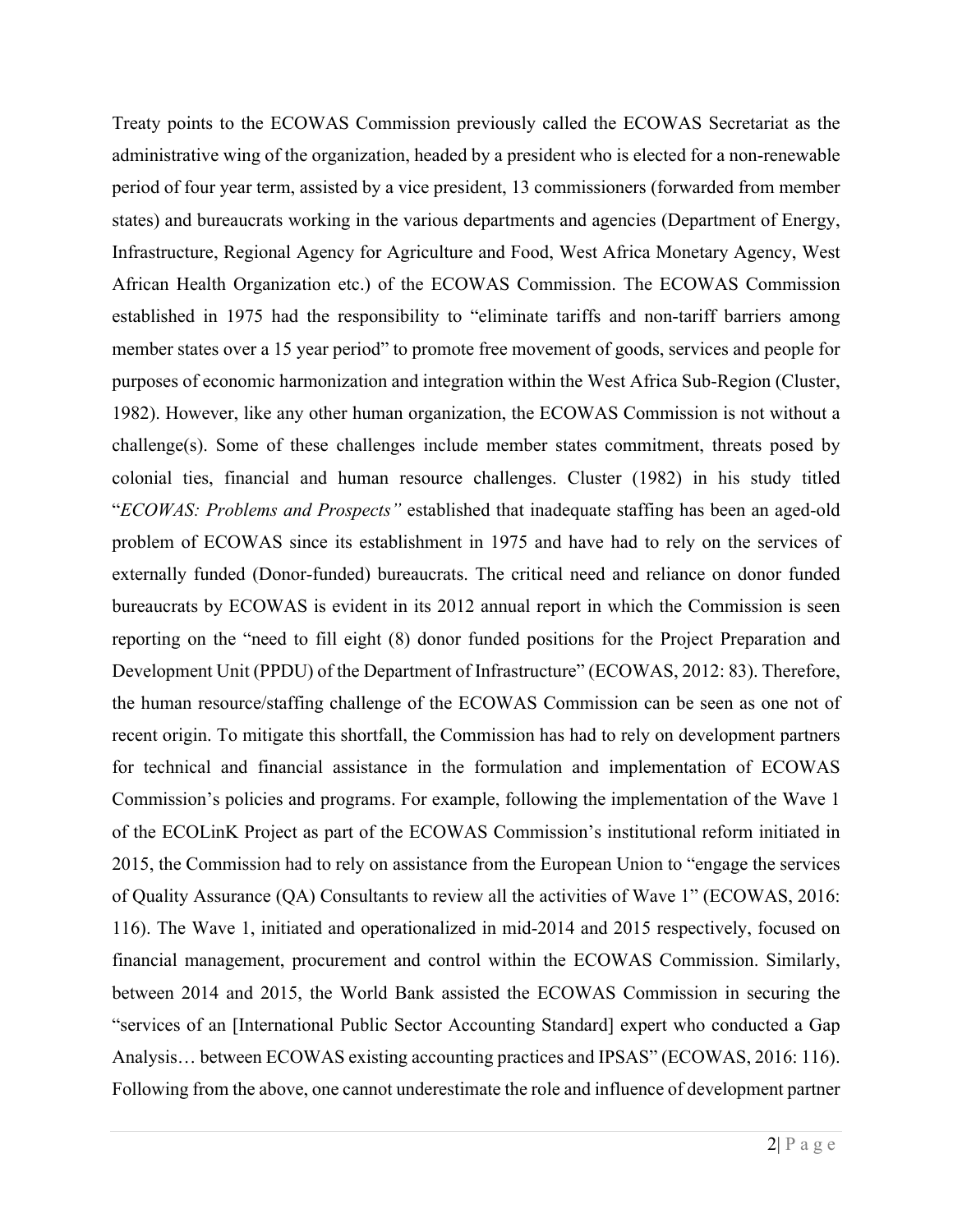sponsored bureaucrats in the formulation and implementation of the ECOWAS Commission's policies and programs.

However, development partner sponsored bureaucrats remain unexplored in the literature on representative bureaucracy and bureaucratic autonomy. The aim of this study primarily, is to assess the extent to which donor/development partner-funded bureaucrats are independent of the donor (International Organizations and or individual countries) and the mechanisms put in place by ECOWAS Commission to ensure donor funded bureaucrats serve the ECOWAS interest. Following from the above, this study asks to what extent can these bureaucrats (from donor organizations/countries) act independently of control from the donor organizations and to what extent are international organizations able to develop shared norms, values, goals, and codes of conduct among its bureaucrats to the extent that they become loyal defenders of these values, norms etc. against control from donor organizations and countries interest?

#### **1.1 Statement of Problem**

Kühn (2014: 2), posits that bureaucratic effectiveness, to a large extent, is dependent on its ability to take "autonomous action, i.e. the capabilities to act in accordance with own aspirations and ambitions without being haltered or vetoed by [appointing authority]". If Trondal et.al (2010) cited in Kühn (2014: 2) argues that "central to the theories of bureaucratic autonomy is the assumption that autonomous action is fueled by independence on the actor-level within an organization", then there is much to desire about how bureaucrats assert their independence/autonomy (an important component of bureaucrat professionalism norms) from donor sponsored organizations and countries whom they share identity with.

Not only do organizations make use of expert knowledge to legitimize themselves and their views within the environment they operate in, but sometimes organization's bedeviled with inadequate financial and limited human resources may have to depend on donor organization for these services. The recruitment of these bureaucrats (technical experts) typically occurs in two fronts; Donor organizations (International Organizations and or individual countries) pay for the services of this bureaucrats whiles the recipient organizations maintain the prerogative of who to employ and where the recruitment and payment of the wages and incentive packages of the bureaucrat(s) is determined and paid by the donor organization.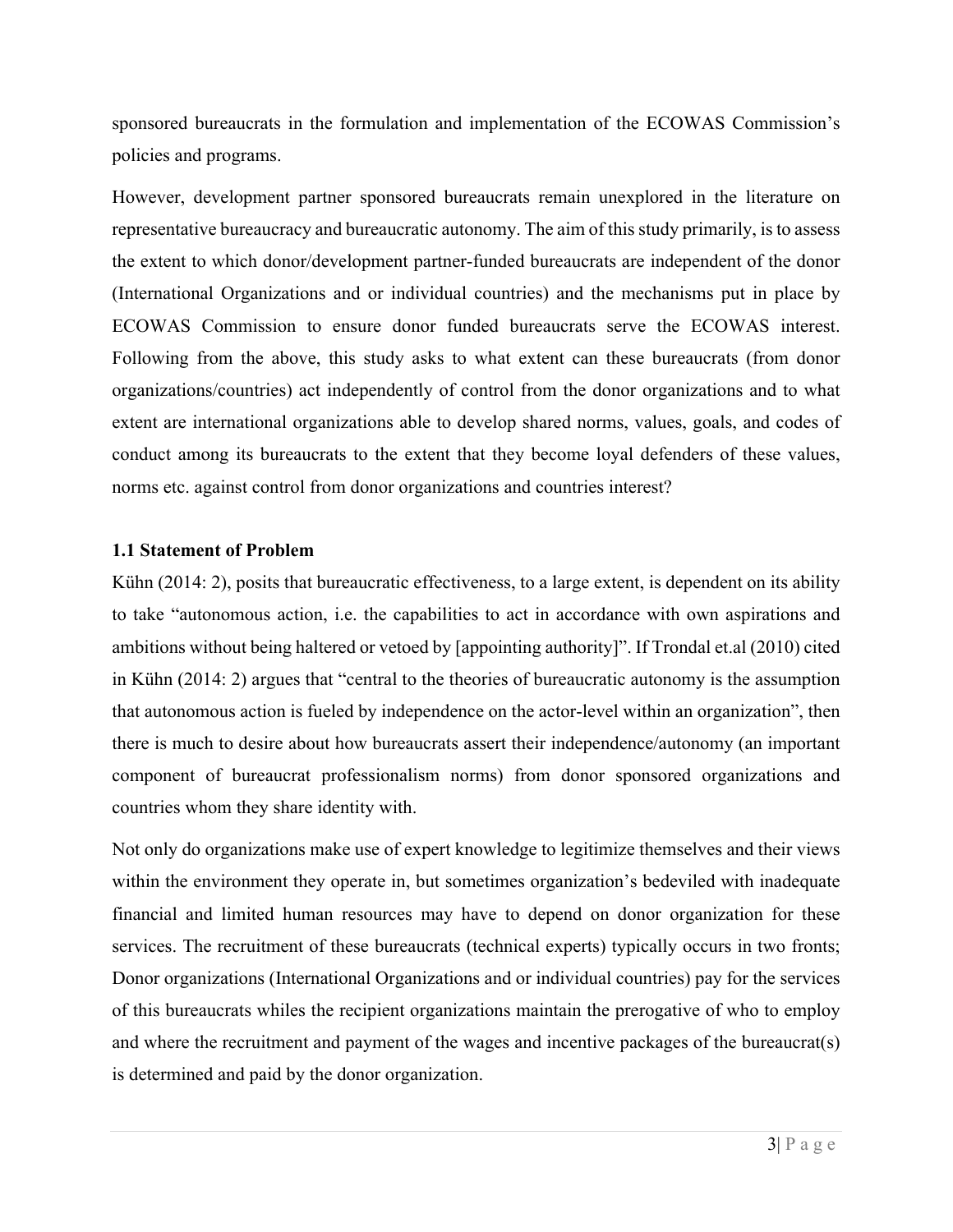Studies on bureaucratic representation have focused on the representativeness of bureaucracies and the impact of this representativeness on policy outcome, that is the extent to which bureaucracies reflect the general socio-demographic character of a state/IOs (Jamil & Dangal 2009; Vibert, 2007), distinction between active and passive representation (Meier et al., 2019), permanent and internal staff of bureaucracies (Trondal, Murdoch, & Geys, 2015; Kennedy, 2014; Meier & Capers, 2013), bureaucratic autonomy (Kühn, 2014; Ege, 2105; Trondal & Veggeland, 2014) etc. While Trondal, Murdoch, & Geys (2015) did study the role of experts in international bureaucracies, their study was limited to how external experts to the European Union Commission reflects the socio demographic composition of the 27 EU member states. Similarly, even though Trondal, Murdoch and Geys (2015: 337) came close on the subject of externally funded bureaucrats and shifted the focus of study from "permanent full-time" bureaucrats towards temporary bureaucratic staff, their study did not delve into the representativeness and or independence/autonomy of donor funded bureaucrats. A scan through available literature on representative bureaucracy points to little or no study on the donor funded bureaucrats in international organizations.

To fill this gap, this study seeks to utilize the Principal-Agent Theory and Bureaucrat Professionalism Theory to map the autonomy/independence and the extent of professionalism of particularly donor funded bureaucrats from the parent organization and the mechanisms put in place by international organizations to ensure these bureaucrats serve the organization's interest.

# **1.2 Research Objectives**

- 1. To assess the degree of autonomy of the ECOWAS donor funded bureaucrat.
- 2. To analyze the extent to which ECOWAS Bureaucrats are professionals and exhibit professionalism.
- 3. To ascertain the impediments associated with exhibiting professionalism amongst ECOWAS donor funded bureaucrat.

# **1.3 Research Questions**

- 1. What is the degree of autonomy of the ECOWAS donor funded bureaucrat?
- 2. What is the extent to which ECOWAS donor funded bureaucrats are professionals and exhibit professionalism?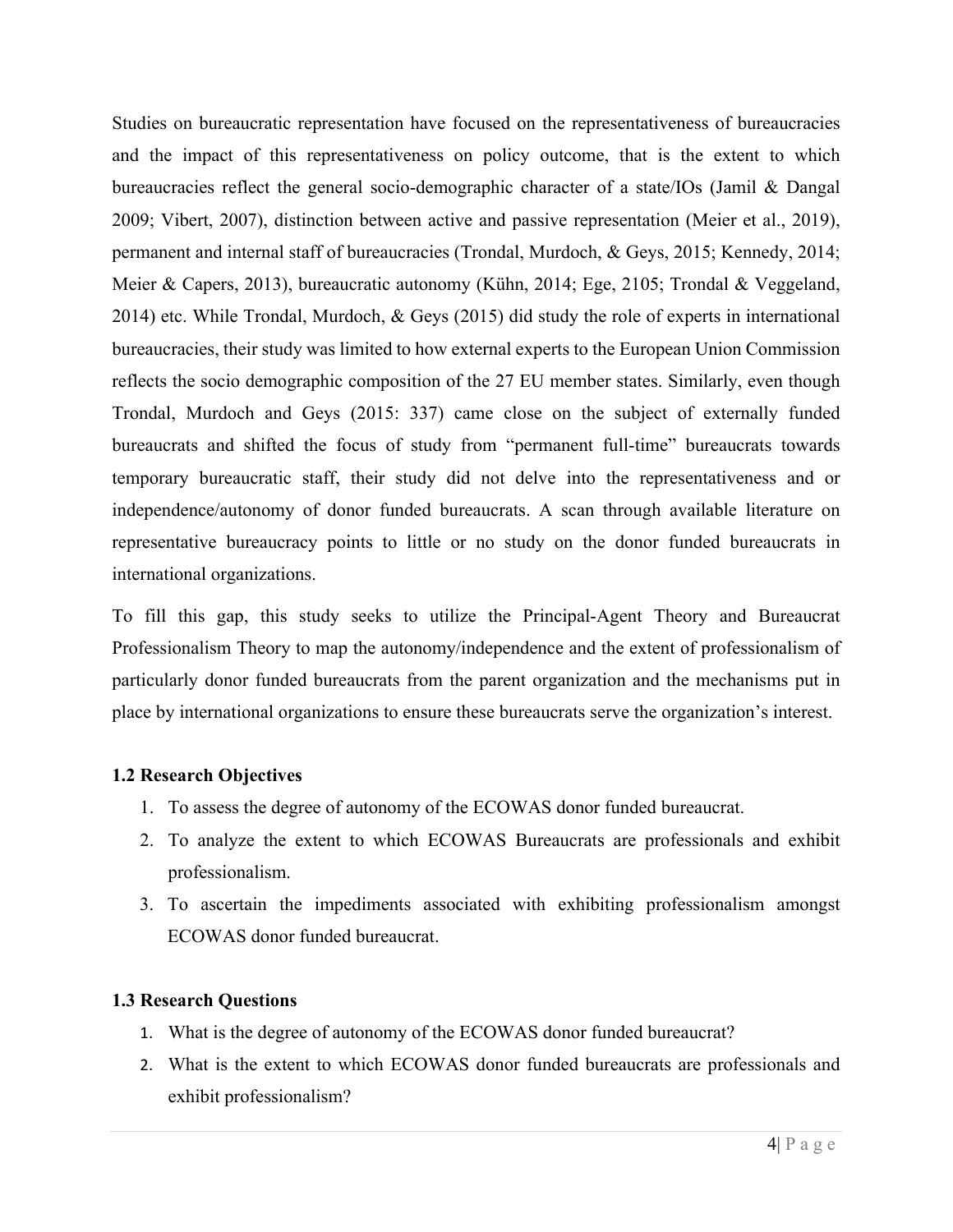3. What are the impediments associated with exhibiting professionalism amongst the ECOWAS donor funded bureaucrat?

# **1.4 Significance of the Master Thesis**

**T**he critical need for expert knowledge/bureaucrats and their increasing role in international organizations in the areas of policy initiation, formulation and implementation cannot be underestimated globally and particularly in Africa. Their mode of recruitment, the types of bureaucrats/bureaucracies and their autonomy in the past decades has received the needed attention from public administration research. However, little or nothing is known about donor funded bureaucrats. This study, therefore, is relevant for the following reasons.

- 1. The study will contribute to the literature on representative bureaucracy and bureaucratic autonomy.
- 2. The study will guide managers of international bureaucracies in understanding the orientation of donor funded bureaucrats in order to help them employ the needed organizational instruments to re-orient them (if needed).

# **1.5 Scope of the Master Thesis**

This study is conducted among donor funded bureaucrats under the services of the various departments and agencies of the ECOWAS Commission. Donor funded bureaucrats may come either from international organizations (Intergovernmental Organizations or International Nongovernmental Organizations) or individual country (ies).

# **1.6 Organization of the Master Thesis**

This study is divided into six chapters. **Chapter one** focuses on the background of the study, research problem, research purpose, objectives of the study, research questions, research significance, scope and limitations of the research and the chapter organization of the research.

**Chapter two** provides the contextual information of the master thesis. It begins with a brief description of the Economic Community of West African States (ECOWAS), the historical development of ECOWAS to the present day and concludes with a review of the organizational structure of the ECOWAS Commission.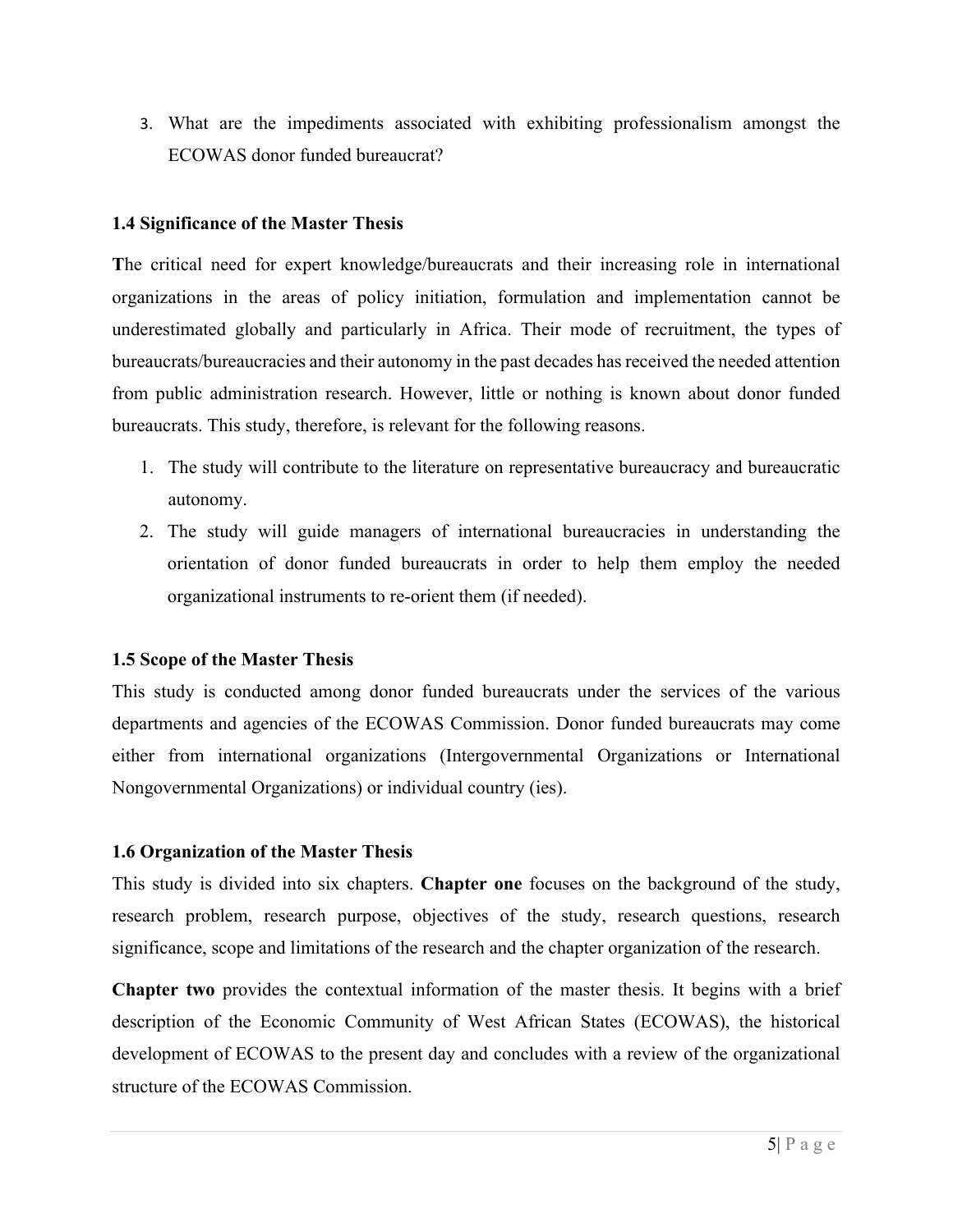**Again, chapter three** focuses on the theoretical framework and literature review of the study: Principal Agent Theory and the Bureaucrat Professionalism Theory; bureaucratic autonomy and bureaucrat professionalism.

**Chapter four** also deals with the methodological approaches, research strategy, the population of the study, sampling techniques, data collection instrument and method, data processing and analysis.

**Chapter five** of this master thesis focuses on the presentation of data, discussion and analysis of findings, the summary of the research, conclusion and recommendations from the study.

**Chapter six** deals with the summary of findings, recommendations and conclusions.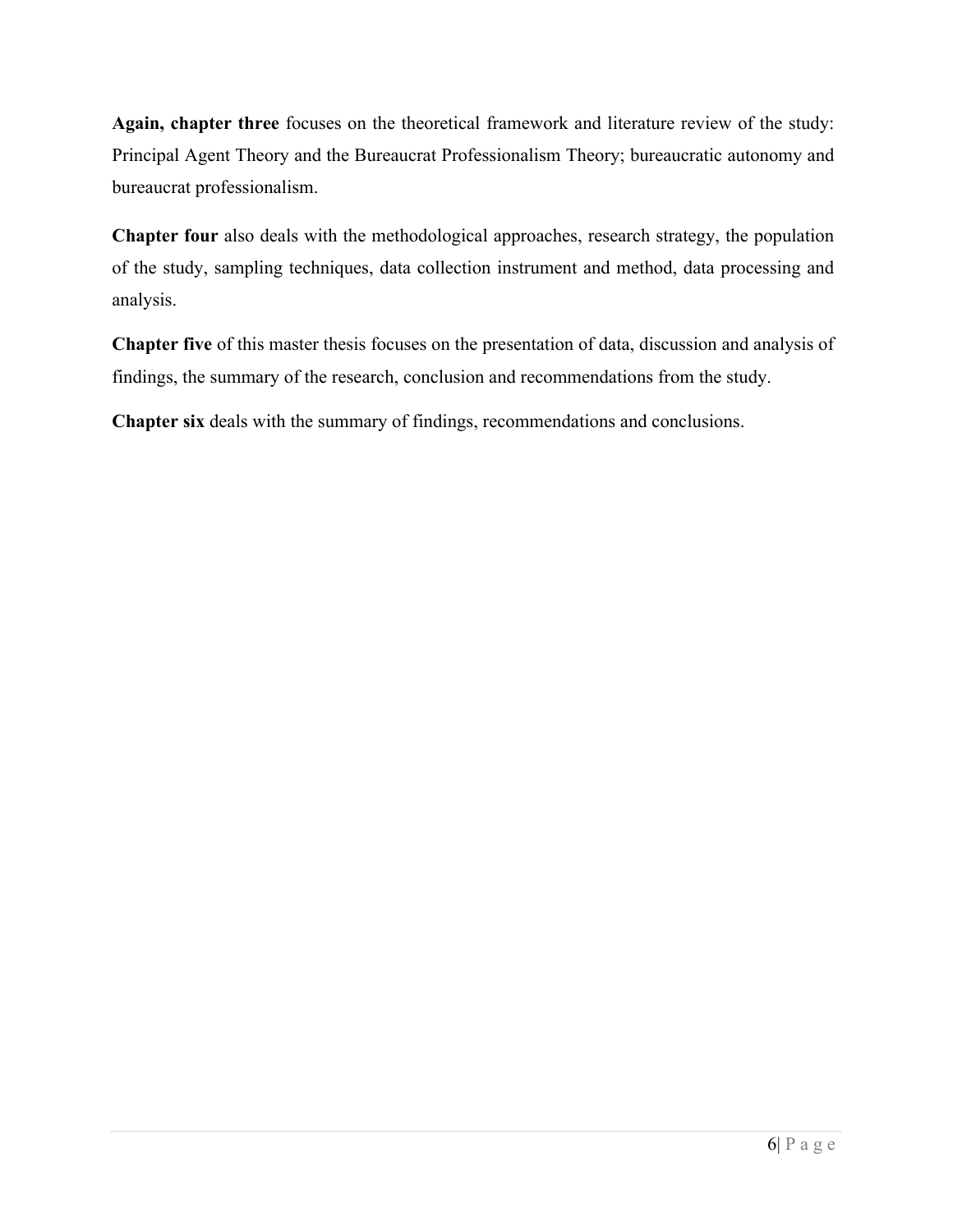# **CHAPTER TWO**

# **CONTEXT OF THE STUDY**

#### **2.0 Introduction**

This chapter provides the contextual information of the study. It begins with a brief description of Economic Community of West African States (ECOWAS), the historical development of ECOWAS to present day ECOWAS Commission and concludes with a review of the organizational structure of the ECOWAS Commission.

#### **2.1 Brief Description of West Africa**

The Economic Community of West Africa States (ECOWAS) is an economic and political union of fifteen (15) states located on the West Coast of Africa. West Africa according to UN designation include 16 countries namely Benin, Burkina Faso, Cape Verde, The Gambia, Ghana, Guinea, Guinea-Bissau, Ivory Coast, Liberia, Mali, Mauritania, Niger, Nigeria, Senegal, Sierra Leone and Togo and the United Kingdom Overseas Territory of Saint Helena, Ascension and Tristan da Cunha. Only Mauretania and the United Kingdom Overseas Territory are not part of ECOWAS. Whereas West Africa is currently home to 391,440,000 million people according to the United Nations World Population Prospects Report in 2019, the Economic Community of West African States which consist of 15 West African Countries and which altogether occupies an area of 5,114,162 km<sup>2</sup> is home to 385,333,699 people (Nations, Affairs, & Division, 2019 & "ECOWA, "2019). The country distribution of this statistics is summarized in the table 1.1 below, while Figure 1.1. provides a map of the ECOWAS territory.

| Country       | <b>Land Size</b>          | <b>Population</b> | <b>Official Language Spoken</b> |
|---------------|---------------------------|-------------------|---------------------------------|
| Benin         | $114,763$ km <sup>2</sup> | 10,323,000        | French                          |
| Burkina Faso  | 274,200 km <sup>2</sup>   | 17,322,792        | French                          |
| Cabo Verde    | 4,033 $km^2$              | 544,081           | Portuguese                      |
| Côte d'Ivoire | 322,463 km <sup>2</sup>   | 25,232,905        | French                          |
| The Gambia    | $10,689$ km <sup>2</sup>  | 1,882,450         | English                         |

**Table 2.0 Distribution of ECOWAS by Member Country Population and Land Size.**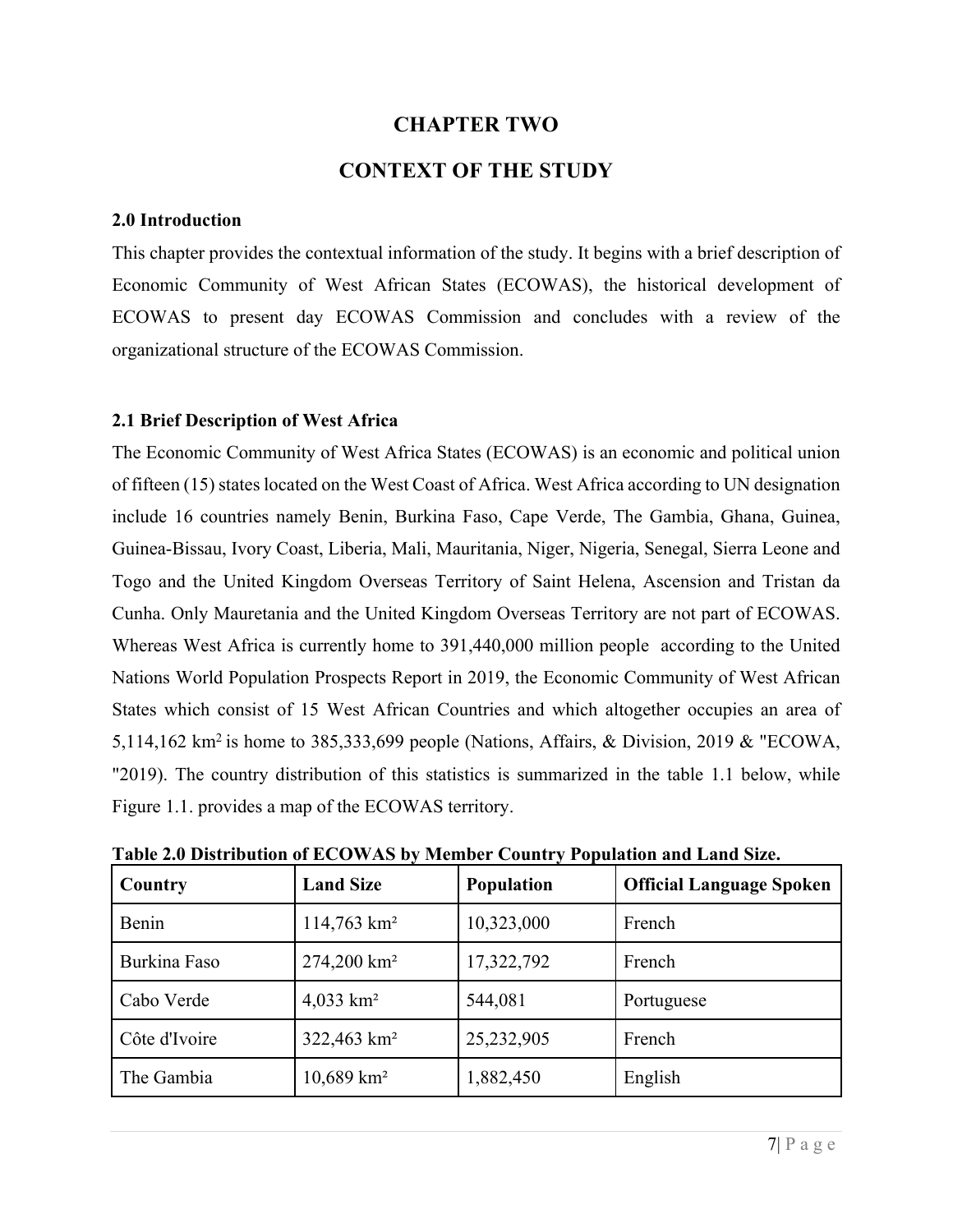| Ghana         | 238,535 km <sup>2</sup>     | 29,592,868  | English    |
|---------------|-----------------------------|-------------|------------|
| Guinea        | 245,857 km <sup>2</sup>     | 10,628,972  | French     |
| Guinea Bissau | 36,125 km <sup>2</sup>      | 1,647,000   | Portuguese |
| Liberia       | 111,369 km <sup>2</sup>     | 4,935,349   | English    |
| Mali          | 1 240 190 km <sup>2</sup>   | 19,263,63   | French     |
| Niger         | $1,267,000$ km <sup>2</sup> | 17,138,707  | French     |
| Nigeria       | 923,768 km <sup>2</sup>     | 174,507,539 | English    |
| Senegal       | 196,712 km <sup>2</sup>     | 13,567,338  | French     |
| Sierra Leone  | $71,740$ km <sup>2</sup>    | 7,092,113   | English    |
| Togo          | 56,785 km <sup>2</sup>      | 7,491,000   | French     |

ECOWAS Website (http://www.sigtel.ecowas.int/ict-statistics/member-states-population/).

# **2.2 Overview of the ECOWAS Commission**

The primary objective of ECOWAS is to promote economic, social and cultural cooperation and integration among the member states. This is aimed at achieving a common economic and monetary union through the full integration of the economies of the Member States, leading to enhanced living standards, greater economic stability and prosperity. Currently, ECOWAS is a free trade zone and, on the strength of its trade liberalization scheme, is expected in due course to become a customs union.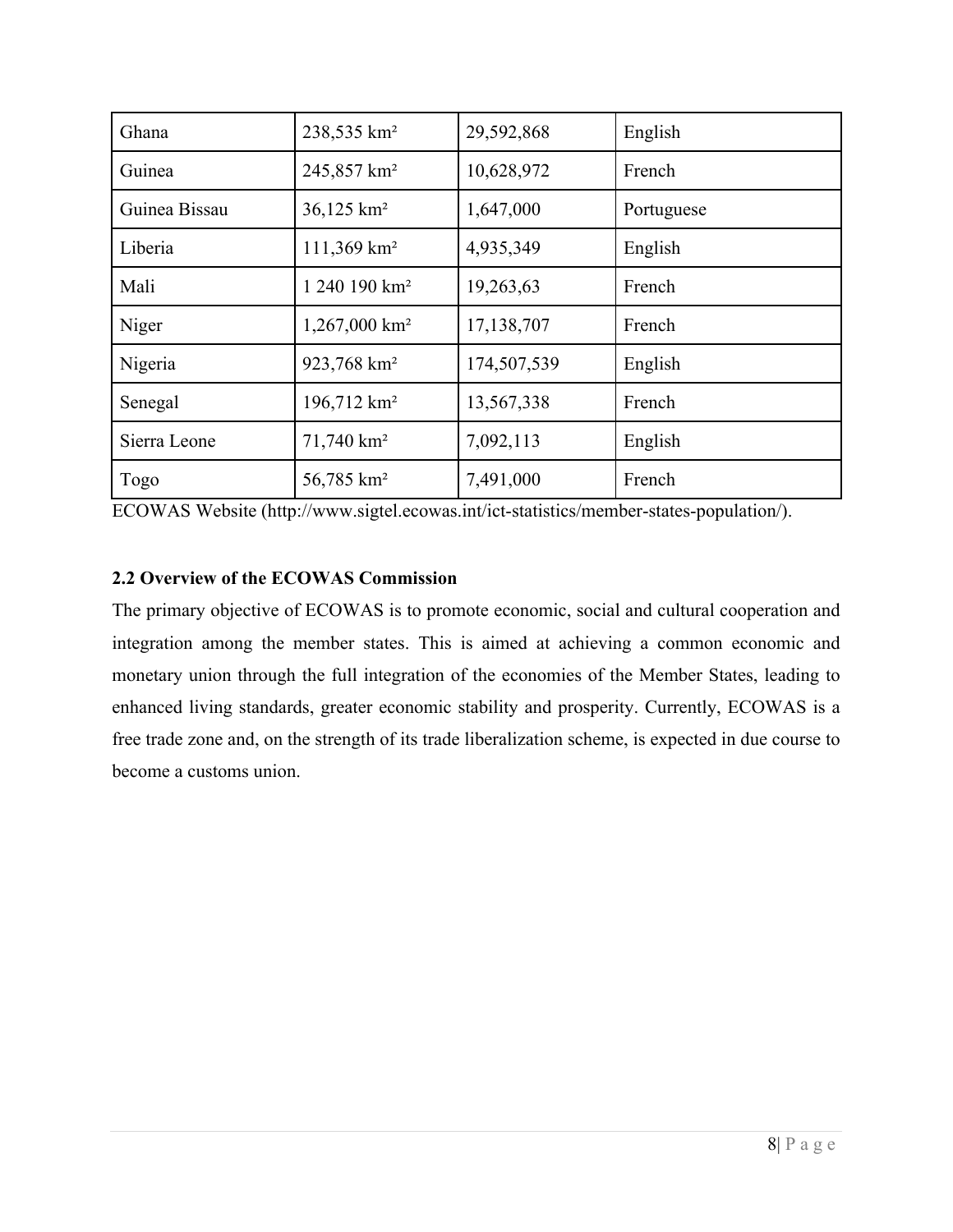

**Figure 1.1:** ECOWAS Map (n.d). Retrieved from https://www.ecowas.int/wp-content/uploads/2014/11/CEDEAO\_ECOWAS\_MAPS\_en1.html

Regarding "regional and sub-regional economic integration and inter-African economic cooperation", Camara (2001: 41, cited in Asante (1997) argues that the Economic Commission for Africa (ECA) collaborated with the Organization of African Unity (OAU) in promoting regional and sub-economic cooperation initiatives between African States in the mid-1960s. The Economic Commission for Africa's (ECA) proposed agenda for economic cooperation aimed at dividing the African Continent into regions for purposes of economic development with the Economic Community of West African States (ECOWAS) as one of the proposed sub-regions. Even so, this integration and the formation of ECOWAS would not have been possible without the role of three significant players and events; "Nigeria's role as the first promoter of a Pan-West African integration scheme", the inevitable role of Francophone West African States in the establishment of a West African Economic Community and the role of France in discouraging Francophone West African States (French West Africa) from associating itself with neighboring Anglophone West African States/British West Africa (Camara, 2001: 42-43).

The significance of the role played by France in the integration of West African States to what is now the ECOWAS Commission cannot go unmentioned. Even though France played a very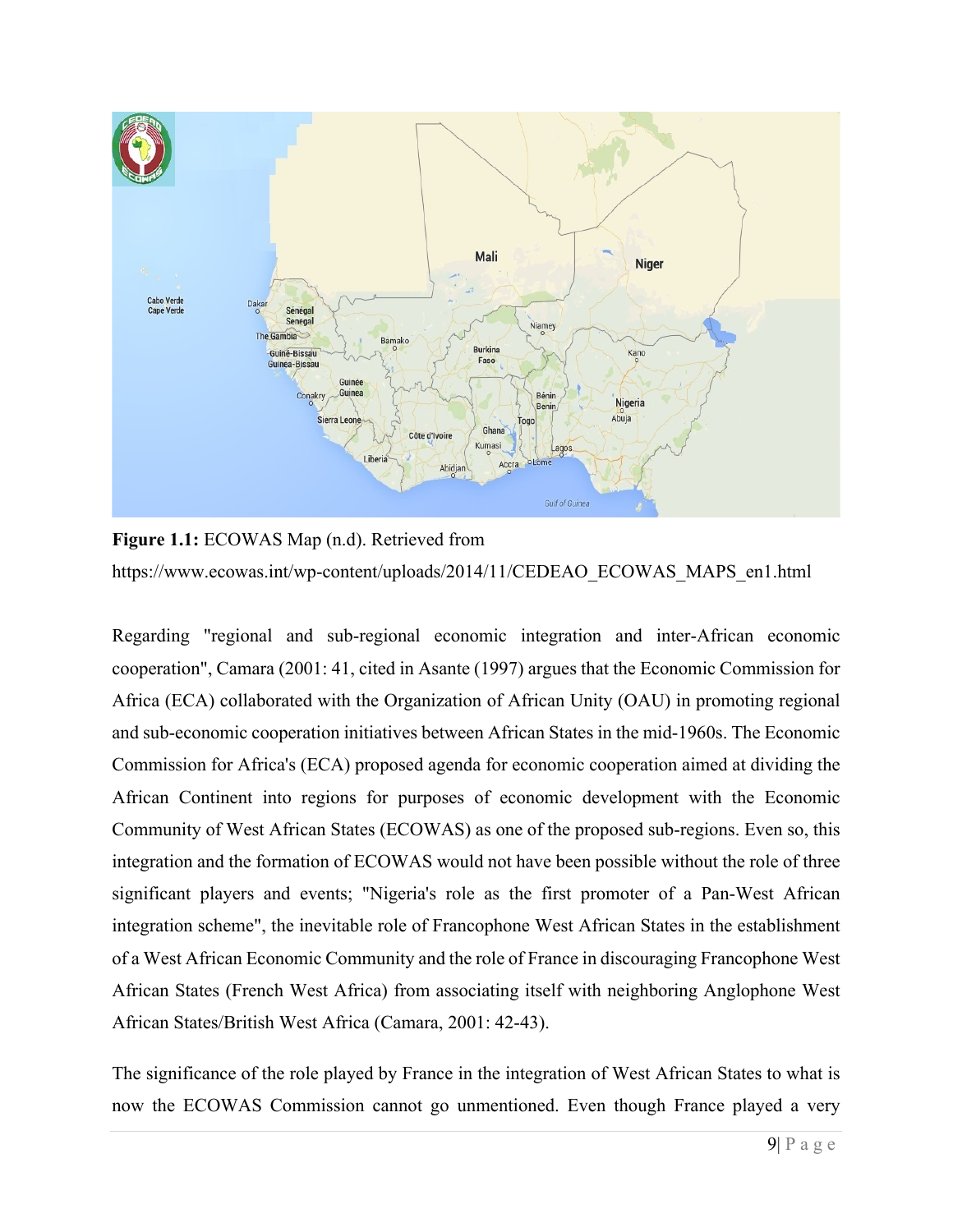significant role in the process of the integration of West African States, such a role has not always been a positive one (Gambari, 191: 33). During colonial rule, France established a parasitic and dependent relationship (natural resource dependence) between France and its colonies in West Africa. This is best explained by Rapley (1990: 16), cited in Camara (2001: 18) who states that "the entity of French West Africa, as a classical colonial economy, was essentially subordinated to France's needs. It was to supply primary goods and raw materials for the metropole and provide export market for French manufacturers". France, therefore, saw any emerging power within the West African Sub-Region as a threat to its own industrial growth. Considering such a relationship and its impact on the general integration of West African States, it was the view of Nigeria that only a total break of the existing relationship between France and Francophone West African States could pave the way for the larger integration of West African States. To undermine such efforts, and, to sustain this symbiotic relationship between France and Francophone West Africa, France assisted and encouraged Francophone West African States to establish their own form of economic integration to overcome the growing dominance of Nigeria in the region (Gambari, 1991).

However, between the period 1973-1974 (during the Arab oil boycott and the unstable political climate in the Middle-East), France had no option than to turn to Nigeria, an emerging and an important oil producing country in West Africa. Owing to this, "an unprecedented level of commercial relations between the two countries developed" to the extent that "by 1975 France was already getting close to 20 percent of its oil from Nigeria" (Camara 2001: 53 & Onwuka, 1989: 199). According to Onwuka (1989), while France trade with its closest and leading Francophone partners (Cote d'Ivoire and Senegal) in 1980 stood at \$1.251M and \$ 415M respectively, its trade value with its new partner (Nigeria) stood at \$1.483 billion (export to Nigeria) and an estimated value of \$2.718 billion (import from Nigeria). France, having established such a valued trade relationship with Nigeria already by 1975, proceeded to no longer regard Nigeria as a political rival in West Africa "but rather as a partner and a stabilizing force in West Africa" (Camara 2001: 54). For example, according to Nwokedi (1989), France in her effort to control the perceived Sub-Saharan ambitions of Libya had to rely on Nigeria. From its own end, Onwuka (1989) argues that Nigeria viewed their new and expanded trade relations with France as an opportunity to reach out to and establish a harmonious relationship with Francophone West African States. For example,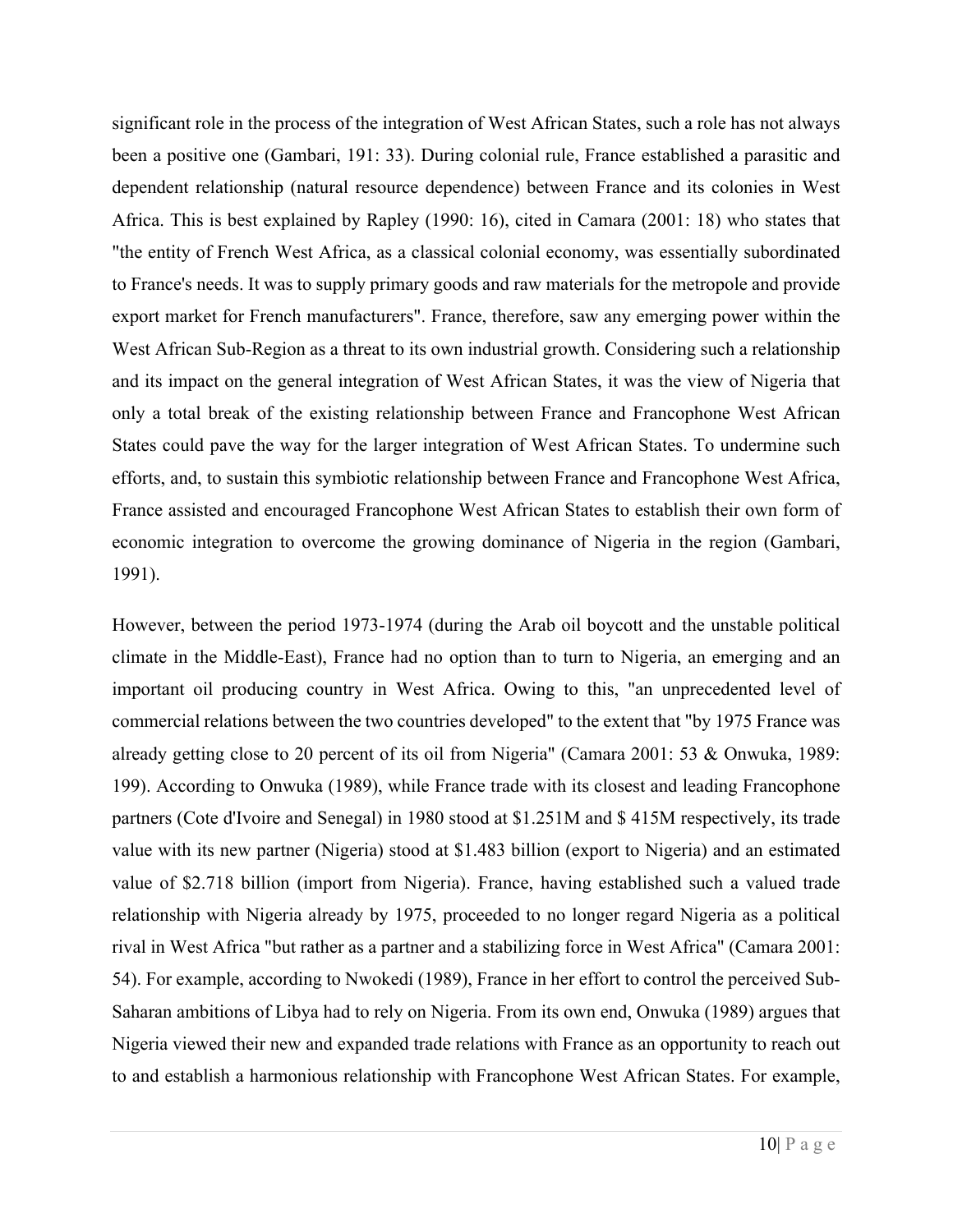Nigeria and Côte d'Ivoire whose relationship was fractured during the "Biafra War" were able to overcome their differences at the beginning of a new and a harmonious relationship.

Following from the above mentioned developments- i.e. the weakened influence of France on Francophone West African States, due to some Francophone State request for a revision of the economic cooperation agreement with France, the emergence of Nigeria as a competitive subregional political rival and the Arab oil boycott causing France to depend on Nigeria for almost 20% of its oil by 1975 - France compromised on it stands and abandoned its opposition to the establishment of a Pan-West African Community led by Nigeria.

It is worth mentioning that even before the Economic Commission for Africa's (ECA) proposed agenda for economic cooperation in the mid-1960's, Nigeria had already suggested the establishment of an integrated West Africa in the early 1960's (Aly, 1994). This ambition was shot down by the "Biafra War" (1967-1970), and Nigeria's realization that two West African Countries supported the Biafran secession whereby France used its colonial relationship and power over Francophone West African States (particularly Côte d'Ivoire) for their negative role during the "Biafra War" (Gambari, 1991). Nigeria's experience from the "Biafra War" helped sharpen and refocus its interest on the need to establish closer ties and links with neighboring West African States. Behind the scenes, however, Nigeria also had a national self-interest agenda of using an integrated West African Region as a new and sustained market for its industrialization drive, as a opportunity for employment for its increased population as well as catapulting itself into position as the West African Regional Leader (Gambari, 1999). As a result, Nigeria's call for regional integration and unity among West African States did not receive a favorable response, particularly among Francophone West African States who feared they would be consumed and made subservient in any future sub-regional organization due to "Nigeria's large population and economic and political weight" (Emeka, 1990:26; Asante, 1986; Camara, 2001; Lavergne, 1991 & Gambari, 1991). To allay the fears of Francophone West African States and to demonstrate that its desire is not to be the dominant power for the proposed regional integration, Nigeria first established an economic cooperation agreement with Togo in 1974, the smallest among Francophone West African States. According to Camara (2001: 50), "the political purpose of the Nigerian-Togolese union was to demonstrate by effect that a small and relatively poor country could engage in an economically rewarding relationship with a large and rich country". This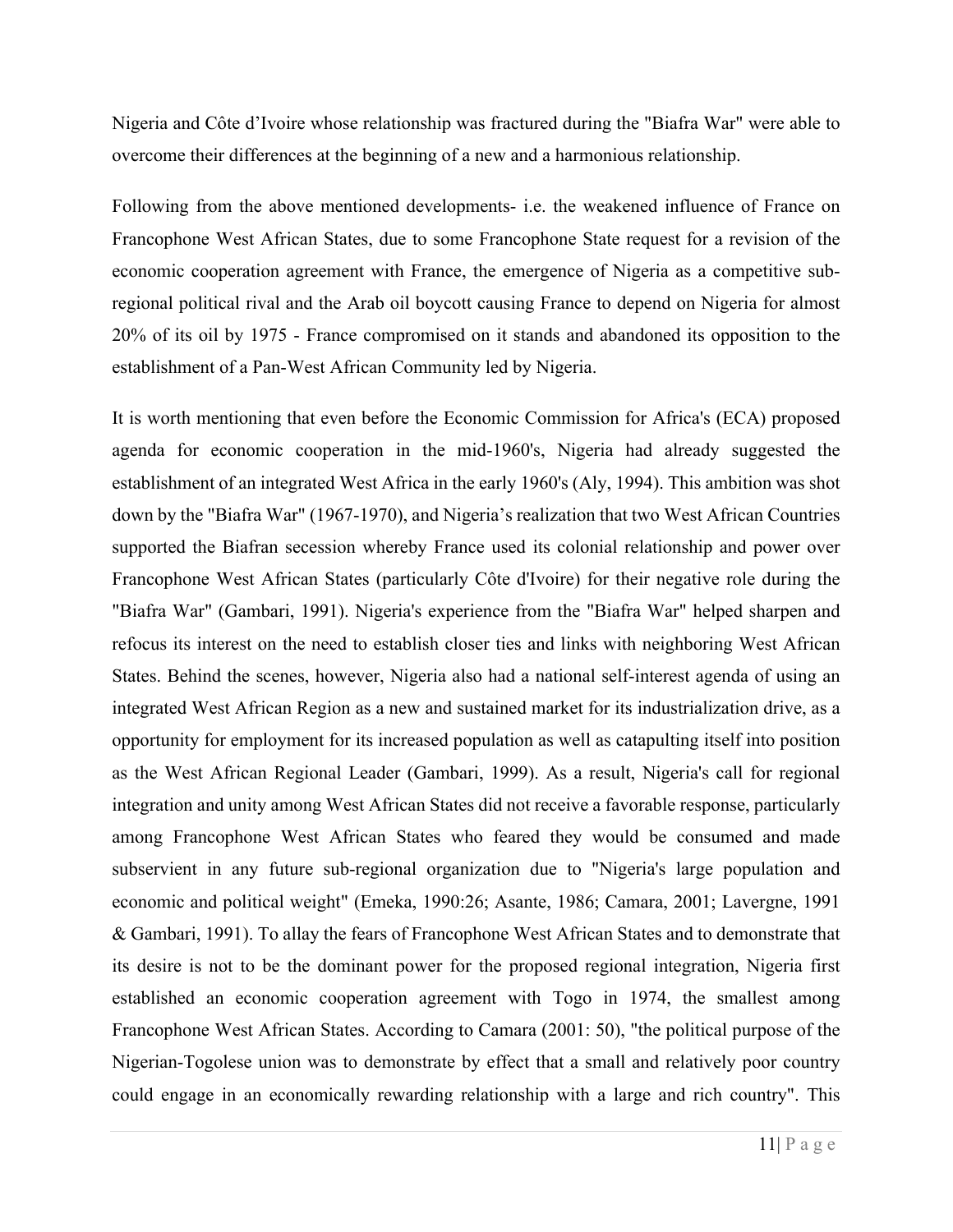Nigeria-Togo agreement had two main specific goals, and which is best summed up by Gambari (1991: 47) cited in Camara (2001: 50),

*"The first goal of this union was more obvious: to reduce the fear of domination on the part of smaller and poorer countries that were still being approached to participate in a broader Pan-West African economic union. The second objective of this union was to demonstrate that official language differences did not constitute an insurmountable barrier to trade and economic relationships among West African countries"*.

To the advantage of Nigeria and its quest for the establishment of a sub-regional integration between West African States, a host of CEAO/UMOA Member Countries had by the mid-1970s began withdrawing from some of the agreements with France because they saw it as "neo-colonial, straight-jackets and infringement of their sovereignty" (Asante, 1986: 53). The Communauté économique de l'Afrique de l'Ouest (CEAO), created in 1973 was an organization established by France to strengthen cooperation between Francophone West African States (to counterbalance the dominance of English-speaking Nigeria and Ghana within West Africa), whereas UMOA was created in 1994 as a successor to CEAO to pursue the continued interest of all Francophone Union Monetaire Ouest Africaine.

According to Ojo (1987), during this same period, some Francophone West African States had also asked for a revision of the economic cooperation agreement between them and France and which was finally reviewed in the early 1970's. Notable among the CEAO/UMOA member countries that began withdrawing from such agreements were Niger, Benin and Mauritania. However, it is important to note that even though most of the CEAO/UMOA member countries withdrew from agreements with France and joined Nigeria in the establishment of what is now called the ECOWAS Commission, they still maintained vital relationships with France. This provided a counterbalance between Nigeria's growing influence in the sub-region on one hand and "France's enduring colonial hegemony" on the other hand (Camara, 2001: 51). These developments; successful implementation of Nigeria-Togo Economic Agreement, the growing wealth of Nigeria due to its oil boom which exacerbated the dwindling influence of France and withdrawal from some colonial agreements with France by some CEAO/UMOA Member Countries had an inevitable influence and impact on the formation of ECOWAS.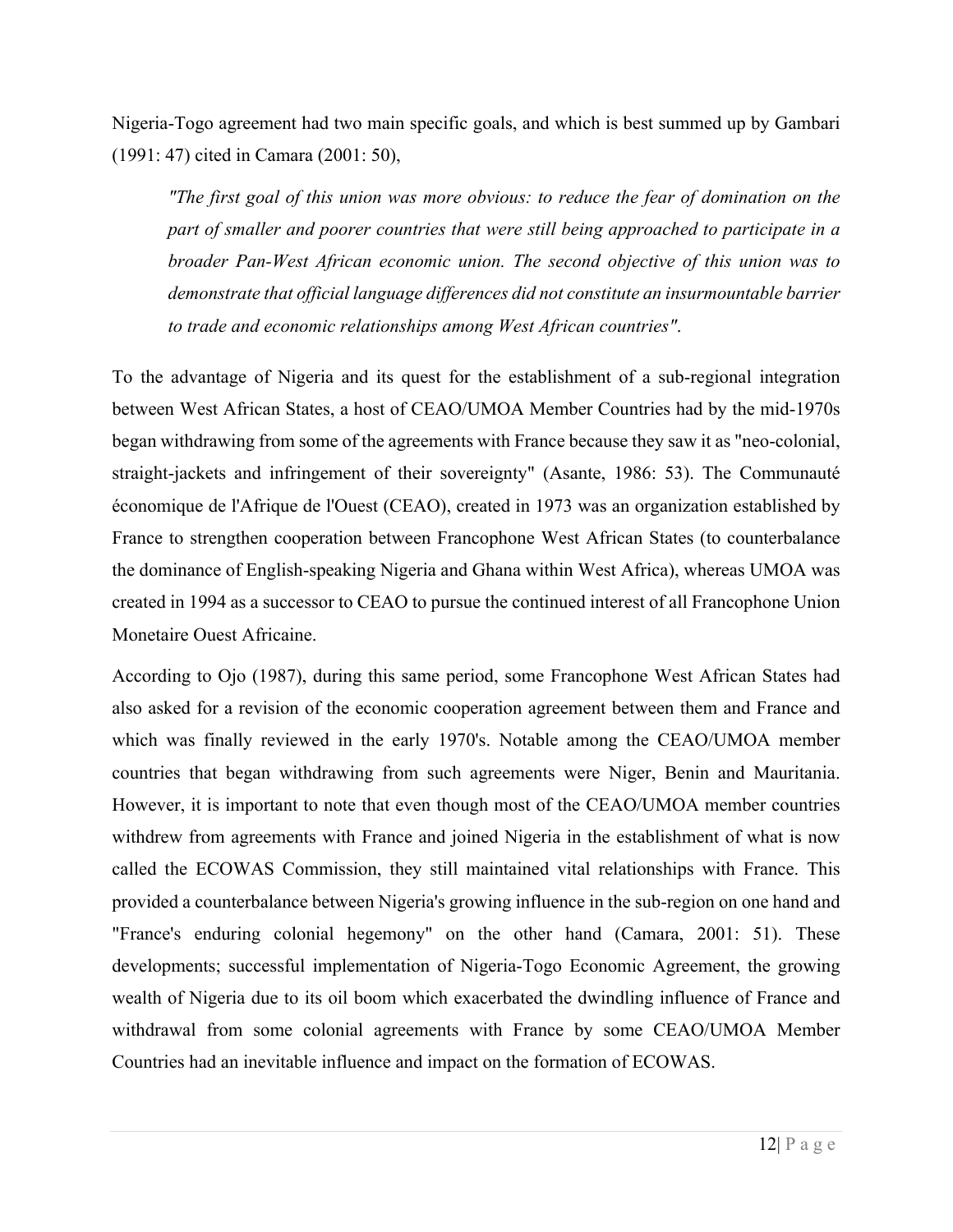Another key element was the signing and adoption of the Lomé Convention in 1975, which marked the "the first trade agreement between European Countries and all their Former Colonies" (Camara, 2001: 55). This was also the first time that all former European Colonies - referred to as ACP States in the convention - joined forces together in negotiating with their colonial masters/powers as represented by the European Economic Community (EEC). The Lomé Convention "permitted almost completely duty-free access for most of the products from ACP countries" (Kerkelä, Niemi & Vaittinen, 2000: 2). Very significant to the Lomé Convention is the fact that it symbolizes the first time "French-speaking and English-speaking countries came together for a long negotiation process that culminated with the signature of the Lomé Treaty,... forged a sense of common destiny and realized the need to cooperate on common economic issues" (Camara, 2001: 55). It was at this point that the West African Leaders, party to the Lomé Treaty came to the realization that "if all countries in West Africa could come together to sign an agreement to promote trade with the EEC, it ought to be possible for them to conclude an agreement for the same ends within the sub-region" (Asante, 1986:54).Having agreed to a joint proposal by Nigeria and Ghana at a meeting of "lawyers and experts from fifteen West African Countries", held in Accra (Ghana) between 11-15 February 1973, the proposal was subsequently forwarded to and approved in Monrovia (Liberia) during a meeting of the ministers of states from the fifteen member countries on January 24, 1975 (Zagaris, 1978: 101). Following this, a treaty (The Treaty of Lagos) was signed on 28th May 1975 by fifteen Heads of State in West African countries (Benin, Burkina Faso, Cote d'Ivoire, Gambia, Ghana, Guinea, Guinea Bissau, Liberia, Mali, Niger, Nigeria, Senegal, Sierra Leone and Togo) establishing the Economic Community of West African States (ECOWAS). Note, Cap Verde, joined ECOWAS a year after its formation in 1975. The Treaty of Lagos "represents a landmark in the history of African integration in that it establishes cohesive trade relations between French and English-speaking African countries among which trade and commercial intercourse have been virtually nonexistent" (Bruce Zagaris, 1978: 93).

# **2.3 Organizational Structure of The ECOWAS Commission**

#### **2.3.1 Introduction**

The Revised Treaty of ECOWAS, signed in Cotonou, Benin on 24 July 1993, mandates the establishment of eight (8) institutions as well as any other institution deemed necessary, namely, the Authority of Heads of State and Government, the Council of Ministers, the Community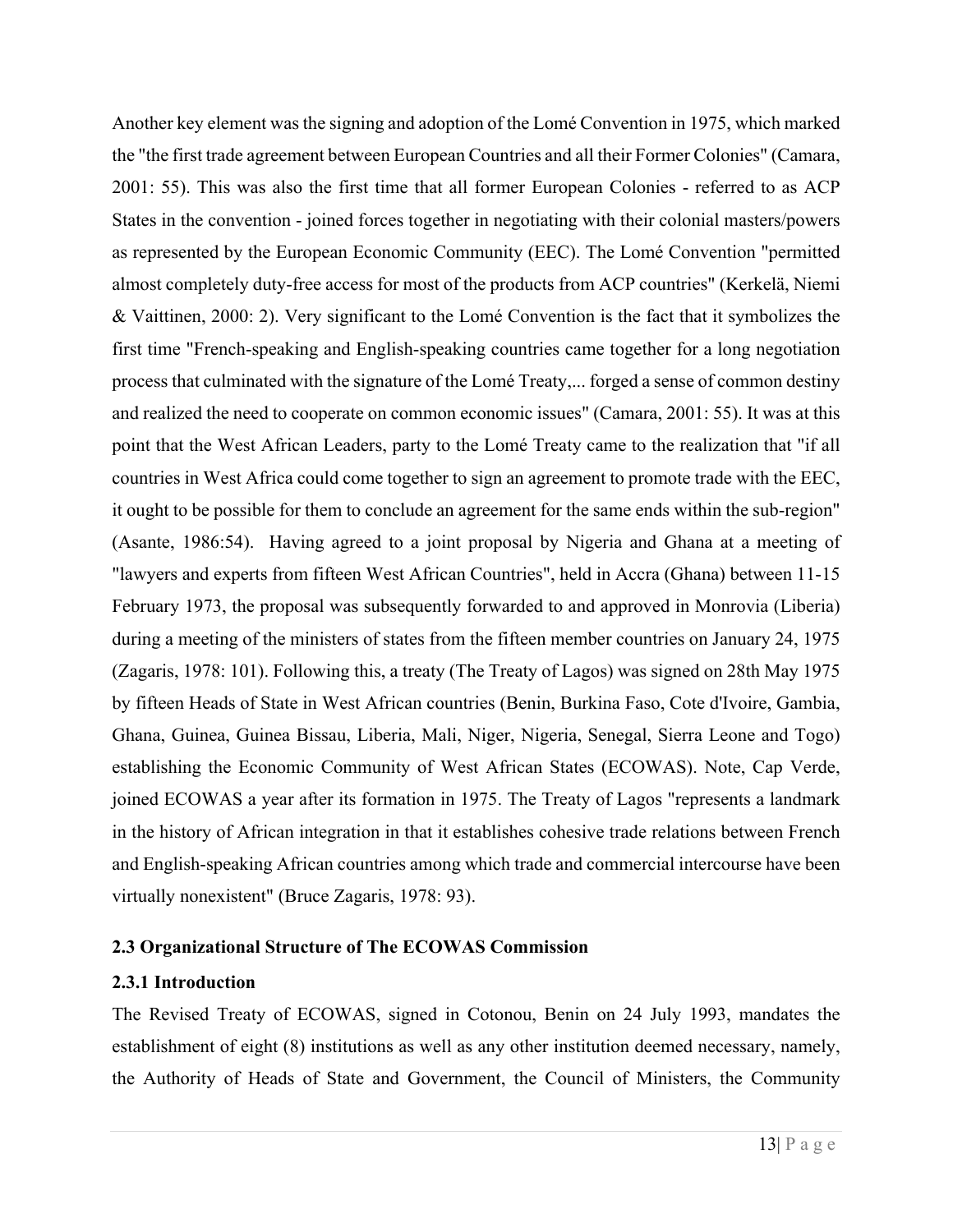Parliament, the Economic and Social Council, the Community Court of Justice, the Executive Secretariat (now ECOWAS Commission), the Fund for Cooperation, Compensation and Development (transformed to ECOWAS Bank for Investment and Development in 1999) and Specialized Technical Commissions (ECOWAS, 1993). The organizational structure of the Economic Community of West African States (ECOWAS) is as follows:

#### **2.3.2 Authority of Heads of State and Government**

The Authority of Heads of State and Government of the Member States is the topmost or the supreme institution of the Economic Community of West African States. The composition of this institution comprises the Heads of State and/or Government of the Member States of ECOWAS. Generally, the mandate of the Authority of Heads of State and Government is clearly set out in Article 7 (2) of the ECOWAS Revised Treaty as "the Authority shall be responsible for the general direction and control of the Community and shall take all measures to ensure its progressive development and the realization of its objectives (ECOWAS, 1993: 8). In specific and practical terms, the institution of the Authority of Heads of State and Government of the Member States of ECOWAS is responsible for determining the policy direction of the Community, exercise oversight responsibility over all other institutions of ECOWAS, appoint the Executive Secretary of the Commission, appoint External Auditors on the recommendation of the Council of Ministers, "give directives, harmonize and co-ordinate the economic, scientific, technical, cultural and social policies of Member States" (ECOWAS, 1993: 8).

The Authority of Heads of State and Government of the Member States of ECOWAS is headed by a Chairman who is a current Head of State of one of the Member States of ECOWAS elected by and from among the current Heads of State of ECOWAS Member countries and who holds office for a period of one year (non-renewable term). Whilst the Authority meets ordinarily (ordinary session) once a year, an "extraordinary session may be convened by the Chairman of the Authority or at the request of a Member State provided that such a request is supported by a simple majority of the Member States" (ECOWAS, 1993: 9). The decision of the Authority of Heads of State and Government of the Member States of ECOWAS is binding on all Member States and Institutions of ECOWAS. For example,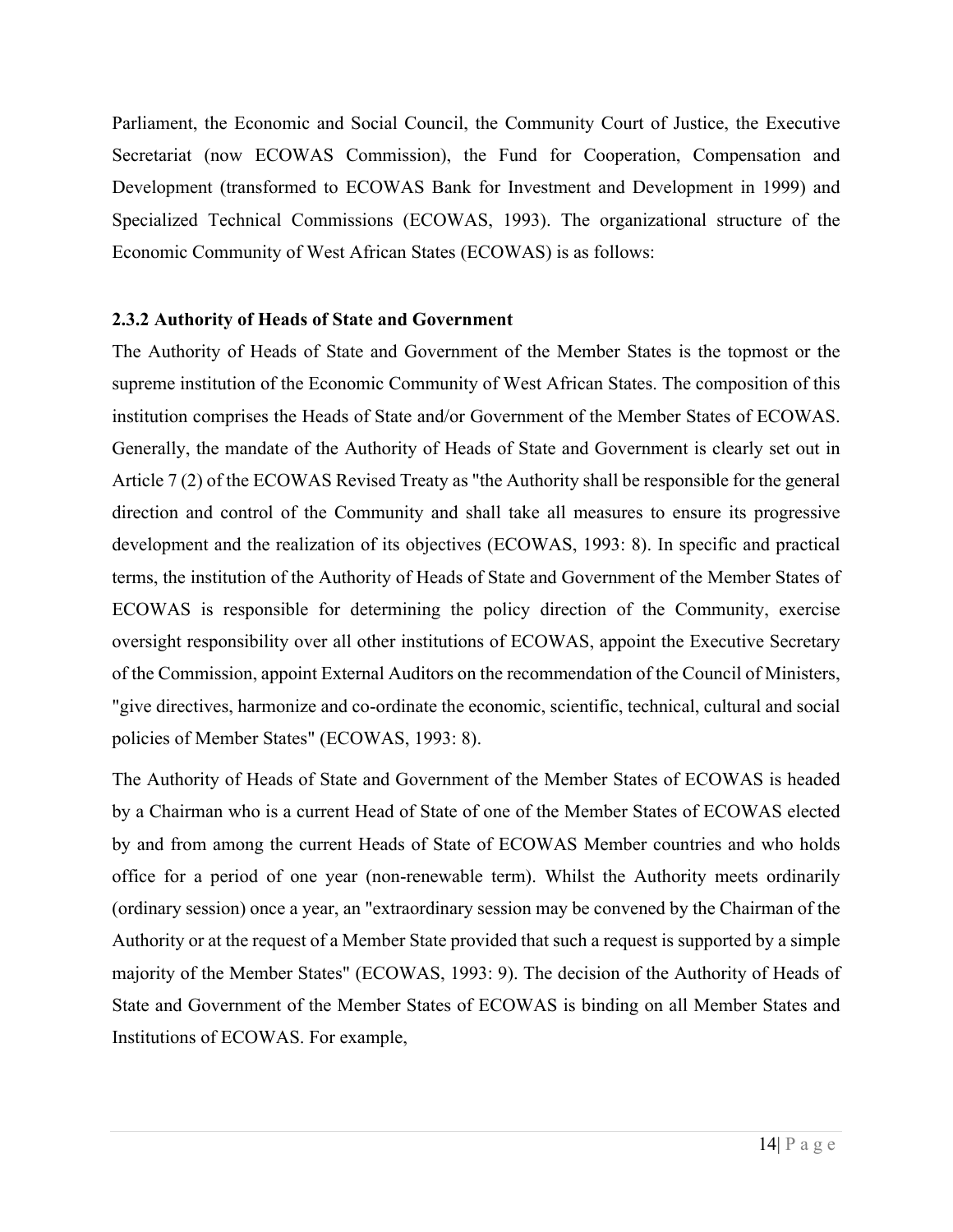*While granting final approval for the EPA, the 45th Authority of Heads of State instructed the ECOWAS Commission to take every necessary measure to start the implementation of the Agreement. In execution of this decision, the ECOWAS Commission embarked on a number of priority activities to prepare the region for EPA implementation. The activities include the setting up of the EPA institutional mechanism, implementation of the EPA development component (EPA- DP), establishment of a regional EPA Fund and the Competitiveness Observatory and implementation of the EPA communication plan*  (ECOWAS, 2015: 50).

Even though the decisions of the Authority are binding on all Member States and Institutions of ECOWAS, the ECOWAS Court of Justice is immune from such powers and control under article 15 (3) of the ECOWAS Revised. This indeed states that the "Court of Justice shall carry out the functions assigned to it independently of the Member States and the institutions of the Community" (ECOWAS, 1993: 12).

# **2.3.3 The Council of Ministers**

The Council of Ministers of ECOWAS is composed of all Ministers of States of ECOWAS Member Countries in charge of ECOWAS Affairs in their respective countries. The Minister in charge of ECOWAS Affairs from the very country of the current Authority of Heads of State and Government of the Member States of ECOWAS automatically heads the Council of Ministers.

According to the ECOWAS Revised Treaty, the Council of Ministers of State shall be "responsible for the functioning and development of the Community" (ECOWAS, 1993: 10). These responsibilities include, but are not limited to, making recommendations to the Authority of Heads of State and Government aimed at realizing the objectives ECOWAS, making all statutory appointments with the exception of the Executive Secretary, "prepare and adopt its rules of procedure", adoption and the approval of "Staff Regulations and the organizational structure of the institutions of the Community", "make recommendations to the Authority on the appointment of the External Auditors", draw up programs and budget of ECOWAS and other institutions of ECOWAS etc. (ECOWAS, 1993: 10-11).

To accomplish the above-mentioned responsibilities, the Council meets two times in an ordinary year, one of which takes place immediately after the ordinary session of the Authority of Heads of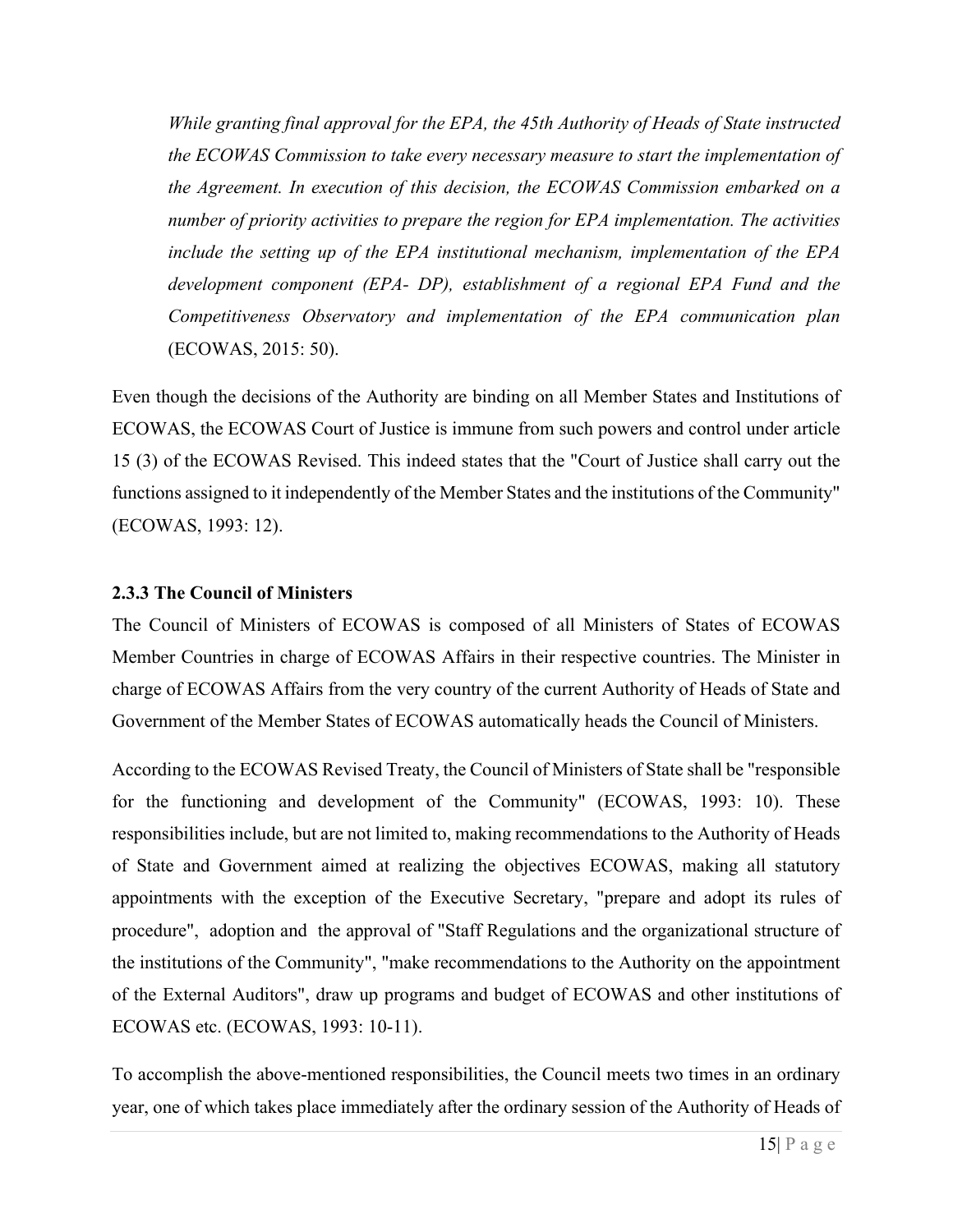State and Government of the Member States of ECOWAS. Like the Authority, the Council of Ministers may also convene an extraordinary session by the "Chairman of Council or at the request of a Member State provided that such request is supported by a simple majority of the Member States" (ECOWAS, 1993: 11).

Like the Authority, even though the decision of the Council is binding on all Institutions of ECOWAS, the ECOWAS Court of Justice is absorbed from such powers and control under article 15 (3) of the ECOWAS Revised Treaty of ECOWAS (see above).

#### **2.3.4 The Executive Secretariat (Now ECOWAS Commission)**

The ECOWAS Commission was established in 2007, but previously had been known for the years of its existence as the Executive Secretariat of ECOWAS. Mohammed Ibn Chambas from Ghana became the first President of the Commission from 1st January 2007 to 18 February 2010. Article 17, 18 and 19 of the Revised Treaty of ECOWAS details the establishment and composition of the office of ECOWAS Executive Secretariat. The Executive Secretariat was headed by an Executive Secretary who was the "Chief Executive Officer of the Community and all its institutions" (ECOWAS, 1993: 13). The Executive Secretary, who is assisted by Deputy Executive Secretaries and other staff deemed necessary for the effective and smooth running of ECOWAS, has the responsibility to "direct the-activities of the Executive Secretariat and shall, unless otherwise provided in a Protocol, be the legal representative of the Institutions of the Community in their totality", as well as ensuring that the decisions of the Authority of Heads of State and Governments of the Member States of ECOWAS were executed, "convening as and when necessary meetings of sectoral Ministers", preparing the "draft budgets and programmes of activity of the Community and supervision of their execution upon their approval by Council", preparation and submission of reports on all activities of the Community to the Authority of Heads of State and Government of ECOWAS, and "recruitment of staff of the Community and appointment to posts other than statutory appointees in accordance with the Staff Rules and Regulations" etc. (ECOWAS, 1993: 13-14). Functionally, the Commission is also charged with the responsibility to ensure that the Member states build the needed capacity to implement the community decisions.

However, the change of name from ECOWAS Secretariat to ECOWAS Commission was not just for name-change sake. It was believed that the change of setup will help ECOWAS to better adapt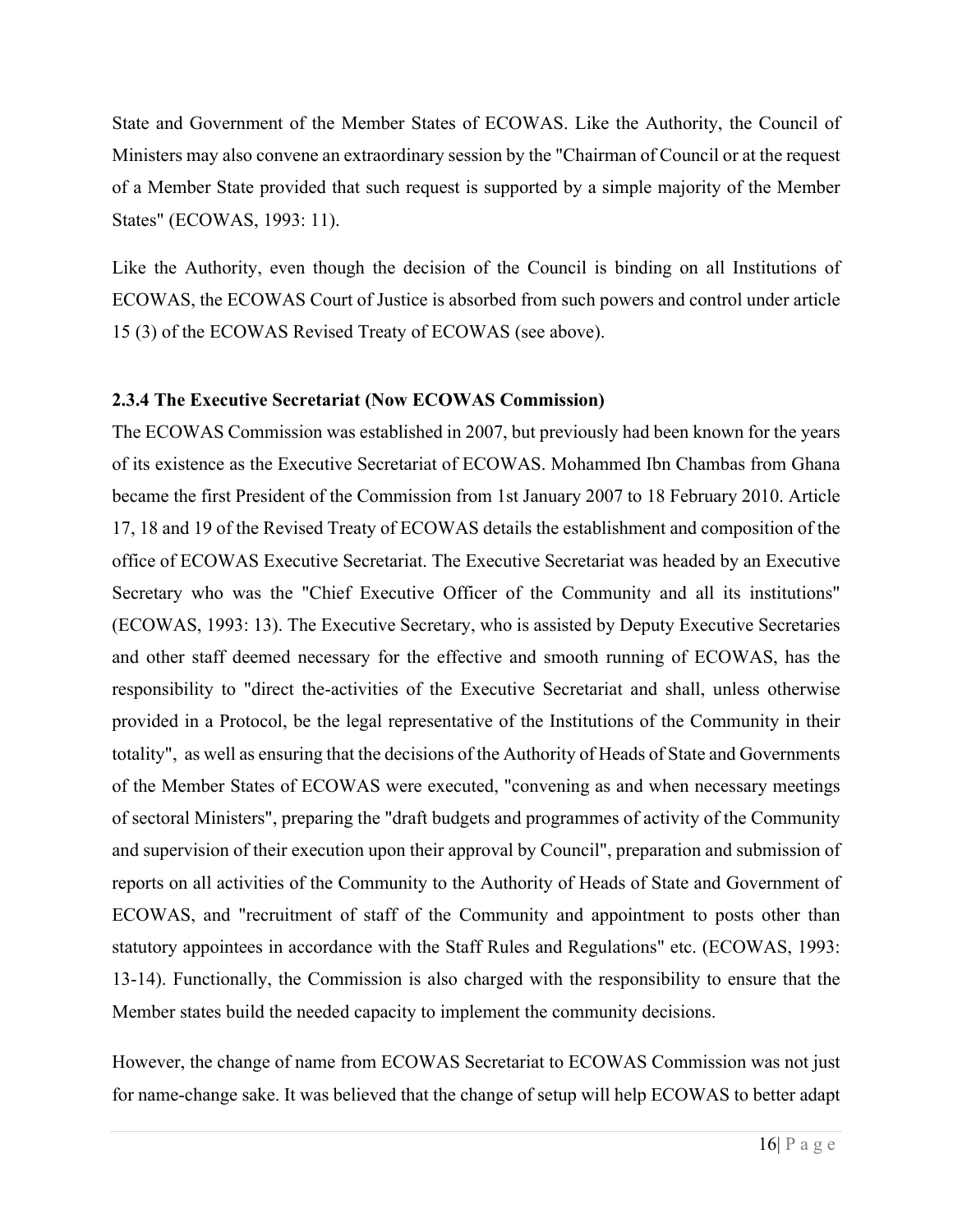to the international community and in its wake bring about equity, transparency as well as improve the greater functionality of the Commission in accordance with international best practice. Hence the decision of the Authority of Heads of State and Government to change the name from ECOWAS Secretariat to ECOWAS Commission in 2007.

The President and Vice President of the ECOWAS Commission are appointed by the Authority of Heads of State and Governments of the Member States of ECOWAS to serve for a period of four (4) years. The President in the discharge of his/her duties is assisted by 13 Commissioners. Each of these 13 Assistant Commissioners are assigned clear and specific duties within the various sectors of ECOWAS. The Commission makes recommendations and gives advice. However, such recommendations and advice are not binding on Member States.

Evidence from the ECOWAS 2016 annual report entitled "ECOWAS Common External tariff (CET) - Achievements, Challenges and Prospects" shows ECOWAS Commission as having a staff strength of 720 with 526 (73%) as males and 194 (27%) as females as at 25th October 2016 (ECOWAS, 2016). Of the total staff strength of 720, 361 representing 50.1% are contract staff. The Commission in its 2016 annual report is seen lamenting that "Community Institutions, sometimes with the assistance of Development Partners, resort to the hiring of contract staff to help in the implementation of regional integration activities and programmes as well as the Commission's priority projects" (ECOWAS, 2016: 113). Considering the critical need for expert knowledge and the role of donor agencies (sometimes countries) in development agenda, it is startling that no empirical study has been conducted on the autonomy of donor funded bureaucrats. Particularly, it also evokes some theoretical perspective "because they [temporary bureaucrats] owe allegiance both to their home and host organizations" (Murdoch, Trondal and Geys, 2015: 337).

# **2.3.5 The Community Parliament**

It was not until 1993 that the ECOWAS Parliament was established under the Revised Treaty of ECOWAS. This can be found under Article 6 and 13 of the ECOWAS Revised Treaty (ECOWAS, 1993). This is because the Treaty establishing ECOWAS in 1975 did not make provision for the establishment of a Community Parliament. The establishment of a Community Parliament (ECOWAS Parliament) was inspired by the "ECOWAS Vision 2020 which advocates for the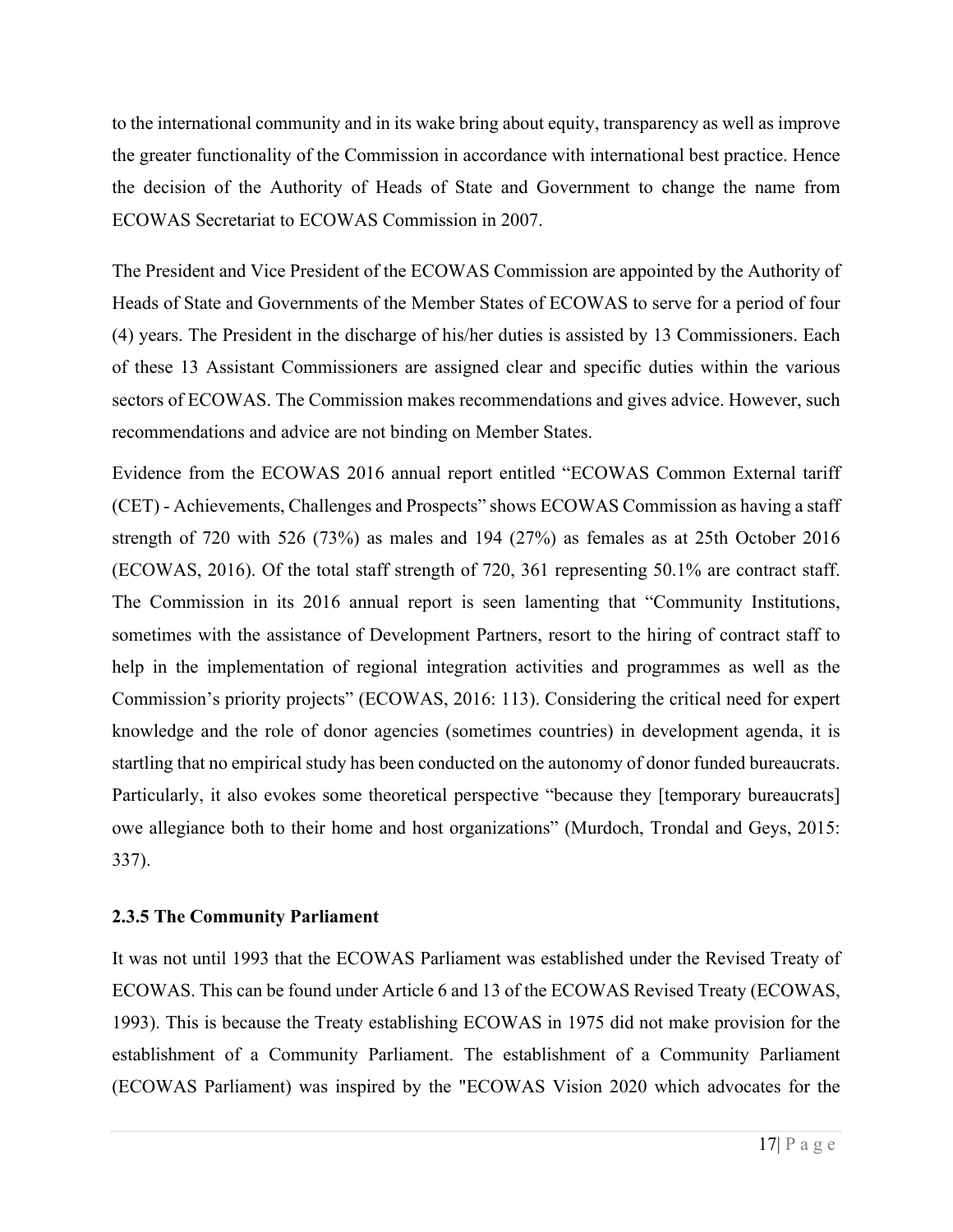passage from an ECOWAS of States to an ECOWAS of People {which} requires greater involvement of the people in the decision-making process of the Community" (ECOWAS, 2017: 2).

Following this, "a Supplementary Act was signed by thirteen out of fifteen ECOWAS Member States to extend the powers of the Community Parliament and changed its name for ECOWAS Parliament" at the 50th Ordinary Session of the Authority of Heads of State and Government of the Member States of ECOWAS on 17th December 2016 in Abuja, Nigeria (Parliament, Data & Description, 2020). This Supplementary Act positions and grants the ECOWAS Parliament the power to be involved in the ECOWAS budget making processes, the power to be "involved in the enactment of all Community Acts relating to ECOWAS Economic and Monetary integration policies or the Treaty", grants it the power of oversight responsibilities over the operation of the Economic Community of West African States institutions, to be consulted on all Community issues with the exception of those expressly stated under Article ten (10) of the ECOWAS Supplementary Act of 2016 and to discuss matters in the Communities interest particularly on issues of "Human Rights and Fundamental Freedoms and make recommendations to the institutions and organs of the Community. In this regard, it may constitute committees of enquiry and may mediate on the matter" ECOWAS (2017: 8).

The ECOWAS Parliament is made up of 115 representatives with each of the fifteen (15) Member State occupying not less than 5 seats and headed by a Speaker of Parliament. The remaining forty seats (40) are shared on the basis of a Member States population size. Below is a tabular representation of the number of seats allocated to Member States in ECOWAS Parliament.

| Country      | <b>Minimum Seat</b> | <b>Additional Seats Based on Population Size</b> |
|--------------|---------------------|--------------------------------------------------|
| Benin        |                     |                                                  |
| Burkina Faso |                     |                                                  |
| Cabo Verde   |                     |                                                  |
| Cote divoire |                     |                                                  |
| The Gambia   |                     |                                                  |

**Table 2.1 Allocation of Seats Among Member States in ECOWAS Parliament.**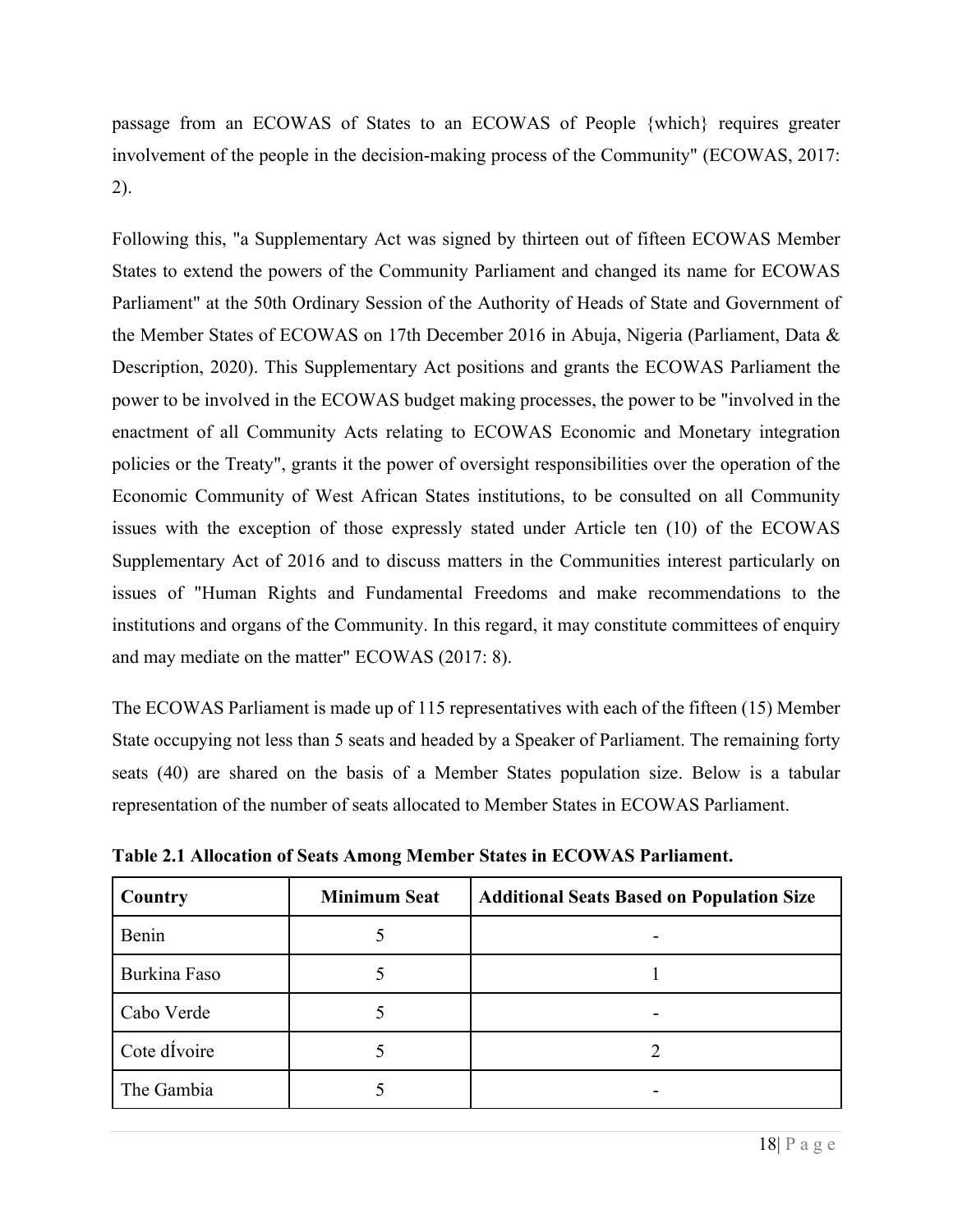| Ghana         | 5 | 8  |
|---------------|---|----|
| Guinea        | 5 |    |
| Guinea Bissau | 5 |    |
| Liberia       | 5 |    |
| Mali          | 5 |    |
| Niger         | 5 |    |
| Nigeria       | 5 | 30 |
| Senegal       | 5 |    |
| Sierra Leone  | 5 |    |
| Togo          | 5 |    |

**Source: ECOWAS, 2017**

To promote greater involvement of the people in the decision-making processes of the Community, Article 18 of the Supplementary Act of 2016, for the first time made provision for the election of the members of the ECOWAS Parliament. This is because, over the years, the Members of ECOWAS Parliament have been selected, forwarded and seconded by National Parliaments of the respective Member States to the ECOWAS Parliament to serve for a period of four years. The first direct election of the members of the ECOWAS Parliament is set to take place in 2020 since the current members of the ECOWAS Parliament have their tenure ending in 2020. These members of parliament shall be "elected by direct universal suffrage by the citizens of the ECOWAS Member States" (ECOWAS, 2017: 12).

# **2.3.6 The Economic and Social Council**

The Economic and Social Council of ECOWAS established under article four (4) of the Revised Treaty of ECOWAS, and seeks to promote improved and higher standard of living of the citizens of the member states, social and health related problems, cultural and educational cooperation between Member States of ECOWAS as well as promoting and observing universal respect human rights and fundamental freedoms for all Member States citizens without distinction as to race, sex, language, or religion.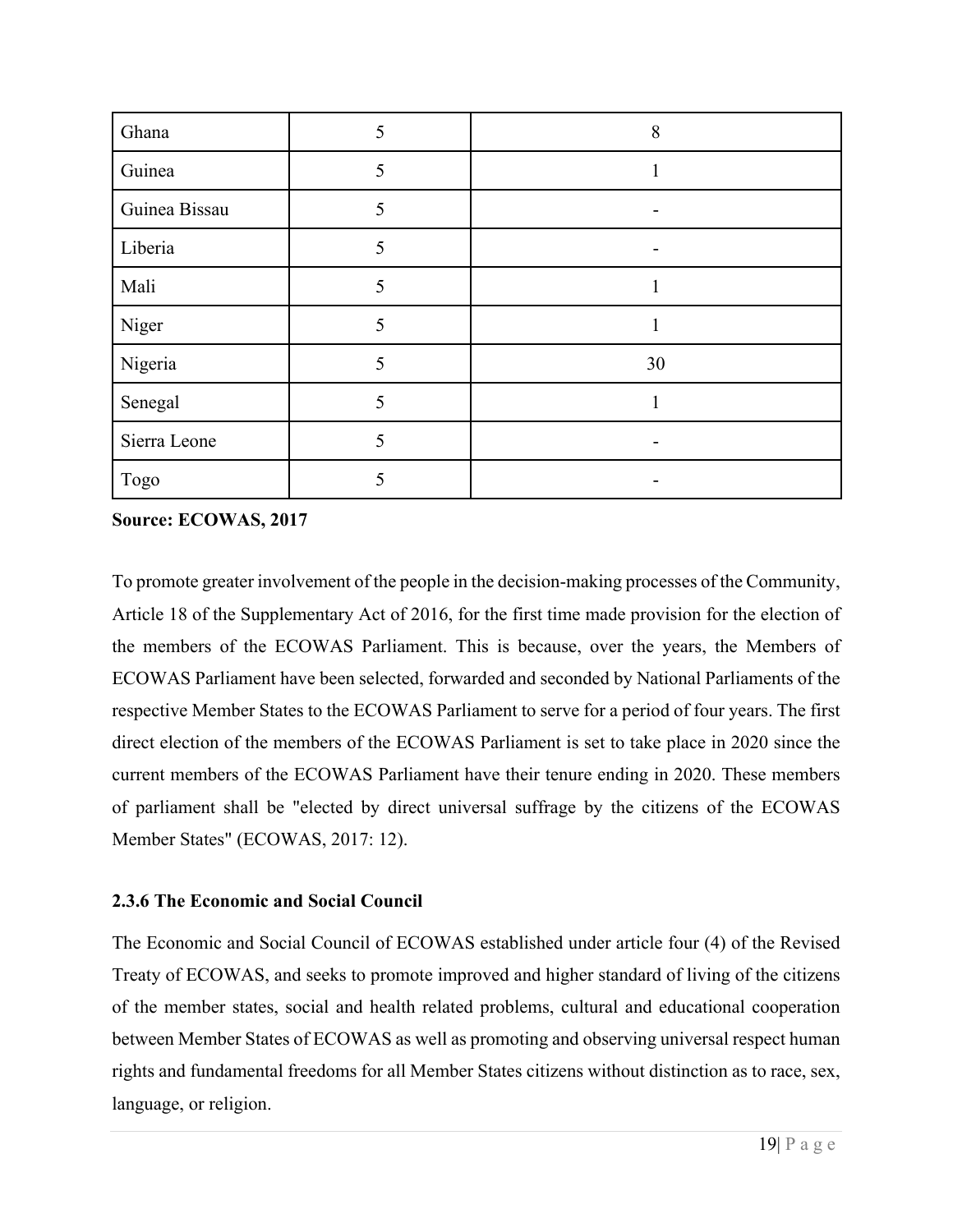The Economic and Social Council of ECOWAS draws it mandate from Article 14 of the Revised Treaty of ECOWAS which states that "there is hereby established an Economic and Social Council which shall have an advisory role and whose composition shall include representatives of the various categories of economic and social activity (ECOWAS, 1993: 12).

# **2.3.7 The Community Court of Justice**

The Community Court of Justice was created pursuant to the provisions of Articles 6 and 15 of the Revised Treaty of the Economic Community of West African States (ECOWAS). The Court is composed of seven (7) independent judges who are selected and appointed by the ECOWAS Authority of Heads of State and Government from citizens of the Member Countries. These individuals must be persons who possess high moral character and must also be eligible or qualify to be appointed to the highest judicial office of their respective countries, "or are jurisconsults of recognized competence in international law" (ECOWAS, 1991).

The ECOWAS Protocol (PROTOCOL A/P.l/7/91) establishing the ECOWAS Court of Justice barres the appointment of two of the Community Judges from the same country. Article 4 (1) of the Protocol (PROTOCOL A/P.l/7/91) states that the members of the court shall be appointed for a period of five (5) years and subject to only one additional renewable term. However, to ensure continuity, "at the expiration of the term of a member of the Court, the said member shall remain in office until the appointment and assumption of office of his successor. Though replaced, he shall finish any cases which he may have begun"(ECOWAS, 1991: 3).

Judgements of the Court of Justice shall be binding on the Member States, the Institutions of the Community and on individuals and corporate bodies. The ECOWAS Court has the responsibility to ensure that all Member States and Institutions of ECOWAS adhere to the provisions of the Revised Treaty and all other protocols and subsidiary legal instruments enacted and adopted by ECOWAS. The Court has a mandate to deal with issues of liability for or against ECOWAS and it Institutions, violation of human rights within Member States of ECOWAS and makes declarations on bye-laws, decisions and subsidiary legal instruments adopted by the various institutions, departments and agencies of ECOWAS to ensure that they do not deviate from the Treaty establishing the Community as well as cases regarding the commitment of Member States to the Treaty of ECOWAS.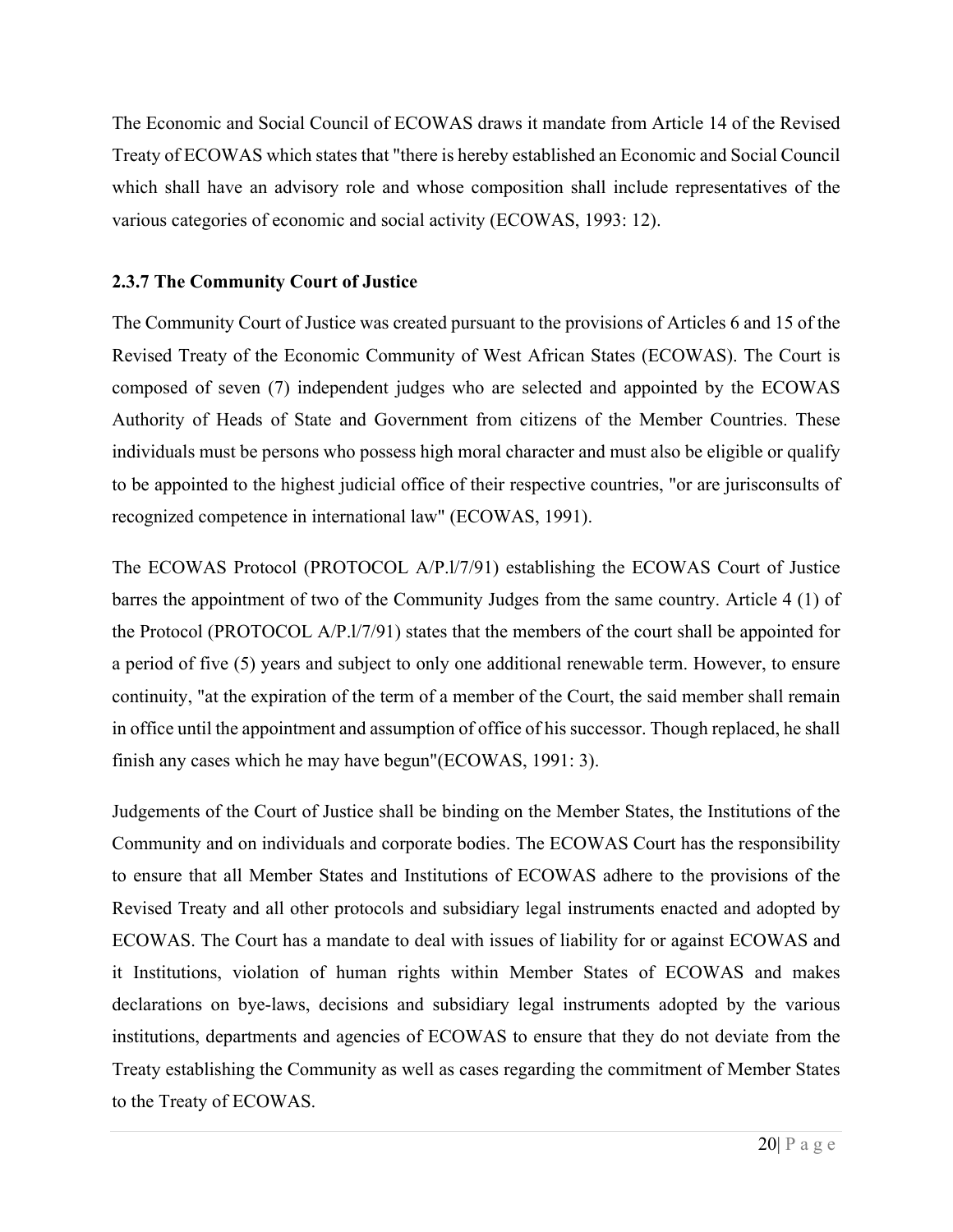Based on the provision of Article 9 of the Supplementary Protocol of the Community Court which mandates the Community Court to handle disputes between member states as well as disputes between the community institutions on the interpretation and application of the ECOWAS Treaty - the ECOWAS Court also acts as an Arbitration Tribunal for the ECOWAS until the Draft Arbitration Rules submitted to the Council of Ministers is approved. The Draft Arbitration Tribunal Bill is at the consideration stage before the ECOWAS Council of Minister.

# **2.3.8 ECOWAS Bank for Investment and Development**

The ECOWAS Bank for Investment and Development (EBID) is an international financial institution established by the fifteen (15) Member States of ECOWAS under the Treaty of ECOWAS namely Benin, Burkina Faso, Cape Verde, Côte d'Ivoire, The Gambia, Ghana, Guinea, Guinea-Bissau, Liberia, Mali, Niger, Nigeria, Senegal, Sierra Leone and Togo. EBID is the financial arm or backbone of the Community and was established in 1999 with its Headquarters' in Lome, in the Republic Togo.

The emergence and establishment of the ECOWAS Bank for Investment and Development (EBID) has its root in the 28th May 1975 Treaty that established the Economic Community of West African States. Article 50 of the ECOWAS 1975 Treaty made provision for the establishment of the ECOWAS Fund for Cooperation, Compensation and Development which was referred to as the "The Fund" (International Democracy Watch, n.d.).

However, the ECOWAS Fund for Cooperation, Compensation and Development in 1999 was transformed into the ECOWAS Bank for Investment and Development (EBID). The creation of the EBID was intended to assist and lead the creation of conditions that are favorable for the emergence and development of a West Africa that is economically strong, industrialized and prosperous as well as a West Africa, fully integrated into the global economic system and taking advantage of the positives inherent in globalization. Functionally, EBID started its operation on 1st January 2004 as a holding company and had two subsidiaries that specialize in two areas. These were the ECOWAS Regional Development Fund (ERDF) which focused on public sector financing and the ECOWAS Regional Investment Bank (ERIB) which focused on private sector financing in the Community.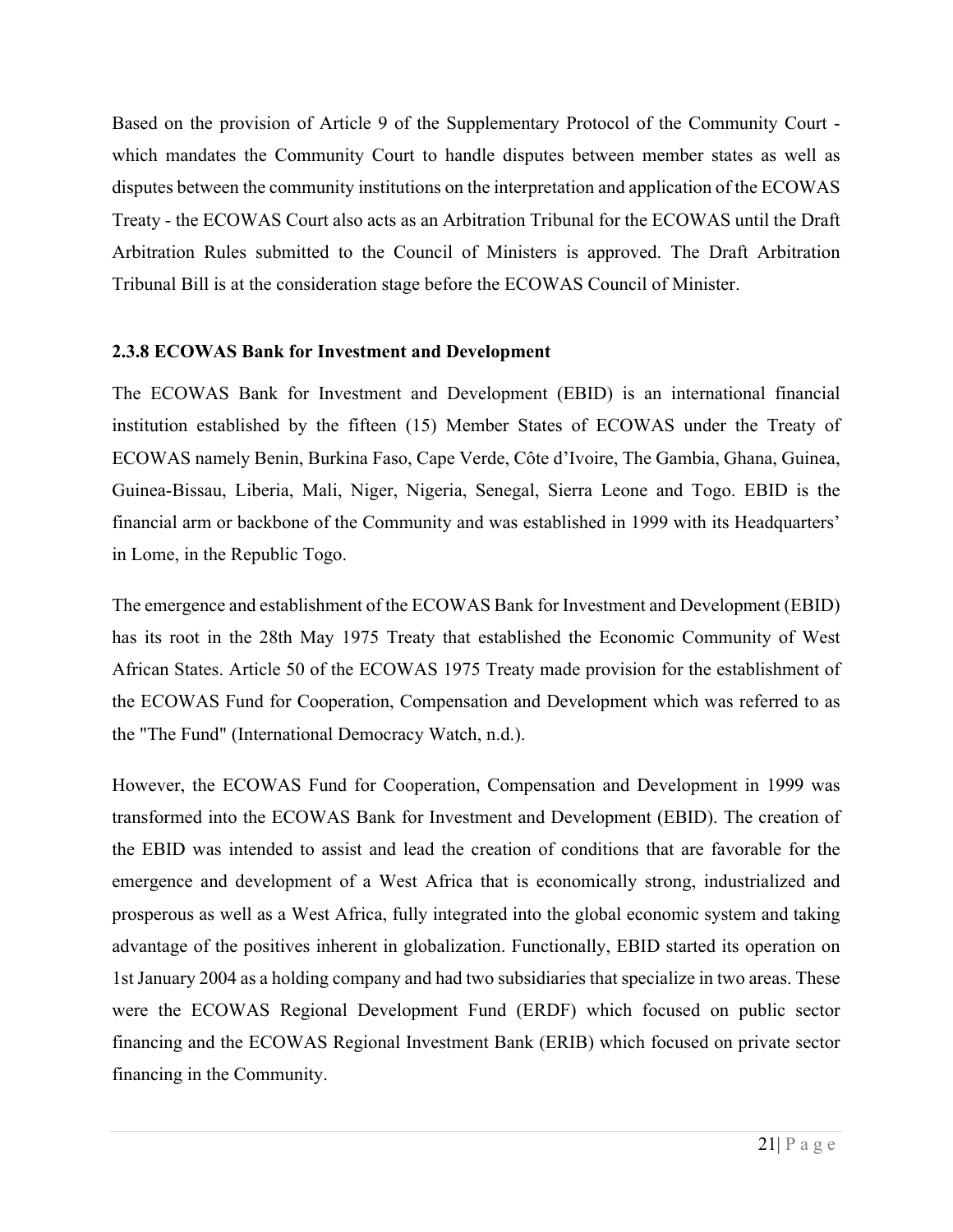On 16th June 2006, the Authority of Heads of State and Government of ECOWAS in their decision (Decision A/DEC.3/06/06) agreed to restructure and reorganize the ECOWAS Bank for Investment and Development (EBID) into a single entity with two windows with one window focusing on promoting the private sector and with the other window focusing on promoting developing in the public sector. The EBID has been functioning under this current structure (single entity with two windows) since January 2007. The prime objective of the ECOWAS Bank for Investment and Development (EBID) is to contribute to the economic growth and development of West Africa through the financing of both public and private projects in the areas of transport, energy, telecommunications, industry, services, poverty reduction, the environment and natural resources. The EBID is headquartered in Lome, Togo.

#### **2.3.9 Specialized Agencies of ECOWAS**

Beyond the institutions discussed so far, ECOWAS has also set up a number of specialized agencies. These will not be described in detail here, but for the sake of completeness will nonetheless be listed. West African Monetary Agency (WAMA), Regional Agency for Agriculture and Food (RAAF), The ECOWAS Regional Electricity Regulatory Authority (ERERA), ECOWAS Centre for Renewable Energy and Energy Efficiency (ECREEE), The West African Power Pool (WAPP), ECOWAS Brown Card, ECOWAS Gender Development Centre, ECOWAS Youth and Sports Development Centre (ECOWAS/YSDC), West African Monetary Institute (WAMI) and ECOWAS infrastructure Projects Preparation and Development Unit (PPDU).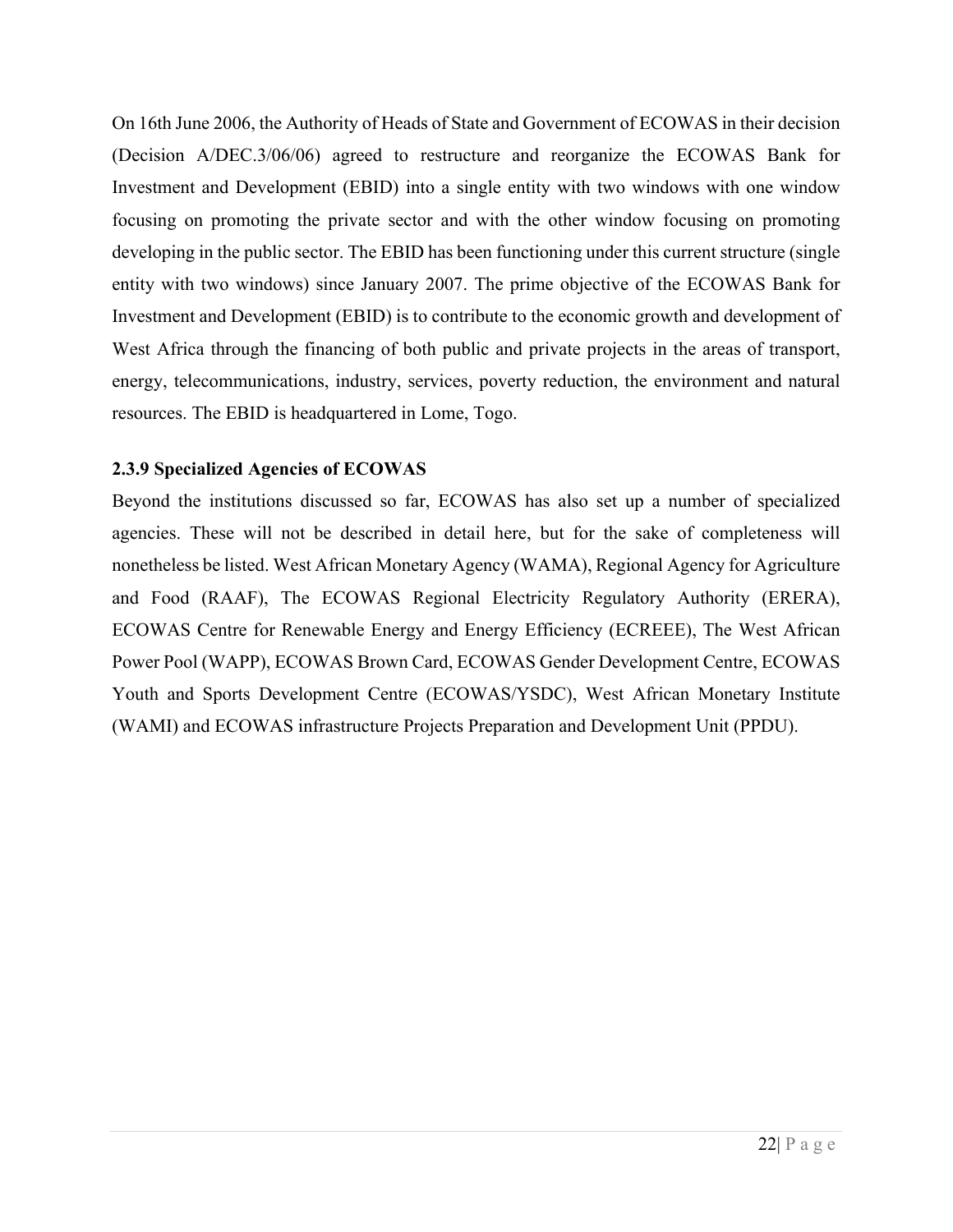# **CHAPTER THREE**

# **LITERATURE REVIEW AND CONCEPTUAL FRAMEWORK**

#### **3.0 Introduction**

This chapter reviews literature that are relevant to the central theme of the study. The chapter begins with a review of literature on Key concepts of bureaucrat autonomy. The final part of this chapter is devoted to a discussion of the conceptual framework employed for this study.

#### **3.1 Discussion of Key Concepts**

#### **3.1.1 Autonomy/Independence**

The question of what autonomy means and the phenomenon it stands for has been debated among public administration and political science scholars for decades (from the times of Wilson and Weber). The concept autonomy's "original meaning was political until the turn of the 19<sup>th</sup> Century: a right assumed by states to administer their own affairs" (Darwall, 2006: 263). It was around this same period that there was "a rise of political science interest in delegation of authority to administrative agencies and the issue of bureaucratic autonomy" (Yesilkagit, 2004: 528). In spite of this, there appears to be no consensus among public administration and political science scholars over the scope of what autonomy is. As rightly captured in the words of Olsen (2010: 151), "neither is there agreement about the process through which, and the conditions under which, autonomy is gained, maintained, or lost, nor according to which normative and organizational principles 'autonomous' entities should be governed and which decisions should be made".

Several scholars have attempted to build on the work of Max Weber (1924). This is because in principle, Max Weber's concept of bureaucracy is in no doubt applicable to that of transnational/international bureaucracies. According to Weber's bureaucratic model, "bureaucracies possess internal capacities to shape staff through mechanisms such as socialization (behavioral internalization through established bureaucratic cultures), discipline (behavioral adaptation through incentive systems), and control (behavioral adaptation through hierarchical control and supervision)" (Trondal, & Veggeland, 2014: 57). These mechanisms primarily, ensures bureaucracies/bureaucrats are able to carry out their duties independent from external pressures and control while at the same time operating within established boundaries by the legal authority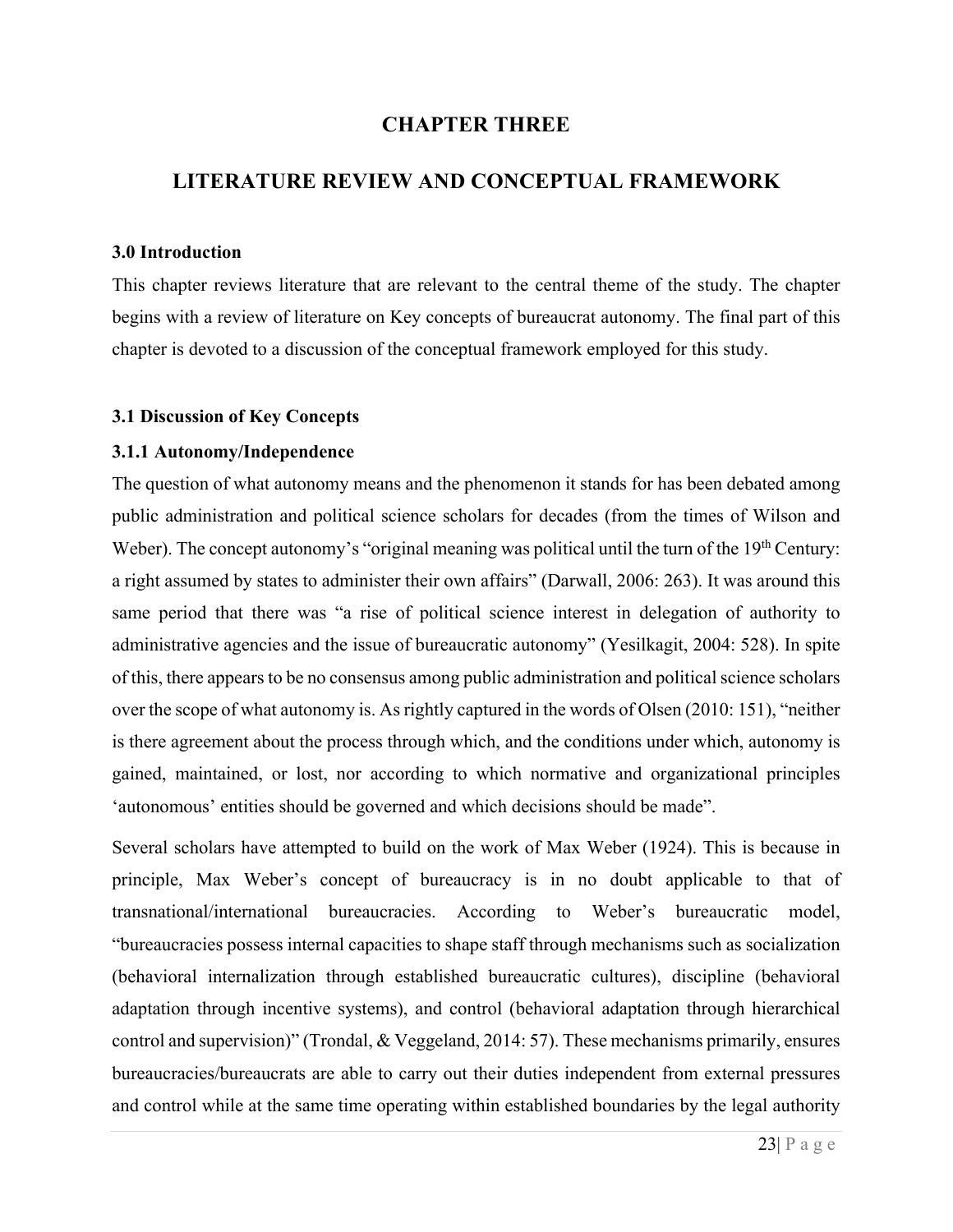and (political) leadership of which they serve. This is because when bureaucrats are not autonomous, they are unable to take action independent or different from the preferences of the political actors. This, therefore, means that "to possess the capacity for autonomous actions, bureaucracies must have a high degree of insulation from other actors in the political system like elected politicians, organized interests, and societal groups" (Ellinas and Suleiman, 2012: 6). Maggetti, (2007) posits that autonomy means, above all, to be able to translate one's own preferences into authoritative actions, without external constraints. Bureaucratic autonomy, therefore, refers to the capacity of a bureaucracy to "take sustained patterns of action consistent with [its] own wishes, patterns that will not be checked or reversed by elected authorities, organized interests, or courts" (Carpenter 2001: 14). Similarly, Ellinas and Suleiman (2012: 6) also argues that a bureaucracy is said to be autonomous when it has "the capacity to influence policy independently of the preferences of its political masters and in accordance with its own wishes, especially when political and bureaucratic preferences diverge". More so, bureaucratic autonomy as argued by Bach (2016: 2) refers to a bureaucracy's "ability to determine their own preferences and to translate those preferences into authoritative actions".

*On how bureaucracies develop and gain autonomy, Downs (1967) in his study Inside bureaucracy outlined four possible ways bureaucracies develop and gain autonomy. These are routinization of charisma (one component of Weber's Ideal type of Bureaucracy) which arises when a group of people devote themselves to serving the course of a charismatic leader. The organization that is formed out of this devotion thus serve to prosecute and perpetuate the leader's idea/vision; Secondly, bureaucratic agencies created on the basis of perceived social need. In this case, the affected parties push and pressure for the creation of an organization or agencies that serves to address their problems. However, merely pressuring for the creation and the need to solve a perceived social problem does not necessarily lead to the creation of and autonomy of bureaucratic agencies but that these agencies must meet the acceptance of "its (political) supporters as well as the beneficiaries of its program" (Yesilkagit, 2004: 532); Thirdly, an agency or bureaucracy splitting off from the parent body because it has grown in size and function. This may happen when an agency's outreach expands due to crises/emergency or the passage of a new law that caused or causes an agency to operate on a broader scale and fourthly, a bureaucracy created as a result of entrepreneurship. This happens "if a group of men*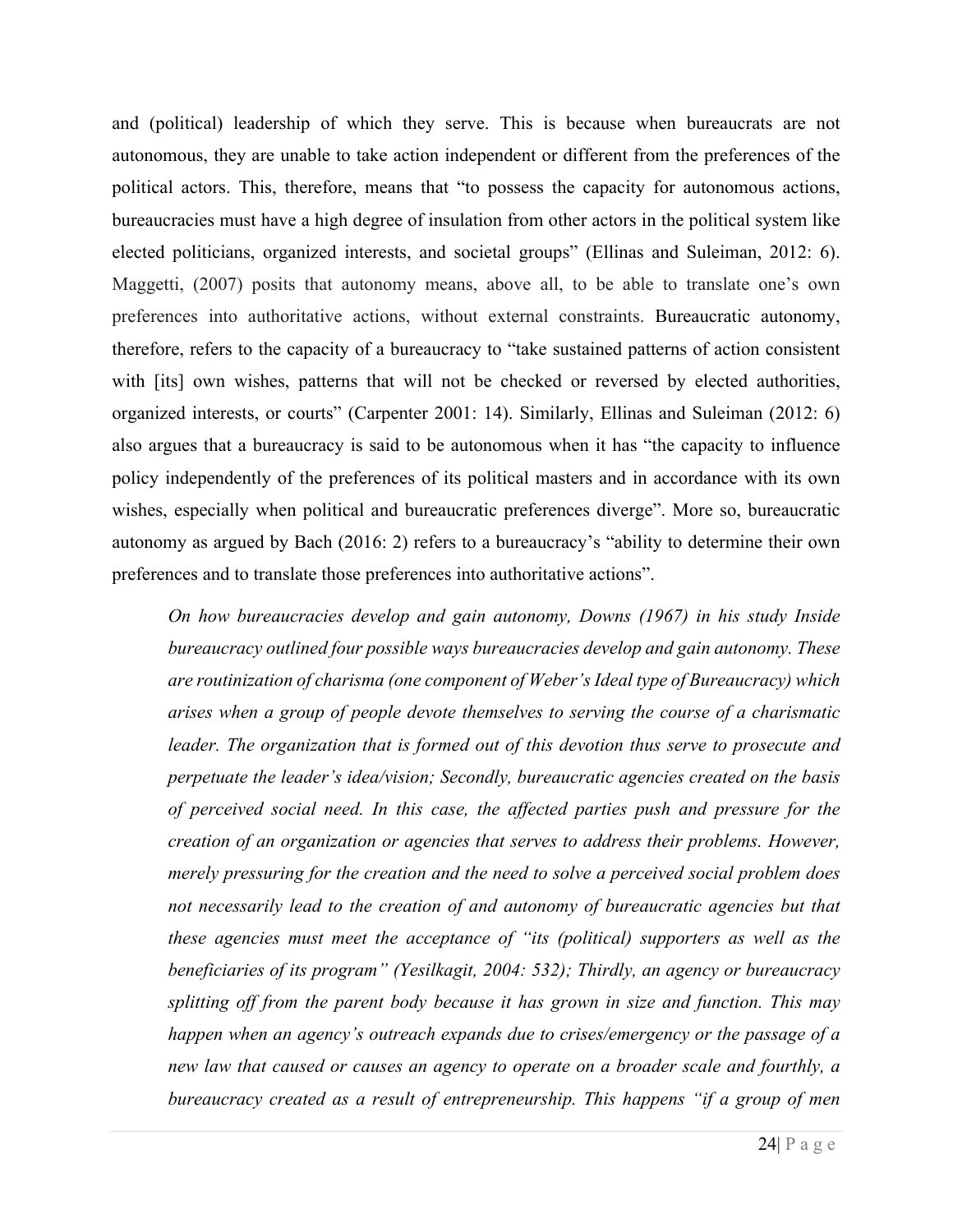*promoting a particular policy ...gains enough support to establish and operate a large nonmarket organization devoted to that policy" (Downs, 1967: 5).* 

Mayntz (1978) in her seminal work *Soziologie der öffentlichen Verwaltung* argued that even though, ideally, bureaucrats are supposed to be politically neutral in addition to being loyal to the political master at the same time, these may place limit on autonomous administrative behavior. Mayntz (1978) also attempted to establish the relationship between the size of a bureaucracy and cohesion and how it impacts on bureaucratic autonomy. On this, she opined that while an increase in the size of a bureaucracy may, on one hand, lead to an increase in the bureaucracy's political weight, it on the other hand, "deprive the administration/{bureaucracy} of its inner coherence and ability to engage in collective action" (Bauer, Knill, and Eckhard, 2017: 17). Mayntz considers a centrally organized bureaucracy with a small group of administrative leaders a particularly powerful and autonomous form of organization.

However, some differences exist between national and international bureaucracies and this difference can be found in the following areas: the external environment of international organisations, the organisational context within which the administrations of international organisations are embedded and the characteristics of IOs. For this reason, Weiss (1975: 54) admonished scholars "not to lump together national and international bureaucratic analysis but take into account the distinct characteristics 'peculiar to international administrative structures". It is also believed that most bureaucracies of international organizations tend to derive their policy executing power/authority from "collective principals". This appears to be "overwhelmingly the most common type of principals that we observe when analyzing international organizations" (Lyne, Nielson, and Tierney, 200 6: 44). However, in some situations, they could be accountable to multiple principals and as argued by Ellinas and Suleiman (2012: 14), such structure "tends to enhance the autonomy of the bureaucracy–especially when the principals have conflicting preferences". Therefore, how the political authority of international organization is structured and the degree of fragmentation "can give international bureaucracies more room for maneuver than their overseers had originally planned to allow" (Ellinas and Suleiman, 2012: 14).

IOs, like most political organizations, are characterized by hierarchy, division of labor between units, specialization, merit-based recruitment, and other characteristics that undoubtedly justify classifying international secretariats as bureaucracies (Bauer, Knill, and Eckhard, 2017: 18). This points to the fact that international bureaucracies do not just spring up into existence and operate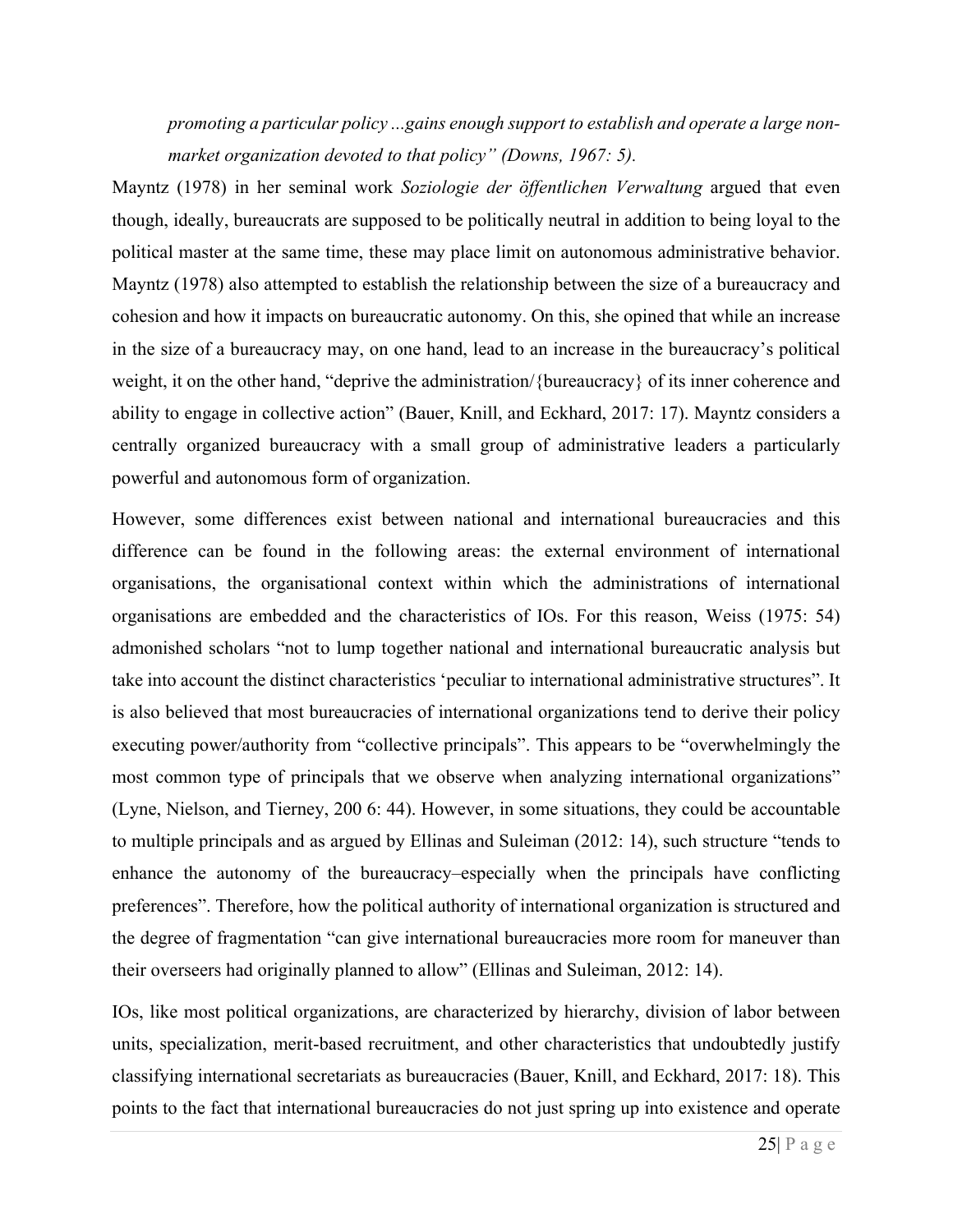in a vacuum as well but that they are creations of statutes by the political actors. Moreover, it is also believed that bureaucrats "are supposed to make impersonal decisions relying solely on formerly prescribed rules and standard operating procedures, which are non-arbitrary and independent of competing (party) political interests" (Bauer & Ege, 2016: 15). But bureaucracies seeking and having to act autonomously and independent of the preferences of the political actors may sometimes be viewed as going beyond their set institutional mandate as well as challenging the political actors. This is in most cases creates the need for control by the political actors. As argued by Ellinas and Suleiman (2012: 7) "in the same way that bureaucrats are trying to maintain their autonomy, their political overseers are struggling to exercise effective oversight over their bureaucratic agents".

### **3.1.2 Autonomy of 'Will'**

Bauer & Ege (2016: 4) describe two types of autonomy namely: Autonomy of will" and "Autonomy action". They argue bureaucratic autonomy of international secretariats can be conceived as the "combination of the …capacity to develop independent preferences ('autonomy of will') and the …ability to translate these preferences into action ('autonomy of action')".

'Autonomy of will' hinges on a bureaucracy's ability to act as a single unit with a united purpose in their dealings with the political actor's (principals). This unity of purpose, will, in the words of Caughey, Cohon, and Chatfield (2009: 3) enable the bureaucracy fashion out "a single set of corporate goals" as well as internal procedures as a guiding principle to its members. To achieve this unity of purpose, organizational culture which represents the character of the organization must be developed. This is because this organizational culture "strengthens the cohesion, coordination and commitment among agency personnel" towards the achievement of the agency goals as well as providing "agency personnel with a sense of belonging to a community with a shared goal and mission" (Yesilkagit, 2004: 532-533). The absence of this cohesion is likely to lead to a situation where there are "pockets of autonomy within the lower echelons of the bureaucracy at the unit or departmental level" (Bauer & Ege, 2016: 4).

To develop autonomy of will, bureaucracies must have the capacity to develop their own preferences and these must differ from those of the political actors (principals). That is, there should be a clear separation between administration and politics with the bureaucracy having the capacity to setting its own goals, independent of the political principal. This is what Bauer & Ege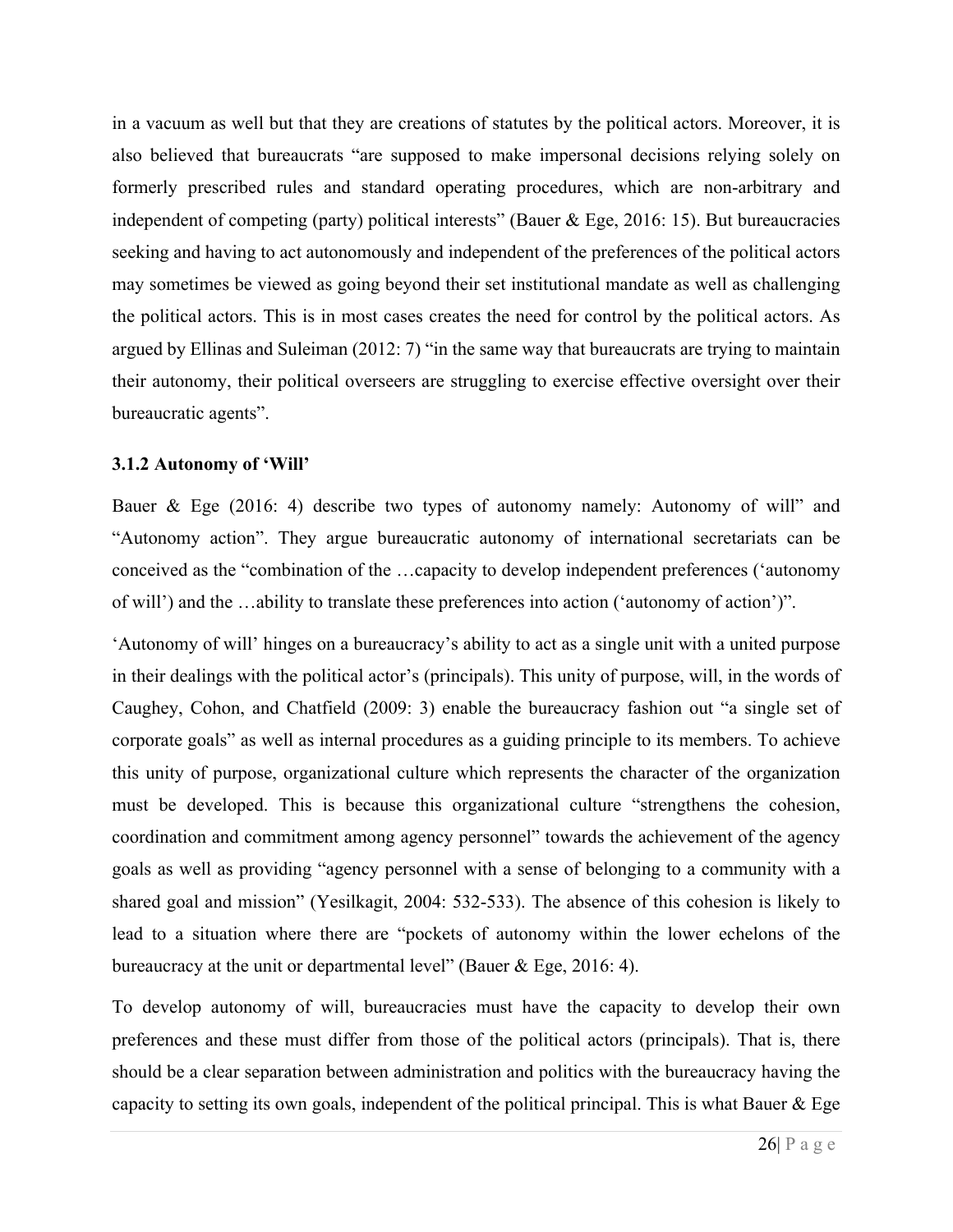(2016: 4) refers to as "administrative differentiation". However, bureaucracies having the capacity to develop their own preferences may not be enough to grant them autonomy because without the needed professional competence or expertise and financial capacity at their disposal in addition to the power/independence of discretion in determining their own preference, their preferences may become policies "only because elected officials find it in their long-term interest" (Carpenter, 2001: 106).

However, a bureaucracy's ability to develop its own preferences is to some extent limited because "no bureaucracy survives unless it is continually able to demonstrate that its services are worthwhile to some group {political actors} with influence over sufficient resources to keep it alive" (Downs1967: 7). Therefore, 'autonomy of will' as envisioned in the concept of autonomy by Carpenter (2001: 15) does not mean bureaucracies can do whatever they like without considering the interest of the political actors or the public interest but rather, manifests when bureaucracies "can change the agendas and preferences of politicians and the organized public".

# **3.1.3 Autonomy of 'Action'**

Unlike the Weberian model that assumes that bureaucrats are "essentially rule-bound implementers of decisions made by political authorities; [who] may have technical capacity but …don't have the authority to set agendas independently", 'autonomy of action' on the other hand refers to "the ability of [a bureaucracy] to translate its preferences into action (Fukuyama, 2013: 12, & Bauer & Ege, 2016: 4). However, bureaucracies translating these preferences into actions is dependent on the level of capacities that a bureaucracy has. These capacities include but not limited to the professional/expertise at the disposal of the bureaucracy, financial capacity, etc. This is because political actors dealing with a bureaucracy or agency full of professionals and with the needed expertise "would not just feel safer granting them considerable autonomy [and discretion] but would actually want to reduce rule-boundedness in hopes of encouraging innovative behavior" (Fukuyama, 2013: 13).

However, regardless of the level of 'autonomy of action' that a bureaucracy enjoys, it does not mean that "bureaucrats should be isolated from their societies or make decisions at odds with citizen demands" (Fukuyama, 2013: 10). In the context of international bureaucracies and the principal agent relationship, autonomy of action does not necessarily mean bureaucracies should at all times act at variance to the preferences of the political actors but that there should be some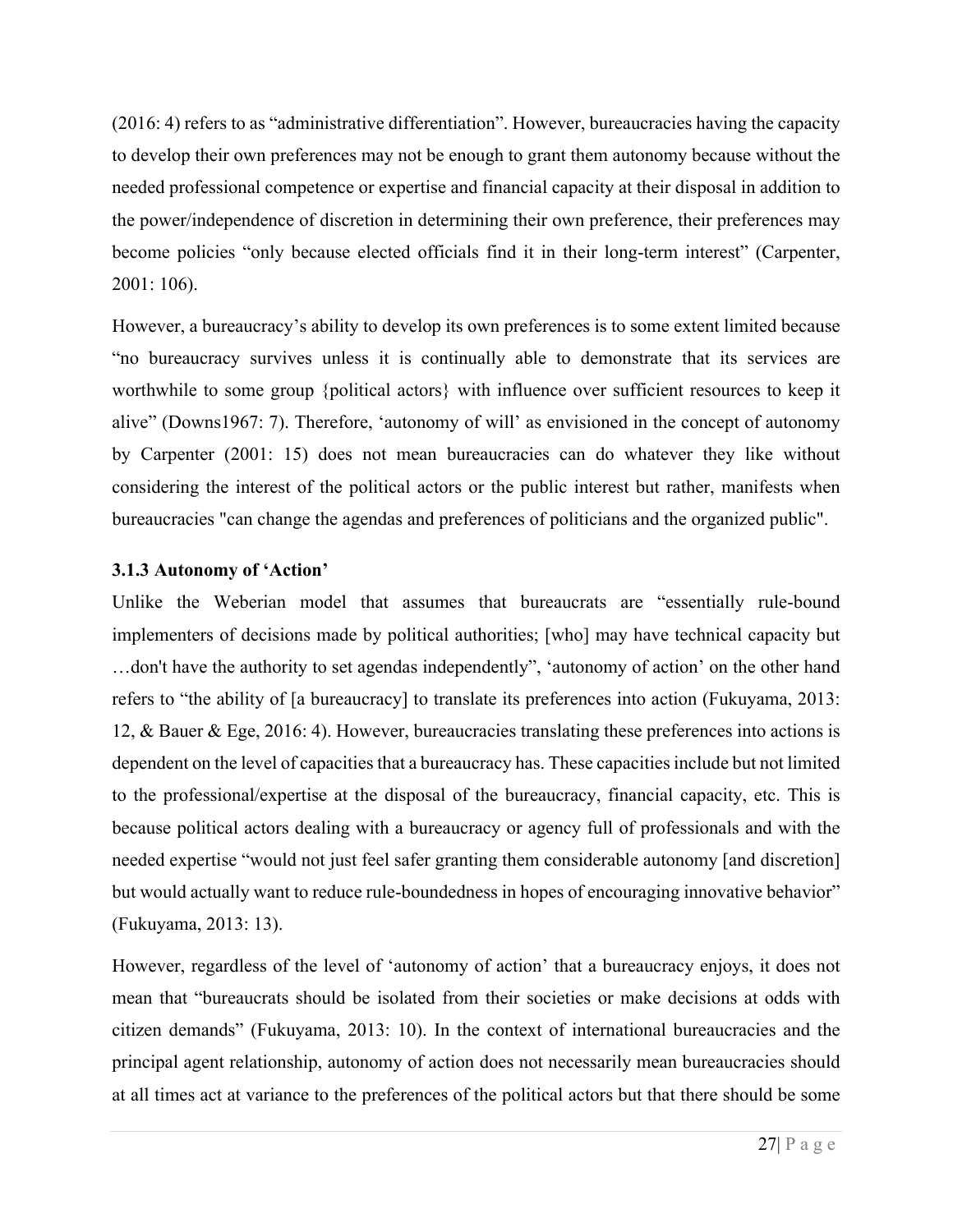level of collaborations and accommodation of the preferences of the political actors. This is because regardless of the form of the regime (democratic or authoritarian), bureaucracies by themselves do not have the power to define their own mandates. As argued by Fukuyama (2013: 11), "an appropriately autonomous bureaucracy should be able to make judgment calls as to when and where to engage in such collaborations" and accommodation. However, it's important to note that this accommodation is different from "a non-autonomous or subordinated bureaucracy …micromanaged by the principal, which establishes detailed rules that the agent must follow" (Fukuyama, 2013: 10).

#### **3.2 Measurement and Indicators of Autonomy of 'Will'**

#### **3.2.1 Administrative Cohesion**

Cohesion is commonly referred to as the "closeness or commonness of attitude, behavior, and performance within a work group" (Odom, Boxx, & Dunn, 1990: 158). To measure the level of administrative cohesion among the ECOWAS donor funded bureaucrats, this study employs two of Bauer & Ege (2016) indicators of administrative cohesion. First is the presence of staff transfers policies within IGO's bureaucracies. That is the time span within which bureaucrats are transferred from one unit of the organization to the other. Even though in its 2012 annual report, the International Civil Service Commission of the United Nations argued internal and mandatory staff transfer remains an important management tool that enhances effectiveness, knowledge transfer and performance of staff (United Nations, 2012), this study is of the view that and as argued by McGregor Jr. (1974) and Bauer & Ege (2016: 6) "[1] ow mobility ... provides time for the process of interaction [among bureaucrats] to manifest itself in a bureaucratic culture of binding norms and values …facilitating the emergence of internal cohesion". This is because the longer bureaucrats/staff work together and interact among themselves, they are more likely to develop greater administrative cohesion. As argued by Bauer & Ege (2016: 6) "frequent interaction among the same staff members is a precondition for them to act as one (cohesive) entity".

Second is the geographical distribution of the bureaucracy of inter-governmental organizations. That is the extent or proportion at which bureaucrats are centralized at the head offices of IGO's as compared to the extent to which bureaucrats are spread across different units/departments within same or different member states. Considering the dispersed and decentralized nature of the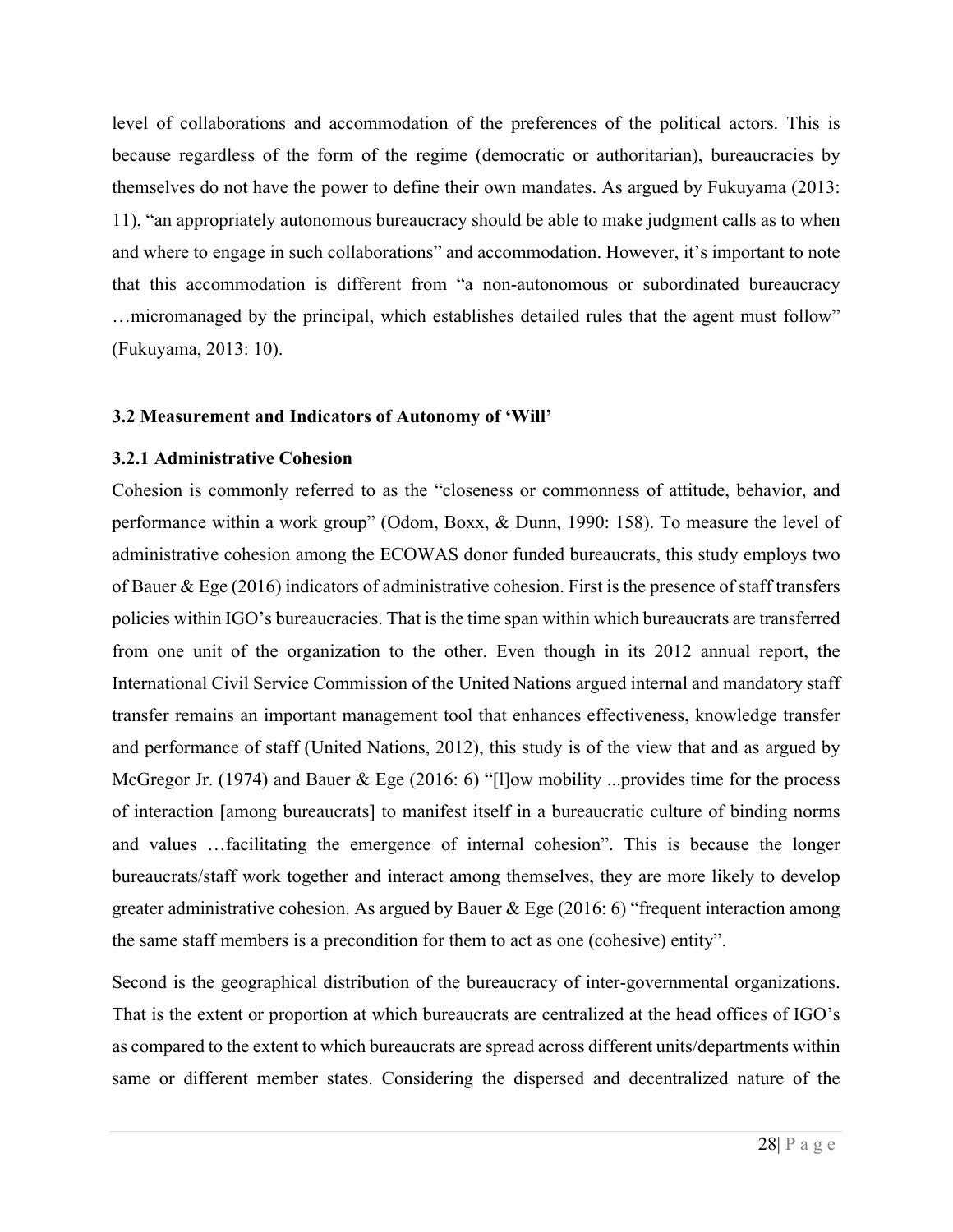ECOWAS donor funded bureaucrats across different units/projects offices in Nigeria with some offices located in various member states and using two of Bauer & Ege (2016) indicators of administrative cohesion as a yardstick, one is tempted to argue, on the face value that cohesion among the ECOWAS donor funded bureaucrats is somewhat weak. This is because "geographically dispersed administrations are less cohesive, given that increasing dispersion makes it more difficult for the secretariat to act as one collective entity" (Bauer & Ege, 2016: 5). But with improved technology, these bureaucrats are within arms-length to each other, observing the same organizational culture in their day to day operations. Considering the aforementioned presence and use of modern technology in the work of the ECOWAS Donor/Development Partner-Funded Bureaucrats, there is strong cohesion among the ECOWAS donor funded bureaucrats.

### **3.2.2 Administrative Differentiation**

Administrative differentiation deals with the extent to which the administrative leadership of a bureaucracy is independent from the political actors. This is very consistent with Carpenter's understanding of bureaucratic autonomy which he argues represents a situation in which "a politically differentiated agency takes self-consistent action that neither politicians nor organized interests prefer but that they neither cannot or will not overturn or constraint in the future" (Carpenter , 2001: 17). Similarly, it is also consistent with Christensen's (1999: 9) definition of bureaucratic autonomy which he defines as "the formal exemption of an agency head from full political supervision by the departmental minister". Because autonomous administrations are seen as detrimental to the power of the political actor, political actors are more cautious and creative in designing public bureaucracies and the extent of powers they give them. To attain independence or autonomous administrative leadership, there is the need for the "existence of a governing board that appoints and oversees the agency head, interrupting the direct chain of command from the minister to the head of the organization" (Bach, 2016: 5). However, according to Hanretty & Koop (2012), merely having a governing board is not enough. They argue that the terms of reference of the governing board remains critical in insulating from or exposing the administrative leadership of the organization to political actors. To overcome this, and achieve administrative autonomy, there must be a legal regime (legal autonomy) clearly defining and backing the powers of the administrative leadership in taking autonomous actions and preferences. The legal regime or law must "authorizes the agency to decide individual cases in its own capacity …these cases cannot be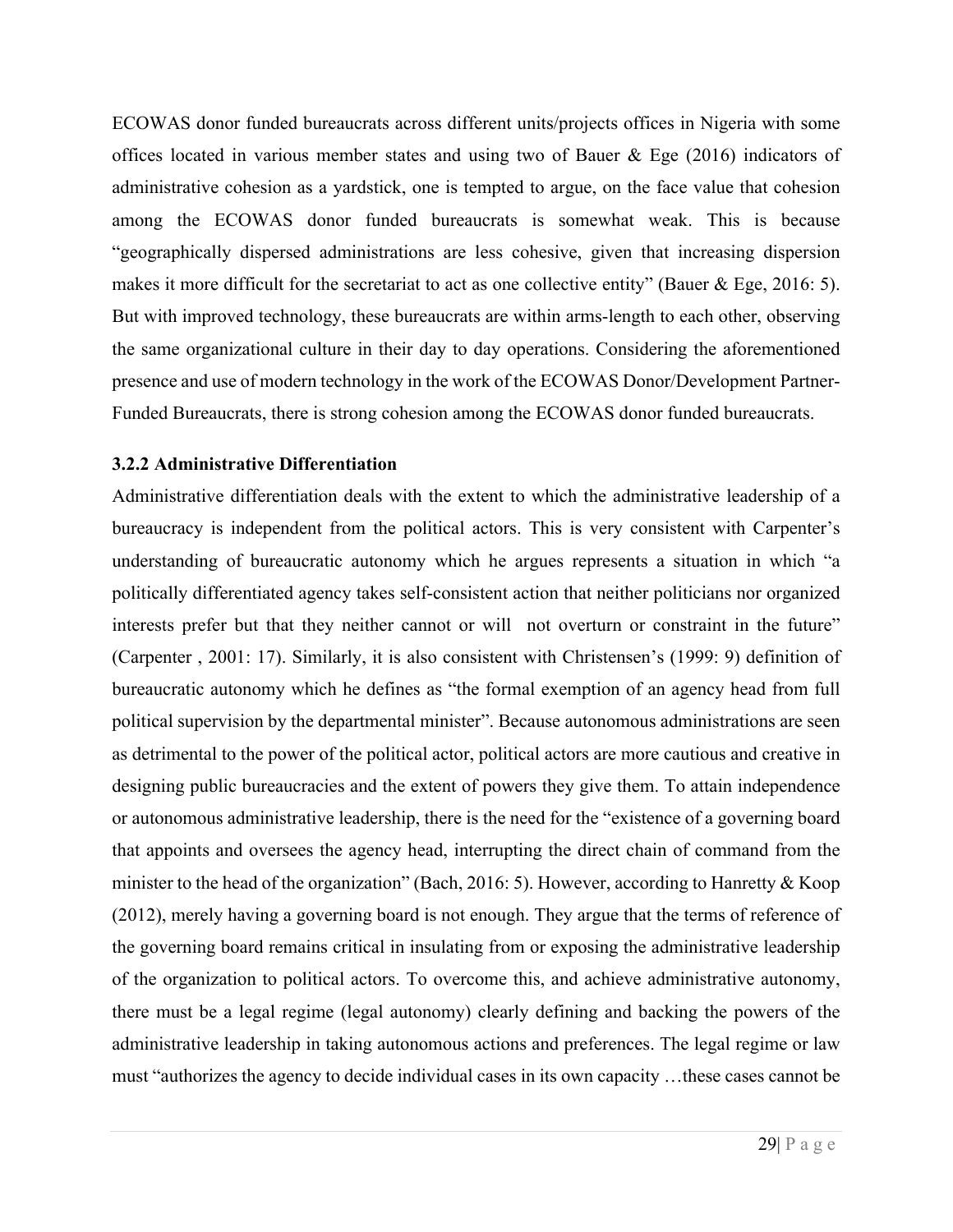brought before the minister, and the minister cannot intervene in case processing, neither through general nor specific instructions". This refers to the,

*The authorization by law of the agency head to make decisions in his own capacity, thus forbidding ministerial intervention in his decisions as well as his consultation with the minister or the minister's advisers on decisions that, according to the law, are delegated to him* Christensen (1999: 9)*.*

Administrative differentiation also hinges on the capacity of the bureaucracy to scout for their own information and process them independent of the political actors. Here, the focus is on how the ECOWAS Donor/Development Partner-Funded bureaucrat is able to access, "collect, and process independent information" in the discharge of his/her duty. Even though the bureaucrat professional's expertise and networking may serve as a buffer, the existence of a well-resourced and usable research unit within the bureaucracy and which he/she can take advantage of remains very key in developing autonomous preference from that of the political actors (principals)*.* The capacity to scout for and process their own information to a large extent also depends on the financial resources at his/her disposal and the extent to which the organizational environment allows for easy access to information needed to make informed decisions. This is because even though the contractual agreement underlying the employment of the ECOWAS Donor/Development Partner-Funded bureaucrat may spell out the resources needed for the discharge of his duty, but because no "no bureaucracy survives unless it is continually able to demonstrate that its services are worthwhile to some group [political actors] with influence over sufficient resources to keep it alive", dissatisfied and threatened political actors, may in some occasions act to impede the bureaucrats' ability to "collect and process independent information" (Downs, 1967: 7 and Bauer & Ege, 2016: 6). At the institutional level, "independent research capacities are an important means for an administration's ability to develop (and defend) policy options that are different from those of the political actors of the IGO" (Bauer & Ege, 2016: 6; Barnett and Finnemore 2004 & Haas 1990).

### **3.3 Measurement and Indicators of Autonomy of 'Action'**

#### **3.3.1 Administrative Resources and Statutory Power**

Human and financial resources remain crucial in determining the autonomy/independence or otherwise of international administrations. This has to do with the extent/degree to which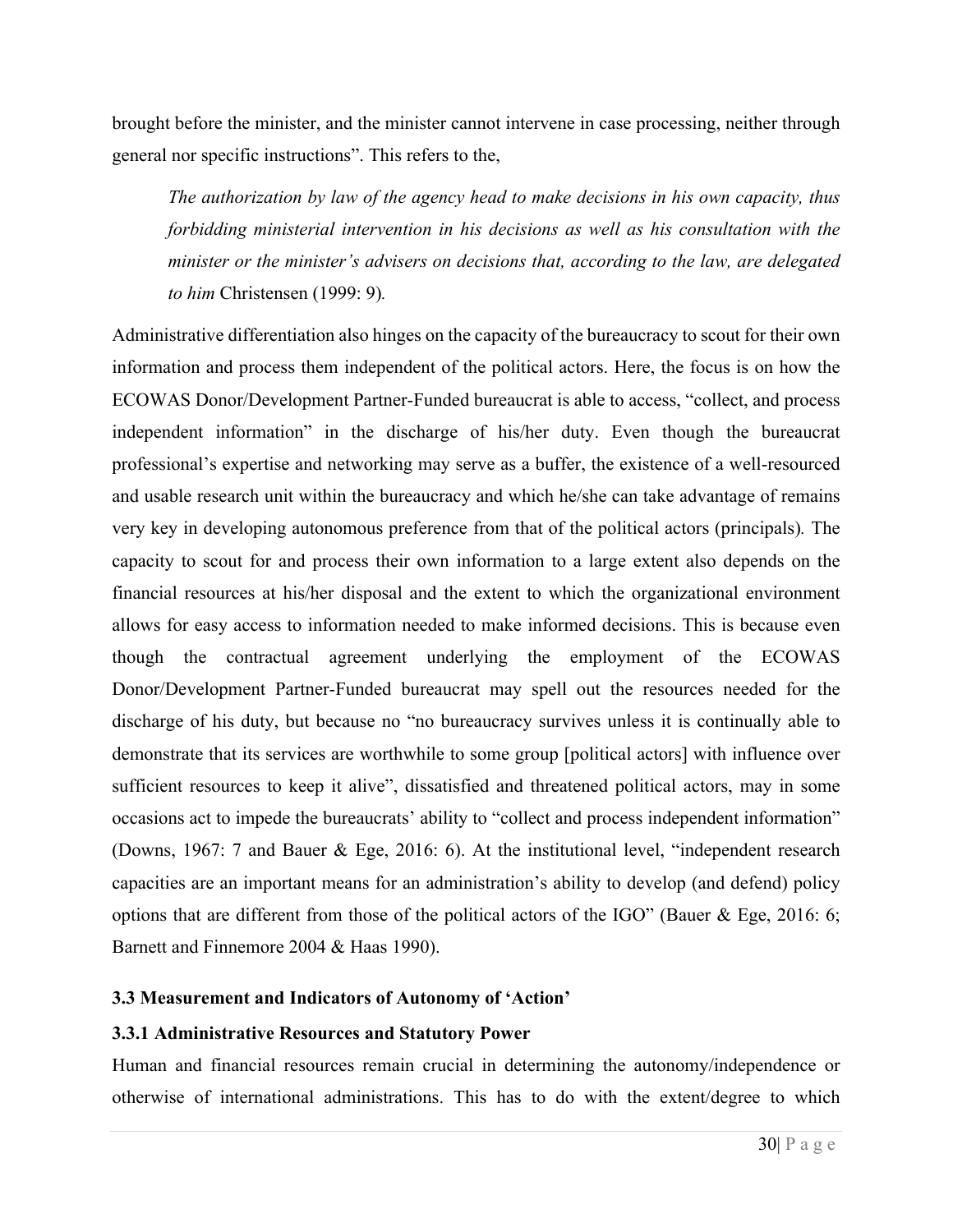bureaucracies are able to make decisions concerning its human and financial resources (Verhoest, Peters, Bouckaert, and Verschuere, 2004a, & Bauer & Ege, 2016). To assert 'autonomy of action', international bureaucracies' should be able to determine which staff and with the needed skill requirement is needed to fill a particular position other than being imposed on them by the political actors. However, asserting this 'will' cannot be done outside the scope and requirement that requires the composition of international bureaucracies to reflect the general characteristics of the member states (geographical representation).

However, it is also important to mention that the 'how' 'who' and 'when' of the financial resources at the disposal of international bureaucracies to a large extent exert influence on the abovementioned autonomies ('autonomy of will' and 'autonomy of action'). Is the bureaucracy selffinancing like the IMF, World Bank etc. or it is "dependent on mandatory contributions …or dependent on voluntary contributions with the donors earmarking a substantial portion of the budget for specific purposes, as is the case for the UN and the WHO?" (Bauer & Ege, 2016: 7). A bureaucracy is, therefore, more likely to have its autonomy of 'will' and 'action' compromised if its sources of finance is dependent on voluntary contributions by its members/member states (political actors). This is because bureaucracies will not stand the test of time unless it is able to prove its importance to its political actors who most often have control over the very financial resources needed by bureaucracies to survive.

In the case of the ECOWAS Donor/Development Partner-funded Bureaucrat, they appear fairly autonomous even though there is some degree of influence on them by their appointing authority (ECOWAS Development Partners/Political Actors) because they hold the power to recall their services at any time. This is mostly the case when these donor/development partners provide the support in the form of technical experts (direct human resource assistance). However, in the case of Donor/Development Partner-funded Bureaucrat's whom financial resources have been provided but ECOWAS reserves the right of 'whom' and 'where' to employ from, one can safely argue that such bureaucrats enjoy a considerable level of autonomy.

Statutory powers on its part "concerns the authority that member states have delegated to an organization" (Bauer & Ege, 2016: 6). Here, the focus is on the extent to which the bureaucracy's head is able to influence and set agenda and the extent of sanctioning powers the bureaucracy possesses. Bauer & Ege (2016: 7) opines that "if the [bureaucratic head] alone is responsible for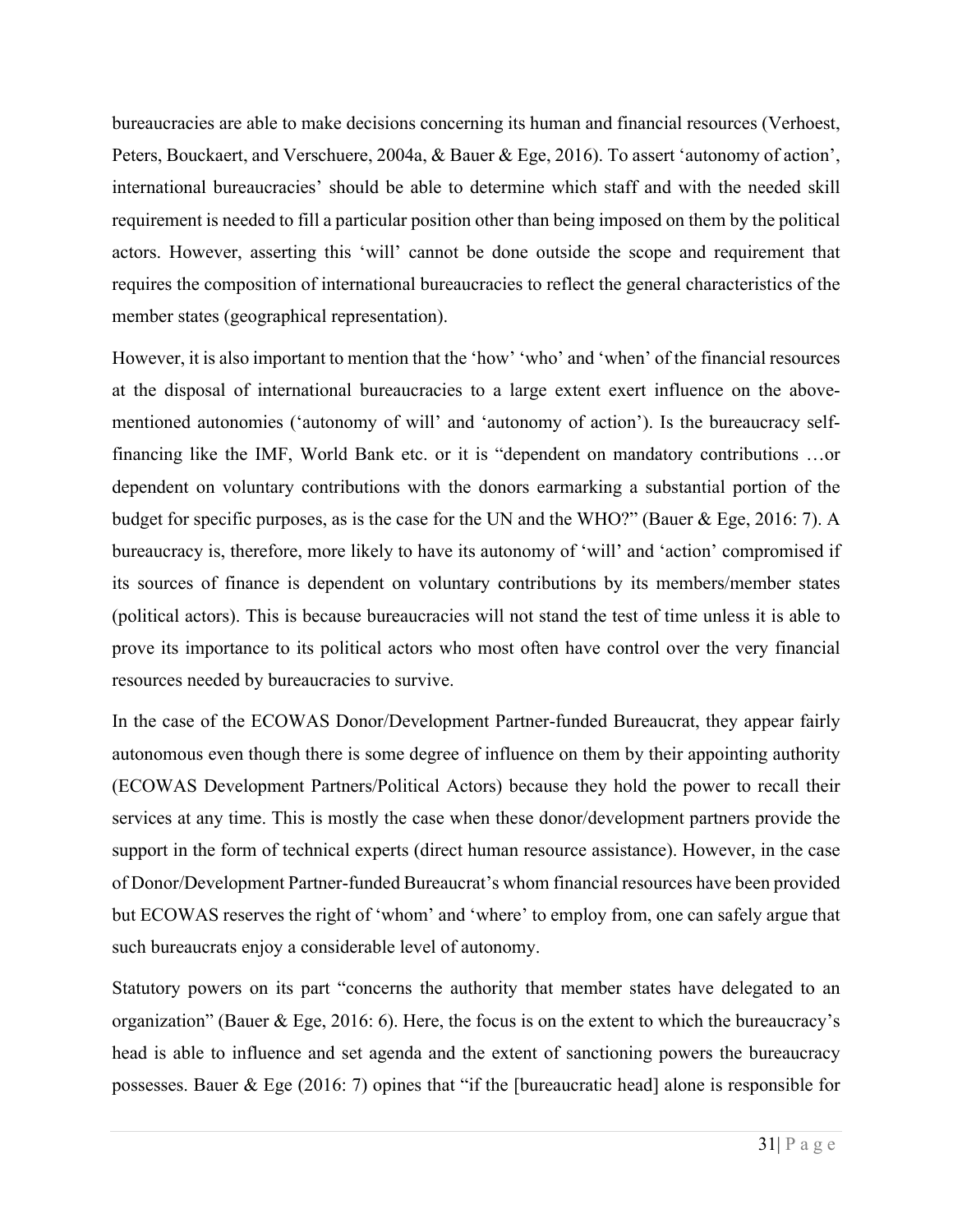the preparation of the agenda (and proposals cannot be removed prior to the actual legislative meeting), the administration is particularly autonomous". On the other hand, if the "executive board (or its functional equivalent) is in charge, the administration is less able to realize its preferences" (Bauer & Ege, 2016: 7). In the case of the ECOWAS Donor/Development Partner-Funded Bureaucrat, this has to do with the statutory powers enshrined in the contractual agreement between the principal (political actors) and the Donor/Development Partner-funded Bureaucrat.

# **3.4 Professionalism**

Carr-Saunders and Wilson (1993: 284-5) argued that professionalism arises from "the existence of specialized intellectual techniques, acquired as the result of prolonged training". Professionals who, having attained their training and skill and having gained acceptance into a profession are expected to conform and adhere to the codes of conduct of these professional communities. As argued by Teodoro (2011: 10) these "Professions establish the ethical principles and guidelines for practice that professionals are supposed to observe". These professional bodies using their codes of conduct are, therefore, able to place constraints on the behavior and conduct of their members. As rightly put by Brint (1996: 24), this "disciplinary training and ties out to the occupational group also provide a constraint on the hierarchical control of the organizations professionals work for". However, this is not the case at all time as sometimes the bureaucratic structure within which these bureaucrat professional's works are rather able to put constraint on these professional bureaucrats. For the purposes of this work, lets focus on bureaucrat professionalism, how it has been viewed by various scholars to date and how it impacts on the autonomy and performance of international bureaucrats.

The concept bureaucrat professionalism is a multi-dimensional concept. Even so the concept bureaucrat professionalism is considered a multi-dimensional concept, it is sometimes conceived or equated to mean norms by some scholars. Some of these scholars include, Friedrich (1940), Finer (1936), Brehm and Gates (1997), Meier and O'Toole (2006), Knott and Miller (1987), Kaufman (2006) etc. In the early  $20<sup>th</sup>$  century, a debate ensued between Friedrich (1940) and Finer (1936) on organizational norms as the most important feature of professionalism. According to Lillvis (2017: 23-24), while citing Friedrich (1940) argued that "the 'inner check' of professionalism (i.e., standards, norms) guaranteed bureaucratic accountability …and that colleagues could ensure that professionals operated within the bounds of the group's ideals", Finer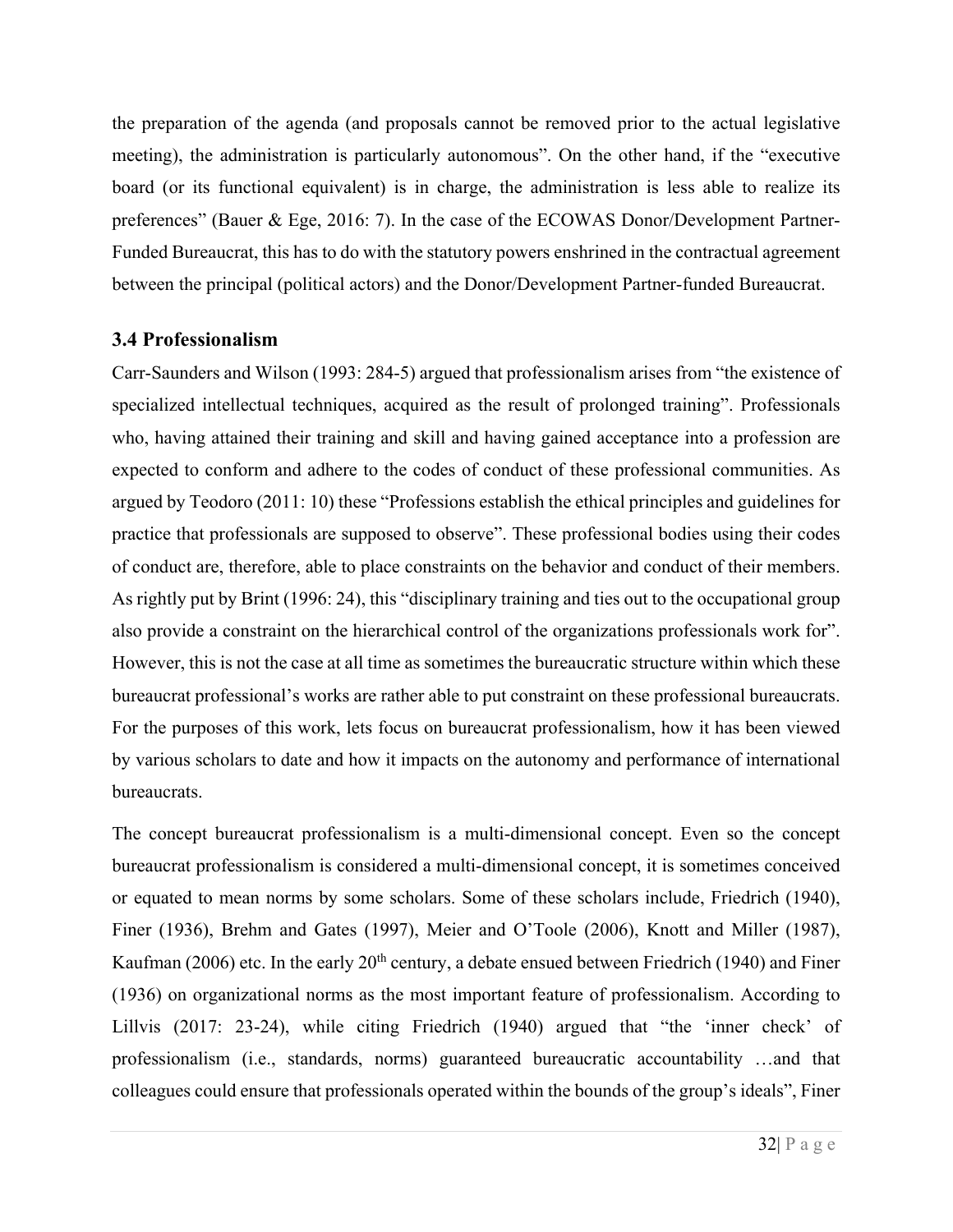(1936, 1941) in contrast argues that to ensure democratic accountability, organizational norms alone was not enough. He, therefore, as argued by Lillvis (2017: 24) called for the need for "hierarchical institutions to constrain bureaucrats from within rather than rely on enforcement from without". Similarly, Meier and O'Toole (2006: 104) argued that "the professional-norms variable is in reality a surrogate for bureaucratic values". In the same vain, Knott and Miller (1987) viewed professionalism from the perspective of norms and highlighted the importance of norms in maintaining professional standards. Similarly, Kaufman (2006) joined the argument on the importance of professional norms in organizations. On his part, he posits that organizational norms remains an important factor in developing, promoting and maintaining "a sense of unity [in agencies] by lessening barriers that may emerge due to difference in status, language, or attitude" (Lillvis, 2017: 24). Even though Kaufman does not downplay the importance of training and expertise in agencies/organization, he argues that the training and expertise only remains an important pre-condition for their employability rather than determining the professionalism or otherwise of an employee. As he rightly puts it, "post-entry training in the Forest Service expands the abilities needed to conform to preformed agency decisions" (Kaufman, 2006: 175).

However, like others, I am of the view that the position espoused by Kaufman and others may not be applicable in some situations and to some research questions. This is because, merely adhering to the norms of a profession does not necessarily make one a professional. A typical example is the medical field. As argued by Lillvis (2017: 25) "one has to first be accepted into the community in order to abide by its norms and receive the benefits of this association. This acceptance requires that the individual obtain a certain level of expertise".

Also, not only has professionalism been viewed from a norm perspective, it has also been equated to neutrality of the professional bureaucrat by some scholars. Some of these include Moe (1985b), Miller and Whitford (2016), Carr-Saunders and Wilson (1933), Knott and Miller (1987), etc. For example, on the issue of ethical judgments in medicine such as "what lengths physicians should go to prolong human life" (Lillvis, 2017: 25), Carr-Saunders and Wilson (1933: 486) on their part, admonished that "Professional associations should not take sides on these issues, even if all members think alike; if they do so, they are inevitably suspected of being moved by political and not by professional motives". Further, they argued that professional bodies when confronted with situations like this, should "found their [policy recommendations] on a documented case and present them as the result of a prolonged and serious study upon an appropriate occasion" (Carr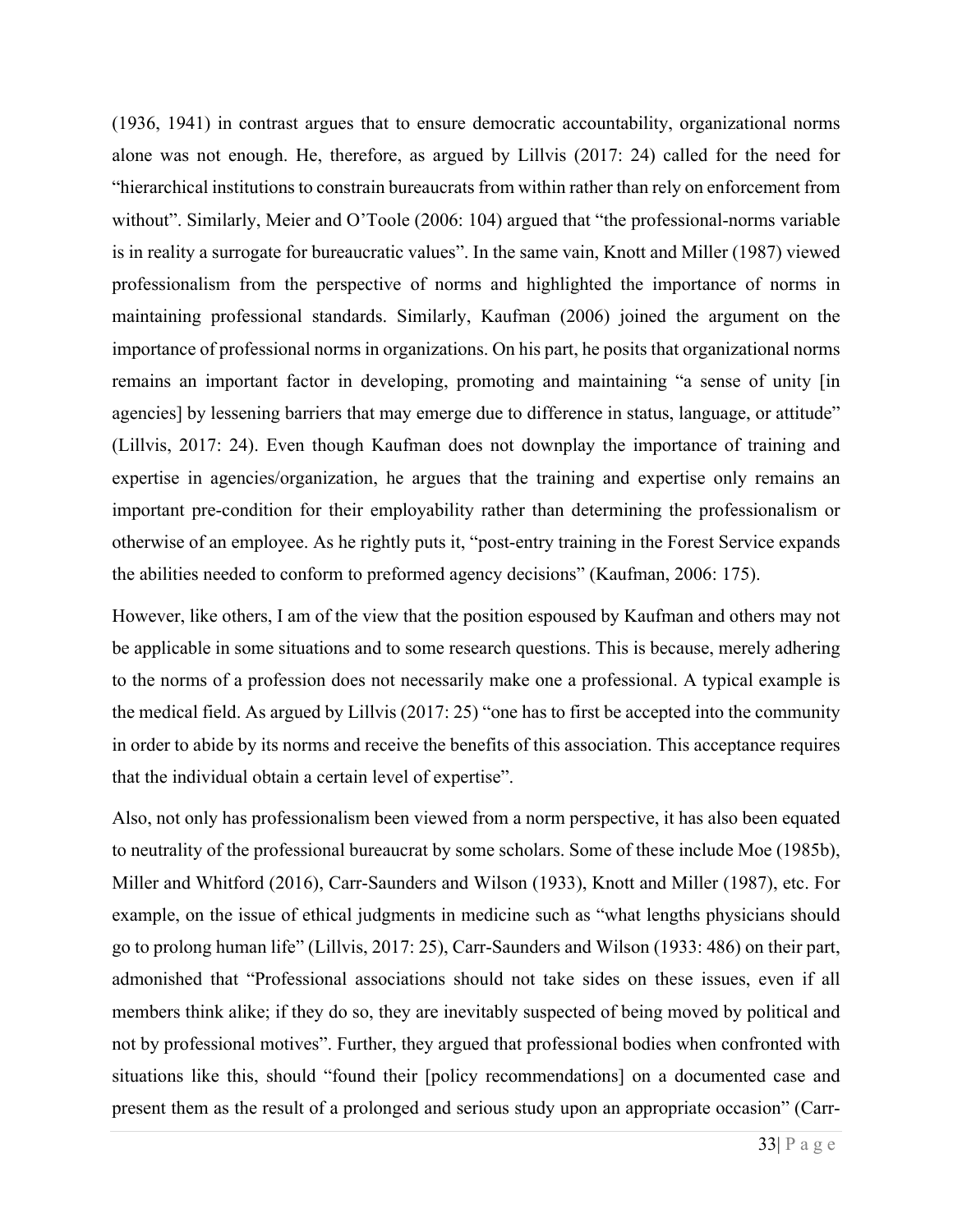Saunders and Wilson, 1933: 487). In the same vain, Knott and Miller (1987) equated professionalism to neutrality and described "neutral competence" as a key component and characteristic of bureaucratic professionalism. Similarly, Miller and Whitford (2016: 102) viewed bureaucracies as neutral and argued out how neutrality is to a bureaucracy. In this regard, they argued "delegation to a neutral bureaucracy is the natural form of compromise between competing political perspectives". No matter how these scholars viewed neutrality as central to professionalism, "professionals, particularly those working within government, are often involved in policy debate where neutrality does not come naturally" (Lillvis, 2017: 27).

On his part, Hall (1967) studied and examined the relationship between bureaucracy and professionalism within organizational setting. His study comprised a work group of 27 with participants from diverse professional fields (lawyers, social workers, nurses etc.) and took place within 3 organizational settings or categories namely (1) autonomous professional organizations; here, the professionals as argued by Scott (1965: 66-67) have "considerable responsibility for defining and implementing the goals, for setting performance standards, and for seeing that standard are maintained". (2), the heteronomous professional organization; here, the professionals are "subordinated to an administrative framework and the amount of autonomy granted professional employees is relatively small" (66-67). (3), is the professional department which according to Toren (1976: 41) is "part of a larger organization (for instance, a legal or engineering department within the framework of a bureaucratic organization)". The degree of bureaucratization in each of the three settings varied. Evidence from his findings suggests that professional norms may be strong in bureaucratic settings and weak in non-bureaucratic ones (Toren, 1976: 42).

More so, Engel's (1968) lends support to and buttress the position that *"*bureaucracy is not, by definition, detrimental to professional orientation" (Toren, 1976: 42). Engel, (1968) sought to examine how physicians felt about their level of autonomy in three study groups in three different medical environments. In this study, Engel, (1968) argued professional autonomy can be viewed in two angles; i.e. "autonomy with respect to the individual professional and autonomy with respect to the occupational group or profession". She defined the group level autonomy "as the control an occupational group possesses over its decisions and activities in the community in which it functions, or its freedom to direct the activities of the profession" while she defines the individual level autonomy as the "professional's self-control over both his decisions and his work activities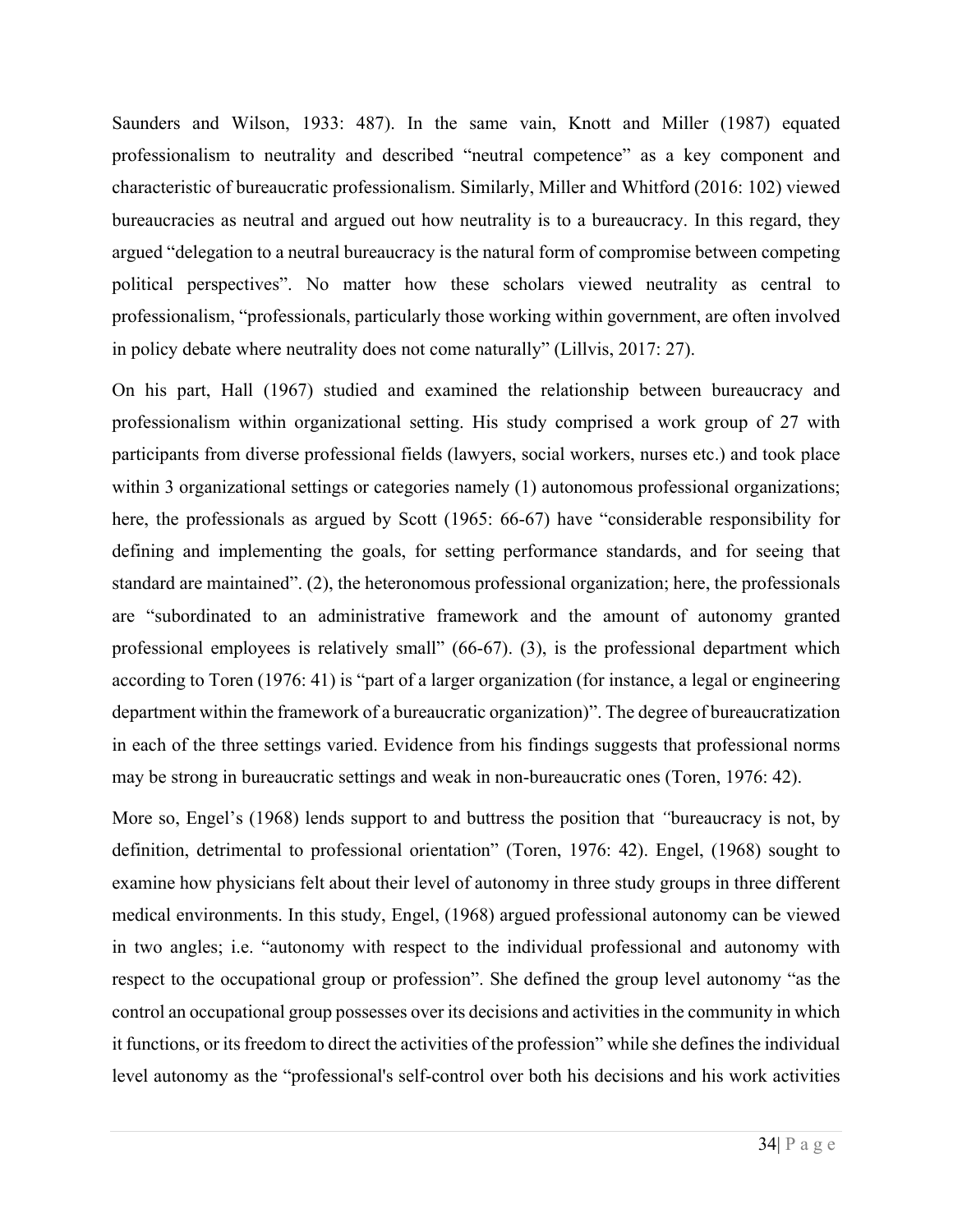within a particular work setting, or his freedom to deal with his client" (Engel, 1968: 37). In her findings, she established that;

*Professionals in the moderately bureaucratic setting perceived themselves as being more autonomous in their work than their colleagues in the non-bureaucratic setting; those working in the most bureaucratic organization felt least autonomous, as expected. These findings are, again, contrary to the traditional bureaucracy-professionalism-conflict assumption. Engel explains the relationships found by noting that bureaucratic organizations are conducive to the new patterns of modern professional work in supplying essential resources (expensive equipment, funds, administrative facilities), which enable the professional to perform high quality work, thus contributing to his or her feeling of freedom and independence (Toren, 1976: 42).*

In other instances, whiles some scholars see the relationship between the bureaucracy (hierarchical organizations) and professionalism as competing, others have taken the middle position and argue that such a relationship is rather collaborative. For example, Friedson (1970) cited in Toren (1976: 37) holds the view that "professional authority contains element of authority based on technical competence as well as element of bureaucratic authority, insofar as the professionalism is the incumbent of an official licensed position which confers upon him or her the legal right to practice". To corroborate this, some scholars such as Engel (1970, Friedson (1968) and kohn (1971) are of the view that professionalism and its associated norms and orientations are "not necessarily reduced in formal organizations, [but] may, under certain circumstances, be enhanced by bureaucratic working conditions" (Toren, 1976: 42).

For the purpose of this study, and in line with the theoretical frameworks used, I adopt Lillvis (2017: 28) definition of bureaucratic professionalism. He defines bureaucratic professionalism as *"*the extent of self-regulating, networked experts in a policy-relevant field within an executive branch unit (e.g., agency, division, etc.)". From this definition can be distilled four (4) underlying components in measuring the level of professionalism of the ECOWAS Donor/Development Partner-funded bureaucrat. These indicators are expertise, information-sharing, networks, and selfregulation.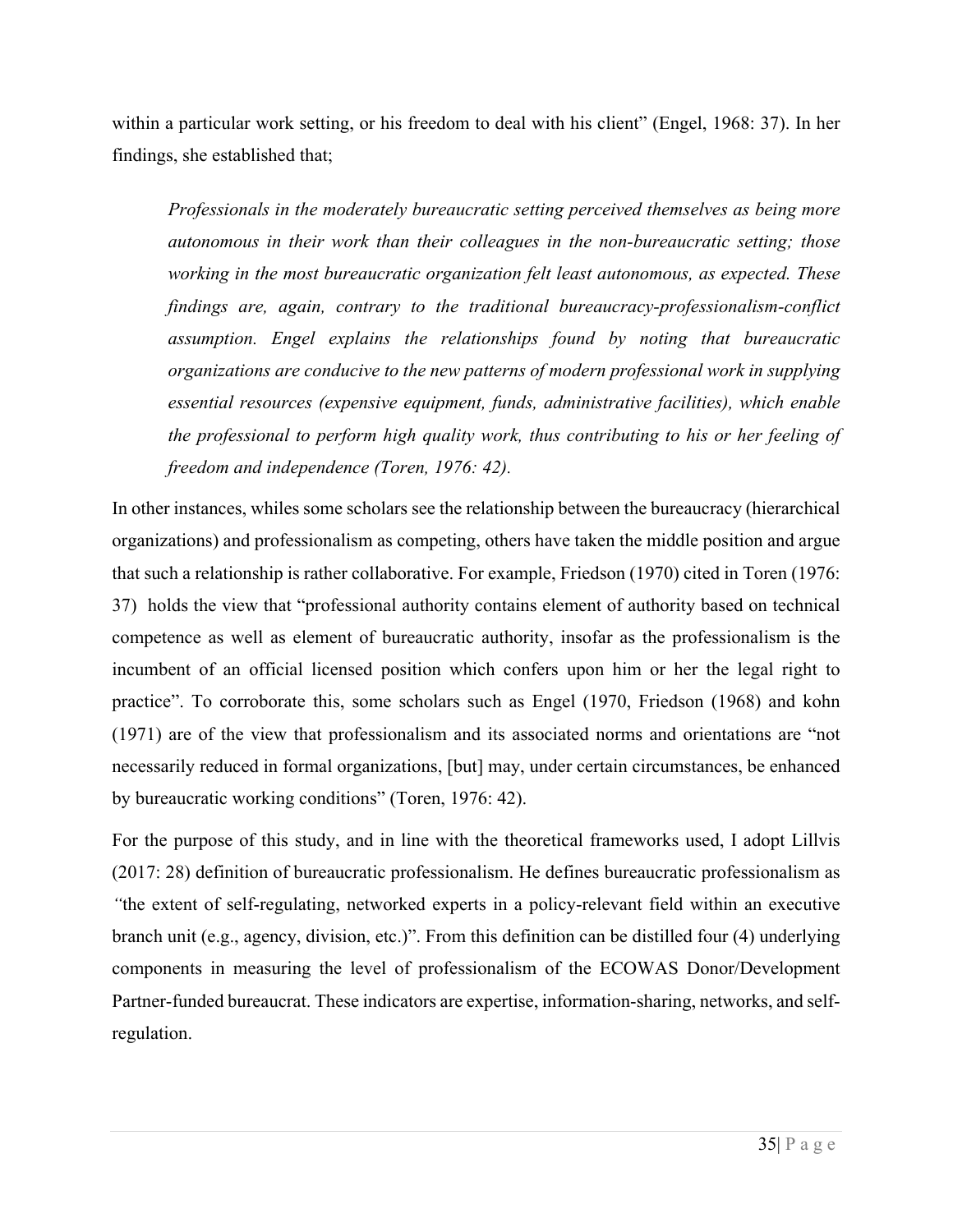#### **3.4.1 Information-Sharing**

Till date, information remains very critical in organizational decision making, policy implementation and evaluation. According to Gailmard and Patty (2013: 1) "information is the lifeblood of executive action …bedrock of bureaucratic legitimacy in the United States". As posited by Lillvis (2017: 32) "through information-sharing, a bureaucrat-professional can obtain a greater policy benefit than a non-professional". Gong, Yang, & Wang (2014: 208) highlighted the importance of information in decision making and argued that "The efficient acquisition and transmission of information is crucial to production control implementation". They further argued that "a lack of information will lead to various problems and even interrupt the production process" (Gong, Yang, & Wang, 2014: 208). On how the bureaucrat can access the information needed in the performance of their work, Gailmard and Patty (2013) argued that the bureaucrat professional can "acquire it by investing resources in learning, or elicit it from private interests" (Lillvis, 2017: 32).

In the case of private interests, because the bureaucrat professional is a member of a professional body, his/her membership helps in reducing the cost and barriers associated with obtaining information for improved performance. Not only does this membership helps in reducing the cost and challenges associated with accessing information, it also helps the bureaucrat professional "improve upon their expertise, and take advantage of innovations from other [professionals in their network]" which non-professional bureaucrats may not or may have difficulty accessing and thereby impeding their access to strategic knowledge needed in decision making. The professional associations that the bureaucrat professional is a member, help facilitate "acquiring information by providing seminars, [access to] journals, and other professional development resources" (Lillvis, 2017: 31).

From the interview responses, it is clear that the ECOWAS donor/development partner-funded bureaucrat has invested in educating themselves. When asked "What benefits do you derive from your association with these professional organizations?", all the seven (7) Donor/Development Partner-Funded Bureaucrats interviewed noted information sharing was paramount. It is also evident that the bureaucrat-professionals/[ECOWAS donor/development partner-funded bureaucrats] "have dedicate time to obtaining expertise through specialized degrees and continuing education through professional association" (Lillvis, 2017: 31). In this direction when asked "What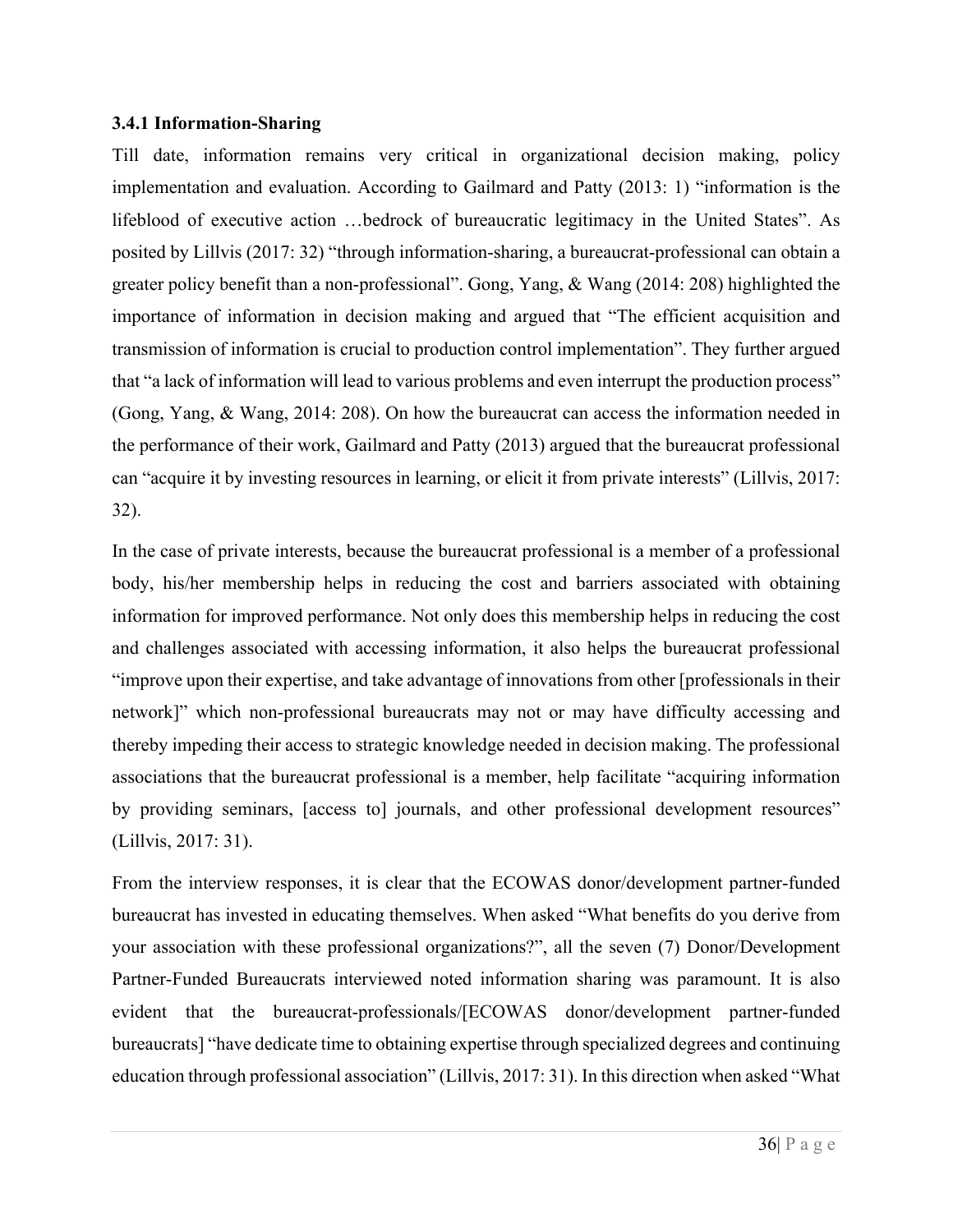is your professional and educational background?", all the seven (7) Donor/Development Partner-Funded Bureaucrats at least had a master's degree in their relevant field of expertise.

# **3.4.2 Expertise**

Expertise is defined as "possessing specific knowledge or skills" (Lillvis, 2017: 3). Notably, because the bureaucrat-professionals has the needed expertise, such expert knowledge "grants [him/her] access to constituting basic rules for cause and effect, distinguishing right from wrong, categorizing social phenomena and advising about good and bad" (Trondal, Murdoch and Geys, 2015: 28). As argued by Lillvis (2017: 31) "through their expertise, bureaucrat-professionals will be able to overcome the potential disruption a new policy brings" to the work they do. Because these bureaucrats (ECOWAS donor/development partner-funded bureaucrat) are expected to operate with a considerable level of autonomy/independence in the discharge of their duties, "prepare dossiers, argue and negotiate on the basis of their professional competences, and legitimate their authority on scientific aptitudes and capabilities"**,** possessing the needed expertise/knowledge and competence in their area of specialization is crucial to asserting their autonomy. This is because such "knowledge agents [are expected to have] intrinsic governance capacities …to define problems …or engage in standard-setting, rule-making, or other regulatory activity" (Stone, 2012: 329 cited in Trondal et al., 2015: 26).

Based on the responses from the interviewees on the questions "What is your professional and educational background?" and "What is your current role in ECOWAS, and how long have you served in this role?", I established that the interviewees (ECOWAS donor/development partnerfunded bureaucrats) have the needed skills in their area of work. All the 7 ECOWAS donor/development partner funded bureaucrats displayed their know how or knowledge about their respective roles, profession and the positions they occupy. I also asked the respondents their previous work experience and their level of education. Based on their responses, I established that the ECOWAS donor/development partner-funded bureaucrats have the needed expertise both academically and experience wise. The professional and educational experience of the interviewees (ECOWAS donor/development partner-funded bureaucrats) "indicate that they are in a good position to judge the benefits and constraints of belonging to a profession" (Lillvis, 2017: 30).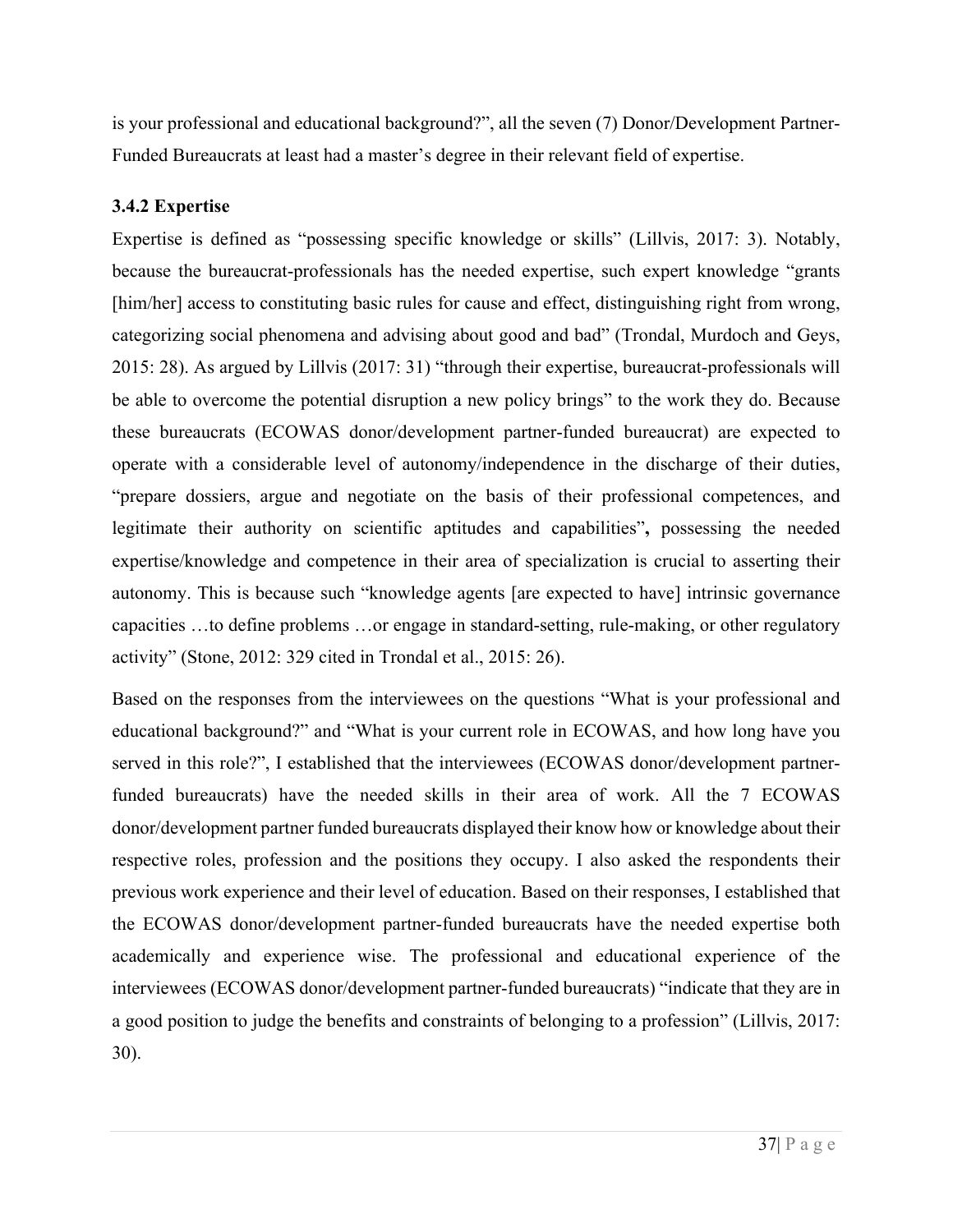### **3.4.3 Networking**

Apart from information sharing which Lellvis (2017) pinpoints as a key benefit of associating with a professional body, he additionally mentions the power of networking as a benefit that equally accrues to a bureaucrat professional belonging to a professional body.

Professional entities are often made up of individual professionals who work in similar areas and with a common central expertise. Owing to the general interdependence, individual bureaucrats enjoy several benefits than their counterparts who do not belong to any professional group. Lillvis (2017: 33) describes these benefits more succinctly, "as the political economy of the bureaucratprofessional will remain largely intact, the costs of rulemaking are less than those faced by a bureaucrat without professional ties". Because of the networking opportunity at the disposal of the bureaucrat professional, they are able to get support in the form of advice and collaboration from other networked members when confronted with a challenge in the discharge of their duty. By this support and assistance enjoyed through this networking, the bureaucrat professional is able to develop attachment both to fellow experts, norms of the professional association and live up to the expectations of an expert in the discharge of their duty. This network of professionals as argued by Carpenter (2001: 15) help "reduce their dependence on elected officials".

# **3.4.4 Self-Regulation**

"An important issue in the literature concerning professions is whether bureaucracies affect professionalism and the quality of the services which professionals provide" (Engel, 1969: 30). Several scholars "view bureaucracy as detrimental to the professions and suggest that professional standards and/or values diminish under the influence of bureaucratic structure" (Engel, 1969: 30). The problem is "that the limiting administrative structure of the bureaucracy restricts the professional's freedom and makes him dependent on the organization which, in turn, controls him and inhibits the application of his knowledge and skills (Engel, 1969: 30).

To avert this, professional bodies need to establish internal control mechanisms and checks to regulate the conduct and behavior of its member in order to maintain the integrity of the profession. This can take the form of sanctioning their members through revocation of license or membership from the profession. This is what Lillvis (2017: 34) describes as "Self-regulation". Self-regulation applies in situations "where the profession has the ability to guard access to entry and to police the behavior of its own members so that its expertise remains legitimate" (Lellvis, 2017: 34). Here,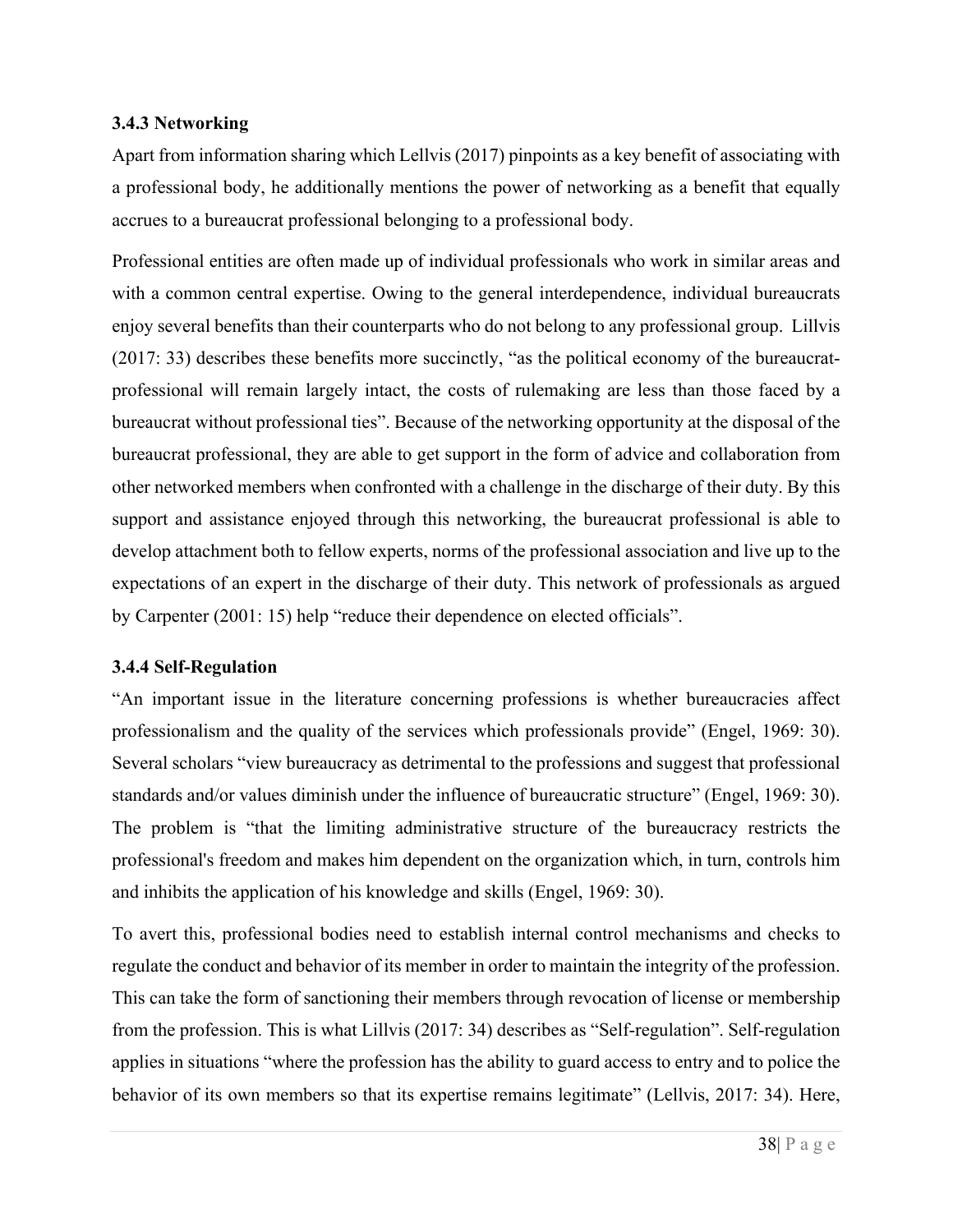the argument is that where the bureaucrat belongs to a professional body which has a requisite supervisory ability to check the conduct of the bureaucrat, the tendency for the bureaucrat to exhibit professionalism on the job is high. As opined by Lillvis (2017: 36) "bureaucratprofessionals who have regulatory authority will likely take great care to guard and maintain it". As opined by Lillvis (2017), this goes a long way to enable the professional act independently of the political actors (principals) while at the same time acting in line with the regulations of a larger professional body. He further makes the point that,

*Self-regulation, in the form of reputation, is a double-edged sword for the bureaucratprofessional. A positive professional reputation provides job security and in response, the bureaucrat-professional will be able to take the regulatory actions he or she sees fit. At times, the professional community's consensus on a particular health policy may differ from a state's policy. The bureaucrat-professional will likely feel some pressure to act in accordance with the profession and promulgate a rule to change the policy. Yet, the bureaucrat-professional will also be mindful of the potential damage to the profession's reputation if he or she pushed forward in the face of countervailing political forces (Lillvis, 2017: 36).*

It is my view that no matter how stringent a profession may be, in terms of the internal control mechanisms aimed at regulating the conduct and behavior of its member in order to maintain the integrity of the profession, some variations and defects exist. Carlin (1966), in his work *Lawyers' Ethics: A Survey of the New York City Bar* studied how lawyers who practice privately are able to conform to their professional codes of conduct. The study had a sample of more than 800 lawyers in private practice. His studies established that, when in large organizations, these lawyers conformed to the established codes of conduct of their profession. The data from his study further revealed that "those who work in large law firms are more likely to conform to ethical norms of the profession than those who work in small firms or are in solo practice" (Engel, 1969: 32).

In direct reference to the study, to comprehensively analyze the independence of the ECOWAS bureaucrat professional, it will be worthwhile to explore the checks and balances instituted by the professional body of the bureaucrat professional (if any) aimed at bringing the conduct of the professional under the control of a larger professional body. As opined by Lillvis (2017), this goes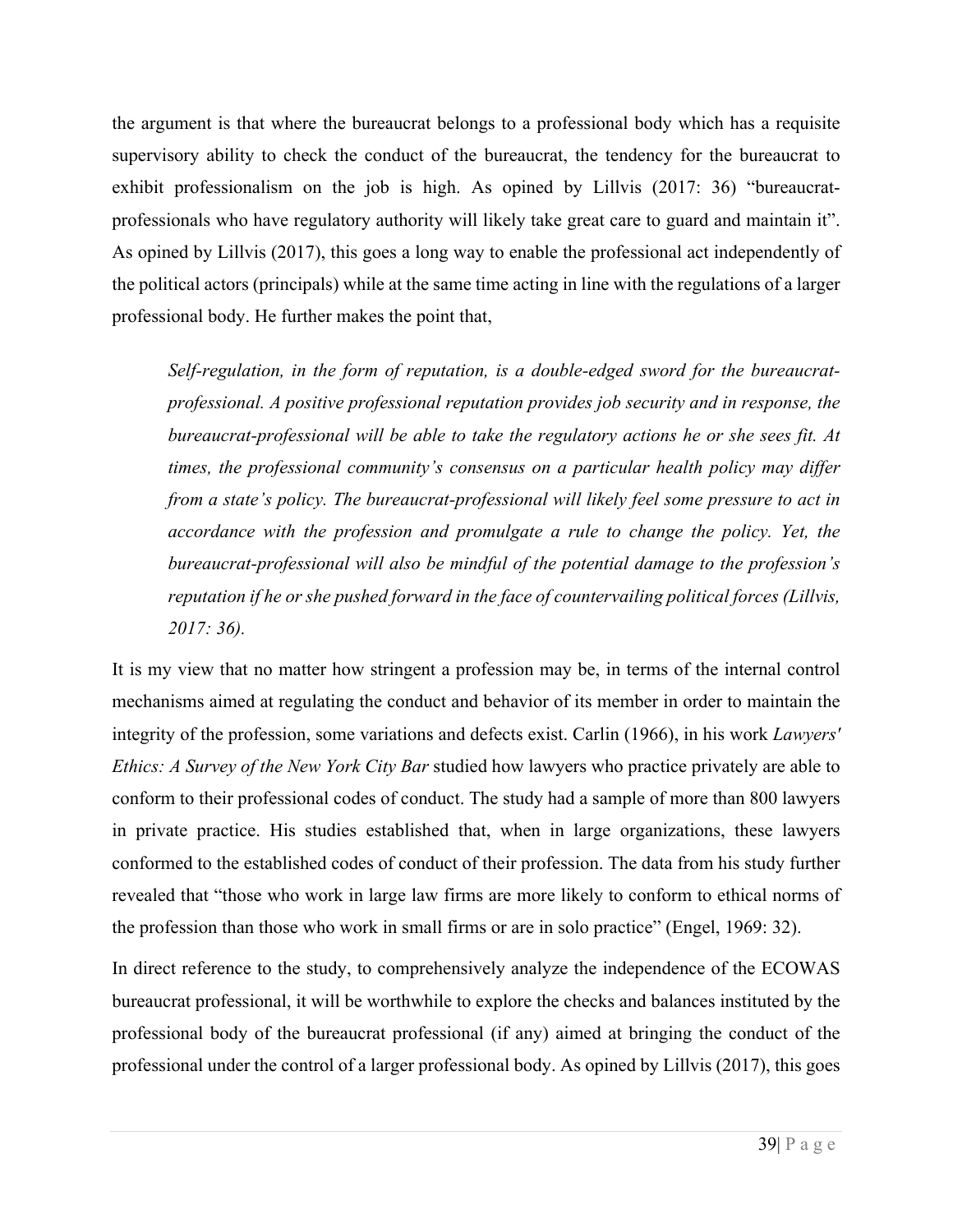a long way to enable the professional act independently in line with the regulations of a larger professional body.

### **3.5 Theoretical framework**

### **3.5.1 Introduction**

The main aim of my thesis lies in establishing new knowledge about the independence of donor funded bureaucrats in ECOWAS. This chapter sets out the theoretical framework underlying this analysis. Specifically, this study will employ Principal-Agent Theory and the Theory of Bureaucrat Professionalism in analyzing the relationship between donor funded bureaucrats and the donor recipient body. In the next sections, I will discuss the main aspects of both theories, and highlight their relevance to my central research questions as set out in Chapter 1. Throughout the discussion, I will therefore link both theories to the issue of donor funded bureaucrats whenever possible.

# **3.5.2 The Principal Agency Theory (PAT)**

PAT basically explains the ideal way of organizing relationships (Macias, 2012) between a principal and an agent, where the principal gives out the work and the agent carries out the work with the hope that the agent will act in the best interest of the principal (Jensen & Meckling, 1976; Eisenhardt, 1989). As defined more specifically by Eisenhardt (1989, p. 58) the Principal Agency theory focuses on relationship where "one party (the principal) delegates work to another (the agent), who performs that work" on behalf of the principal. An agreement is then prepared on the necessary resources to be given to the agent to enable the agent to complete the task. The agreement is always in the form of a contract and forms the unit of analysis for the relationship between the principal and the agent. (Macias, 2012). A critical problem to address in such principal-agent relationships and contracts concerns an asymmetry or incompleteness of information (Eisenhardt, 1989) as well as the need for some degree of risk sharing (Arrow, 1971; Wilson, 1968; Moe, 1984). The various components of the theory are summarized in the table below:

| Central idea | Principal-agent relationships reflect how to  |
|--------------|-----------------------------------------------|
|              | best organize (contract) tasks and activities |
|              | an agent will complete for a principal at a   |
|              | set cost.                                     |

# *Table: 3.0 Components of the Principal Agency theory*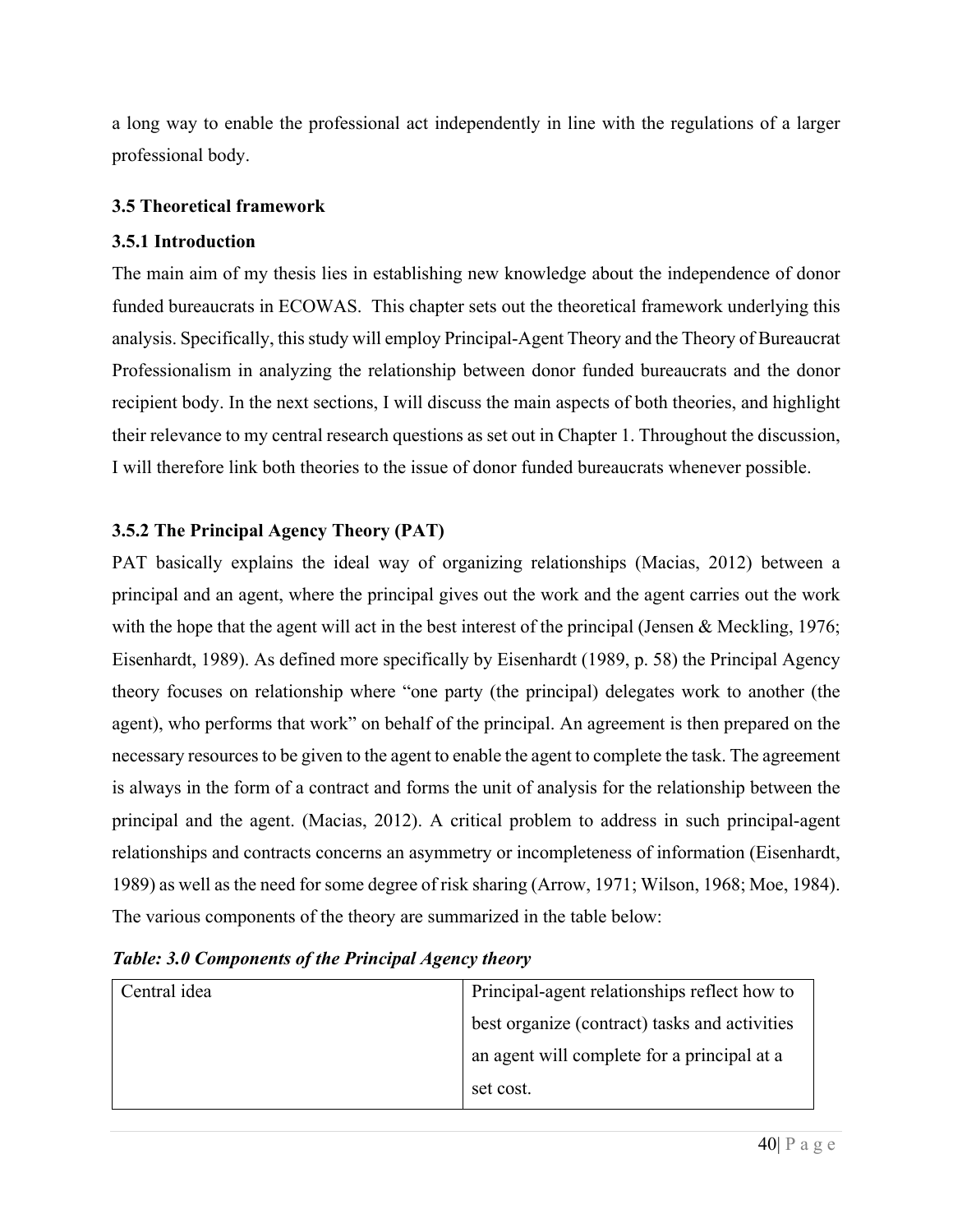| Unit of analysis           | Contract between principal and agent        |
|----------------------------|---------------------------------------------|
| Human Assumptions          | Self-interest.                              |
|                            | Bounded rationality.                        |
|                            | Risk aversion.                              |
| Organizational assumptions | Partial goal conflict among participants.   |
|                            | Efficiency as the effectiveness criterion.  |
|                            | Information asymmetry between principal     |
|                            | and agent.                                  |
| Information assumptions    | Information as a purchasable commodity      |
| Contracting problem        | Agency (moral hazard and adverse            |
|                            | selection).                                 |
|                            | Risk sharing (shirking).                    |
| Problem domain             | Relationships in which the principal and    |
|                            | agent have partly differing goals and risk  |
|                            | preferences (e.g. compensation, regulation, |
|                            | leadership, impression management, whistle  |
|                            | blowing, vertical integration, transfer     |
|                            | pricing).                                   |

*Source: Eisenhardt, M. K. (1989)*

# **3.5.3 Unit of Analysis: Principal Agent Contract**

The contract principally serves as the unit of engagement of the parties. As noted by Macias, (2012) it can either be explicit (written document) or implicit (an oral agreement of understanding). Perrow (1986) notes that the main purposes of the contract are a) outlining the tasks for the agent and b) introducing the means through which the agent will be compensated.

# **3.5.4 Assumptions of PAT Theory**

Available literature on Principal Agent Theory depicts two critical assumptions. The existence of (a) informational asymmetries and (b) goal conflicts (Moe, 1984; Eisenhart, 1989; Waterman and Meier 1998).

*3.5.4.1 Goal Conflict:* Paul (2006) hints that an agency problem always arises owing to differences in interest between the task executioner (agents) and those on whose behalf the tasks are performed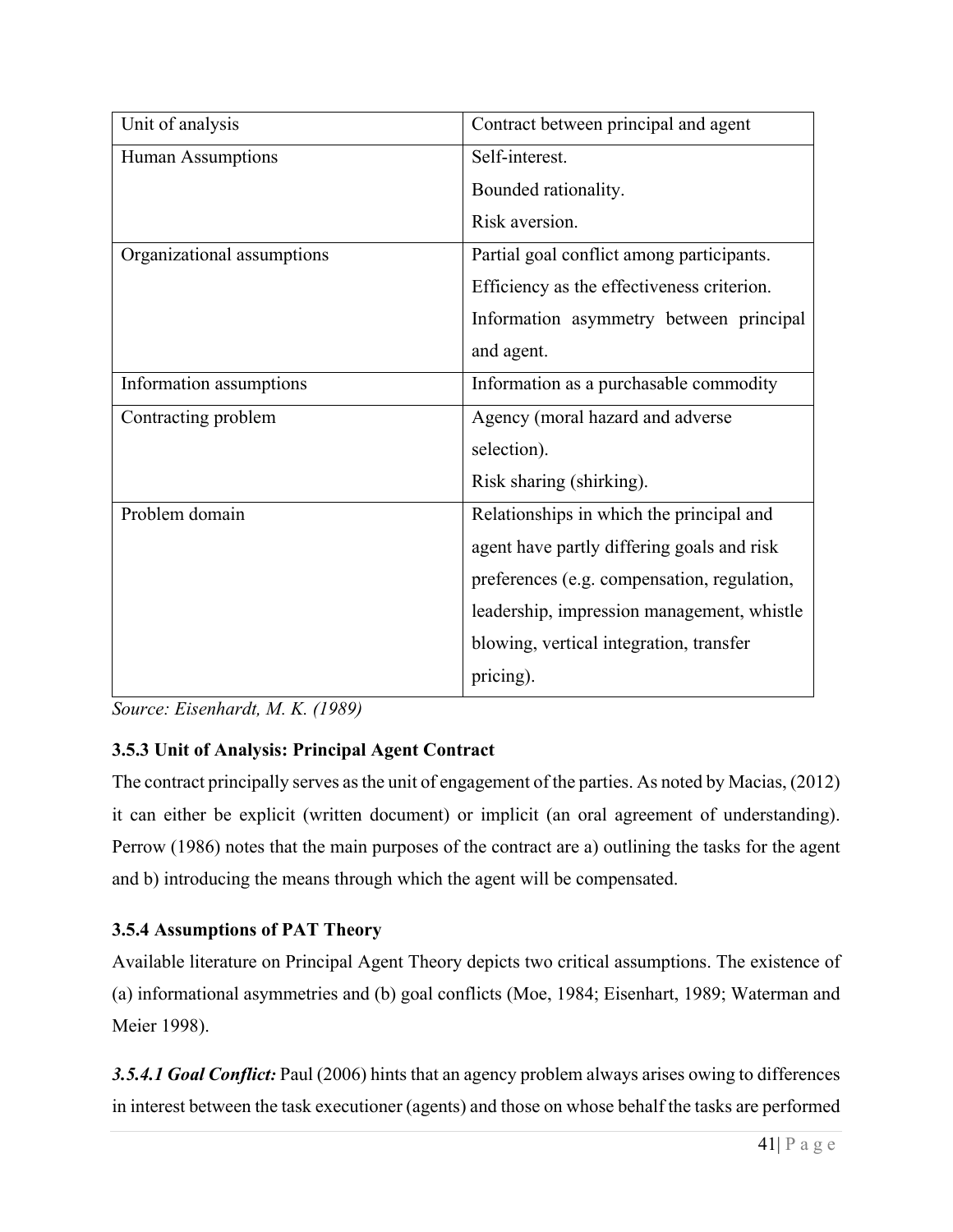(principals). This is where the desires and interest of both parties' conflict. Macias, (2012) asserts that the objective of the principal is for the agent to put in maximum effort to complete the task. However, the agent acts with self-interest and has an inherent incentive to produce at the minimum acceptable level. For example, donor funded bureaucrats may offer recommendations, deliver or carry out their duty in a way to ensure continued reliance of ECOWAS on the Donor Organization in order to prolong their contract with the Donor Organization that procured their services on behalf of ECOWAS. There is always a higher tendency for the agent to satisfy his own utility at the expense of the principal. Peterson (1993) notes that as a result of the self-seeking agenda of the agent, the principal faces an obligation to ensure that the agent complies with the contract.

*3.5.4.2 Information Asymmetry:* As emphasized by Waterman and Meier (1998) information asymmetries are claims that the agent possesses superior information than their principals. Eggertsson (1990) further asserts that the PAT thrives on the assumption that the agent has better information about the details of individual tasks assigned to said agent, as well as the Agent's own actions, abilities and preferences. The underlying assumption is that the principal generally faces difficulties in obtaining information possessed by the agent. As Waterman & Meier, (1998) put it, goal conflicts and information asymmetry are "the spark plugs" of agency theory as they create what is called the agency problem (Waterman & Meier, 1998). PAT argues that given a situation of incomplete information and uncertainty, two problems usually arise:

# *3.5.4.3 Moral Hazard*

Moral hazard refers to hidden action by either of the parties (Mooney, 1994). In the execution of a project, each party has the opportunity to gain from acting contrary to the dictates of the agreement. As Eisenhardt (1989) put it, the principal cannot ascertain if the agent is putting up his best effort in the execution. For example, ECOWAS cannot determine if the donor funded bureaucrat is executing the project to his best ability or whether he continues to act with the best interest of the donor (rather than ECOWAS) in mind during his day-to-day activities.

# *3.5.4.4 Adverse Selection*

Bergen (1992) explains that prior to the commencement of any programme, the principal is of the view that the full details of the task and the abilities needed to execute the task is known to him. Adverse section arises from the principal's doubt regarding the agent's true abilities and plans for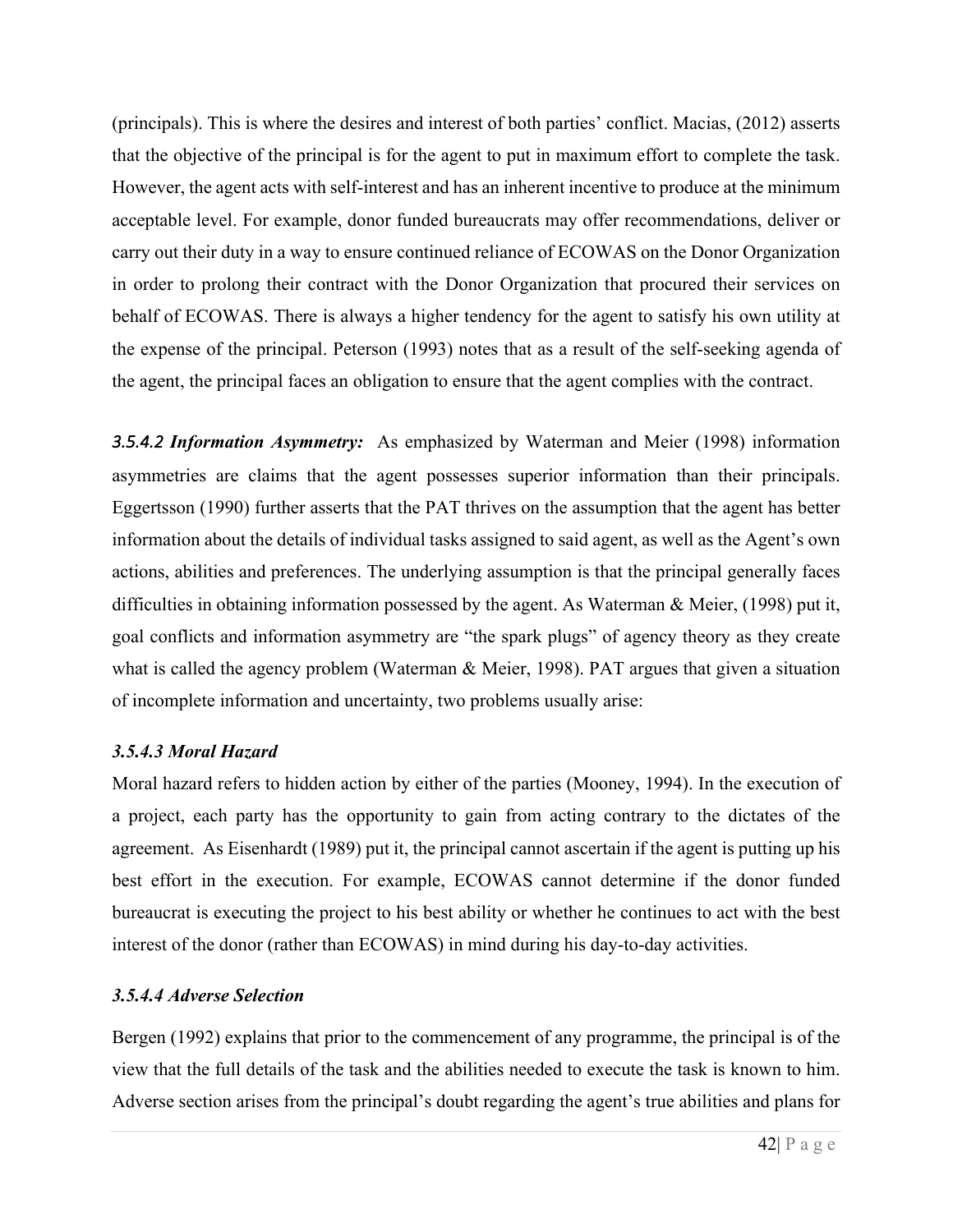the project. For example, the Donor Country or Organization will find it difficult in determining which agent (Bureaucrat) is available and ready for the execution of which task. Though the professional background of the bureaucrat may be known, there is no yardstick for ascertaining the true intent of the Bureaucrat or the recipient (ECOWAS).

# **3.6 Principal Agency Theory, ECOWAS, the Donor and the Donor Bureaucrat**

Extant literature depicts a vast usage of the Principal Agency model in several studies on bureaucracy and foreign aid (Meier & Bohte 2006; Moe1995; Gailmard, 2012; Cook & Wood1989; De Groot, 1988; Weingast, 1984; Johnston, 2011).

In direct relation to this study, in a simple relationship between a Donor (International Organizations or Country) and a recipient (ECOWAS), the Donor is deemed as the principal whiles the recipient (ECOWAS) is deemed the agent. This is depicted in figure 3.1.

**Figure 3.1** Diagrammatic view of the relationship between a Donor and ECOWAS.



# **Source: Researchers creation based on the principal agent concept.**

The contract components illustrate that the Donor (principal) will provide funding, superintend over funding allocations and set expectations. On the contrary, the agent provides information on his delivery to the principal (provide report task).

Clearly however, the principal agent relationship may at times not be a simple relationship involving a single principal and a single agent. It may involve a more complex multiple-principalsingle-agent or single-agent-multiple- principal relationships (Mason & Slack, 2003). For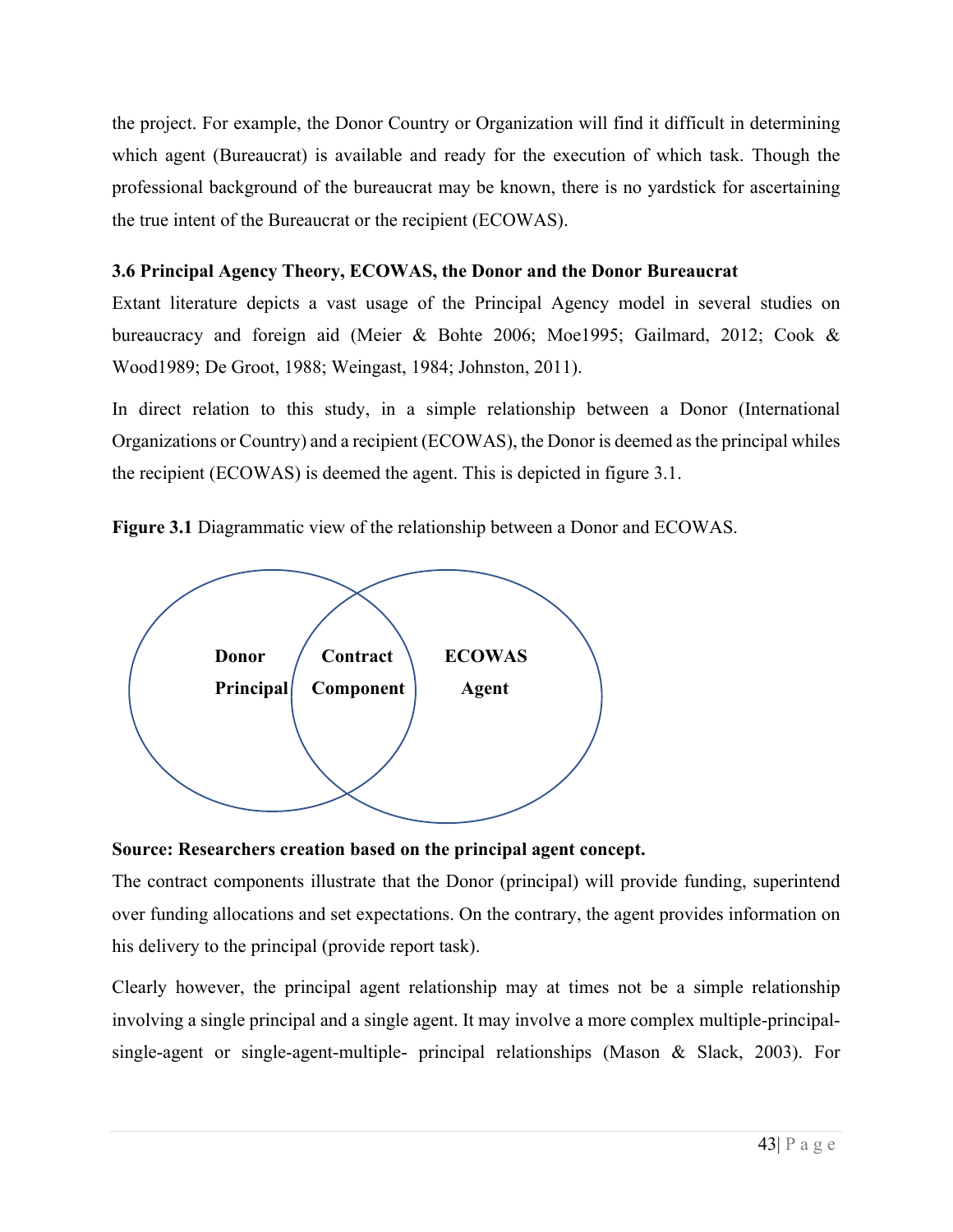example, one lawyer (Agent) can have a number of principals (clients). Similarly, one principal can have a number of agents. For instance, one patient (principal) may have several doctor (agents). Johnston (2011) equally points to a more complex relationship in which the Principals and agents may at times have dual roles. Here, the principal can act concurrently as some other principals' agents, and agents as some other agents' principals. This study employs this analogy to explore the relationship between ECOWAS, the Donor and the Bureaucrat. An analysis of this relationship will assist the researcher in ascertaining the independence or otherwise of the donor funded bureaucrat (see figure 3.2).

In the circles of ECOWAS, the Donor (International Organizations and Individual Country) and the donor funded bureaucrat, the bureaucrat is an agent acting in the stead of both the Donor (Principal) and the recipient (ECOWAS-Principal). Since ECOWAS becomes the ultimate beneficiary of the work to be executed by the Bureaucrat, it will be imprudent to deem ECOWAS as an agent. In this analogy, the principal, ECOWAS Commission is the agent of another principal (Donor: International Organizations or Country). Similarly, the agent (Bureaucrat) has two principals (the Donor: International Organizations or Country and the ECOWAS Commission). The major problem with such a complex relationship is usually how to ensure that each unit gives their maximum best to achieve desired aims (Johnston, 2011). In my case, given that the bureaucrat has two principals, how can one principal (ECOWAS) be sure that the donor funded bureaucrat working in ECOWAS Commission remains independent from the other principal (the donor organization).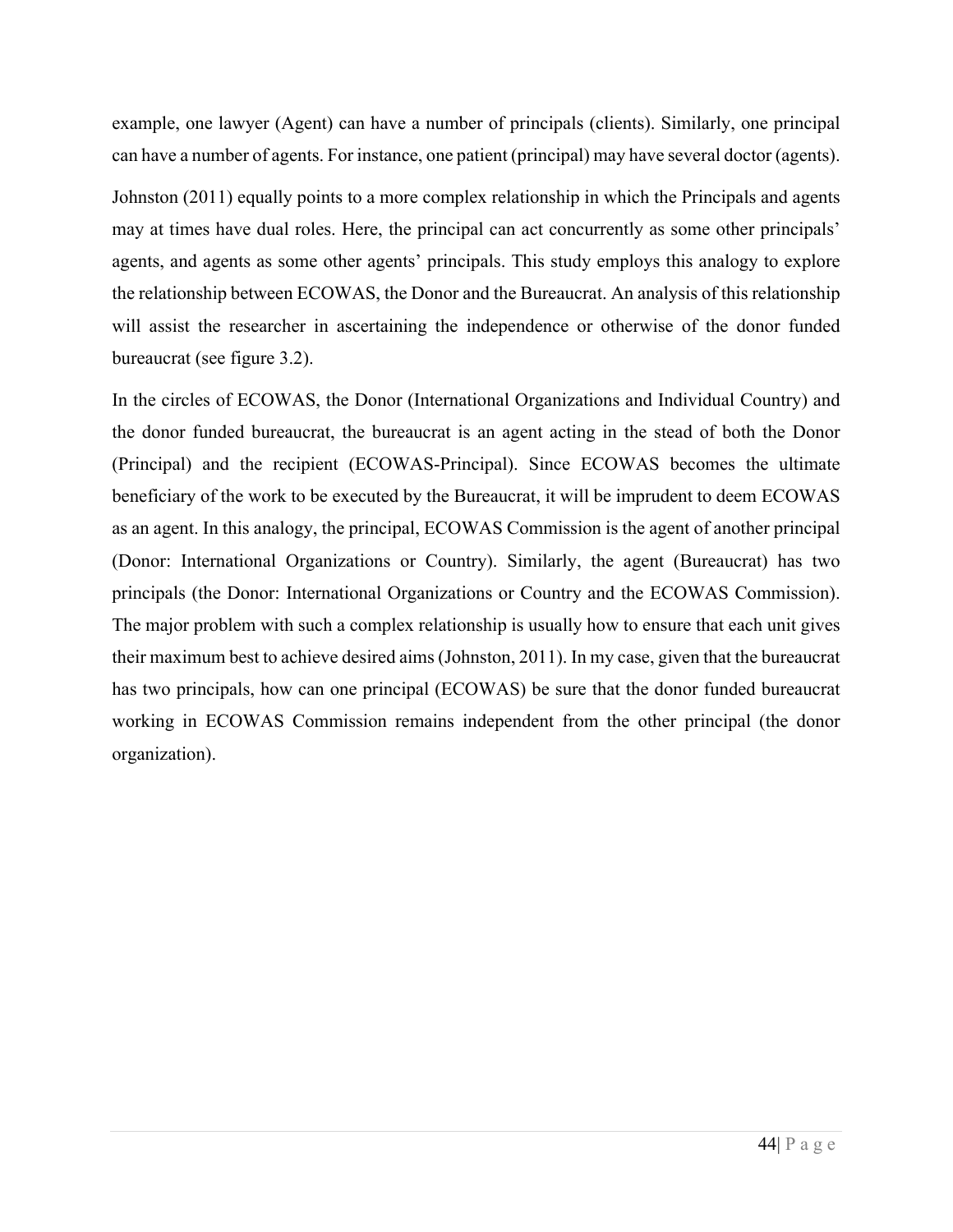**Figure: 3.2** Diagrammatic view of the relationship between the Donor, ECOWAS and the Donor Bureaucrat.



*Source: Own creation based on the principal agent concept.*

# **3.7 Bureaucrats Professionalism Theory**

This study additionally employs some basic concepts of Bureaucrat Professionalism Theory in assessing the independence of the donor funded bureaucrats.

The Theory of Professionalism was first given prominence in the work of Carr-Saunders and Wilson in 1933. In their work captioned 'The Professions', they define Professionalism as 'the existence of specialized intellectual techniques, acquired as the result of prolonged training' (Carr-Saunders and Wilson, 1933: 284-285). They further opine that professionals obey codes of conduct established by a larger professional body. This view was further corroborated by Brint (1996). He asserts that Professionals are "people whose ties to the skills and cultures of an organized occupational group provide structure for markets for professional labor" (Brint, 1996: 24). The disciplinary training that professional go through and the bond/ties they have with the occupational group also serves as a constraint on the hierarchical control of the organization's professionals work for. In other words, the strength of their behavioral role as professionals might help mitigate the influence of behavioral roles imposed or desired by their organization (Trondal 2006).

The aforementioned definitions significantly point to certain key elements of the theory of professionalism, which is: expertise and the availability of a body that puts in place cultural norms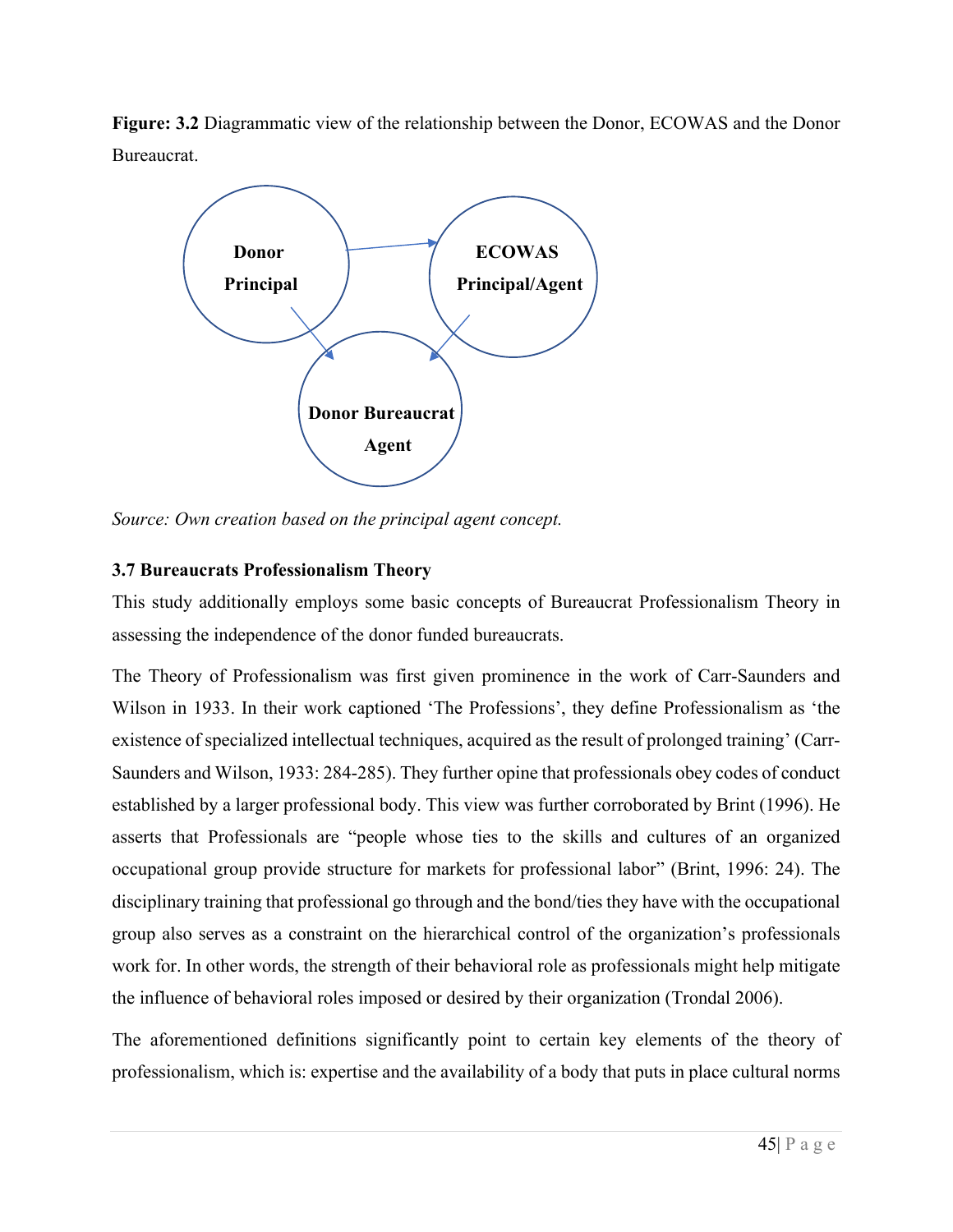to regulate the conduct of professionals within their fold. An elaborate reflection of this form of professionalism was described by Teodoro (2011) as follows:

*'Professionals are persons with specialized scientific, technical, or other formal education, whose labor value is reducible to their expertise in providing some knowledge-based service. Professionals form organizations, or professional societies, to facilitate information exchange and to self-regulate or seek government regulation. Professions establish the ethical principles and guidelines for practice that professionals are supposed to observe. Professions also define professionals' paths to career advancement to a greater or lesser extent' (*Teodoro, 2011: 10).

Teodoro (2011) thus corroborates the work of Carr-Saunders and Wilson (1993) and Brint (1996), who also refer to development of expertise and adhering to cultural norms (principles) as key ingredients of professionals. Bureaucratic professionalism however involves a more complex scenario in which the individual of a professional group is also a part of the bureaucracy. (Lillvis, 2017). Lillvis (2017) opines that, the component of bureaucratic professionalism are expertise, information-sharing, networks and self-regulation.

### **3.8 Key Components of Bureaucrat Professionalism Theory**

### *3.8.1 Expertise*

Lillvis, (2017: 30) define expertise as 'possessing specific knowledge or Skills'. He emphasizes that this expertise is legitimized by one's profession. Essentially, the bureaucrat must have the requisite skill set and knowledge relevant to their area of focus. Lillvis (2017) contends that as a result of their expertise, bureaucrat professionals will be detect and deal with possible disturbances a new policy brings to their work. He further argues that a disruption comes about when the bureaucrat does not have the required expertise to handle policy changes or to learn quickly on the job. Similarly, the independence of the bureaucrat may be in tatters when the bureaucrat lacks the expertise to analyze the consequence of their actions. Invariably, adequate expertise on the job, is a crucial element for acting independently.

In direct relation to the study, the bureaucrat professional who is discharging a responsibility for ECOWAS is expected to have a certain level of expertise in his or her area of specialization. As emphasized by Lillvis (2017), the bureaucrat professional must have possessed specific skill set to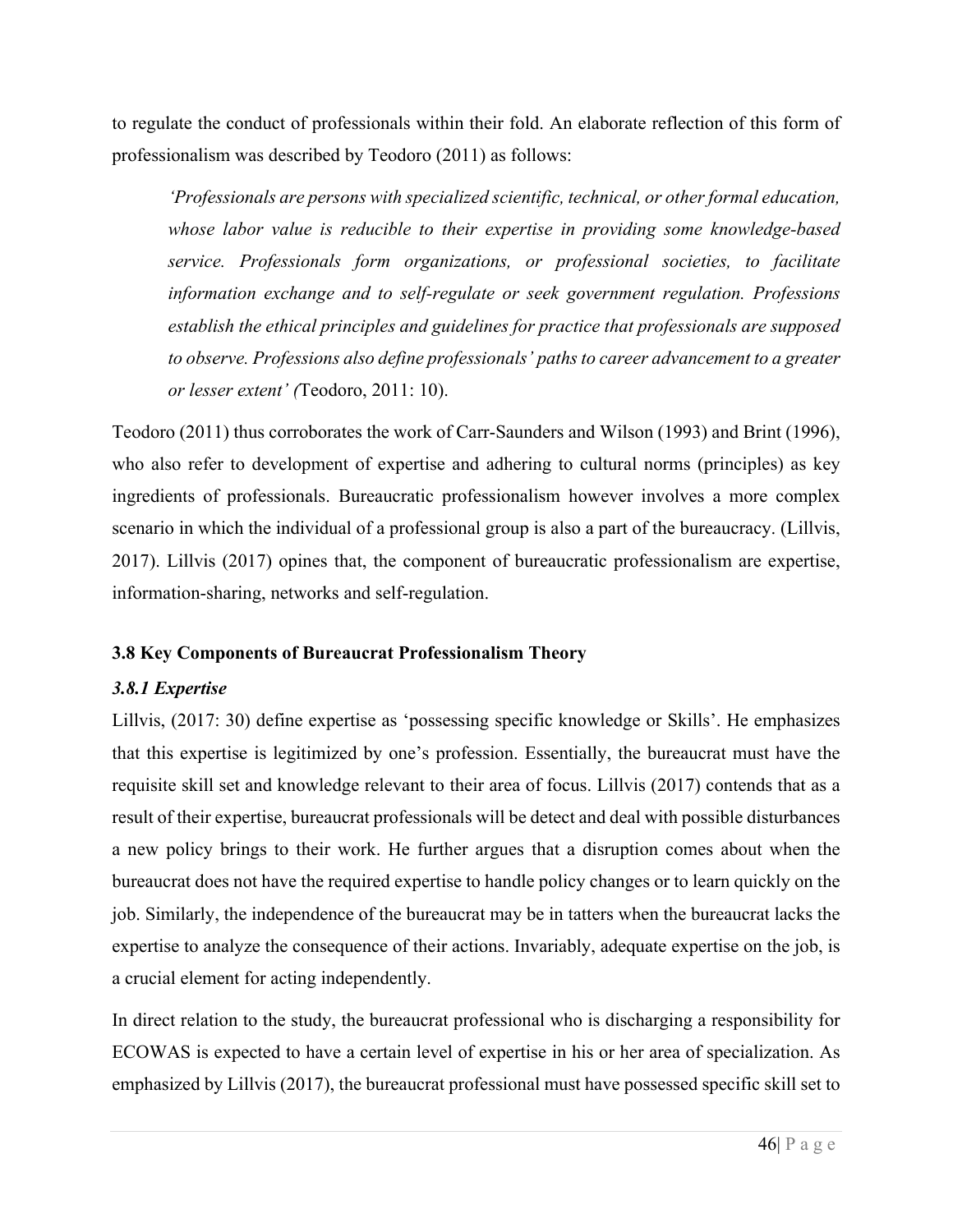be able to independently execute the required task and subject his actions to his or her professional judgement.

# *3.8.2 Networking and Information Sharing*

Bureaucrats must know how to 'implement, interpret or prescribe policy'. The independence of an uninformed bureaucrat can often be compromised as information is an important part of developing one's expertise. To this end, Gailmard and Patty (2013) outline two important ways by which bureaucrats can get to be well informed: by learning it personally or soliciting information from private interests.

Lillvis (2017) argues that membership with a professional association helps bureaucrats to share ideas and pass on relevant policy directives to each other. Membership in a professional association helps to lessen the cost involved in eliciting information.

In relation to the study, the study will seek to ascertain avenues by which the ECOWAS bureaucrat professional accesses information. As noted by Lillvis (2017) being a member of a professional body is a sure way of acquiring and sharing information with other professionals. To this end, the professional membership of the ECOWAS bureaucrat professional is deemed a crucial means by which the bureaucrat assesses and shares information. Thus, the study will seek to explore this as well.

With regards to networking, Professional entities are often made up of individual professionals who work in similar areas and with a common central expertise. Owing to the general interdependence, individual bureaucrats enjoy several benefits than their counterparts who do not belong to any professional group. Lillvis (2017: 33) describes these benefits more succinctly, 'as the political economy of the bureaucrat-professional will remain largely intact, the costs of rulemaking are less than those faced by a bureaucrat without professional ties'.

Apart from information sharing which Lellvis (2017) pinpoints as a key benefit of associating with a professional body, he additionally mentions the power of networking as a benefit that equally accrues to a bureaucrat professional belonging to a professional body. In this stead, the study will equally explore the numerous benefits that accrue to the bureaucrat professional by virtue of his or her association with a professional body and the likely impact this has on the overall independence of the ECOWAS bureaucrat.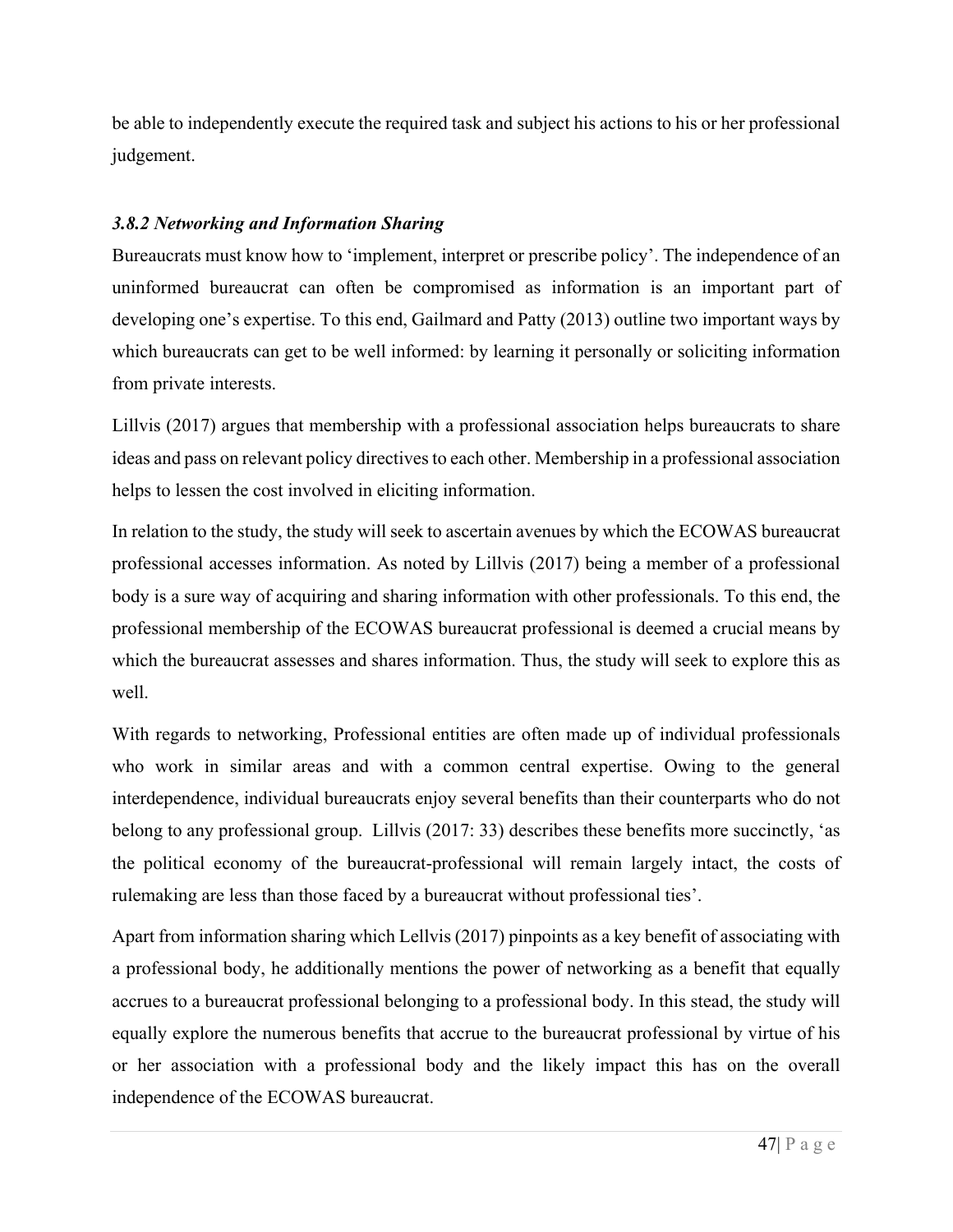### *3.8.3 Self-Regulation*

This refers to the ability of the profession to regulate entry and to supervise the behavior of its own members in order for its expertise to remain sincere. Here, the argument is that, where the bureaucrat belongs to a professional body which has a requisite supervisory ability to check the conduct of the bureaucrat, the tendency for the bureaucrat to exhibit professionalism on the job is high. Professionals can put the right checks and balances in place: by sanctioning their members through revocation of license or membership (Lillvis, 2017).

In direct reference to the study, to comprehensively analyze the independence of the ECOWAS bureaucrat professional, it will be worthwhile to explore the checks and balances instituted by the professional body of the bureaucrat professional (if any) aimed at bringing the conduct of the professional under the control of a larger professional body. As opined by Lillvis (2017), this goes a long way to enable the professional act independently in line with the regulations of a larger professional body.

**Figure 3.3** below reflects the relationship between the bureaucrat, the donor country/body, a professional body and the donor recipient (ECOWAS) as described in the literature.



 **donor country/body** 

Source: Own creation based on Lillvis (2017) Bureaucrat Professionalism Theory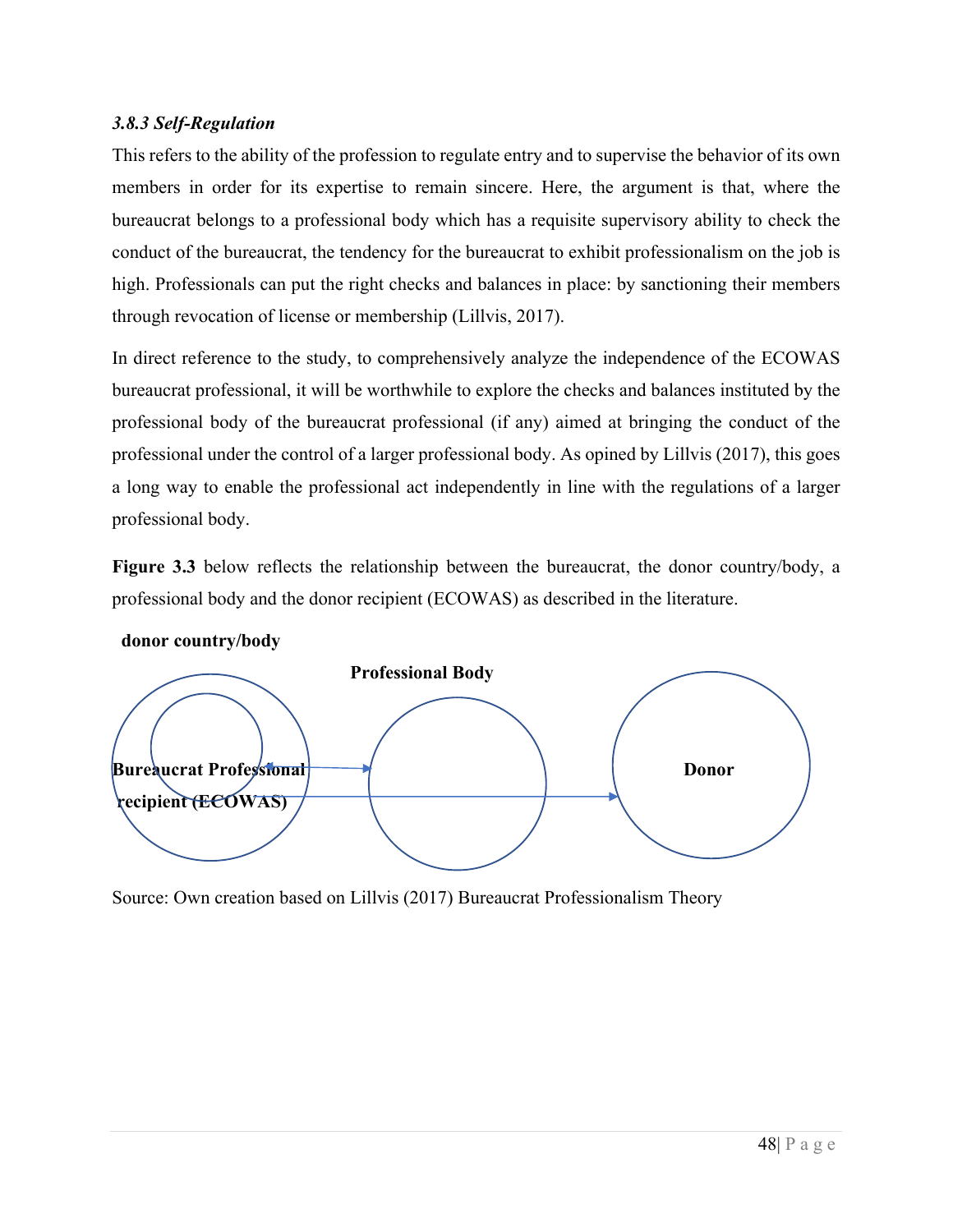# **CHAPTER 4 METHODOLOGY**

### **4.0 Introduction**

This section sets out the various research tools and the methodology used to achieve the objectives in the study. The chapter commences with a detailed analysis on the research approach and design of the study. It also presents the sample size after a discussion on the population and sampling technique. Data collection procedure and sources of data is presented but that is preceded by a discussion on the data collection instruments. The chapter subsequently discusses the reliability of the study and ends with a discussion on the various research ethics adopted while conducting the study.

#### **4.1 Research Approach**

Two major research approaches are at the disposal of a researcher: Quantitative and qualitative (Johnson & Onwuegbuzie,2004; Vanderstoep and Johnson, 2008). However, a third approach exists namely Mixed Method (Creswell, 2014 & Liamputtong, 2009). Kumar, (1999) argues that the choice of either quantitative or qualitative method is often dependent on the purpose of the study, how the variables are measured and how the information is analyzed. Babbie (2004) corroborating the view of Kumar (1999) asserts that the research approach for a study should not just be influenced by the preference of the researcher but the aim of the research as well.

Quantitative Research is the most common amongst the research approaches mentioned above (Williams, 2007). Allwood (2012) explains that it focuses mainly on deducing point or interval estimates from the data collected - for instance, from a survey or real-world statistical data – using inferential statistical tools. On the other hand, Qualitative Research is focused on describing, decoding and translating a phenomenon in the form of meaning rather than frequency (Malhotra and Birks, 2006). Essentially, qualitative research concerns itself with providing detailed insight into complicated (psychological, political, social etc.) issues and is most essential for gaining answers to humanistic questions. The qualitative approach therefore enables the researcher to understand the manner in which humans interpret their social world (Saunders, Lewis, & Thornhill, 2009).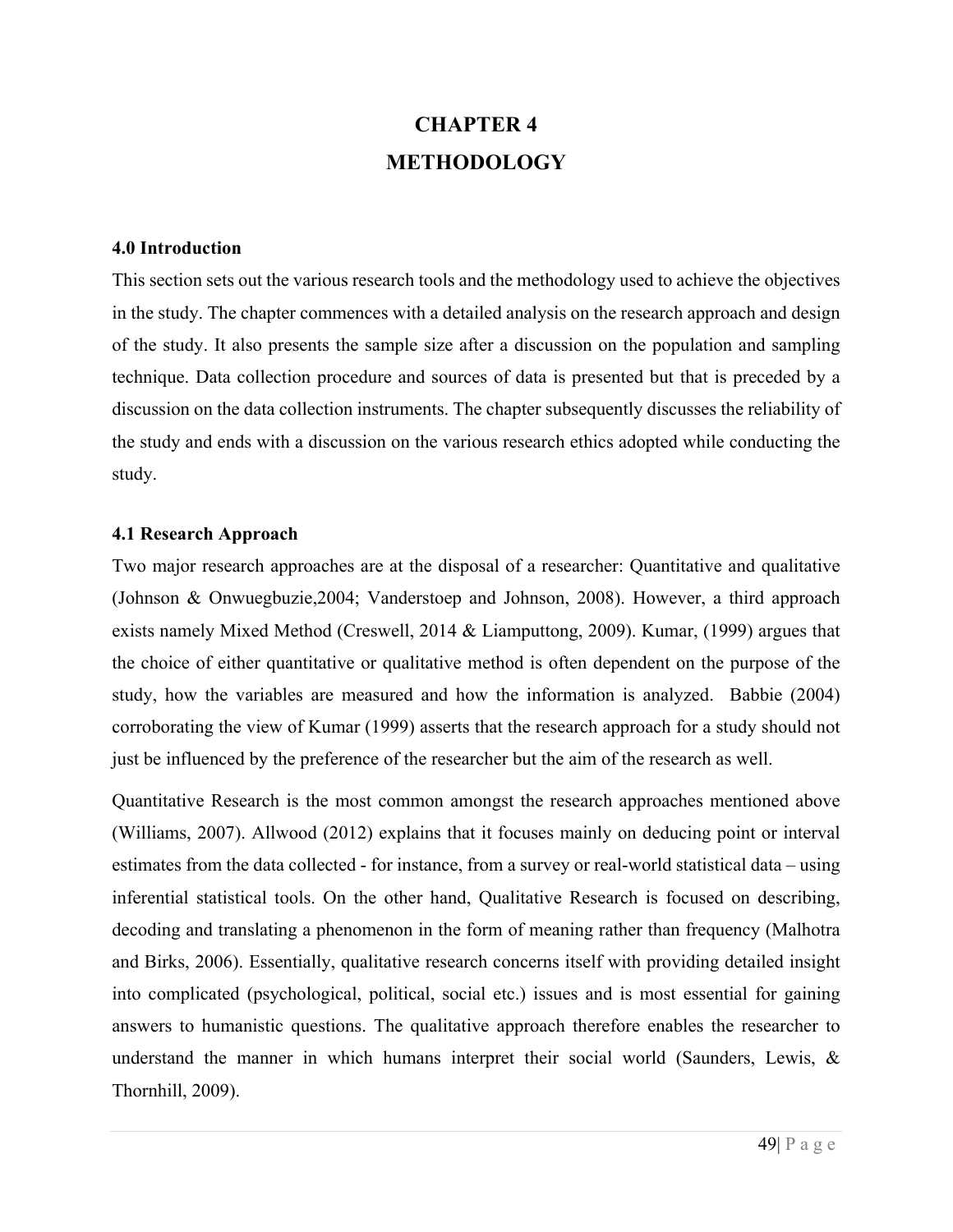Having explored the characteristics of both quantitative and qualitative methods a qualitative method was employed to explore the independence of the ECOWAS donor funded bureaucrats. The choice of a qualitative method is largely because of its greater exploratory nature. Since the topic of donor bureaucrats has received little to no attention thus far in academic work, an exploratory research design is most appropriate. Qualitative research is deemed more applicable to this kind of exploratory research because it largely focuses "on gaining familiarity with the subject area" and acquires "insights for more rigorous investigation at a later stage" (Collis and Hussey, 2003).

The choice of qualitative research was also in line with the aim to provide an in-depth analysis of a very specific question. Qualitative research is ideal when the aim of a researcher is to fully understand, determine and describe a specific issue – in this case, the independence of the ECOWAS donor funded bureaucrats.

### **4.2 Research Design**

The research design can best be described as the key that guides the entire research process. It reflects the framework for collection, measurement, and analysis of data in order to answer research questions (Copper & Schindler, 2001; Orodho, 2003; Ankrah, 2014). Most basically, one can distinguish between exploratory, explanatory (or conclusive) and mixed research designs (which combine elements of both). These various research designs have their respective benefits, and neither of them is better than the other (Cassell & Symon, 2006). The choice of research design should be taken with respect to the fundamental objective(s) of the researcher.

Owing to the purpose and objective of the study, this research will employ exploratory research design in order to explore into greater detail the phenomenon of the autonomy of donor funded bureaucrats. Stebbins (2001) argued "exploratory research is employed when the phenomenon under consideration is still poorly understood". In addition to the prevailing conditions (absence of or limited study) necessitating the use of exploratory research design, the choice of exploratory research design is also influenced by "the flexibility and informal structure that characterizes exploratory research (Osei 2017: 81).

The methods employed in conducting exploratory research include focus group interviews, indepth interviews, projective techniques and literature search (Dudovskiy, 2016; Kothari, 2004). In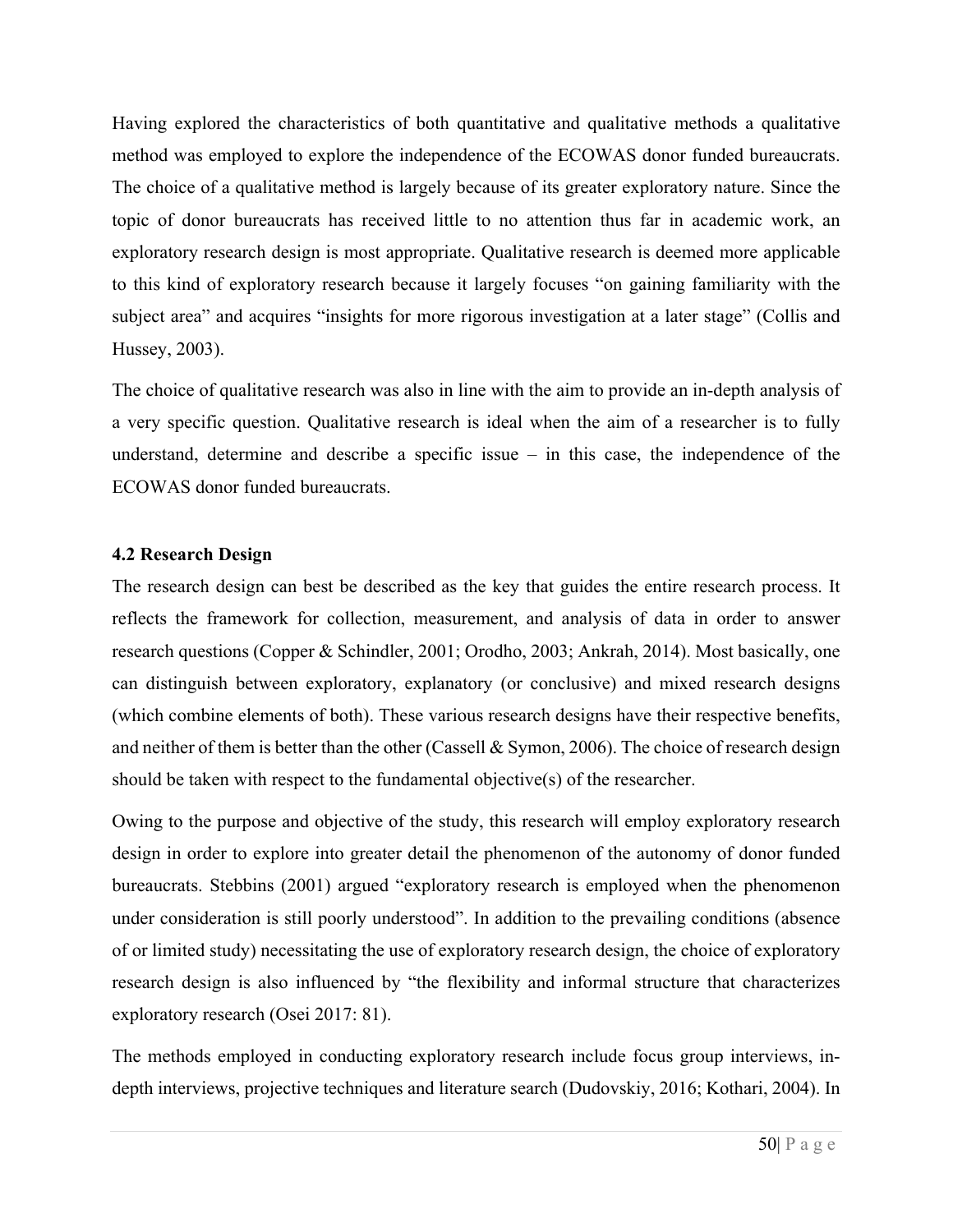this research, I will predominantly rely on semi-structured in-depth interviews with open-ended questions. One reason for this choice is that according to Osei (2017: 83), "the open-ended questions and probing in exploratory research allows participants enough room to elaborate and give greater detail or information than quantitative fixed methods". As such, this technique provides the potential to gain a rich source of data, allows for necessary flexibility to probe deeper during the interview, and as such to go deep into the case at hand.

Even though findings from exploratory research - unlike carefully and representatively conducted quantitative studies - cannot be generalized to the larger population, Stebbins (2001) opines that the findings in exploratory research can be generalized to the specific group or situation being studied and not the general population. Important from my perspective, exploratory research also allows for theoretical development and setting out future research avenues aimed at further developing the insights obtained in the exploratory study.

### **4.3 Source of Data and Method of Data Collection**

Two types of data collection methods are available to a researcher: Primary data and secondary data. Hox & Boeije (2005) opine that primary data are data collected for the precise research problem at hand using procedures that best fit the research problem. Secondary data consist of data originally collected by others but employed by another person(s) to work with it to make different interpretations, understanding, and analysis. Whereas secondary data has the advantage of being less costly and readily accessible, it may be less useful when it was originally collected to address different research questions. With secondary data one must also be careful to obtain sufficiently detailed information on the data sources and the context within which the data was collected. This is critical for the correct interpretation of such data with regard to a different research question.

This study employs primary and secondary data source. The primary data for the study was collected with the help of semi-structured in-depth interviews using open questions (see also previous section). The topics addressed in these interviews were related to the background of the respondent, their duties and activities in ECOWAS, their engagement in professional bodies, and their self-perceived autonomy. The exact questions presented to respondents in these interviews are attached to this thesis in appendix 1. Each interview lasted between 35-40 minutes. This was done to ensure that the interviewees were not rushed in given their responses but rather given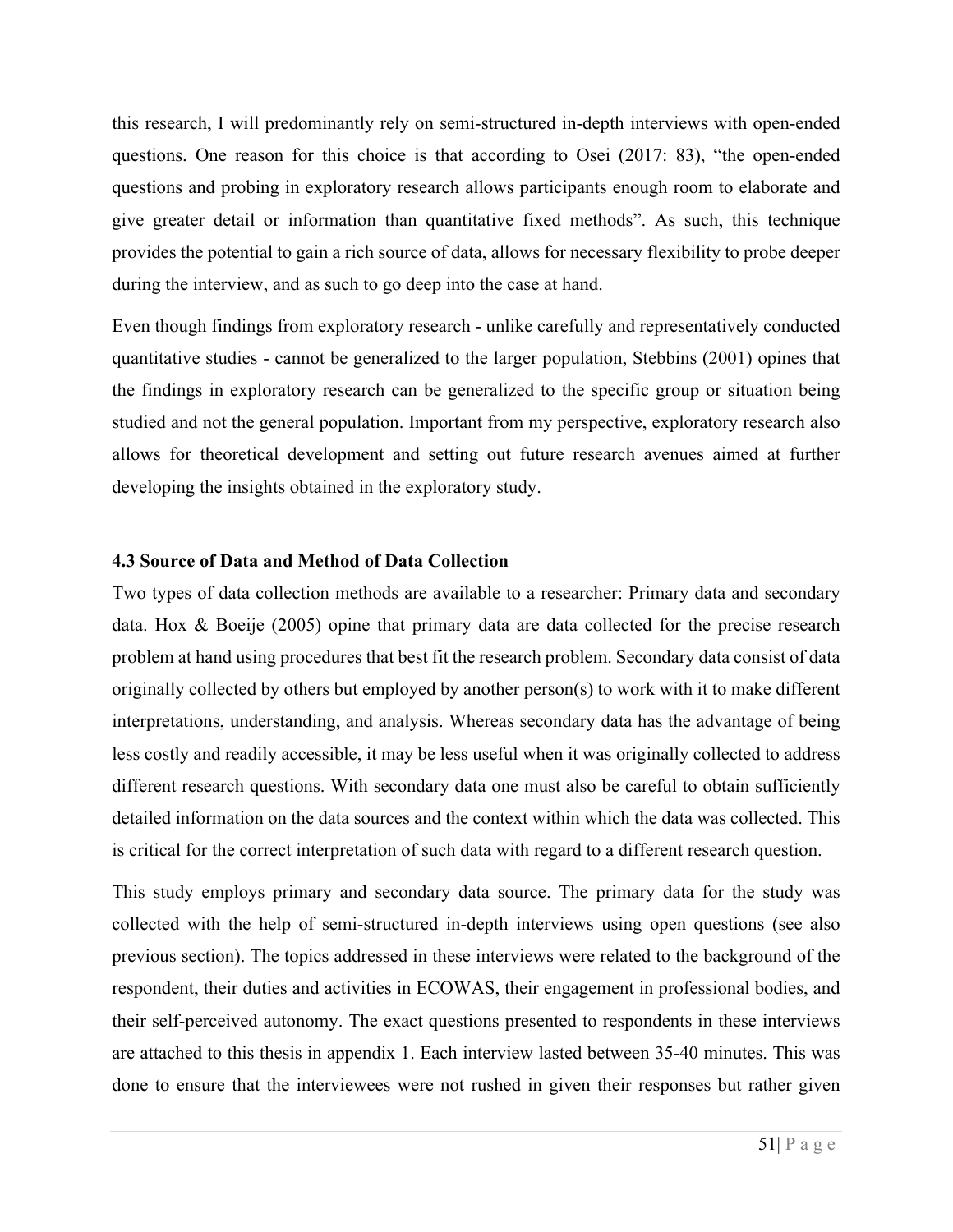enough time to offer the best possible honest answers. The secondary data employed in this study involved information on contracted donor funded bureaucrats and other bureaucrats obtained from the ECOWAS Human Resource Department. This data source helped in identifying the objects of the study using purposive sampling.

### **4.4 Sampling Design**

This section is dedicated to a discussion of my study population, sampling size and sampling technique. These three elements are very crucial for any study, since they indicate key information about the respondents included in my interview sample.

### **4.4.1 Study Population**

Bell & Bryman (2007) indicate a study population is the world of units from which the sample is to be selected for the research. It refers to the total number of all units of the phenomenon to be investigated (Kumekpor,2002). Snijders and Bosker (1999) also define a population as the entire group of persons having the characteristic or characteristics that interest a researcher.

Evidence from the 2016 Annual Report of the ECOWAS Commission points to ECOWAS Commission as having a total staff strength of 720 as at 25th October 2016. There are 361 contract staff, representing 50.1%. Donor funded staff is a subset of such contract staff. While such staff is not explicitly differentiated in ECOWAS annual reports or financial controller reports, donor grants and assistance generally reflect approximately 5-10% of the total income of ECOWAS (Financial Controller report, various years). While not all of these grants translate into personnel positions, it would be fair to expect fewer than 5% of ECOWAS staff to be donor funded bureaucrats. These donor funded bureaucrats constitute the population of the study, as well as the sampling frame from which my respondents are drawn (Turner, 2003).

# **4.4.2 Sample Size and Sample Size Determination**

Sampling is related to the selection of a subset of individuals from a broader population (Sukamolson, 2007).

There is no universally agreed sample size for qualitative research interviews. However, leading qualitative research scholars have suggested guidelines to follow in setting sample size and argued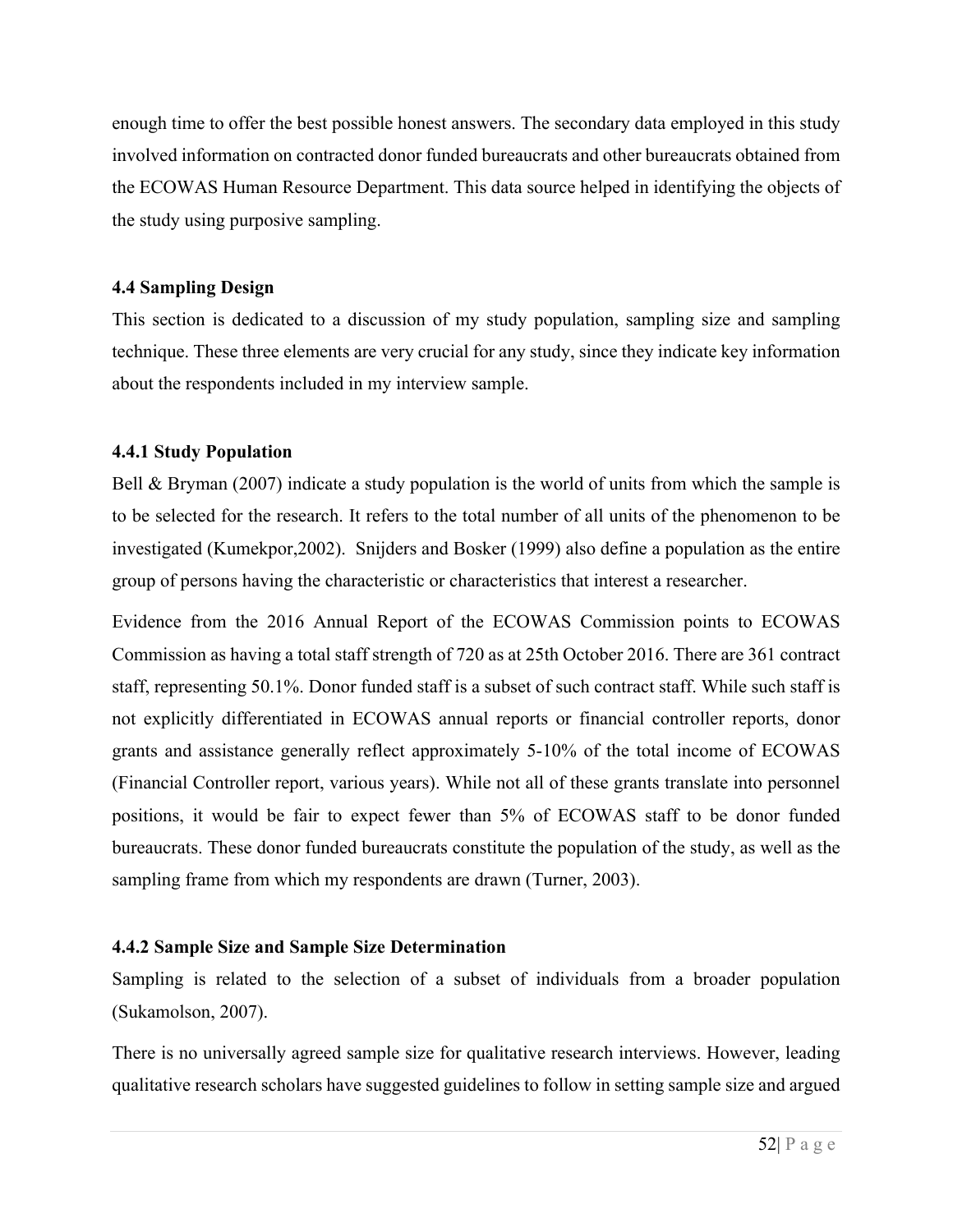that adequate sample size is attained when data saturation is reached (Patton, 2002; Lincoln & Guba, 1985; Morse, 2000). Data saturation "entails bringing new participants continually into the study until the dataset is completed, as indicated by data replication or redundancy" (Marshall, Cardon, Poddar, & Fontenot, 2013: 11). Stated differently, data saturation refers to a point in qualitative data analysis where researchers come to the realization that additional sample will not add any new dimension to the already acquired responses in answering the set research questions. Further, qualitative researchers argue that several factors influence the sample size researchers need to reach a point of saturation. Some of these factors include "the nature and scope of the [research]… quality of interviews, number of interviews per participant, sampling procedures, and researcher experience" (Marshall, Cardon, Poddar, & Fontenot, 2013).

Accessibility to respondents is often a considerable constraint on the sample size that can be achieved. Also, in this study, it was not easy to gain access to the desired respondents. In the end, this study used a sample size of Ten (10) respondents comprising seven donor funded bureaucrats and three senior staff members of the ECOWAS Commission. A total of fifteen respondents were contacted for face-to-face interviews. However, due to their busy work schedule and convenience, ten out of the fifteen people contacted agreed to participate while five declined to participate in any form of interview. These people were contacted via phone. Out of the ten, nine agreed to participate in a face-to-face interview whereas one agreed to respond via email.

# **4.4.3 Sampling Technique**

Several types of sampling exist namely, purposive sampling, random sampling, and quota sampling (Sudman 1976; Sukamolson, 2007; Creswell, 2014). However, two main types of sampling techniques exist. These are probability and non-probability sampling.

Saunders (2012) explains that probability sampling is the type of sampling where each population member has a known probability of being selected (Saunders, 2012). Bryman and Bell (2003) pinpoints the strength of probability sampling by stating that it ensures that the sampling error is reduced. The main types of probability sampling techniques identified in literature are: Simple Random, Stratified, Systematic and Cluster sampling.

Conversely, non-probability sampling represents a sampling technique "in which each member of the sampling frame does not have an equal chance of being selected as a participant in the study"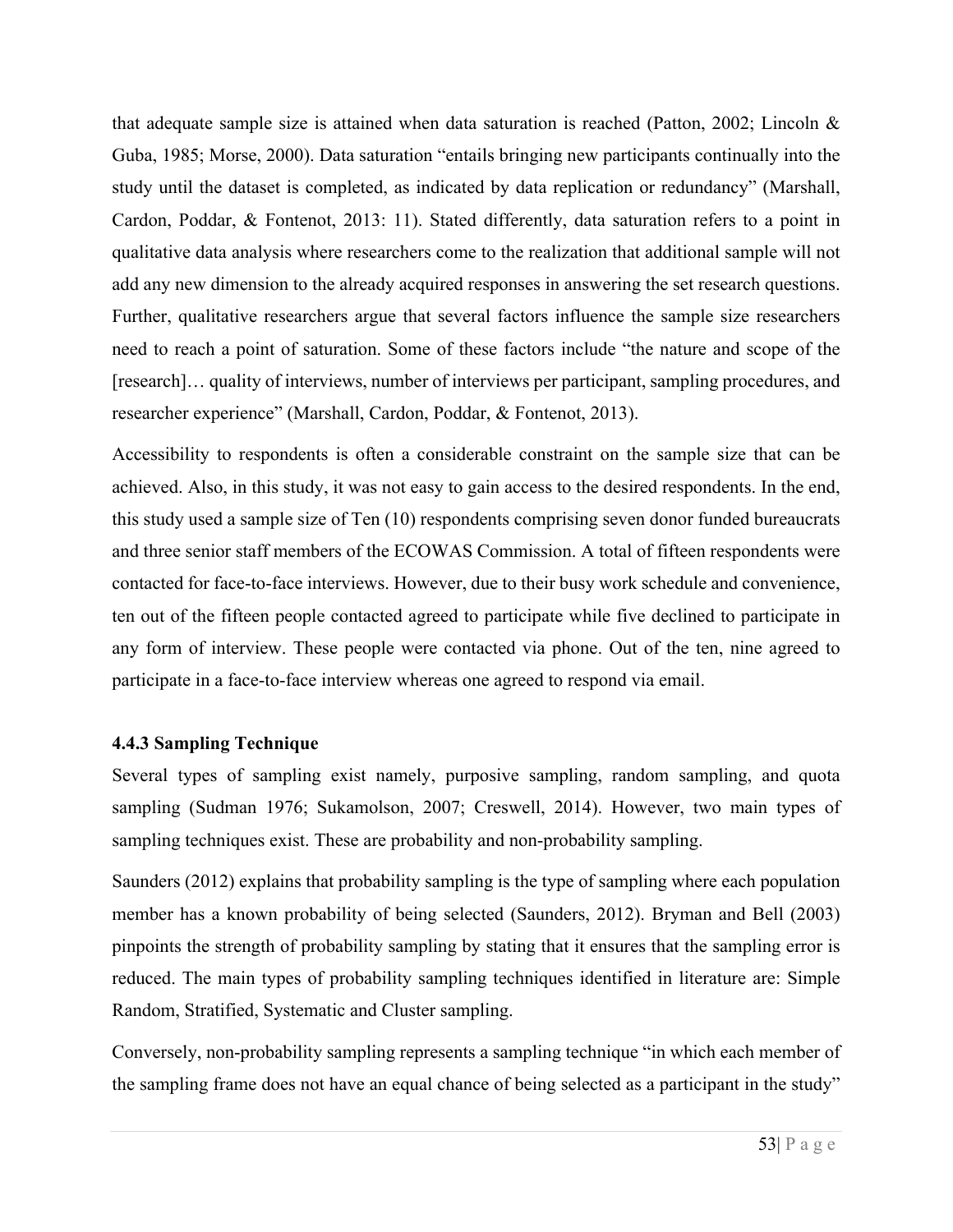(VanderStoep & Johnston, 2009). Compared to probability sampling, non-probability sampling is cost and time effective. As argued by Kothari (2004: 72), it is the preferred sampling technique "in small inquiries and [research studies] …because of the relative advantage of time and money inherent in this method of sampling". Considering that the donor fund-bureaucrats constitutes approximately less than 5% of the ECOWAS Commission staff, it was more appropriate to use non-probability sampling technique.

According to Latham (2007), adopting the correct sampling method has the advantage of reducing the cost incurred in a research study as well as promoting greater feasibility, accuracy and time efficiency. However, it is important to know that a researcher's choice to use any of these two techniques is dependent on the purpose of the study.

Whereas Babie (1990) outlines three types of non-probability sampling namely (purposive, quota and convenience sampling), Fink (1995) identifies four types namely (convenience, snowball sampling, quota sampling and focus group). As explained by Etikan, Musa, & Alkassim, (2016), purposive sampling involves a sampling technique where the researcher selects the elements to be included in the sample based on his or her belief that they exhibit characteristics suitable for the study.

For my analysis, non-probability-sampling was employed in selecting the sample. More specifically, purposive sampling was used to select 10 respondents, comprising 7 donor funded bureaucrats and 3 Senior Members of ECOWAS. Malhotra, (2007) explains that purposive sampling involves a sampling technique where the researcher selects the elements to be included in the sample based on his or her believe that they exhibit characteristics suitable for the study. The purposive sampling technique was most appropriate because, the researcher was in need of the most appropriate personnel who has in-depth knowledge of the role of donor funded bureaucrats in the ECOWAS Commission. More so, purposive sampling technique unlike snowball sampling, was used in selecting the respondents because of their possessed characteristics (ECOWAS donor funded bureaucrats and Senior Members of ECOWAS with in-depth knowledge about the role of the ECOWAS donor funded bureaucrats) and the small nature of the sample size.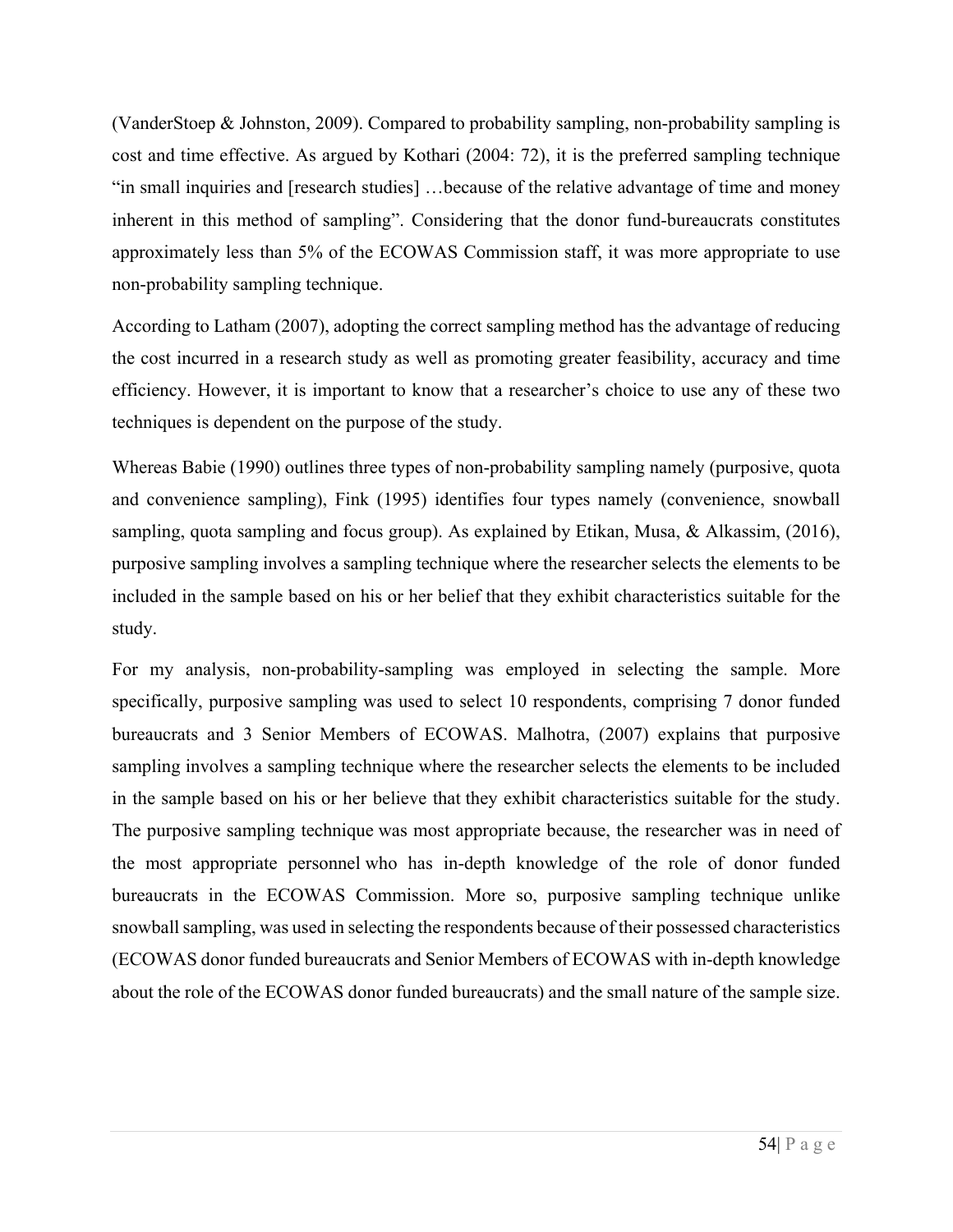#### **4.5 Data Analysis**

The data collected by the qualitative researcher can be analyzed in several ways (Saunders, Thornhill & Lewis, 2007). Some of these options include thematic analysis, template analysis, grounded theory, analytic induction and narrative analysis. This study used the thematic analysis approach. Creswell (2007) explains that the thematic analysis approach presents a detailed description of the cases under different themes reflecting the objectives of the study.

To begin with, I immersed myself into the data by listening to each interview (audio data) twice to identify myself with the data collected. Transcription of all data was done during the second listening. The transcribed data was read and re-read to help me get a general feeling or idea about what each respondent said under the respective research questions. This was done through a process called coding, where labels are attached to lines or a feature of the data of text/data so that the researcher can group and compare similar or related pieces of information. This is because the goal of qualitative data analysis is to "reduce or condense the data into a manageable manner by identifying significant patterns, and finally drawing meaning from data and subsequently building a logical chain of evidence" (Abubakar, Douglas & Sani, 2018: 214). Not only were the transcribed data read over to help me get a general feeling or idea about what each respondent said under the respective research question, but it also helped in highlighting items of potential interest as well as removing words or phrases that blurred the overall meaning and understanding of the data.

Following Creswell (2007), the detailed descriptions of cases were grouped under different themes in line with the research questions; The autonomy of the ECOWAS donor funded bureaucrat, the professionalism of the ECOWAS donor funded bureaucrat and the challenges associated with exhibiting professionalism among ECOWAS donor funded bureaucrats.

# **4.6 Quality of Research**

Scholars such as Yin (2003), Creswell (2013), Bryman (2012) etc. have outlined various ways of judging the quality of research designs. Some of these criteria include generalizability, Construct Validity, Internal validity, External Validity, reliability etc. However, for the purposes this study, validity, reliability and generalizability were adopted in assessing the quality and appropriateness of the research design used in this study. More so, a chain of evidence was maintained to achieve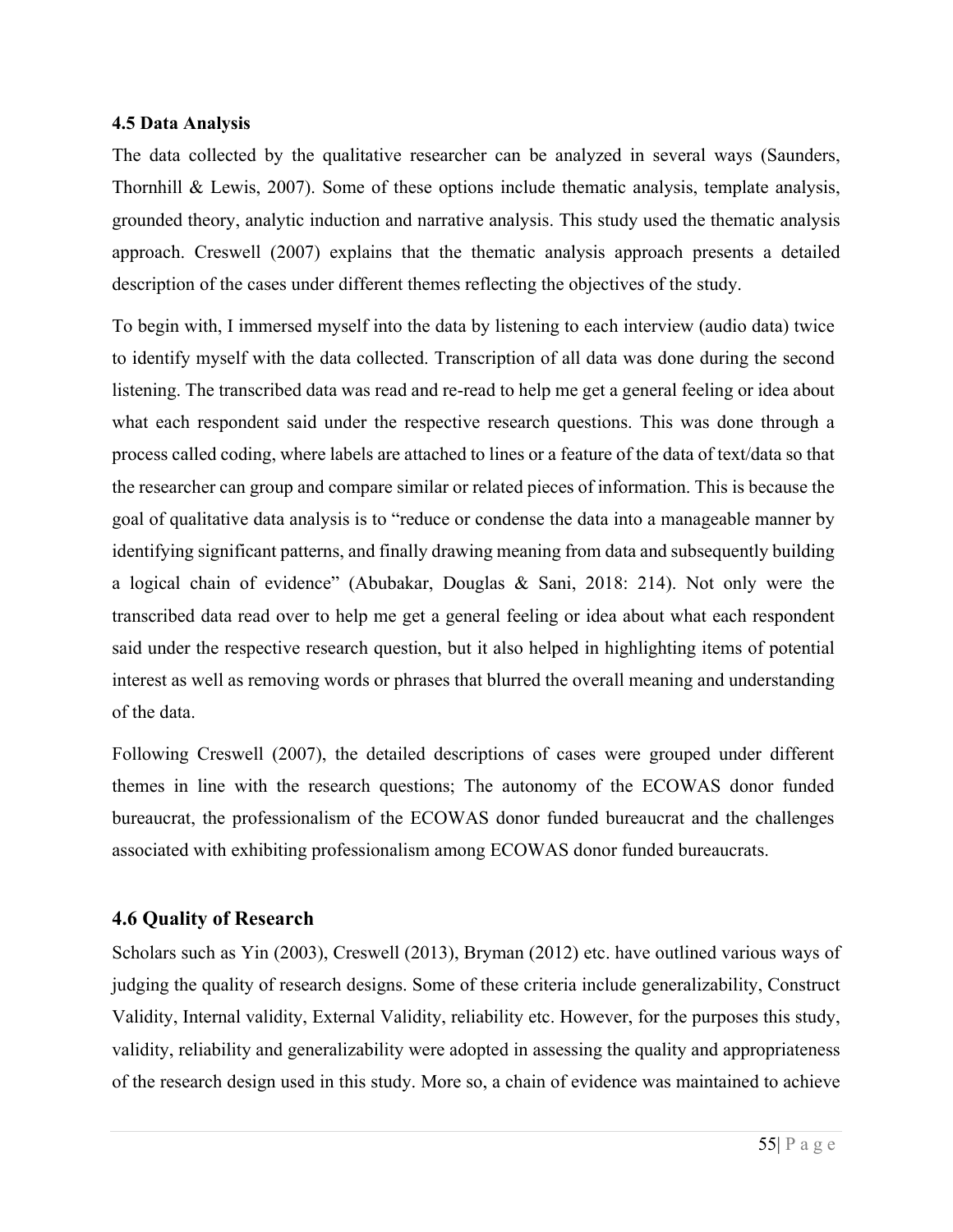the aforementioned validity. According to Gyima (2019: 44) "the maintenance of a chain of evidence refers to principle whereby external observers are able to follow the derivation of any evidence by tracing the steps in either direction (from conclusions back to research questions or vice versa)".

# **4.6.1 Validity**

According to Gyimah (2019: 42) "Qualitative validity refers to the techniques and strategies the research employs in checking the accuracy of the findings". This is in sync with what Yin (2003) refers to as construct validity. He argues construct validity deals with "establishing correct operational measures for the concept being established" (Yin, 2003).

To improve and achieve this validity, firstly, I conducted literature review on the relevant concepts underlying the study (bureaucratic autonomy and bureaucratic professionalism), defined and operationalized them in line with the research questions and objectives of the study. This review of literature was also done to help me understand the phenomenon (bureaucratic autonomy and bureaucratic professionalism) under study before conducting the interviews. Furthermore, to increase the construct validity of this study, I employed multiple referent (triangulation) in validating the responses given. While seven (7) Donor Funded-Bureaucrats served as the key informants or principal respondents, additional three (3) Donor Funded-Bureaucrats were interviewed and posed the same questions and their responses were used in validating the responses given by the seven. This is because as argued by Gyimah (2019: 43) "findings or conclusions of studies (especially case studies) are most likely to be more convincing and accurate if it is based on several different sources of information".

# **4.6.2 Reliability**

Reliability refers to the extent to which a study when repeated will produce the same or similar results. To achieve this, Yin (2003:38) argues that the researcher must document all the procedure he/she followed throughout the study. Following from Yin (2003), to improve the reliability of this study, I developed an interview guide, carefully recorded the interviews with tape recorders for easy reference and notes were also taken and documented during data collection. Also important to improving the reliability of a study, is maintaining a chain of evidence. As argued by Gyimah (2019: 44) ". The maintenance of a chain of evidence refers to principle whereby external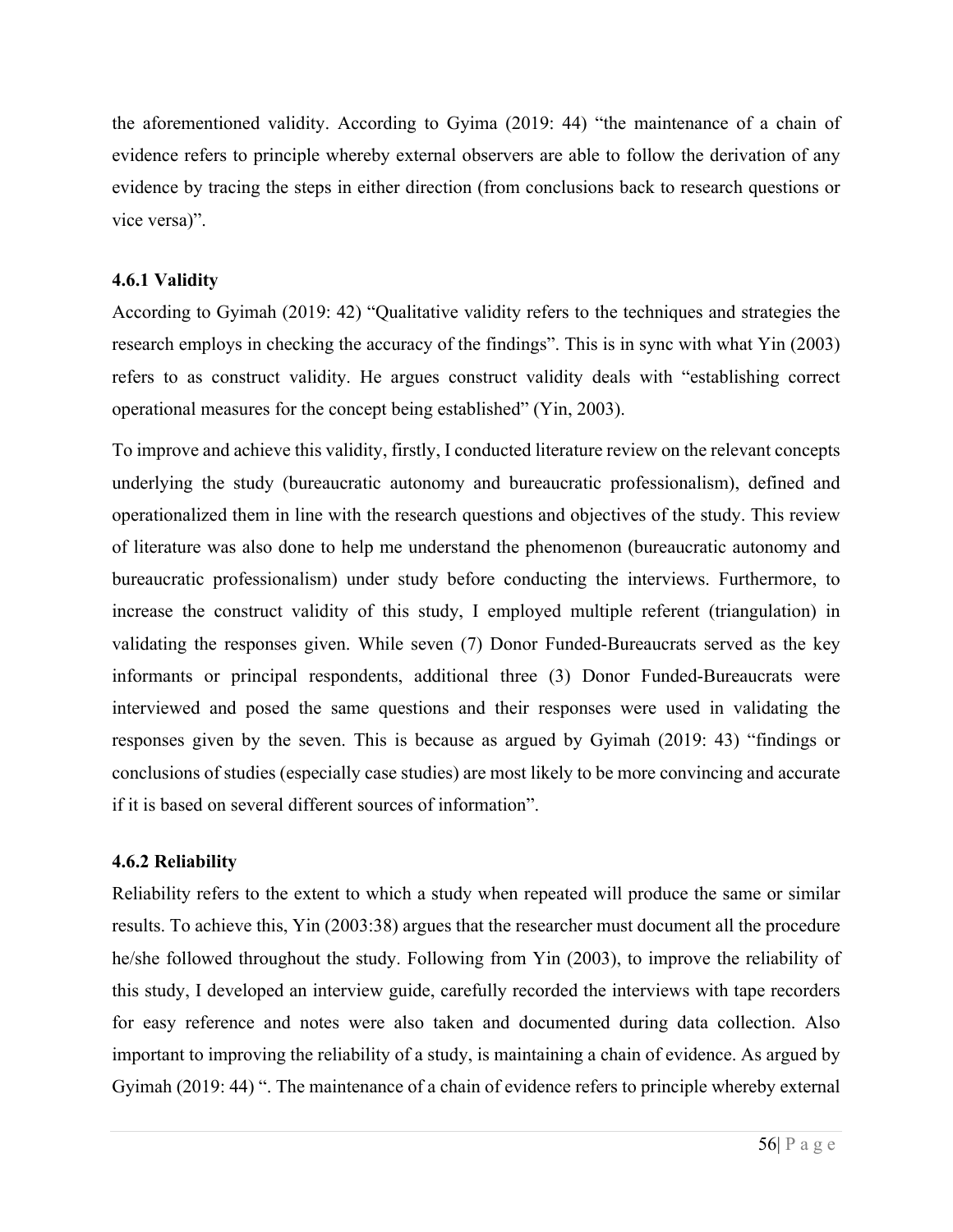observers are able to follow the derivation of any evidence by tracing the steps in either direction (from conclusions back to research questions or vice versa)". Following from this, all relevant literature used in this study are well cited to help the reader trace and authenticate the sources of information used.

### **4.6.3 Generalization (External Validity)**

In quantitative studies as argued by Djupvik (2012: 68), the focus is on statistical generalization, "where the question is whether it is possible to generalize from a sample to a universe, and what rules of method are to be followed". Onwuegbuzie, Johnson, & Collins (2009: 882-883) on the other hand argues that the goal of qualitative research is to "obtain insights into particular educational, social, and familial processes and practices that exist within a specific location and context" and not to generalize to the general or wider population. As argued by Gyimah (2019: 44) "one of the main problems associated with case studies is the inability to make scientific generalizations beyond cases to wider populations. Because the focus of this study is to understand the extent of autonomy of the ECOWAS donor funded bureaucrats and to overcome the problems associated with generalizing qualitative research findings, this study will hesitate in offering umbrella generalization. Therefore, considering the sampling technique, sample size (10 respondents of which 7 were donor funded bureaucrats and 3 senior members of ECOWAS) and the focus of the study, its findings cannot be generalized to the larger population of donor funded bureaucrats globally. As argued by Stebbins (2001), such findings particularly in exploratory studies can be generalized to the group under study and the situation being studied.

# **4.7 Ethical Considerations**

Dobbin (2017, p. 64) posits that research ethics are the "norms of conduct that differentiate between acceptable and unacceptable behavior". To ensure this, several measures were put in place to ensure that ethical requirements were observed throughout the study. These were guided by the three ethical principles of Denscombe (2009): avoiding deception and misrepresentation, seeking the informed consent of the respondents to ensure that the respondents are not forced to participate, as well as ensuring the anonymity of respondents to ensure their security.

More specifically, the respondents were briefed about the purpose of the study. Similarly, the researcher sought the consent of all the participants prior to the interviews. The respondents were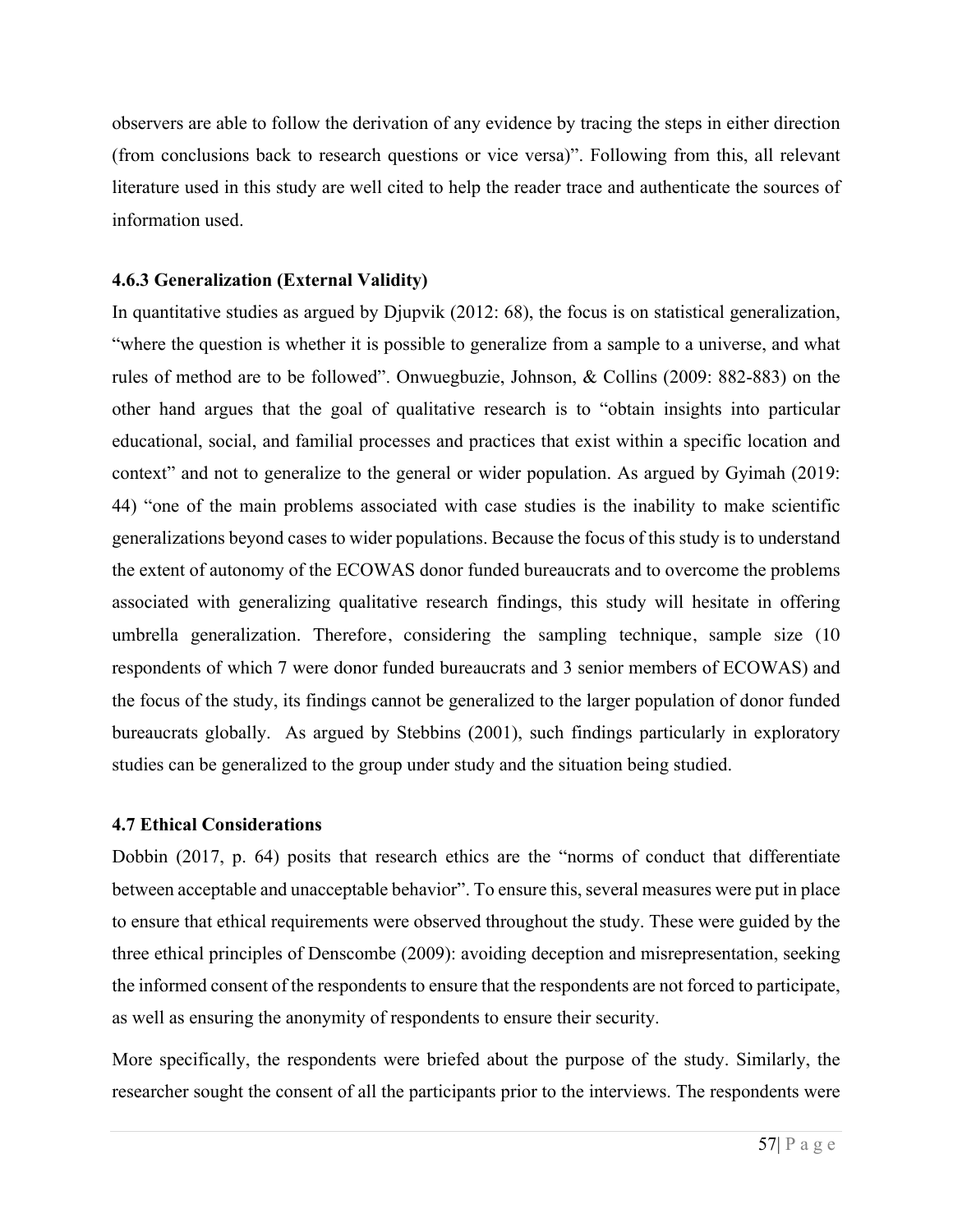briefed about the purpose of the study. Green (2002) defines informed consent as the prospective subject's agreement to participate voluntarily in a study, which is reached after provision of essential information about the study. All the respondents were notified that participation was voluntary and their right to decline participation.

Finally, the anonymity of the participants was maintained throughout the study. Creswell (1994) opines that anonymity of a respondent is when the subjects cannot be linked, even by the researcher, with his or her individual responses. In this study anonymity was observed by not attaching the names of the participants to the information they provided. All the respondents of the study were represented with a code representing their organizational affiliation in order not to reveal their identity.

| <b>Designation</b>                                                       | Code of respondent |
|--------------------------------------------------------------------------|--------------------|
| World Health Organization                                                | <b>WHOR</b>        |
| Migration EU Expertise (MIEUX)                                           | <b>MEUR</b>        |
| USAID- Technical and financial support                                   | <b>USDR</b>        |
| FAO (Food and agricultural Organization of<br>the UN)                    | <b>FAOR</b>        |
| World Bank Office Procurement Team<br>(Abuja, Nigeria)                   | <b>WBOR</b>        |
| World Trade Organization                                                 | <b>WTO</b>         |
| <b>UNICEF</b>                                                            | <b>UNI</b>         |
| Human Resource Manager (HR)                                              | <b>HRM</b>         |
| Programme Officer - Resource Mobilization                                | <b>POR</b>         |
| Programme Officer-Relations with<br>Permanent and Special Representative | <b>POPS</b>        |

**Tab. 4.0 Code of respondents**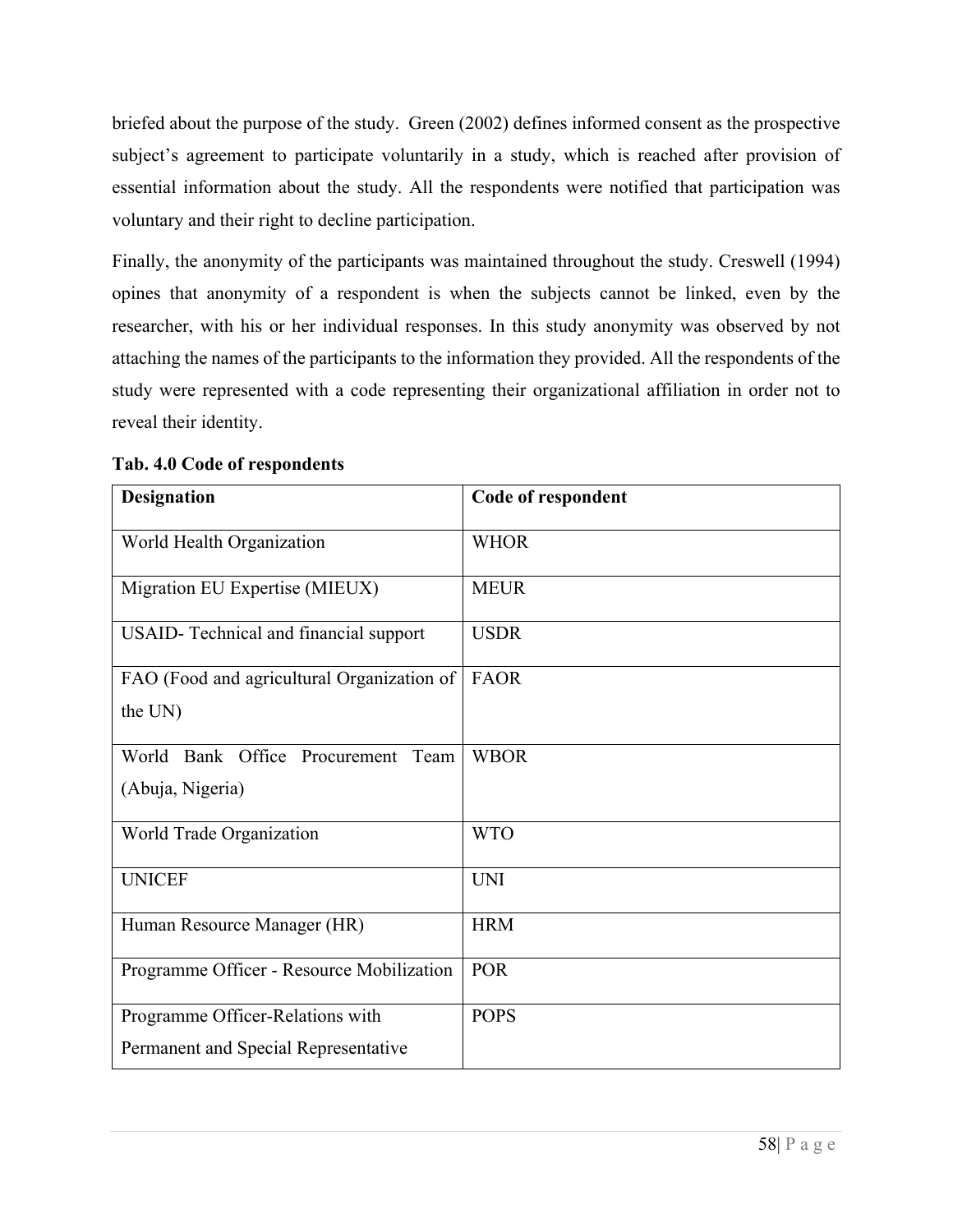# **CHAPTER FIVE**

# **ANALYSIS AND FINDINGS**

#### **5.0 Introduction**

This chapter presents the analysis and presentation of data gathered through in-depth interviews with the aim of providing answers to the research questions. The responses of the respondents have been categorized into suitable subheadings in line with the objectives of the study as follows: As portrayed in other studies, the autonomy of the bureaucrat forms an essential part of the overall assessment of the professionalism of the bureaucrat. However, owing to the high emphasis placed on the autonomy of the bureaucrat in this study, it is presented and discussed separately.

#### **5.1 The Autonomy of the ECOWAS Donor Funded Bureaucrat**

As already discussed in chapter 3 (literature review) of this study, the literature on bureaucratic autonomy presents no consensus on the meaning, definition, nature and measurement mechanism of the subject (Lillvis, 2017; Maggetti & Verhoest, 2014). Aimed at avoiding the challenge of finding a comprehensive definition for such a multifaceted concept (Verhoest et al., 2004), this study adopts the definition of Maggetti, (2007) as a yardstick for assessing the underlining bureaucratic autonomy in this study. Maggetti, (2007) posits that autonomy means, above all, to be able to translate one's own preferences into authoritative actions, without external constraints. Maggetti, & Verhoest (2014) argues that this definition has broad acceptability and applicability. The broad acceptability of their definition is largely because it is in sync with even the most sophisticated usage and understanding of bureaucratic autonomy. i.e. Carpenter's conceptualization of autonomy as political capacity forged over time through networks and reputation (Carpenter, 2001b, 2002 – See Chapter 4).

The empirical assessments of the autonomy of ECOWAS donor funded bureaucrat in this study largely focused on their capacity to 'wield policy influence through the development of autonomous preferences and the ability to translate these preferences into action' (Ege, 2017; Maggetti, 2007).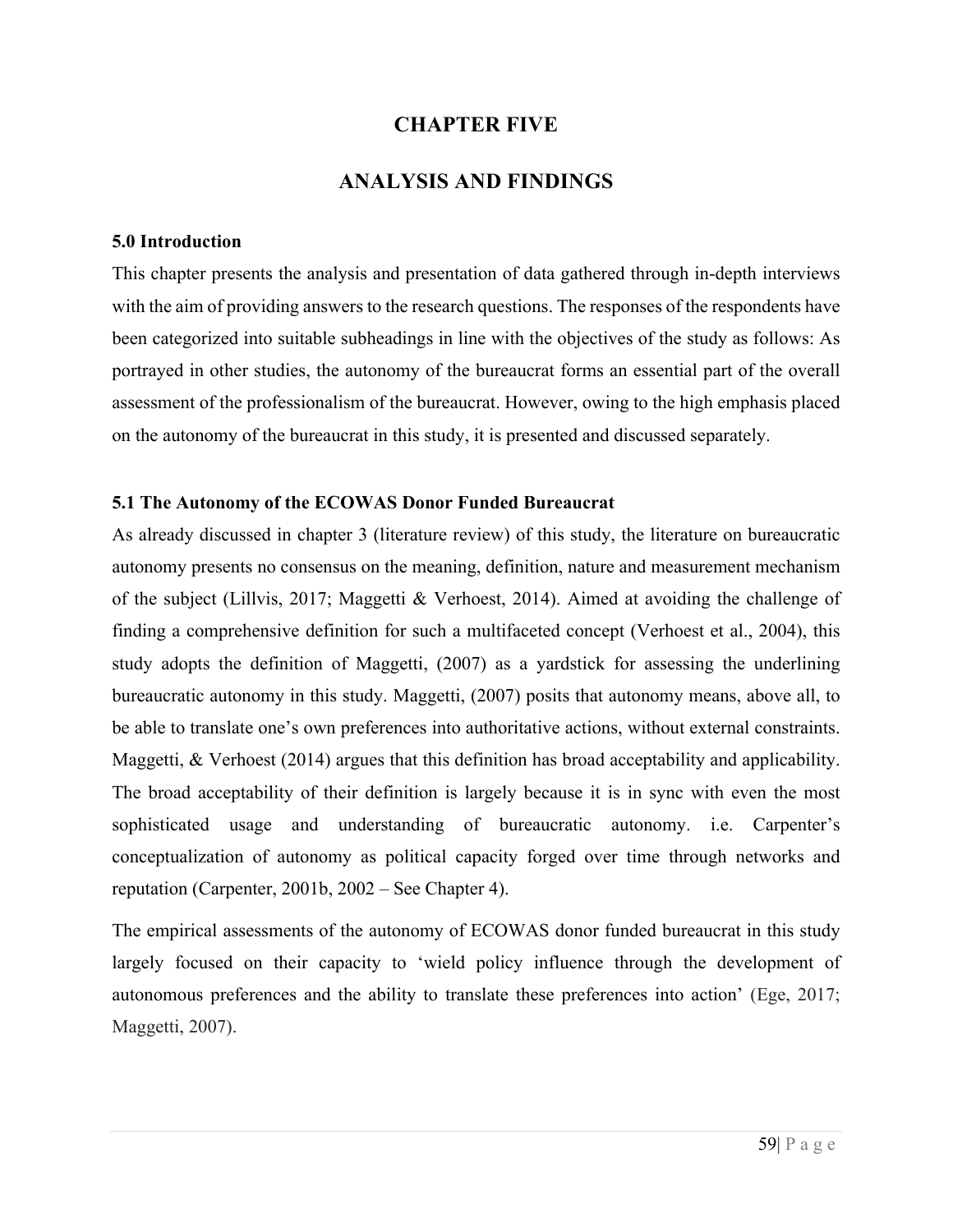As specified in the previous chapter (3), the two elements employed in the assessment of the autonomy of the ECOWAS donor funded bureaucrat are 'autonomy of will' (capacity to develop independent preferences) and autonomy of action (their ability to translate these preferences into action (Caughey, Cohon, and Chatfield 2009; Ege 2016; Maggetti 2007).

Findings from the interviews conducted suggests that the ECOWAS donor funded bureaucrat wields a degree of autonomy that fits both into autonomy of will and autonomy of action. This position is reflected in the underlisted response by a respondent:

*'Am a technocrat, I have independence opinions on issues and mostly as and when am to bring my opinions to bear on policies I do so. My views are not borne out of the opinions of others. These are my views based on professionally acceptable standards. You know, there are instances you weigh your views against the broader objectives and goals of your mother organization. It is all for the good of the job' (FAOR – November 2019).* 

The above is representative of the nature and manner of autonomy exhibited by the ECOWAS donor funded bureaucrat. At least in this study, all the 7 donor funded bureaucrats shared opinions which were indicative of the fact that the autonomy of the ECOWAS donor funded bureaucrat is not absolute. This is largely to say that, even though they brought their independent views to bear, in some instances these views are subjected to the respective objectives and aims of their parent institutions.

The inferences drawn from the responses is that even though the donor funded bureaucrats churn out opinions emanating from their professional judgement, there are instances where these opinions are aligned with the various objectives and goals of the parent organization of the bureaucrat. In narrating some of the instances where the opinions of the donor funded bureaucrat suffer alignment with the corporate objectives of their organizations, an interviewee noted as follows:

*'It depends, there are times where you sit to match your opinions against the broader organizational objectives. Like I stated not all the time though. But you see, there are weightier decisions where you must as a matter of necessity bring your independent professional judgment to bear. You do so when that arises (FAOR – November 2019).*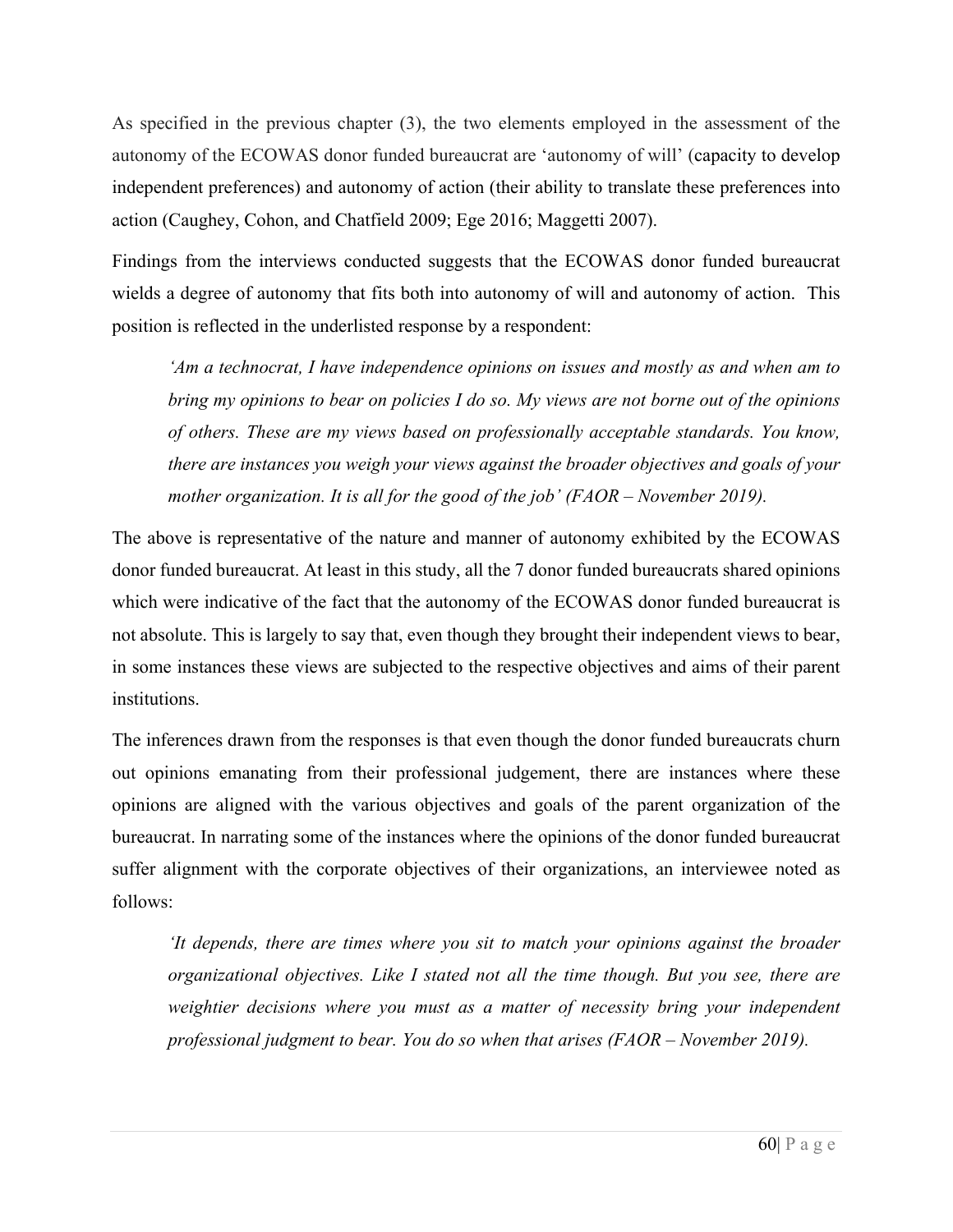Essentially, there were instances where the professional judgment of the bureaucrat was fully at play. It is for this reason that this study views the autonomy of the ECOWAS bureaucrat as one which is not absolute. In much the same way, the ability of the Ecowas donor bureaucrat to formulate opinions based on their professional judgment is synonymous to autonomy of will as espoused by Bauer & Ege (2016).

Other responses by different respondents alluded to the fact that the kind of autonomy enjoyed by the ECOWAS donor funded bureaucrat is not absolute.

*It is hard to say, but from the turnout of events, it is most likely that the views and conduct of these bureaucrats are shaped by their various institutions. You know, these professionals belong to a mother organization. I don't expect that they hold views independent of their mother organizations or nations (POPS – 24<sup>th</sup> November, 2019).* 

As highlighted, this goes to buttress the fact that the ECOWAS donor funded bureaucrat does not enjoy absolute autonomy. They may formulate independent views and preferences (autonomy of will) but these views must be in sync with the overall objectives of their parent organization. Another respondent postulated that aligning the views of the donor funded bureaucrat to represent what the organization stands for is not an impediment to the professional competence of the donor funded bureaucrat.

'*The opinions of a professional as you know must not run contrary to what his or her organization represents. This must not be misconstrued as a hindrance that goes to affect the professional competence of the technocrat*. Your delivery must conform to what your organization represents. Professional opinions, Yes. But it must reflect what your organization represents' (MEUR  $-24<sup>th</sup>$  November, 2019).

It would therefore seem that aligning the views and preferences of the professional to what the parent organization stands for does not significantly dilute the autonomy of the ECOWAS donor funded bureaucrat. In this sense, this study upholds the view that the autonomy of the ECOWAS donor funded bureaucrat is not absolute but the substance that affects its autonomy is not significant.

Again, the ECOWAS set up encourages donor funded bureaucrats to voice out their views and preferences on specific issues. This to a larger extent seeks to advance 'autonomy of will' – where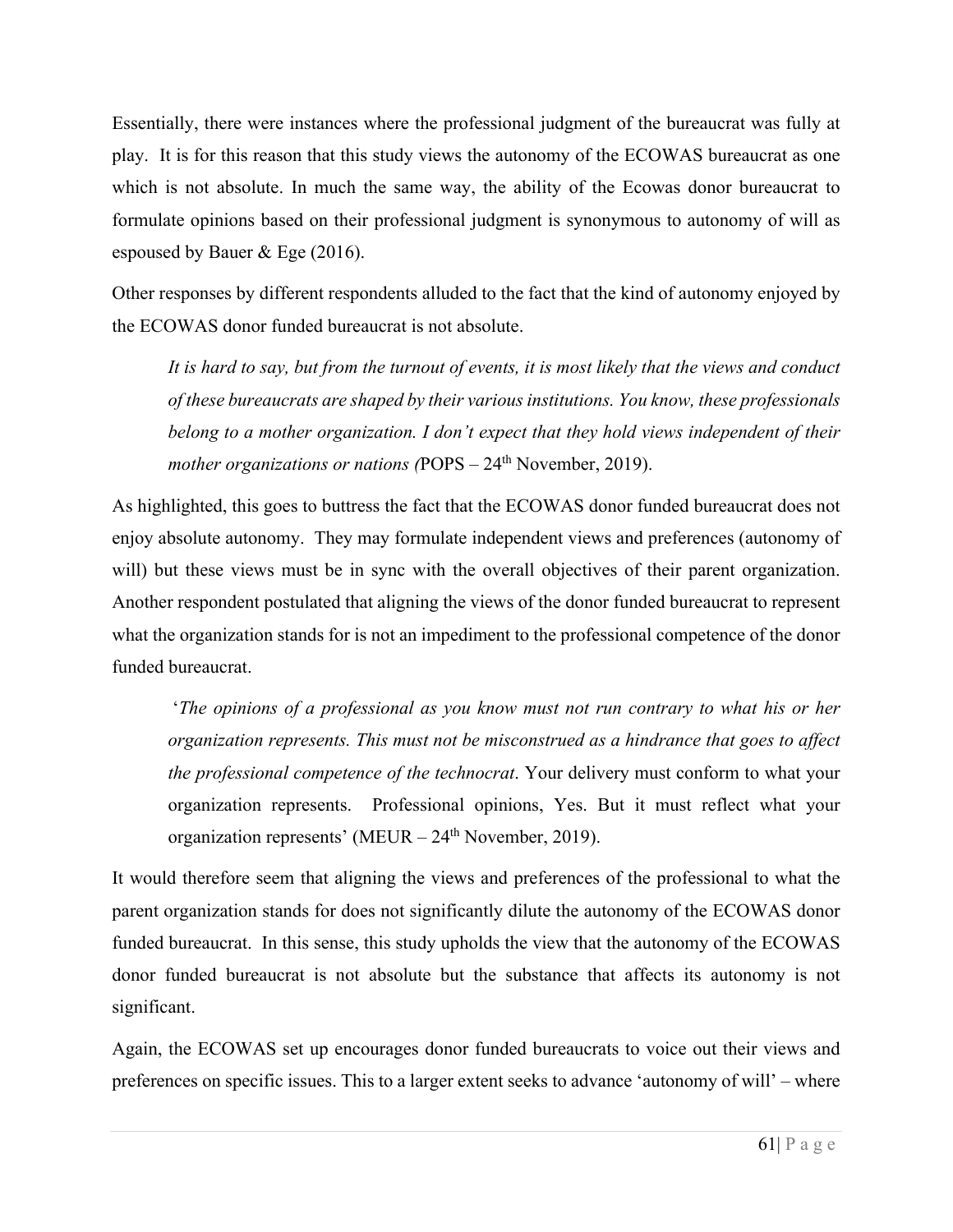the donor funded bureaucrat is encouraged to bring out their own views and preferences (Bauer & Ege, 2016). This was captured in a respondent's response as follows:

*These bureaucrats are here for the good of ECOWAS. Even though they provide exceptional professional advice on pertinent issues, we also have mechanisms and processes that inherently enhance the provision of information. See, we send emails to professionals on issues. We also invite them to share opinions on technical issues. At the end of the day, it is all for the good of ECOWAS. They are here to assist us (POR -24th November,2019).* 

Regarding the assessment of autonomy of action, as postulated by Bauer & Ege (2016) it encapsulates the ability of the bureaucrat to translate their preferences into action. Bauer & Ege (2016) note that the prerequisite for the exercise of these preferences are 'statutory power and administrative resources' (See chapter 3 for detailed discussion).

Findings from the interviews conducted suggests that the ECOWAS donor funded bureaucrat wields statutory power by virtue of the fact that they have been delegated by a parent organization to act on its behalf (See discussion on autonomy of action in chapter 3). Consequently, they are able to act in the capacity of their parent organizations. Responses by an interviewee during the interview session perfectly captured this assertion.

*'As you may be aware, we are not here on our own. We are representatives of our various organizations. So, we are seen in that regard and in a way clothed with a certain responsibility (UNI – 27th November, 2019).* 

Bauer & Ege (2016) indicates that the bureaucrat's level of involvement in the implementation process is essential for exerting autonomy of action. Reacting to the level of involvement in implementation decisions in ECOWAS, an interviewee noted as follows:

*'We bring our professional capabilities to bear and monitor the implementation of some of our decisions. That is the point I am making (WTO – 24th November, 2019).* 

Based on the above narrative, it is fair to conclude that the ECOWAS donor funded bureaucrat has minimal involvement in ECOWAS implementation decisions.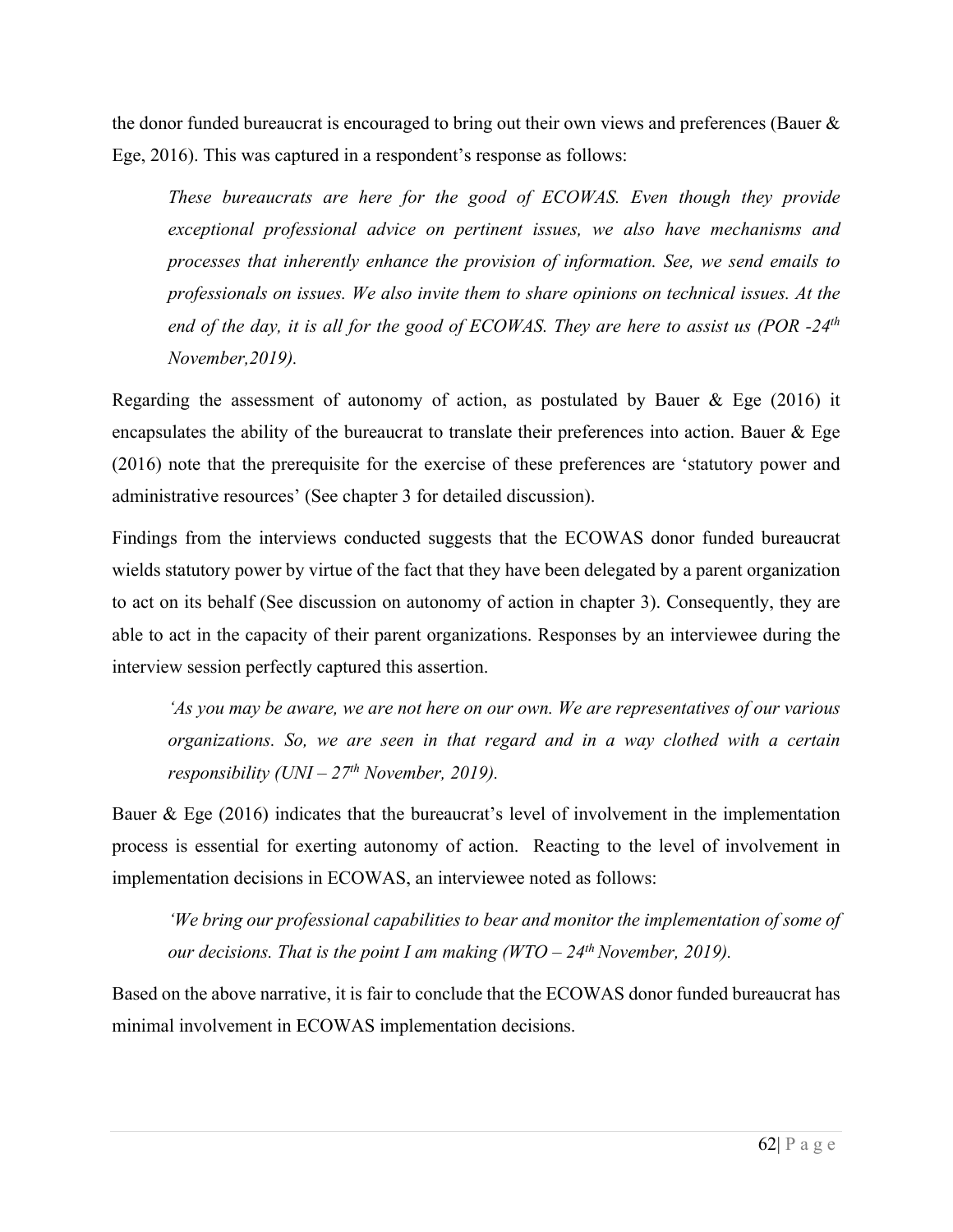Another yardstick for assessing the extent of autonomy of action the donor funded bureaucrat wields is 'administrative resources'. Among other factors, Bauer & Ege (2016) conceptualizes this as independence of financial resources. In this regard, evidence from the study suggest that the ECOWAS donor funded bureaucrat is funded by the parent organization they represent. However, as postulated above, regardless of their funding prowess, they exert minimal involvement in implementation decisions at ECOWAS. This is in sharp contrast with bureaucratic autonomy theories propounded by scholars such as Caughey, Cohon, and Chatfield 2009; Ege 2016; Maggetti 2007.

#### **5.2 The Professionalism of ECOWAS Donor -Funded Bureaucrats**

This section presents an analysis of the professionalism of the various donor funded bureaucrats within the circles of ECOWAS. To a larger extent, the study dwells on the professionalism components proposed by Lillvis, (2017): expertise, information-sharing, networks, and selfregulation. These components formed the basis for analyzing the overall professionalism of the various bureaucrats considered for the study.

My results suggest that the various bureaucrats at ECOWAS exhibit some level of professionalism in the discharge of their obligations. In exploring the **expertise** of the ECOWAS bureaucrat, a respondent indicated as follows:

*'Am certain by now you have interacted with most of my colleagues. As well as I know, most bureaucrats here are very well educated and have the requisite knowledge and experience in the work they do. I am an Economist by training, and I have consulted for several reputable organizations. I have at least 14 years post qualification experience. Additionally, I read periodically to update my knowledge on finance and Economic matters' (UDR – 20th November, 2019)*

As pinpointed by a respondent in the above narrative, all the bureaucrats the study interacted with have the requisite academic and professional training in their respective field of practice. The study found that all the 7 bureaucrats who were respondents for the study had at least a master's degree in their areas of expertise (5 have master's degrees and 2 are PhD Holders). Additionally, all the respondents have affiliations with specific professional associations. This found space in the response of a respondent as follows: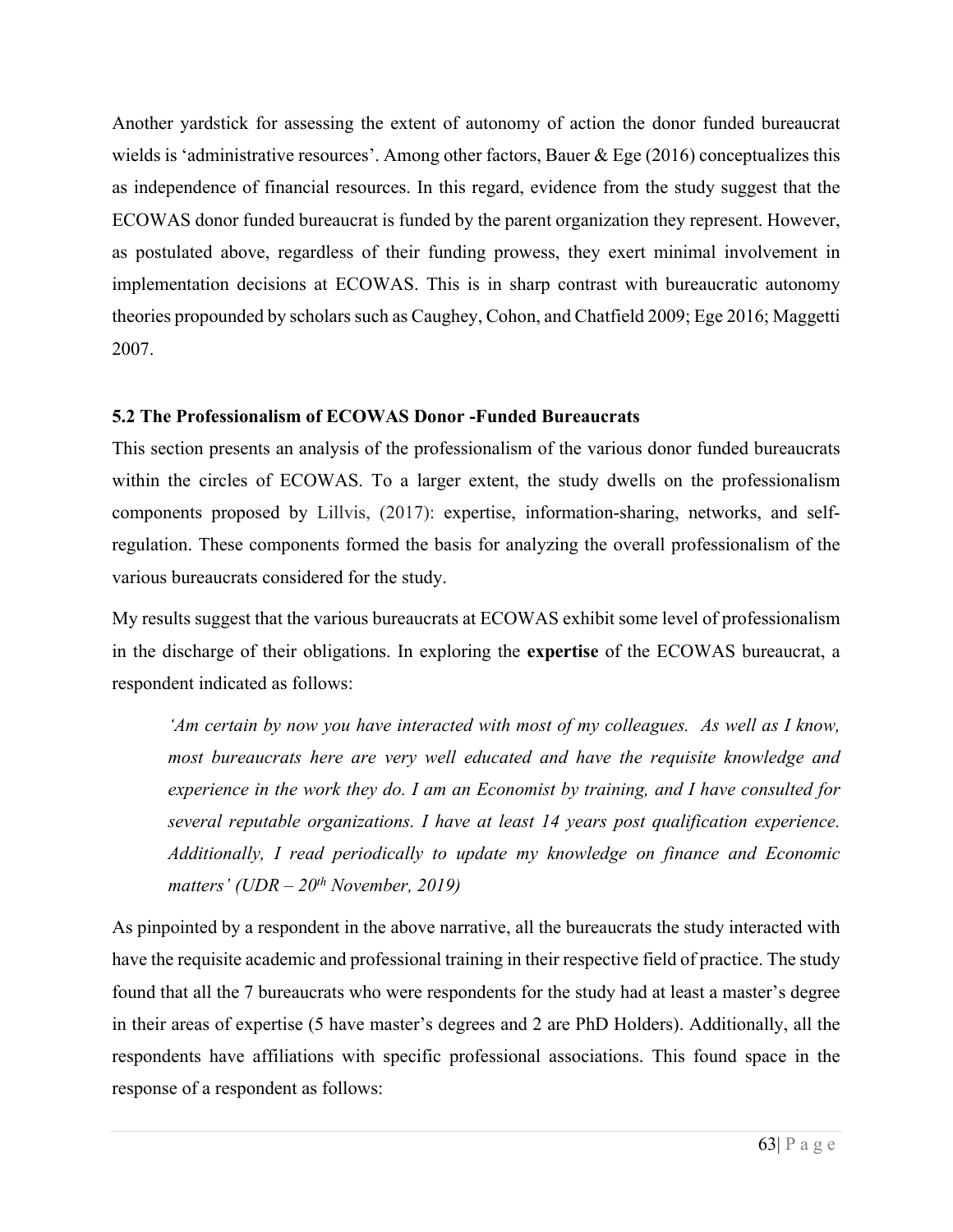*'I have worked here for some time. All the donor funded bureaucrats belong to a professional body. As a professional, it is generally expected that you join a group of likeminded professionals to ensure that you stay up to date with current happenings. That is the normal practice and most firms nowadays expect employees to join a professional body. As you know it has obvious advantages' (HRP – 20th November, 2019).* 

This view corroborates Lillvis, (2017) who indicates that through association with a professional union, bureaucrats obtain information by sharing various resources amongst themselves. The second critical component of professionalism assessed in this study is **information sharing**. The study found that the main benefit the donor funded bureaucrats derive from their union with professional associations is information sharing. 5 out of the 7 respondents identified information sharing as the major benefit they derive from their professional associations. An interviewee noted as follows:

*'We do a lot of interactions via email, telephone or skype. We have dedicated executives who primarily search for relevant information in our field and make it available to us. In effect, we are assured of contemporary economic details. In our quarterly meetings, members share their practical experiences. These experiences are very essential as you can easily fall on them when you encounter a similar challenge' (WBOR – 20th November, 2019).* 

The donor funded bureaucrat acquires a higher level of strategy and policy benefit through information shared amongst professional bodies. As Lillvis, (2017) puts it, an association with a professional body reduces the cost of obtaining information. Membership with a professional body enables bureaucrats to acquire shared information and tap into other professional norms. To a larger extent, professionals are able to leverage their membership to acquire information that helps to advance their expertise and explore other innovations in their respective professions. As evidenced in other studies (Gailmard & Patty 2013; Lillvis, 2017) a nonprofessional is often deprived of salient information central to the execution of his responsibilities.

The study also delved into issue of **networking** as a yardstick for assessing the overall professionalism of the donor funded bureaucrat. 2 out of the 7 respondents acknowledged the benefits of networking associated with being a member of a professional entity. Even though the 4 other respondents did not specifically allude to the 'networking benefit', their responses were to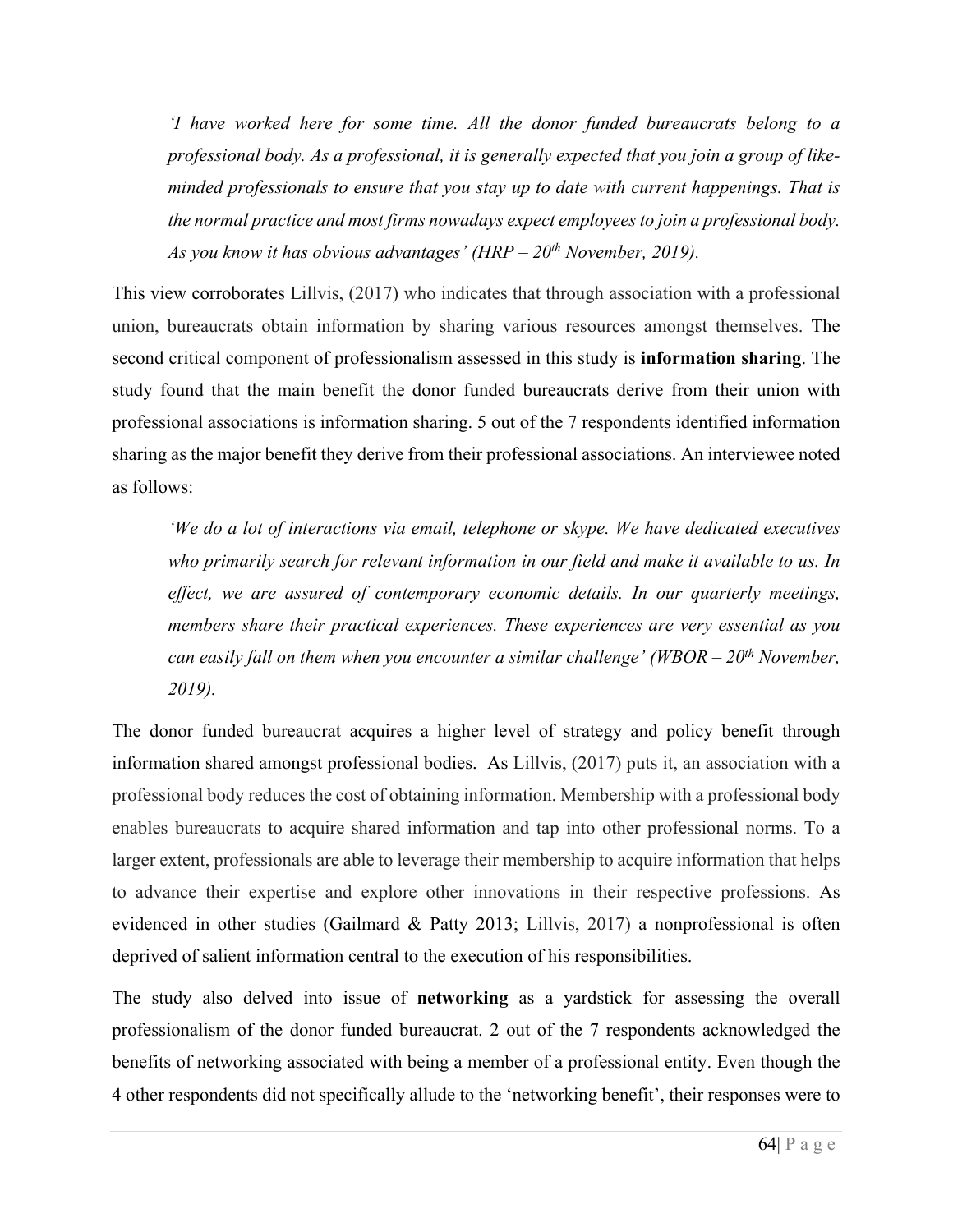the effect that professional associations tie a group of professionals who work in similar fields together. For instance, one respondent noted as follows:

*'You know what, there is a lot derived from groupings involving individuals who have similar work functions and similar work goals. You don't at all struggle to liaise with likeminded –professionals. At the end of the day you build some form of friendship and bond' (FAOR – November, 2019).* 

Lillvis (2017) contends that because the network sphere of the bureaucrat-professional is almost intact, the cost of rulemaking is lower than a bureaucrat who does not belong to a professional group and hence without professional ties.

The last element employed in this study to assess the professionalism of the ECOWAS donor funded bureaucrat is **self-regulation** as proposed by Lillvis (2017). Self-regulation as operationalized in this study refers to the ability of the professional body to limit entry and to supervise the behavior of its members. Gieryn, (1983) establishes that professional bodies can protect their turf by reprimanding members whose behaviour falls foul of acceptable standards and revoking licences where necessary. This study found this to be lacking amongst the various professional bodies the bureaucrats belong. At least 5 out of the 7 respondents had answered categorically that their associations did not have such legislations. The answer below summarises the views of the respondents.

*'No. there is no such provision in our regulations. I am yet to see it. There has not been any instance where a bureaucrat has been sanctioned or the professional licence of the bureaucrat revoked. No, we don't have that' (WHOR – 21st November, 2019).* 

This is consistent with the findings of Lillvis (2017) where no such sanctions existed. The professional body was rather seen to be much interested in the payment of membership dues. Generally, the ECOWAS donor funded bureaucrat satisfy significant portions of the components (expertise, information-sharing, networks, and self-regulation) outlined in this study as a yardstick for measuring professionalism.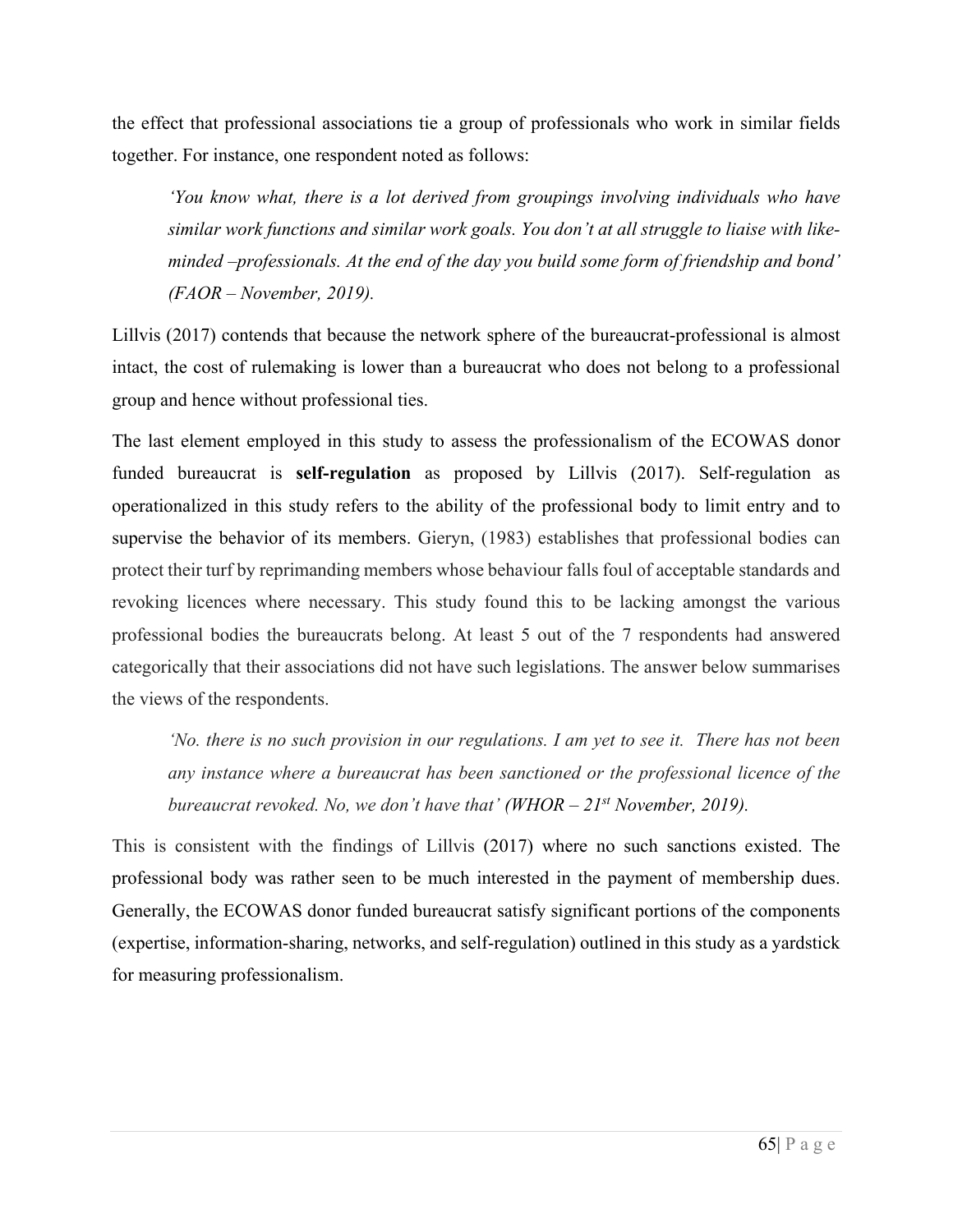# **5.3 The Challenges Associated with Exhibiting Professionalism Amongst ECOWAS Donor Funded Bureaucrats**

The study additionally delved into challenges that inhibit the ECOWAS donor funded bureaucrat from exhibiting professionalism. As noted above, the overall professionalism of the donor funded bureaucrat is aided by expertise, information-sharing, networks, and self-regulation. For instance, as Lillvis (2017) puts it, where a bureaucrat does not have the requisite expertise to handle policy changes, they may accommodate interferences in their work.

The study found that ECOWAS donor funded bureaucrats contend with scanty challenges that impedes their quest to discharge their obligations professionally. The challenges enumerated by participants can generally be captured under three broad headings: change management, communication flaws and Economic development disparities amongst member countries. It must however be noted that constraints in professionalism generally limits donor bureaucrat's autonomy as high professionalism is linked to high autonomy (see chapter 3).

On the issue of change management, participants were of the view that changes in the ECOWAS hierarchy comes with changes in the way and manner plans are executed. The study found that because ECOWAS is a political body, the chairmanship for instance changes from time to time. When these changes occur, it has significant impact on how specific objectives are approached. A participant noted that these changes to some extent interferes with the smooth execution of their professional mandate.

*'Honestly, the occasional changes in the political leadership of ECOWAS has a toe on our functions. There have been instances where you are compelled to align your schedule to the changes which the various leadership implement upon assumption of office' (*WHOR  $-21$ <sup>st</sup> November, 2019).

Inferring from the above submission, these changes only tempers with the work schedules of the various bureaucrats and does not impact on the professional decisions of the donor funded bureaucrat. Similarly, communication flaws and Economic disparities amongst member countries was another challenge to the professionalism of the donor funded bureaucrat raised by participants.

Regarding Communication flaws, the study found that dissemination of information to the donor funded bureaucrats was not forth coming. There were instances messages meant for bureaucrat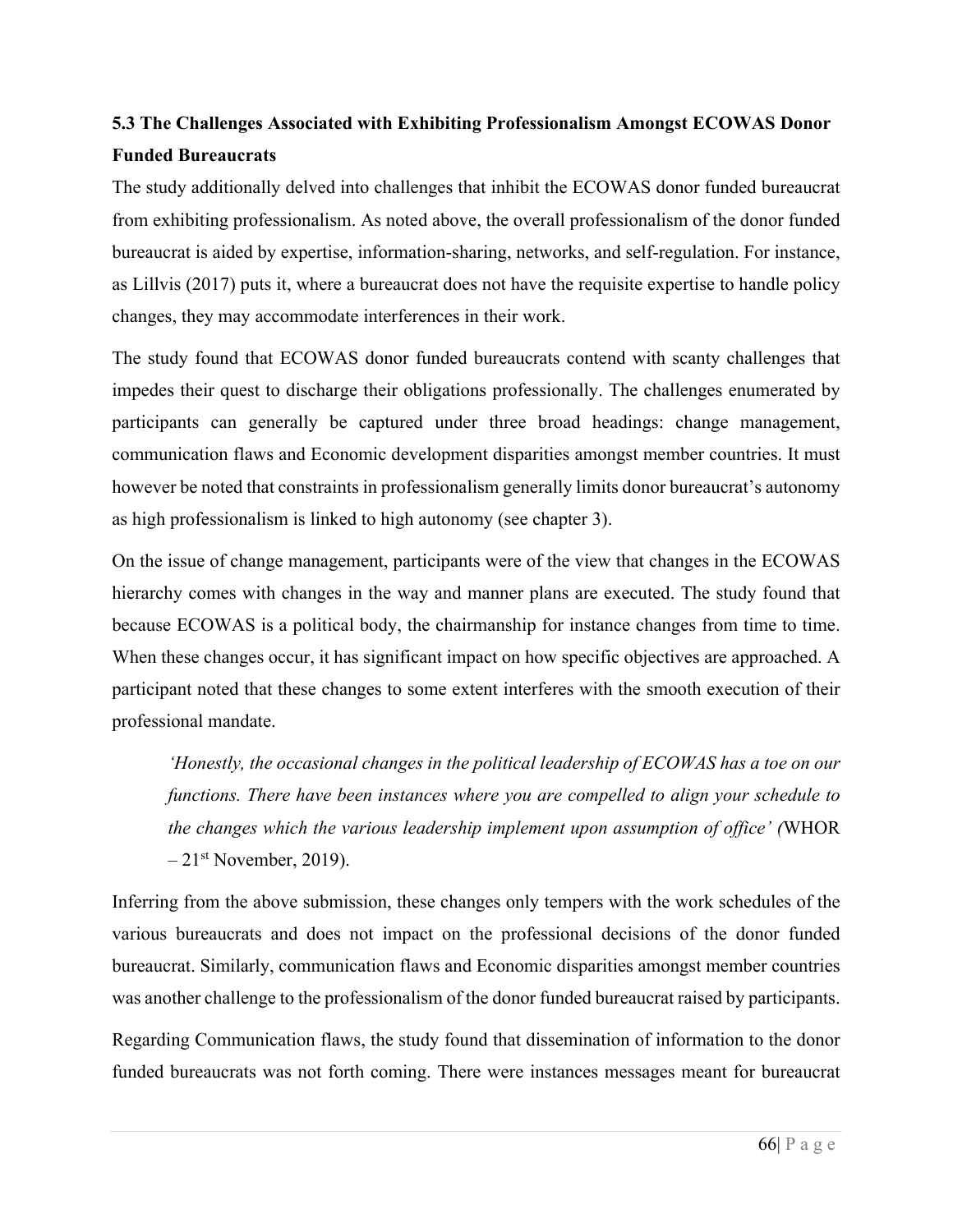took so much time to be disseminated. To a larger extent, this interferes with the discharge of the mandate of the professional bureaucrat. This was well articulated by a participant as follows:

*'Information dissemination here is not the best. As you know one requires data and information to make informed decisions. You cannot plan in isolation. Plans should be borne out of reliable information. One thing I have realised is that in this part of the world getting access to data is a daunting task. The mandated institutions do not have the information themselves. This is very very troubling' (*MEUR – 22nd November, 2019).

The study additionally found that, apart from communication flaws, the other challenges has a minute impact on the professional discharge of the obligations of the individual donor funded bureaucrats. This found space in the submission of a respondent as follows:

*To be candid, most of the challenges you have referred to are tangential. They do not affect the specific exercise of the professional mandate of the various donor funded bureaucrats here. I concede that to a larger extent it may affect the schedules of the bureaucrat to some extent' (HRP – 24<sup>th</sup> November, 2019).* 

Overall, the various impediments to the professionalism of the ECOWAS bureaucrat identified in this study are Communication flaws, Economic development disparities amongst member countries and Change management. Nonetheless, these impediments on the whole appear sufficiently small not to affect professionalism to a large extent, and thus do not appear to threaten donor bureaucrat autonomy.

#### **5.4 Discussion of Research Questions and Findings**

**RQ1:** What is the degree of autonomy of the ECOWAS donor funded bureaucrat?

This question was intended to ascertain the level of autonomy of the ECOWAS donor funded bureaucrat. As indicated earlier, the study assessed the ability of the bureaucrat to develop policy preferences (autonomy of will) and to translate these preferences into actions (autonomy of action). Essentially, the conceptualisation of autonomy of action and autonomy of will employed in for this assessment mimicked the concept of bureaucratic autonomy as espoused by Bauer & Ege (2016) – See literature review in chapter 3.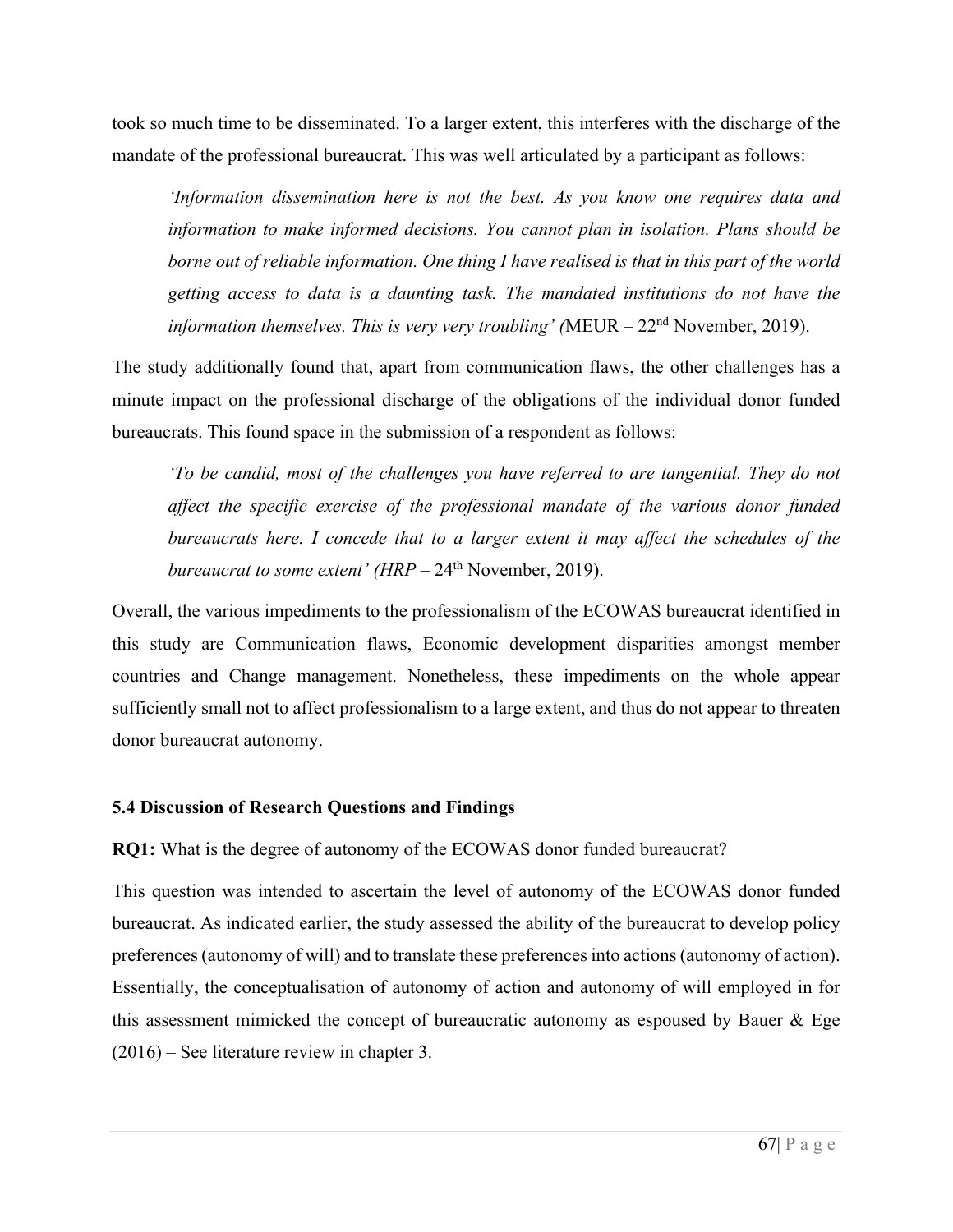The findings from the study suggests that the ECOWAS donor funded bureaucrat wields a significant level of autonomy. Dissecting this claim, the ECOWAS donor funded bureaucrat has the capacity to develop preferences (autonomy of will) even though as specified earlier this opinions and preferences are in some cases aligned to the objectives of the organization they represent. This as noted earlier does not impact significantly on the development of opinions and preferences (autonomy of will) of the bureaucrat as they only serve as guiding principles for their opinions.

Similarly, the ECOWAS donor funded bureaucrat wields autonomy of action owing to the availability two essential prerequisites: 'administrative resources and statutory power' as discussed in the analysis section.

It can also be deduced from the evidence presented by the interview conducted that the conditions governing autonomy as seen amongst the ECOWAS donor funded bureaucrat conforms to autonomy standards spelt out in other literature. For instance, Motloba, (2018) set out two important conditions for autonomy: freedom from undue external influences which may enable or interfere with free decision-making process and the competence to comprehend, retain and interpret information, which is finally articulated as a decision reached.

**Response to interview question 9.** What is your view of the autonomy of bureaucrats (your ability to develop policy preferences and translate your preferences into actions) like yourself in this role? Are there any steps taken by your parent organization or ECOWAS in improving the autonomy of the bureaucrats?

The participants were asked their views about the autonomy of the various donor funded within ECOWAS. This essentially was in relation to the ability of the bureaucrat to develop policy references and translate these preferences into action. In this regard, the responses portrayed that the donor funded bureaucrats in ECOWAS were moderately autonomous. This was amply reflected in the responses of one of the participants as follows:

*'Yes, we are autonomous to some extent. We bring our views to bear and are given room to ensure that our views form part of implemented policies. However, these views are mostly in line with the objectives of our organisations we represent'* (USDR  $-25<sup>th</sup>$ November, 2019).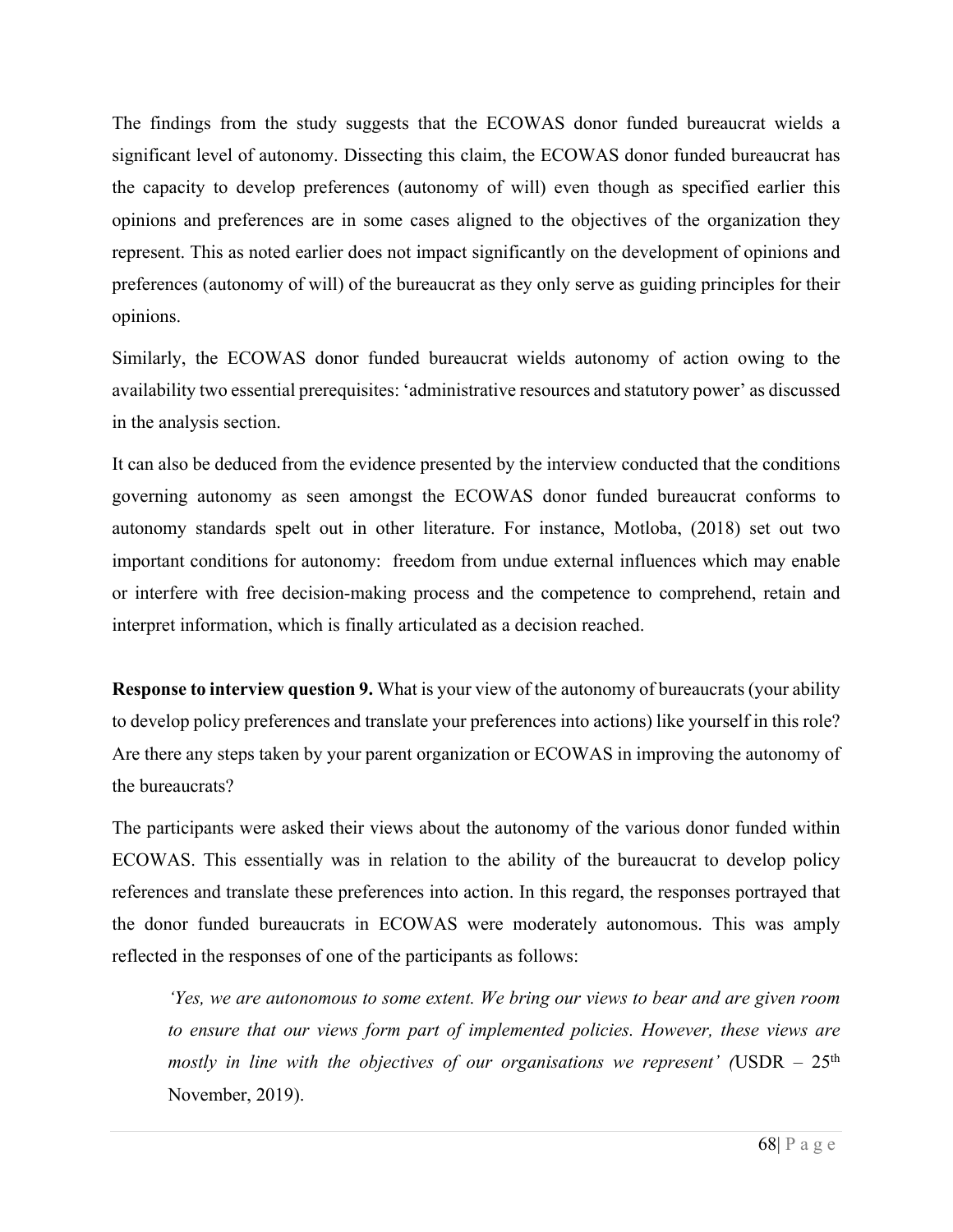#### **Finding:** *The ECOWAS Donor Funded Bureaucrat wields both autonomy of will and action.*

**RQ2:** What is the extent to which ECOWAS bureaucrats are professionals and exhibit professionalism?

This question sought to ascertain the professionalism of ECOWAS donor funded bureaucrats. As noted earlier, this was measured on four important fronts (expertise, information-sharing, networks, and self-regulation) as identified in the work of Lillvis, (2017).

**Interview question 1.** To start, please tell me a little bit about yourself and how long you have worked for the Donor Organization? What is your professional and educational background? **Interview question 6**. Are you a member of any professional Body?

#### **Interview question 7**. If Yes,

a. What benefits do you derive from your association with these professional organizations?

b. What benefit do you derive in terms of information sharing and networking?

c. How does your association with these bodies impact on your current role?

The responses of the participants revealed that donor funded bureaucrats have the requisite professional experience and receive periodic information through their association with professional bodies. Again, they have networks through which they discuss various policy issues. The only anomaly however is that, the various professional groups they belong do not have what it takes to impose sanctions on members whose professional conduct leaves much to be desired. This became evident in the response of a participant who stated as follows:

*'No. there is no such provision in our regulations. I am yet to see it. There has not been any instance where a bureaucrat has been sanctioned or the professional licence of the bureaucrat revoked. No, we don't have that' (WHOR – 21st November, 2019).* 

This informed the findings of this study as follows:

# *Findings: The ECOWAS donor funded bureaucrat satisfies a significant portion of professionalism standards.*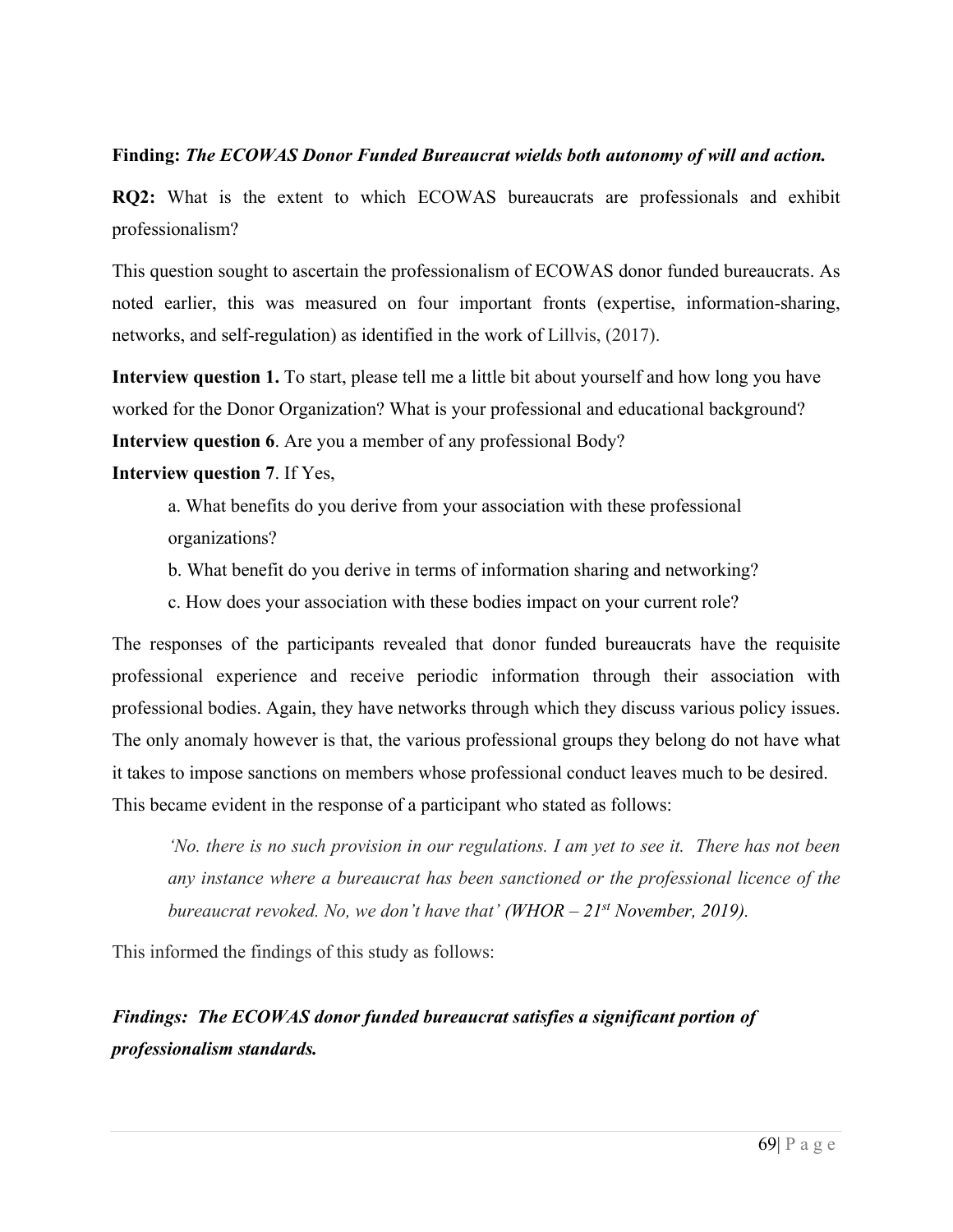**RQ3** What are the impediments associated with exhibiting professionalism amongst the ECOWAS donor funded bureaucrat?

This question essentially sought to elicit the specific challenges that confronts ECOWAS donor funded bureaucrats in their quest to act professionally.

**Interview question 8**. What challenges are you facing in the discharge of your professional mandate?

**Interview question 11**. Are you aware of any other issue that may be interfering with your quest to bring your professional judgment to bear in the discharge of your duties?

**Interview question 12**. If yes, do you have any suggestions to help turn the situation around? Responses to these questions brought three key challenges to the fore: Communication flaws, Economic development disparities amongst member countries and Change management. However, the study identified that amongst these challenges, communication flaw was the only challenge that impacted heavily on the professionalism of the ECOWAS donor funded bureaucrat. This was captured in the response of a participant as follows:

'Yes, there are obviously certain challenges. But I think the rapid flow of communication is the major and cardinal issue which needs to be looked at' (USDR  $-23<sup>rd</sup>$  November, 2019).

*Findings: The impediments to the professionalism of the ECOWAS donor funded bureaucrat are Communication flaws, Economic development disparities amongst member countries and Change management.* 

| <b>Research objectives/ Question</b> | <b>Findings</b>                                                          |
|--------------------------------------|--------------------------------------------------------------------------|
|                                      | Autonomy of the ECOWAS donor funded   The ECOWAS donor funded bureaucrat |
| <b>bureaucrat</b>                    | wields both autonomy of will and action                                  |
|                                      |                                                                          |
|                                      | Professionalism of the ECOWAS donor The ECOWAS donor funded bureaucrat   |
| funded bureaucrat                    | satisfies<br>significant<br>portion<br>a<br>οt                           |
|                                      | professionalism standard.                                                |

|  |  | Table 5.0: summary of key findings of the study |
|--|--|-------------------------------------------------|
|--|--|-------------------------------------------------|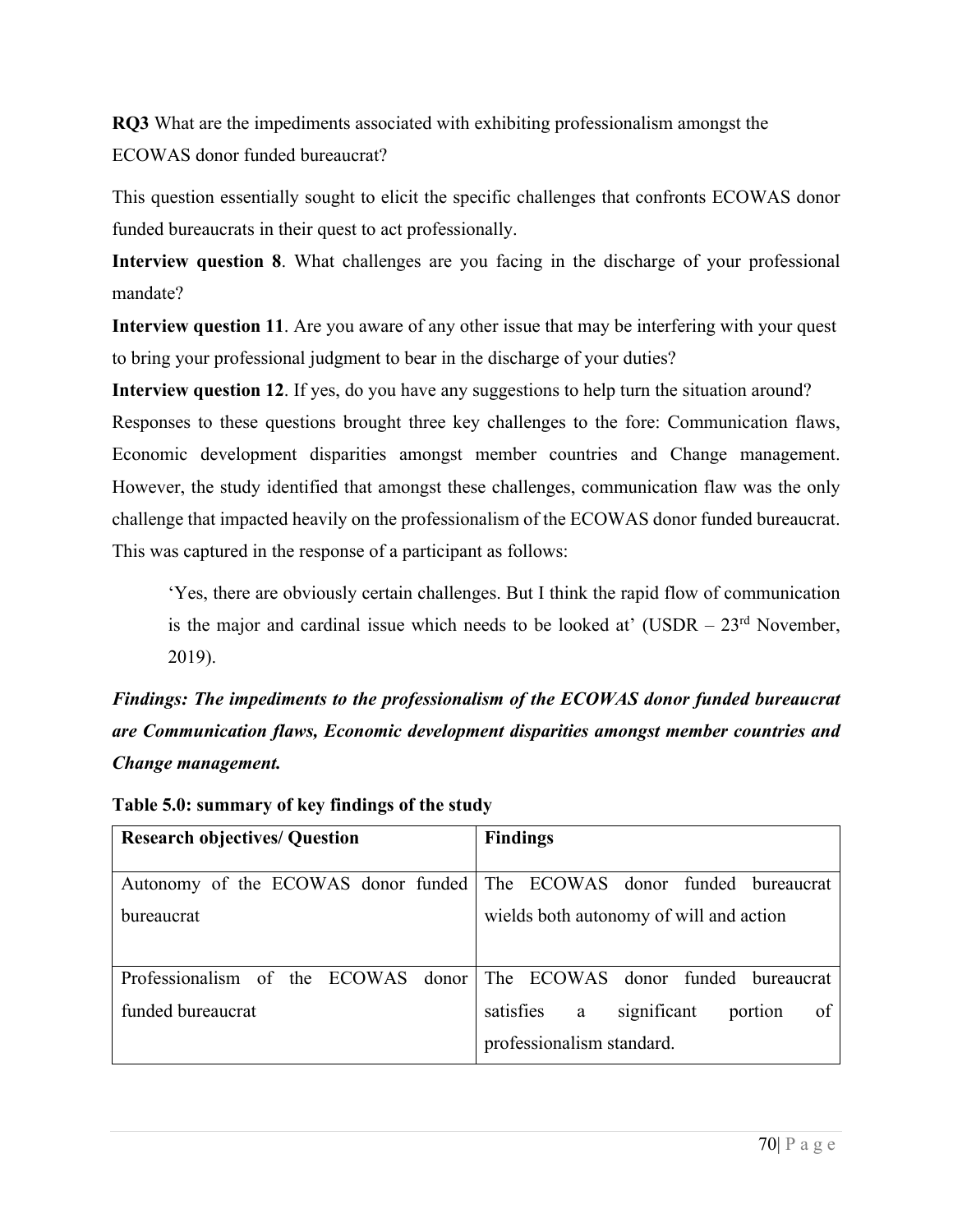| Impediments to professionalism amongst the Communication flaw is the predominant |                                         |  |
|----------------------------------------------------------------------------------|-----------------------------------------|--|
| ECOWAS donor funded bureaucrat                                                   | challenge to the professionalism of the |  |
|                                                                                  | <b>I ECOWAS Bureaucrat</b>              |  |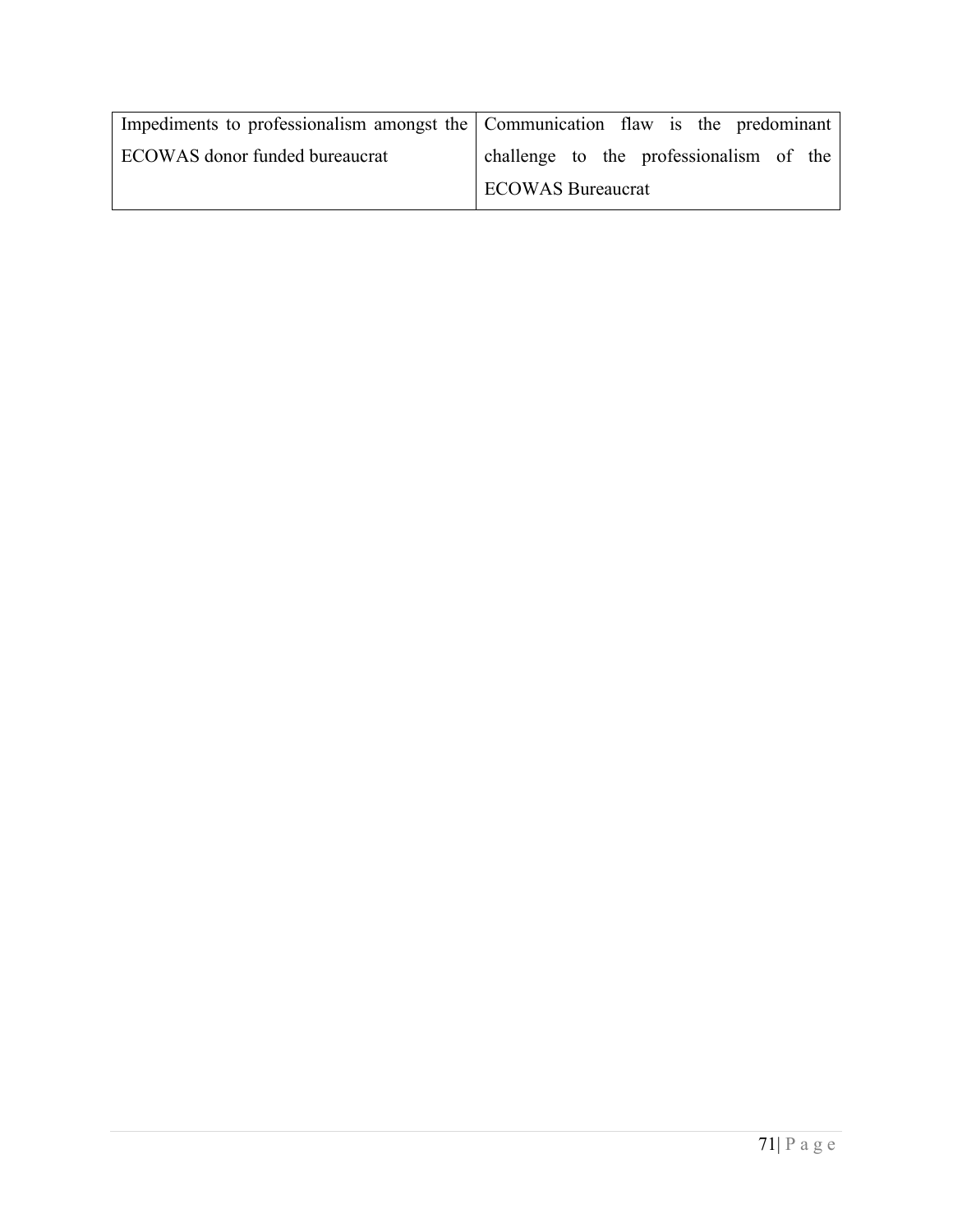# **CHAPTER SIX SUMMARY OF FINDINGS, RECOMMENDATIONS AND CONCLUSIONS**

#### **7.1 Introduction**

This chapter summarizes the findings of the study and prescribes suitable recommendations. The chapter also draws significant conclusions based on the findings of the study.

#### **7.1 Summary of findings**

As noted earlier, the overriding objective of this study was to ascertain the independence of the ECOWAS donor funded bureaucrat. In line with available literature (see chapter 3), the study examined three critical areas that affect the independence of the ECOWAS donor bureaucrat. These areas formed the themes upon which the study carried out its analysis: The autonomy of the bureaucrat, Professionalism of the bureaucrat and the various challenges that confront the ECOWAS Bureaucrat in their quest to exhibit professionalism. Below is the key summary of the findings of the study in relation to the objectives.

The first task was to ascertain the level of autonomy of the ECOWAS donor funded bureaucrat. As evidenced in the study, the ECOWAS bureaucrat wields a moderate level of influence. Fundamentally, the study established that the donor funded bureaucrat expresses independent opinions about issues with consequences for the formulation of policies. However, there are instances where these views are subjected to the objectives and principles of their respective organizations or nations. This study therefore affirms that the autonomy of the ECOWAS donor funded bureaucrat is not absolute. This view was echoed by all the 7 donor funded bureaucrats interrogated by the researcher. Similarly, the study found that the general set up of ECOWAS encourages independent views of all their professionals. Adequate procedures exist for incorporating the views of individual professionals into policy. The general atmosphere of encouraging divers' opinions is in itself a breeding ground for encouraging divergent views and has consequences for the autonomy of the ECOWAS bureaucrats (see Administrative differentiation in chapter 3).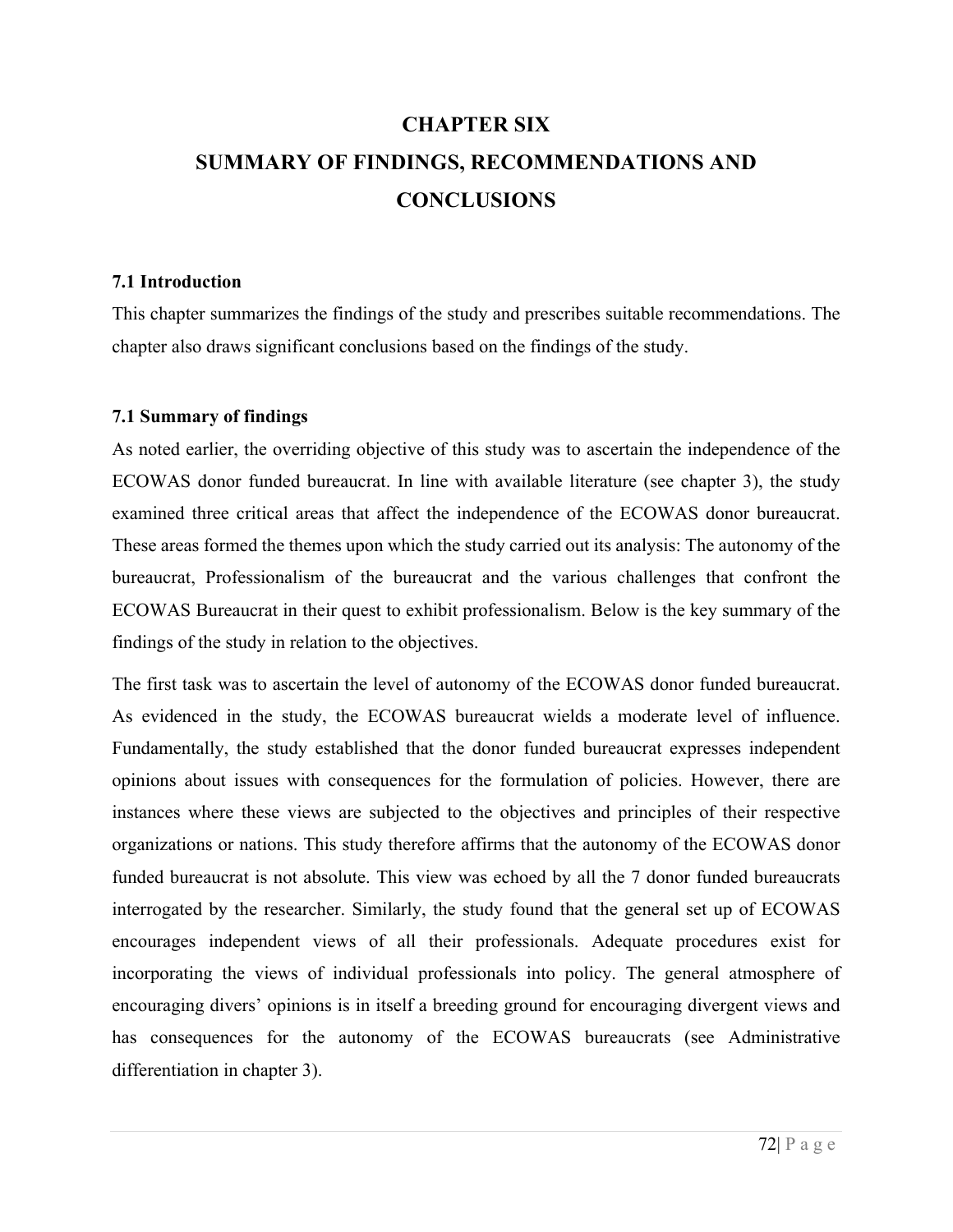Overall, the study found that the bureaucrats in ECOWAS are fairly professional in the discharge of their obligations. This is reflected in the four critical components of professionalism: expertise, information-sharing, networks, and self-regulation (Lillvis, 2017). Regarding expertise, the study found that all the respondents have the requisite academic and professional training in their respective fields. Similarly, all the respondents were members of a professional body and they are able to share resources amongst themselves. The study also revealed that the professional bodies ensure and enhance networking amongst the bureaucrat professionals. However, the various professional bodies of the bureaucrats do not have the requisite legislation to sanction members as and when their conduct falls foul of acceptable norms.

The study equally examined the various challenges that interfered with the professionalism of the ECOWAS donor funded bureaucrat. The study unraveled three major challenges that confronts the ECOWAS donor funded Bureaucrat: change management, communication flaws and Economic development disparities amongst member countries.

The study found that the periodic change of the political leadership of ECOWAS, by member countries impacts significantly on the 'corporate' decisions of ECOWAS which interferes with the professional delivery of the bureaucrat. Again, the irregular delivery of information and the Economic development disparities of member countries equally have an impact on the discharge of the professional obligations of the ECOWAS donor funded bureaucrat.

#### **7.3 Recommendations**

The researcher proffers the underlisted recommendations in line with the findings of the study

- ECOWAS should review its current political leadership tenure. The current 12 months tenure for the chairmanship position of ECOWAS is rather too short. As found in the study, these rampant changes in the top hierarchy periodically causes an inevitable modification in the overall managerial focus and direction of ECOWAS. This affects the work environment of the donor funded bureaucrat, and their ability to function optimally. It must be noted that once the overall policy drive of ECOWAS changes, the bureaucrat is often minded align their work schedules and programming to it.
- There is the need to ensure timely and effective delivery of information. Among other things, this study found communication flaws to be the cardinal factor that stands in the way of the professionalism of the ECOWAS donor funded bureaucrat. ECOWAS must as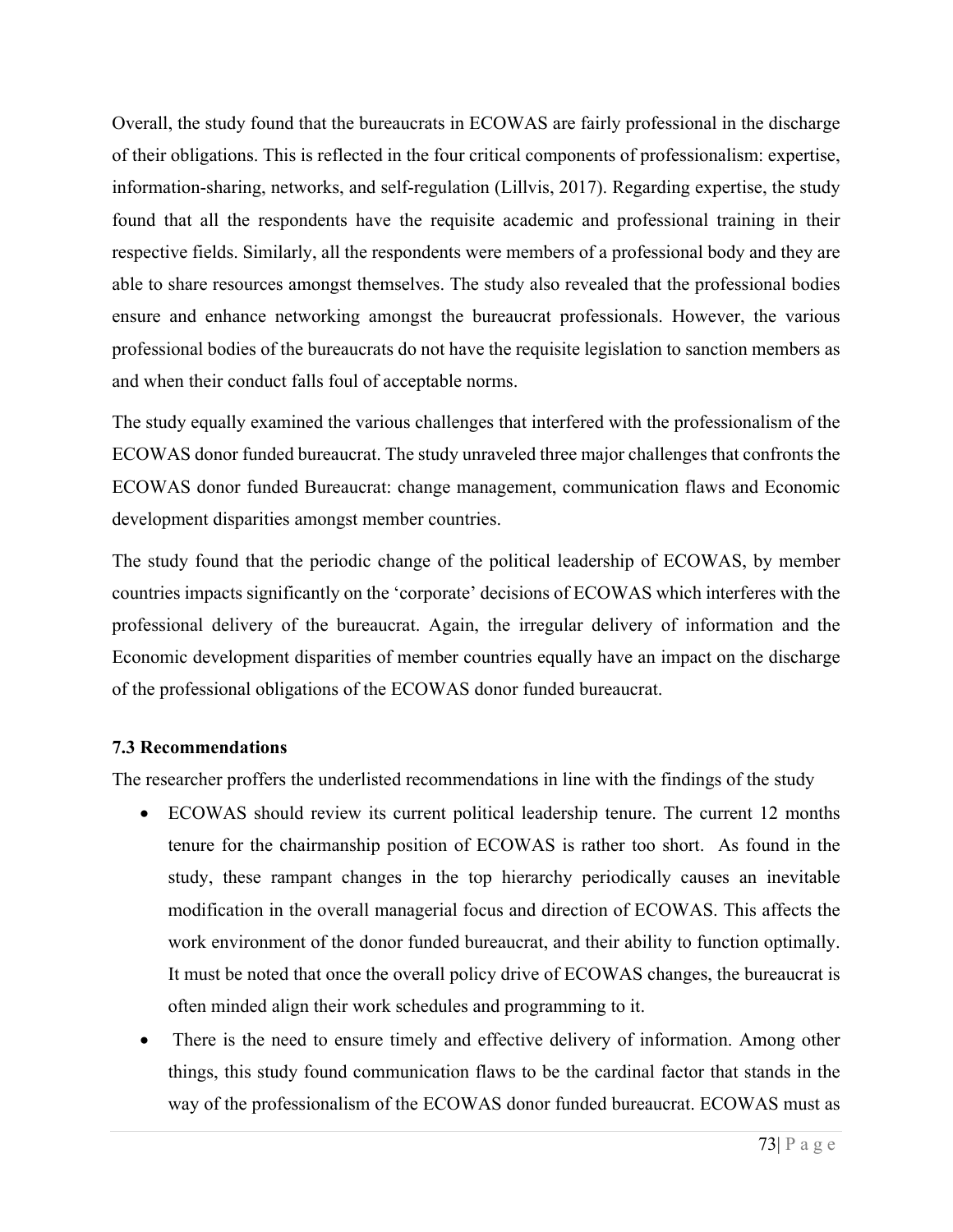a matter of urgency put in place the requisite facilities to ensure timely and effective flow of information. In this era of technology, ECOWAS should not have a problem with free flow of information on a timely basis.

- Additionally, the study found that there are instances where bureaucrat professionals struggle with getting the requisite data to inform the formulation of effective policy decisions. This lacuna can be remedied by seeing to the establishment of robust research units within the various ECOWAS secretariats. Additionally, the various member countries should be empowered to correct significant data to enhance the formulation of impactful policies.
- ECOWAS should take a special interest in the development of deplorable economies within its fold. This can be done by cautiously putting in place a development plan that aims at bridging the development gap amongst member countries. In fulfilment of the agenda of bridging development gap, trade barriers within member countries should be removed to encourage the free flow of goods and services. The researcher envisages that these steps will help address the vast development gap among member countries that tend to affect the policy initiatives of donor funded bureaucrats.
- As much as possible, ECOWAS should commence negotiations with the professional bodies of the various donor funded bureaucrats to ensure that they implement legislations permitting the application of sanctions to professionals whose conduct falls short of acceptable standards.

#### **7.4 Limitations of the Study and Future Research Directions**

This study employed purposive sampling (non-probability sampling) in selecting the respondents. Consequently, other elements within the sampling frame did not have equal chance of being selected. Future research should, therefore, consider other sampling techniques.

Findings from the study cannot be said to reflect the global autonomy status of other donor funded bureaucrats as this study focused on donor funded bureaucrats within the circus of ECOWAS. It is therefore, recommended that future researchers should consider ascertaining the autonomy status of other donor funded bureaucrats in other unions.

Furthermore, this study employed the Principal Agent Theory (main) and Bureaucratic Professionalism Theory (Supporting) in assessing and establishing the autonomy of the ECOWAS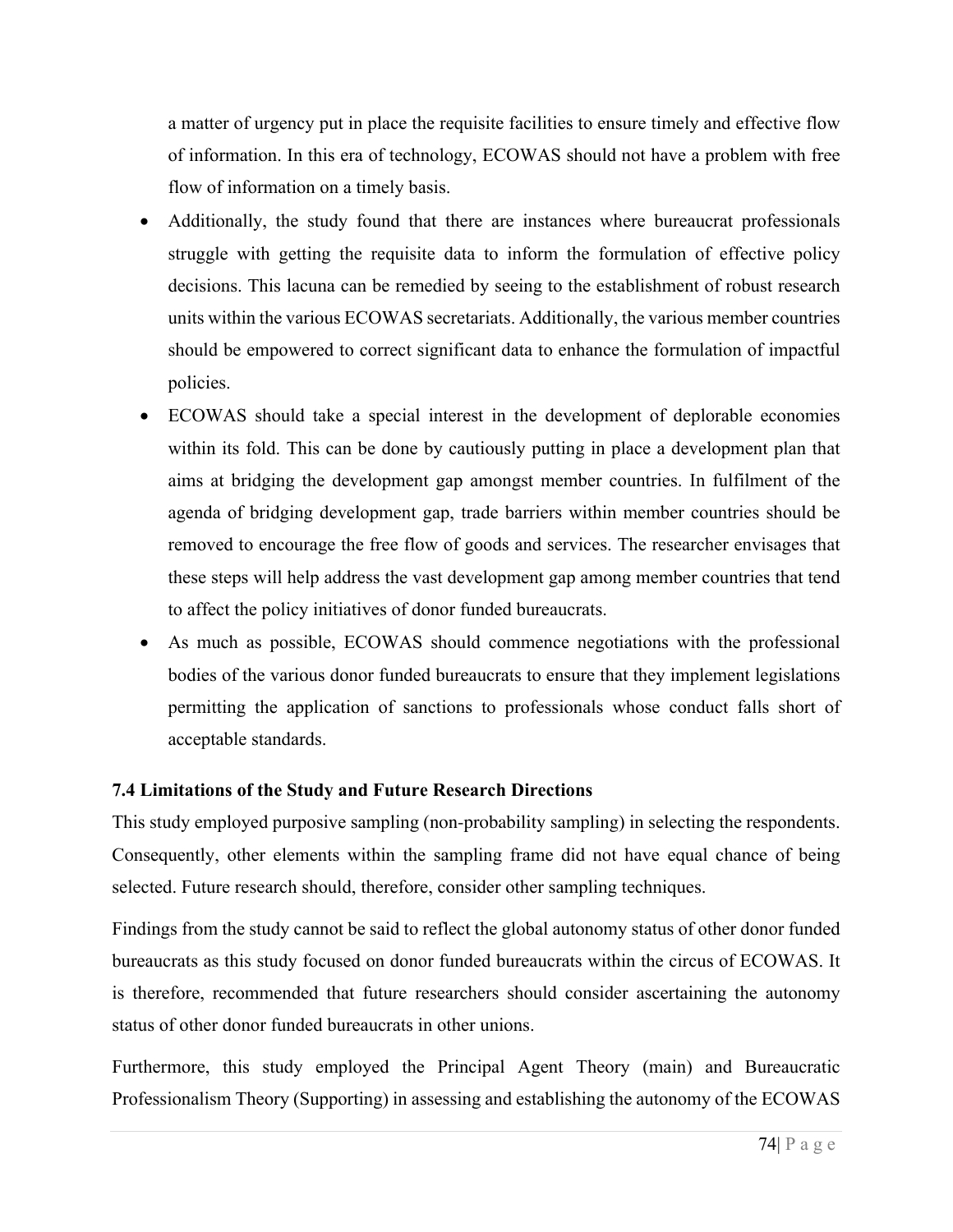donor funded bureaucrats. Future research should focus on the application of other models to understand the level of autonomy of the ECOWAS donor funded bureaucrat.

Finally, this study employed qualitative research approach in ascertaining the autonomy of the ECOWAS donor funded bureaucrat. Quantitative research is needed to ascertain other factors that bother on the autonomy of the donor funded bureaucrat.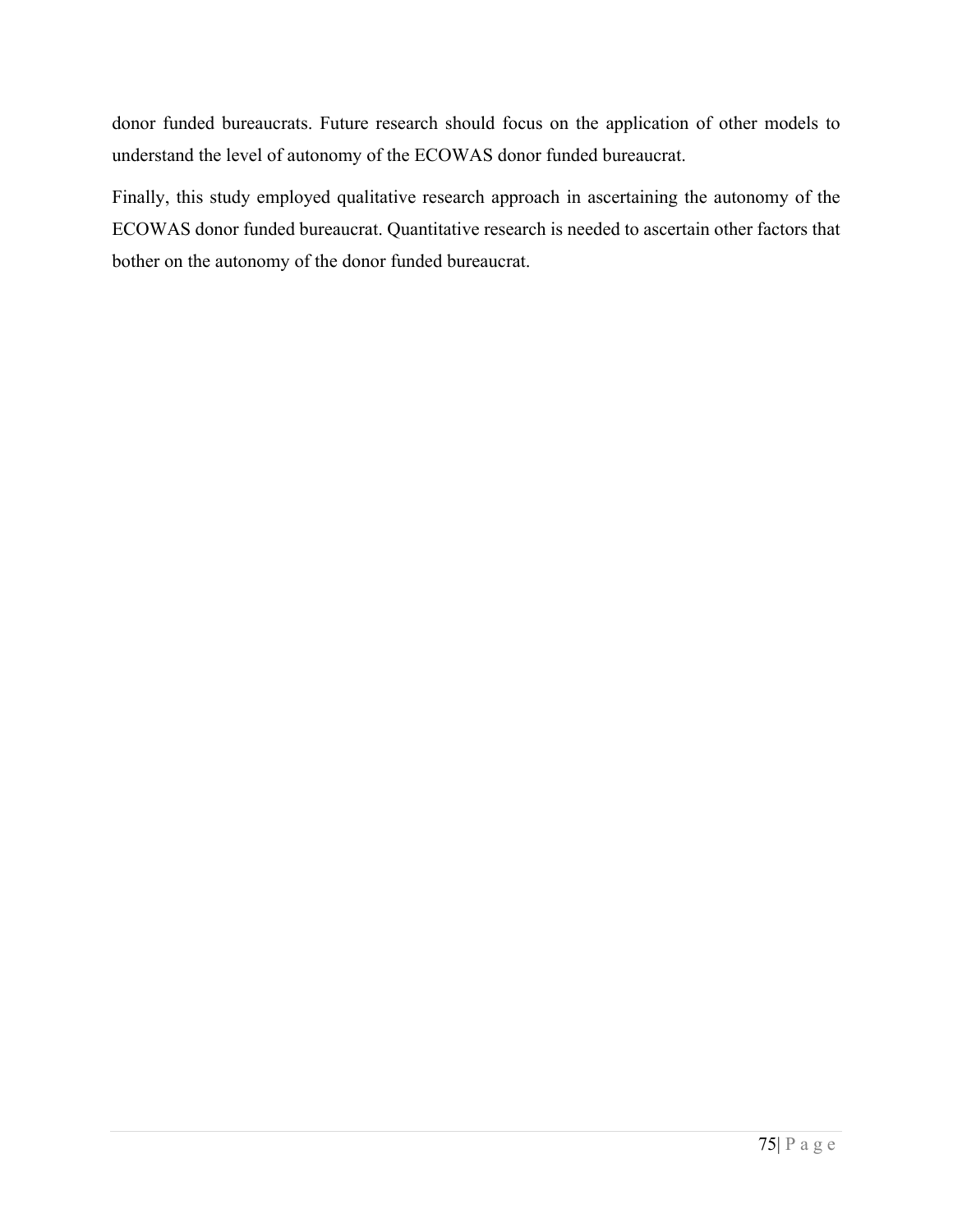#### **9.0 BIBLIOGRAPHY**

- Abubakar, A., Douglas, S. & Sani, Z. (2018). *Qualitative data collection, analysis and interpretation in research paradigms: The case of library and information science research.* (2019, November 21). Retrieved from https://academiapublishing.org/journals/ajsr/pdf/2018/May/Abubakar%20et%20al.pdf
- Achievements, E. A. T. (2015). 2015 ANNUAL REPORT, (November). Retrieved from https://www.ecowas.int/wp-content/uploads/2017/11/Annexes\_2015-Annual-Report English.pdf. Accessed on 24/08/2019.
- Alesina, A., Easterly, W., & Matuszeski, J. (2006). Articifial States. Retrieved from http://www.nber.org/papers/w12328
- Allwood, C. M. (2012). The distinction between qualitative and quantitative research methods is problematic. Quality & Quantity, 46, 1417–1429.
- Aly, Ahmad A.H. Economic Cooperation in Africa: In Search of Direction. Boulder, Colorado: Lynne Rennier Publishers, 1994.
- Ankrah, E. (2014). The Impact of Information Systems Strategy on Bank Performance in Ghana (Doctoral dissertation, University of Ghana).
- Asante, S.K.B. The Political Economy of Regionalism in Africa: A Decade of The Economic Community of West African States (ECOWAS). New York: Praeger, 1986.
- Asante, S.K.B. Regionalism and Africa's Development: Expectations, Development, and Challenges. London: Macmillan Press Ltd, 1997.
- Asante, S.K.B. "ECOWAS: Towards Autonomy or Neocolonialism." In Africa in World Politics: into the 1990s". New York: St. Martin Press, 1989.
- Babbie, E. R. (1990). Survey research methods. Cengage Learning.
- Bach T. (2016) Administrative Autonomy of Public Organizations. In: Farazmand A (ed) Global Encyclopedia of Public Administration, Public Policy, and Governance. Cham: Springer International Publishing, 1-9.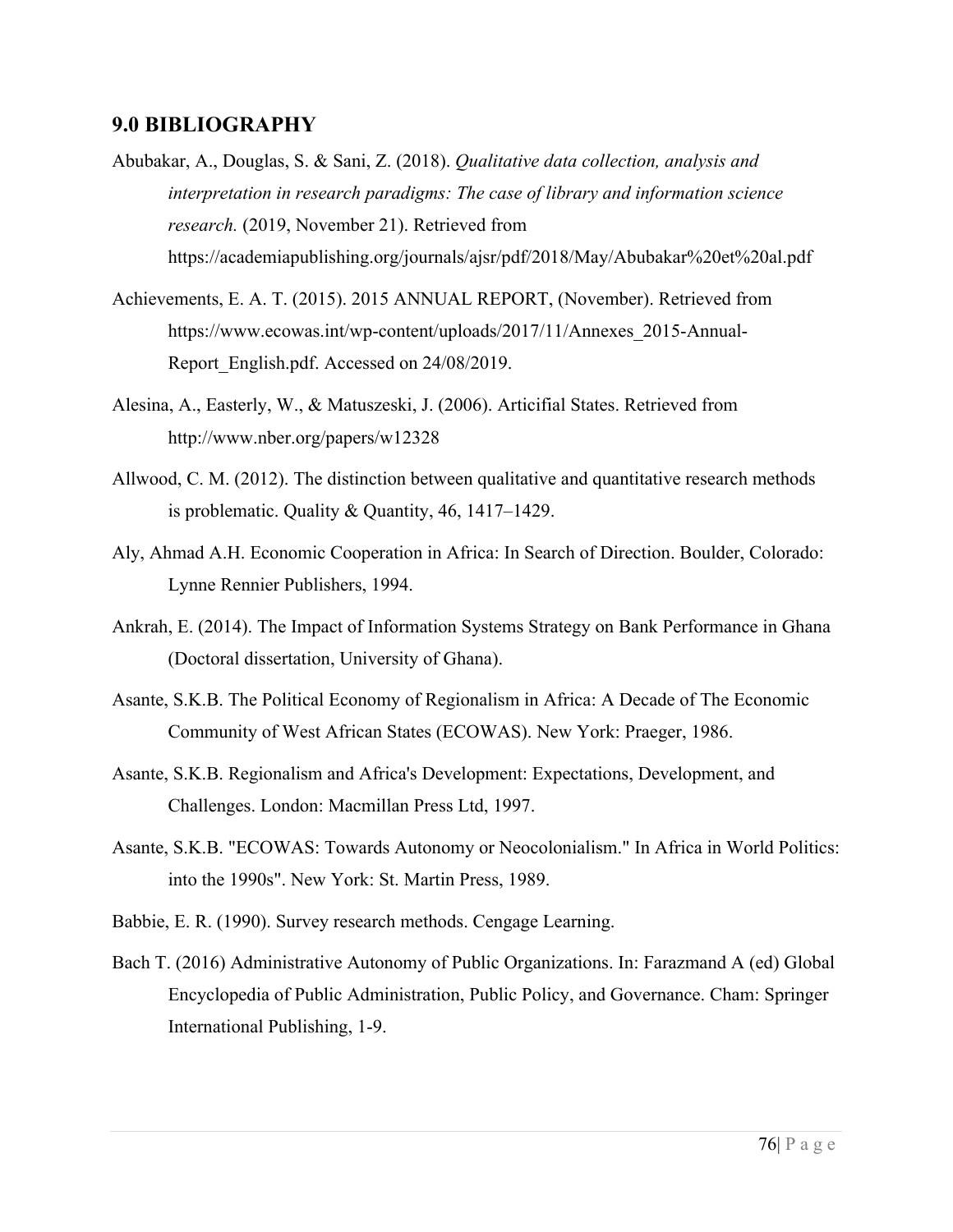- Balla, S. (2003). Forging Bureaucratic Autonomy. *Journal of Public Administration Research and Theory: J-PART, 13*(1), 106-109. Retrieved May 9, 2020, from www.jstor.org/stable/3525620
- Barnett, Michael, and Martha Finnemore. 1999. "The Politics, Power, and Pathologies of International Organizations." International Organization 53 (4): 699–732. 2004. Rules for the World: International Organizations in Global Politics. 1st ed. Ithaca (NY): Cornell University Press.
- Bauer, M., Knill, C. and Eckhard, S. (eds) (2017) International Bureaucracy. Challenges and Lessons for Public Administration Research. Basingstoke: Palgrave Macmillan.
- Bell, E., & Bryman, A. (2007) 'The Ethics of Management Research: An Exploratory Content Analysis', British Journal of Management 18: 63–77.
- Ben-David, Joseph. 1958 "The professional role of the physician in bureaucratized medicine: a study in role conflict." Human Relations 2 (August) :901-911.
- Bergen, M., Dutta, S., & Walker, O. C., Jr. (1992). Agency relationships in marketing: A review of the implications and applications of agency and related theories. The Journal of Marketing, p. 56(3), 1-24.
- Biermann, F., & Siebenhüner, B. (Eds.). (2009). Managers of Global Change: The Influence of International Environmental Bureaucracies. Cambridge: MIT Press Cox, R.W. and H.K. Jacobson (1973) The Anatomy of Influence. New Haven: Yale University Press.
- Brint, S. (1996). *In an age of experts: The changing role of professionals in politics and public life*. Princeton University Press.
- Bryman, A., & Bell, E. (2003). Breaking down the quantitative/qualitative divide. Business Research Methods, 465-478.
- Carlin, Jerome E. 1966 Lawyers' Ethics: A Survey of the New York City Bar. New York: Russell Sage Foundation.
- Carpenter, Daniel P. 2001. *The Forging of Bureaucratic Autonomy - Reputations, Networks, and Policy Innovation in Executive Agencies, 1862-1928*. Princeton (NJ): Princeton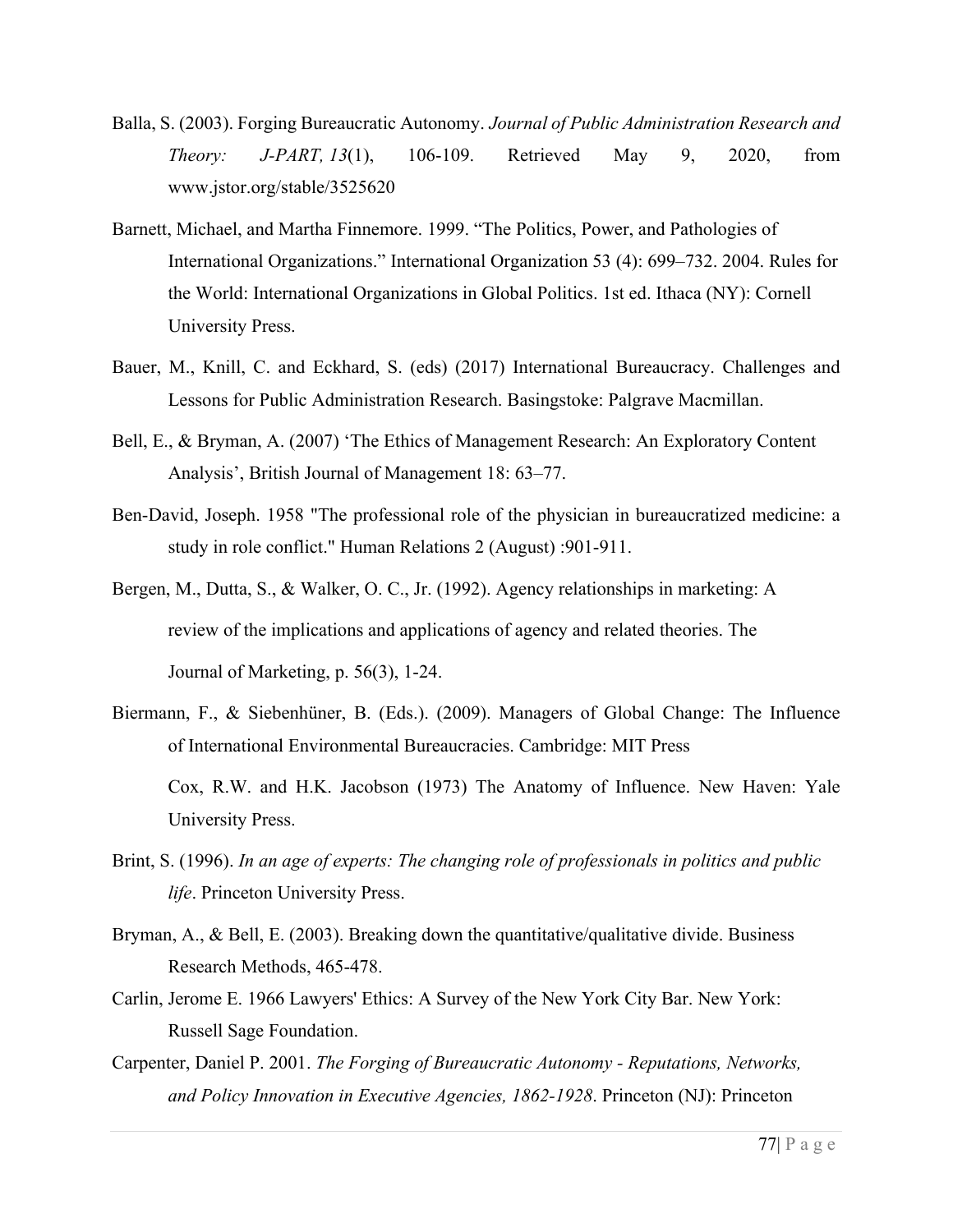University Press.

- Carr-Saunders, A. M. and Wilson, P. A. (1933). *The Professions.* London: Oxford University Press.
- Cassell, C. and Symon, G. (2006), "Taking Qualitative Methods in Organization and Management Research Seriously", Qualitative Research in Organizations and Management, Vol. 1 No. 1, pp. 4 - 12.
- Caughey, Devin, Adam Cohon, and Sara Chatfield. 2009. *Defining, Measuring, and Modeling Bureaucratic Autonomy*. Chicago (IL): Midwest Political Science Association Annual Meeting.
- Christensen, J. (1999). "Bureaucratic Autonomy as a Political Asset." Paper presented at the European Consortium for Political Research Joint Workshops, Mannheim, March 26–31.
- Cluster, T. F. (1982). ECOWAS: Problems and Prospects, (4).
- Collis, J., & Hussey, R. (2003). Business research (2nd Ed. ed.): Palgrave Macmillan
- Cook, B. J., & Wood, B. D. (1989). Principal-agent models of political control of bureaucracy. *American Political Science Review*, *83*(3), 965-978.
- Cooper, D. R. and Schindler, P. S. (1998), Business Research Methods, 6th ed., Irwin McGraw-Hill, Boston.
- Creswell, J. W. (2014). A concise introduction to mixed methods research. Thousand Oaks, CA: Sage
- Creswell, J. W., Hanson, W. E., Plano, V. L. C., & Morales, A. (2007). Qualitative research designs selection and implementation. The Counseling Psychologist, 35(2), 236-264.
- Creswell, J. W. (1994). Research design: Qualitative and quantitative approaches. Thousands Oaks, CA: Sage.
- Darwall, Stephen. 2006. ''The Value of Autonomy and Autonomy of the Will.'' Ethics 116, no. 1:263– 84.
- De Groot, H. (1988). Decentralization decisions in bureaucracies as a principal-agent problem. *Journal of Public Economics*, *36*(3), 323-337.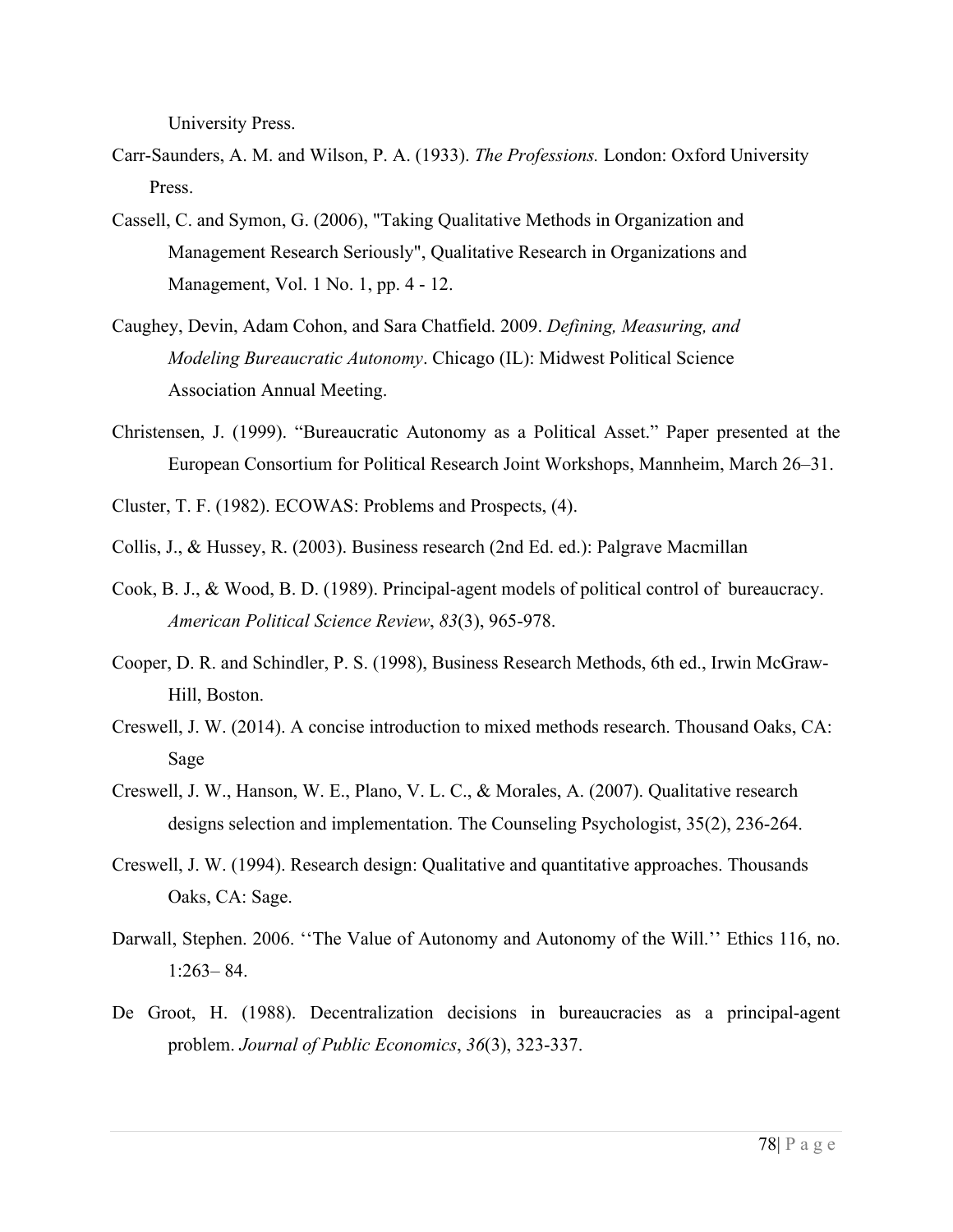- Denscombe, M. (2009). Ground rules for social research: Guidelines for good practice (2nd ed.). Berkshire, Great Britain: Open University Press.
- Djupvik, A. R. (2012). From Policy to Practice. A Study of Street-level bureaucracy and young clients in two rural communities.
- Dobbin, S. (2016). Social Marketing on Regular Voluntary Blood Donation in Ghana. (2019, September 21). Retrieved from http://ugspace.ug.edu.gh/bitstream/handle/123456789/22823/Social%20Marketing%20on %20Regular%20Voluntary%20Blood%20Donation%20in%20Ghana%20-%202016.pdf? sequence=1
- Downs, A. (1967). *Inside bureaucracy*. Lexington, MA: Lexington Books.
- Dudovskiy, J. (2016). The Ultimate Guide to Writing a Dissertation in Business Studies: A Stepby-Step Assistance. Pittsburgh, USA.
- ECOWAS (2019). Management and Information System for Post and Telecommunications. Retrieved from http://www.sigtel.ecowas.int/ict-statistics/member-states-population/. Accessed on 18/08/2019.
- ECOWAS. (2017). ECOWAS Supplementary-Act-on-Enhancement-Parliament-Feb-2017.pdf. Retrieved from http://parl.ecowas.int/wp-content/uploads/2017/02/ENG-Supplementary-Act-on-Enhancement-Parliament-Feb-2017.pdf. Accessed on 25/08/2019.
- ECOWAS (1993). Revised Treaty. Retrieved from https://www.ecowas.int/wpcontent/uploads/2015/01/Revised-treaty.pdf. Accessed on 18/08/2019.
- ECOWAS. (1991). PROTOCOL A/P.l/7/91 ON THE COMMUNITY COURT OF JUSTICE THE. Retrieved from http://prod.courtecowas.org/wpcontent/uploads/2018/11/Protocol\_AP1791\_ENG.pdf. Accessed on 31/08/2019.
- Ege, J. (2015). Comparing the Autonomy of International Bureaucracies An Ideal Type Approach \* Jörn Ege, German Research Institute for Public Administration Speyer, (April), 1–32.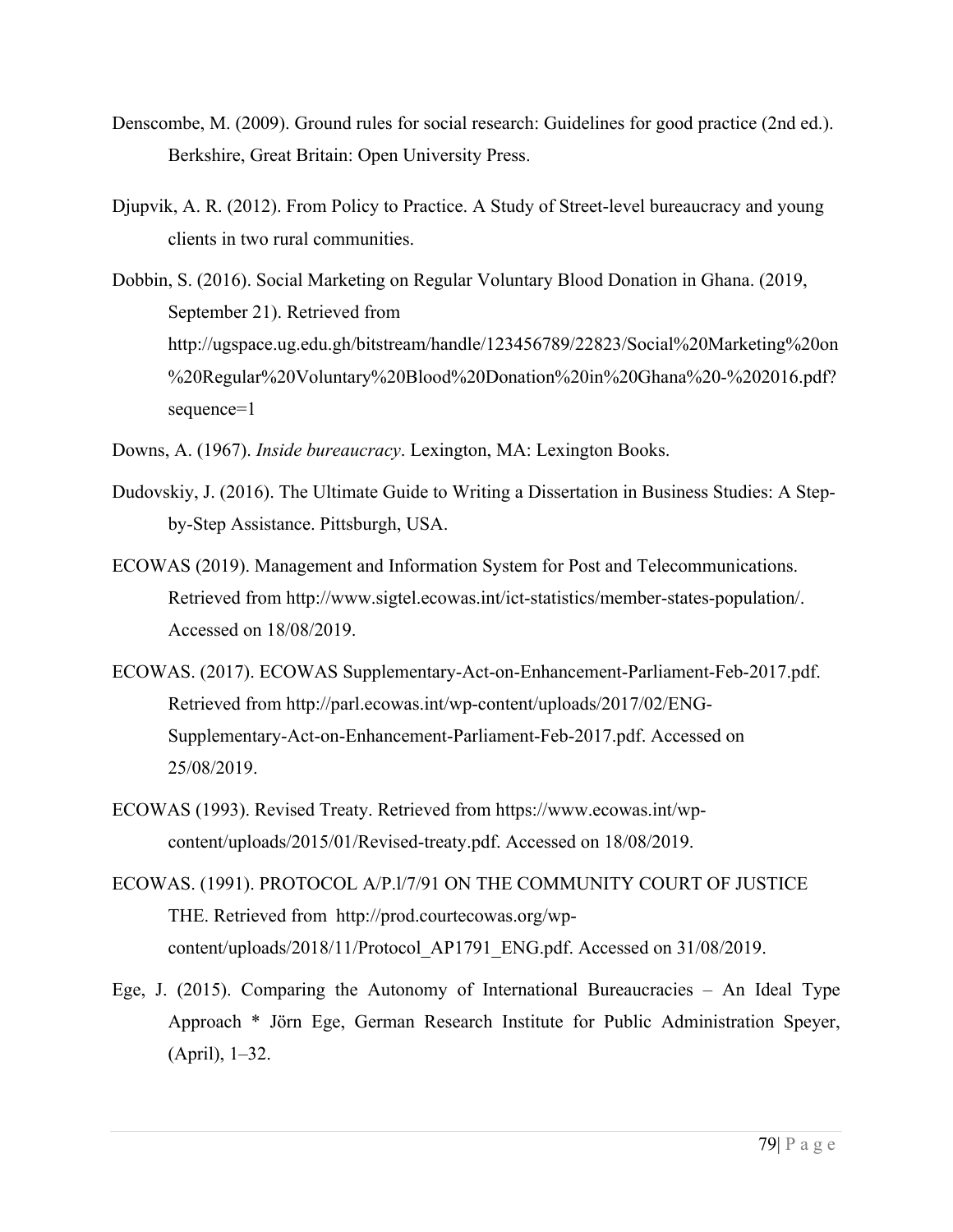- Ege, J. (2017). Comparing the autonomy of international public administrations: An ideal‐type approach. *Public Administration*, *95*(3), 555-570.
- Eggertsson, T. (1990). *Economic Behavior and institutions.* (Reprinted version 1994). Cambridge surveys of economic literature. Cambridge University Press
- Ellinas, Antonis A. and Ezra Suleiman. 2012. The European Commission and Bureaucratic Autonomy: Europe's Custodians. Cambridge: Cambridge University Press.
- Eisenhardt, K. M. (1989). Agency theory: An assessment and review. *Academy of management review*, *14*(1), 57-74.
- Engel, Gloria V. "Professional Autonomy and Bureaucratic Organization." *Administrative Science Quarterly*, Vol. 15 (1970), 12-21.
- Etikan, I., Musa, S. A., & Alkassim, R. S. (2016). Comparison of Convenience Sampling and Purposive Sampling. *American Journal of Theoretical and Applied Statistics*, *5*(1), 1– 4. http://doi.org/10.11648/j.ajtas.20160501.11
- Frederickson, G. H., & Smith, K. B. (2003). The public administration theory primer: essentials of public policy and administration. *Boulder, CO: Westview Press. Structure and Feedback-Seeking Behavior. Journal of Managerial Issues*, *13*, 9-30.
- Frey, Lawrence R., Carl H. Botan, and Gary L. Kreps. Investigating Communication: An Introduction to Research Methods. 2nd ed. Boston: Allyn and Bacon, 2000.
- Friedrich, Carl. (1940). Public Policy and the Nature of Administrative Responsibility. *Public Policy, 1940.* Harvard. pp. 3-24.
- Friedson, Eliot. (1970). *Professional Dominance: The Social Structure of Medical Care* (New York: Atherton Press, 1970).
- Fukuyama, F., (2013). "What is Governance?", Governance, 26(3), pp. 347-368.
- Gambari, Ibrahim. Political and Comparative Dimension of West African Integration: The Case of ECOWAS. Trenton, New Jersey: Humanity Press Publication, 1991.
- Gailmard, Sean, and John W. Patty. (2013). *Learning While Governing: Expertise and Accountability in the Executive Branch.* Chicago: University of Chicago Press.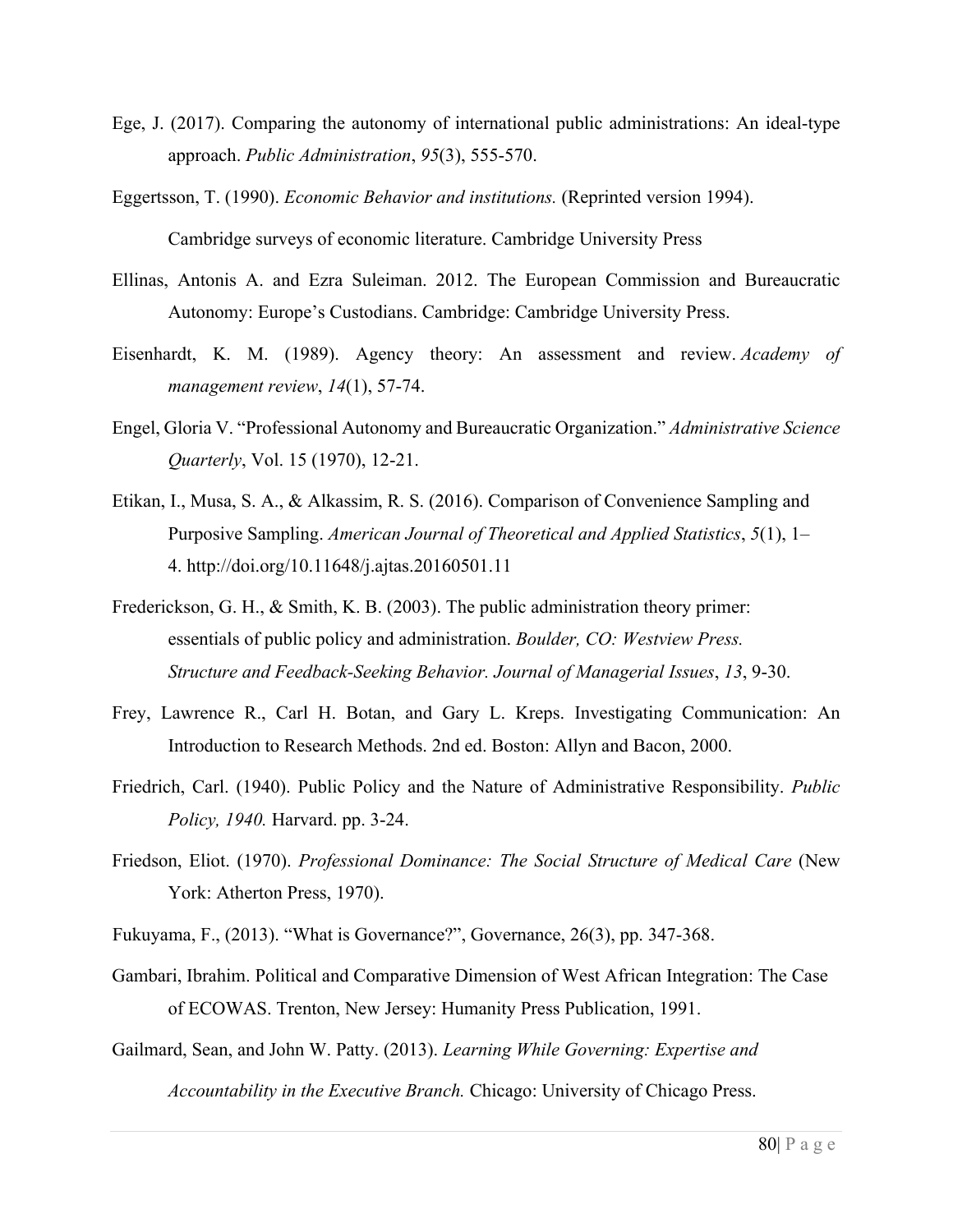- Gailmard, S. (2012). Accountability and principal-agent models. *Chapter prepared for the Oxford Handbook of Public Accountability*.
- Gieryn, Thomas F. (1983). Boundary-Work and the Demarcation of Science from Non-Science:
- Gong, Q., Yang, Y., & Wang, S. (2014). Information and decision-making delays in MRP, KANBAN, and CONWIP. International Journal of Production Economics, 156, 208-213.
- GREEN, L. (2002) 'From the Western classics to the world: secondary music teachers' changing attitudes in England, 1982 and 1998'. British Journal of Music Education, 19, 1, 5–30.
- Gyimah, J. H. (2019). *Institutionalising Performance Management Reforms in The Ghanaian Public Service: Administrative Culture Versus Leadership?* (2020, May 19) Retrieved from https://bora.uib.no/handle/1956/20544
- Hox, J.J. and Boeije, H.R. (2005). Data Collection, Primary versus Secondary. In K. Kempf-Leonard (ed.). Encyclopedia of Social Measurement. San Diego, CA: Academic Press
- International Democracy Watch, (n.d.). ecowas treaty of 1975. Retrieved from http://www.internationaldemocracywatch.org/attachments/351\_ecowas%20treaty%20of %201975.pdf. Accessed on 01/09/2019
- Jamil, I., & Dangal, R. (2009). The state of bureaucratic representativeness and administrative culture in Nepal, *4935*(May). https://doi.org/10.1080/09584930802346497
- Jensen, M. C., & Meckling, W. H. (1976). Theory of the firm: Managerial behavior, agency costs and ownership structure. *Journal of financial economics*, *3*(4), 305-360.
- Johnson, R. B., & Onwuegbuzie, A. J. (2004). Mixed methods research: A research paradigm whose time has come. Educational Researcher, 33(7), 14-26.
- Johnston, A. (2011). *Lost in Translation: An Examination of Foreign Aid Using Agency Theory* (Doctoral dissertation, Pennsylvania State University).
- Kaufman, Herbert. (1960). *The Forest Ranger: A Study in Administrative Behavior*. Routledge. Strains and Interests in Professional Ideologies of Scientists*. American Sociological Review* 48(6): 781-795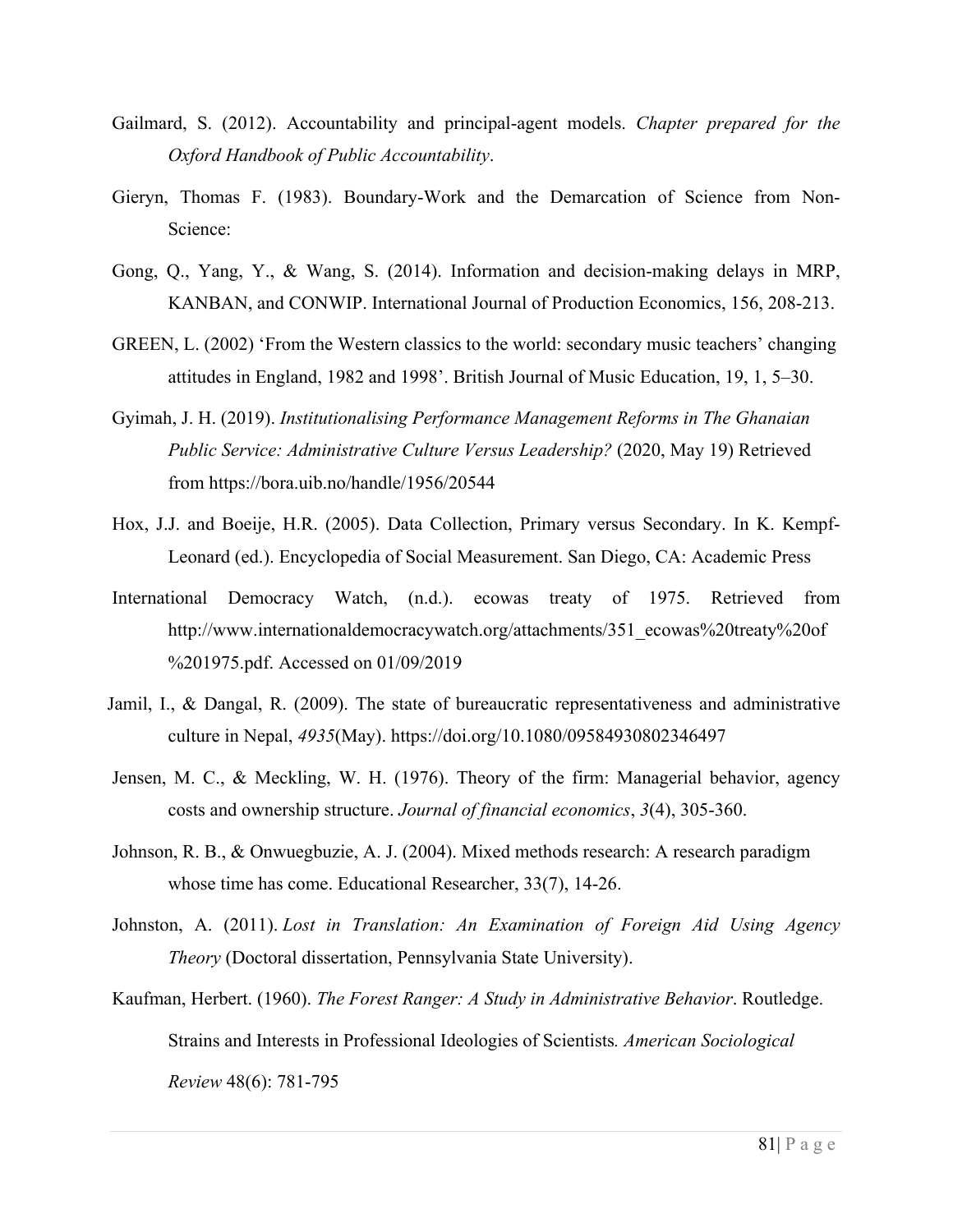- Kerkelä L., J. Niemi & R. Vaittinen (2000). Renegotiating the Lomé Convention Trade Policy Schemes and their Effects for African Regions, HSEBA Working Papers W-261.
- Knott, Jack H. and Miller, Gary J. (1987). *Reforming Bureaucracy: The Politics of Institutional Choice.* Prentice-Hall
- Kohn, Melvin L. "Bureaucratic Man: A potriat and an Interpretation," American Sociological Review, Vol. 36 (1971), 461-474
- Kothari CR. 2004. Research Methodology. Methods and Techniques. New Age International Limited: India.

 Kühn, N. S. B. (2014). Autonomy of International Bureaucracies: Lillvis, D. (2017). *Not Immune: Politics, Bureaucracy, and the Limits of Professional Autonomy* (Doctoral dissertation).

- Kumar R. Research methodology. A step-by-step guide for beginners. London: Sage; 2005.
- Kumekpor, T. K. B. (2002) Research Methods and Techniques of Social Research. Accra: Sonlife, pp 117-118
- Liamputtong P, Ezzy D. Qualitative Research Methods. Melbourne: Oxford University Press; 2005.
- Lillvis, D. (2017). *Not Immune: Politics, Bureaucracy, and the Limits of Professional Autonomy* (Doctoral dissertation).
- Lincoln, Y. S., E. G. Guba. 1985. Naturalistic Inquiry. Sage, Newbury Park, CA.
- Lohr, Sharon L. Sampling: Design and Analysis. Albany: Duxbury Press, 1999.
- Lyne, Mona, Daniel Nielson, and Michael Tierney (2006). "Who Delegates? Alternative Models of Principals in Development Aid" in Darren G. Hawkins, David A. Lake, Daniel L. Nielson, and Michael J. Tierney, eds., Delegation and Agency in International Organizations, Cambridge: Cambridge University Press.
- Macias, A. (2012). A case study using principal-agent theory to explore how a public, four year university interacts with a system office.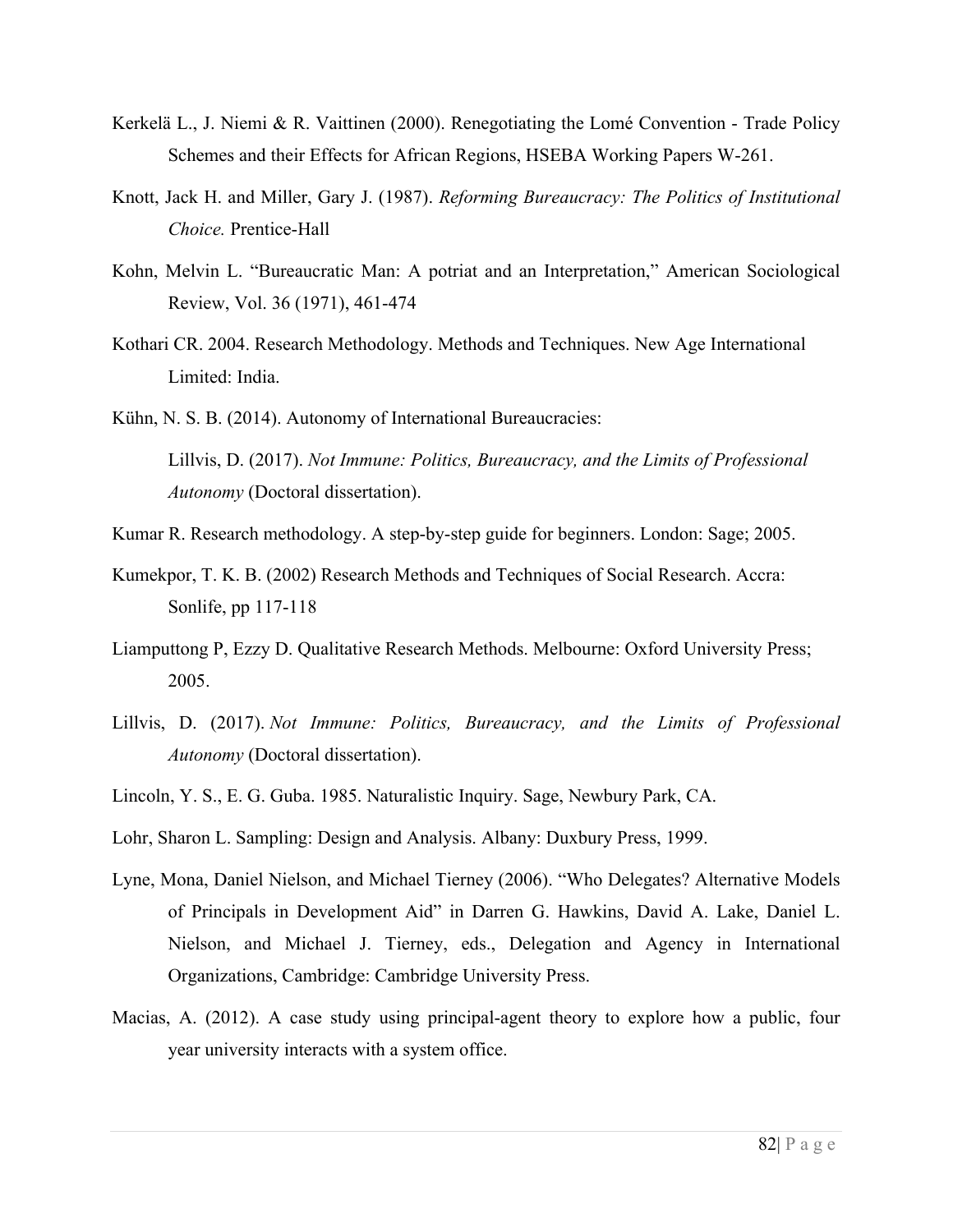- Malhotra, N.K. and Birks, D.F. (2006), Marketing Research, an Applied Approach, Updated Secondary European Edition, Pearson Education, Harlow, UK.
- Marshall, B., P. Cardon, A. Poddar and R. Fontenot (2013). 'Does sample size matter in qualitative research: a review of qualitative interviews in IS research', Journal of Computer Information Systems, 54, pp. 11–22
- Mayntz, R. (1978). Soziologie der öffentlichen Verwaltung. Heidelberg: C. F. Müller.
- Meier, C. K. J., Capers, K. J., Peters, B. G., Pierre, J., Meier, K., & Juréecapers, K. (2019). The SAGE Handbook of Public Administration Representative Bureaucracy: Four Questions Representative Bureaucracy: Four Questions What should be Represented?, 420–430.
- Meier, K. J., & O'Toole, L. J. (2006). *Bureaucracy in a democratic state: A governance perspective*. JHU Press.
- Miles MB, Huberman AM. Qualitative data analysis: An expanded sourcebook. 2nd Sage; Thousand Oaks, CA: 1994.
- Miller, Gary J. and Whitford, Andrew B. (2016). *Above Politics: Bureaucratic Discretion and Credible Commitment*. Cambridge University Press.
- Mitnick, B. M. (1975). The Theory of Agency: The Policing "Paradox" and Regulatory Behavior. *Public Choice, 24*, 27-42
- Moe, T. M. (1984). The new economics of organization. *American journal of political science*, *28*(4), 739-777.
- Moe, T. M. (1995). Toward a theory of public bureaucracy. *Organization theory: From Chester Barnard to the present and beyond*, 116.
- Morse, J. M. (2000). Determining sample size. Qualitative Health Research, 10, 3-5.
- Motloba, P. D. (2018). Understanding of the principle of Autonomy (Part 1). *South African Dental Journal*, *73*(6), 418-420.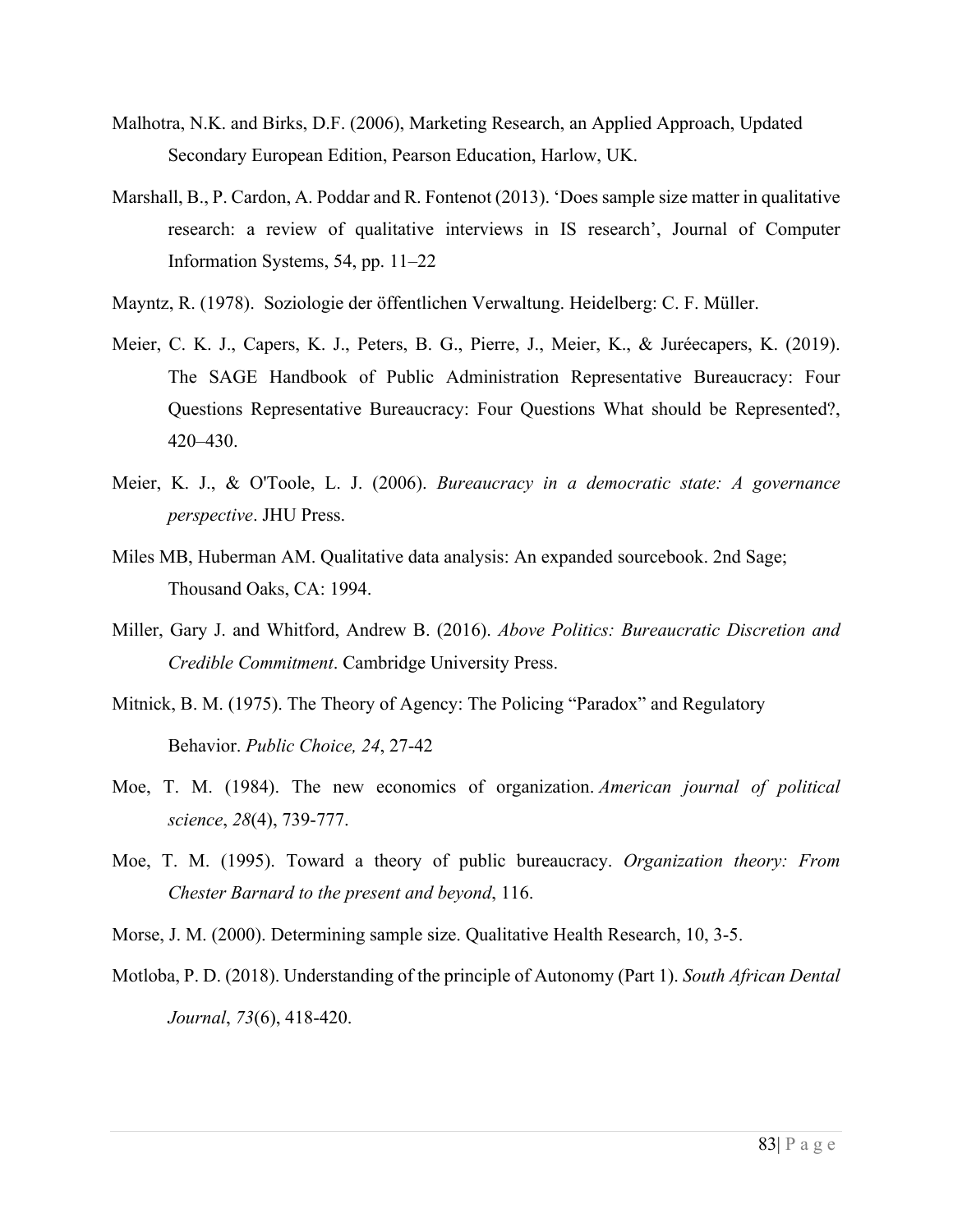Murdoch, Z., Trondal, J., Anzle, S. G., Murdoch, Z., & Al, E. T. (2014). Building Foreign Affairs Capacity In The Eu: The Recruitment Of Member State Officials To The European External Action Service (Eeas), *92*(1), 71–86. https://doi.org/10.1111/padm.12037

Nations, U., Affairs, S., & Division, P. (2019). World Population Prospects.

- Odom, R. Y., Boxx, W. R., & Dunn, M. G. (1990). Organizational cultures, commitment, satisfaction and cohesion. Public Productivity & Management Review, 14, 157-169.
- Olsen, J. P. (2010) *Governing through Institution Building. Institutional Theory and Recent European Experiments in Democratic Organization*. Oxford, UK: OUP.
- Onwuegbuzie, A. J., Johnson, R. B., & Collins, K. M. T. (2009). A call for mixed analysis: A philosophical framework for combining qualitative and quantitative. International Journal of Multiple Research Approaches, 3, 114-139.
- Onwuka, I. Ralph and Timothy M. Shaw. Africa in World Politics: into the 1990s. New York: St. Martin Press, 1989.
- Orodho, J.A., (2003), "Essentials of Educational and Social Sciences, Research Methods." Masola publishers, Nairobi.
- Osei, E. (2017). *Management of Political Party Membership in Ghana: A Comparative Study of the New Patriotic Party and the National Democratic Congress in the 4th Republic.* (2019, September 20). Retrieved from http://ugspace.ug.edu.gh/handle/123456789/29445
- Parliament, E., Data, B., & Description, B. (2020). Virtual Map of Interparliamentary Cooperation part of PACO ECOWAS PARLIAMENT BASIC DATA. Retrieved from https://ghum.kuleuven.be/ggs/research/paco/vipco-1/vipco-factsheet-africa-ecowasparliament.pdf. Accessed on 25/08/2019.
- Patton, M. Q. (2002). Two decades of developments in qualitative inquiry. Qualitative Social Work, 1, 2261-2283.
- Perrow, C. (1986). Economic theories of organization. *Theory and society*, *15*(1), 11-45. Waterman, R.W., & Meier, K. J. (1998). Principal- Agent Models: An Expansion. *Journal of Public Administration Research and Theory 8 (2),* 173-202.

Petersen, T. (1993). The Economics of Organization: The principal – Agent Relationship.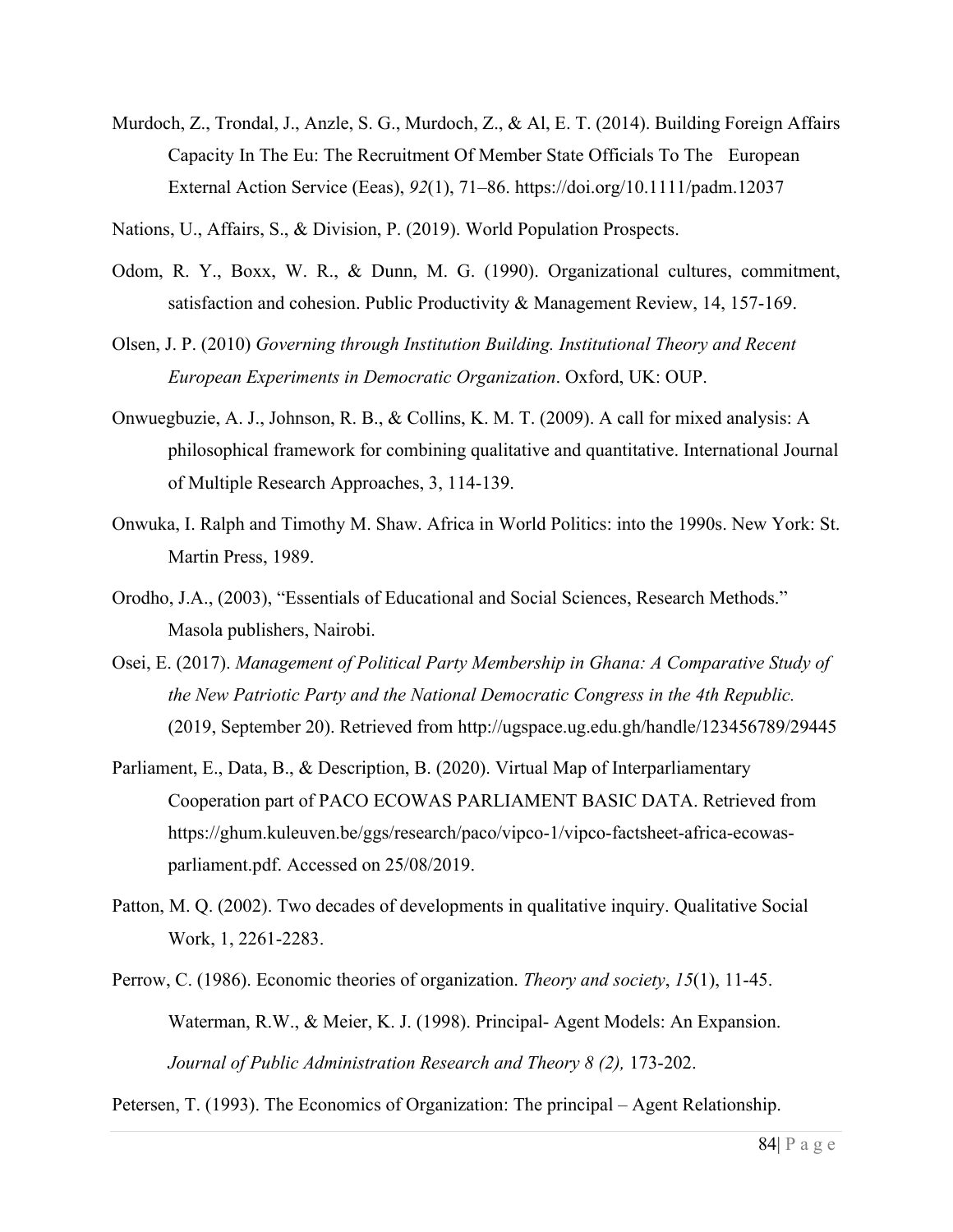*Acta Sociologica, 36*, 277-293.

- Paul, Elisabeth. 2006. "A Survey of the Theoretical Economic Literature on Foreign Aid." *Asian-Pacific Economic Literature* 20, no. 1: 1-17. *EconLit*, EBSCO*host* (accessed January 3, 2011).
- Saunders, M., Lewis, P., & Thornhill, A. (2012). Research methods for business students, 696. http://doi.org/10.1017/CBO9781107415324.004
- Saunders, M., Lewis, P. and Thornhill, A. (2007), Research Methods for Business- Fourth Edition, Pearson Education Limited Harlow
- Saunders, M., Lewis, P., & Thornhill, A. (2003). Research methods for business students. Harlow: Prentice Hall.
- Snijders, T. A. B., & Bosker, R. J. (1999). An introduction to basic and advanced multilevel modeling. London: Sage.
- Stebbins, R. A. (2001). Exploratory research in the social sciences. Thousand Oaks, CA: Sage.
- Strains and Interests in Professional Ideologies of Scientists*. American Sociological*

*Review* 48(6): 781-795

Sudman, S. Applied sampling. Chicago: Aldine, 1976

- Sukamolson, S., 2007. Fundamentals of quantitative research Suphat Sukamolson, Ph.D. Language Institute Chulalongkorn University, Available at: http://www.culi.chula.ac.th/e-Journal/bod/Suphat Sukamolson.pdf%5Cnhttp://isites.harvard.edu/fs/docs/icb.topic1463827.files/2007 \_Sukamolson Fundamentals of Quantitative Research.pdf.
- Teodoro, Manuel P. (2011). *Bureaucratic ambition: Careers, motives, and the innovative administrator*. JHU Press.
- Toren, N. 1976. Bureaucracy and professionalism: A reconsideration of Weber's thesis. Academy of Management Review, 1: 36–46.
- Trondal, J., Z. Murdoch and B. Geys (2015). Representative Bureaucracy and Experts: Seconded National Experts in the European Commission. *Politics and Governance* 3(1): 26-36.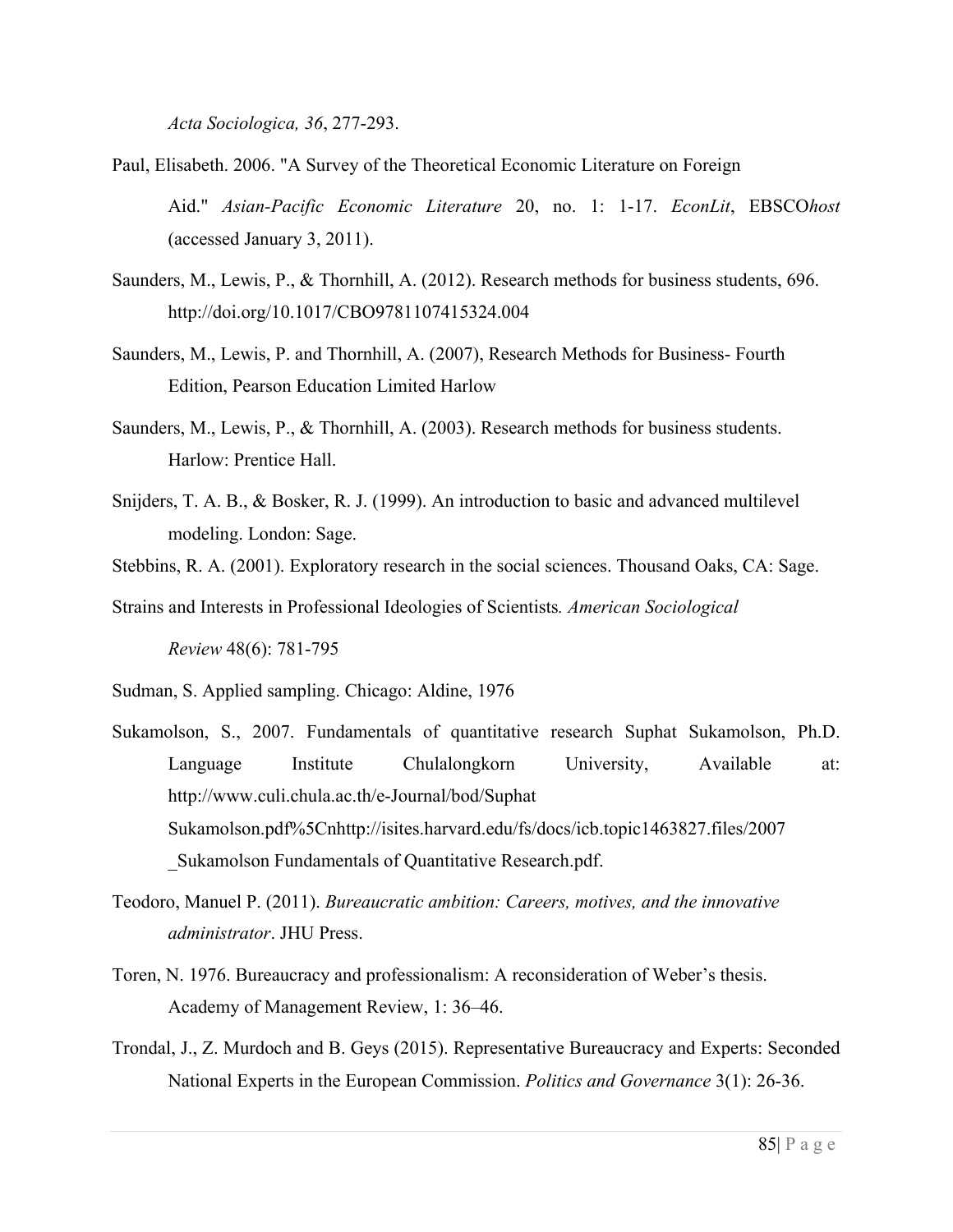- Trondal, J. and Veggeland, F. (2014). The Autonomy of Bureaucratic Organizations: An Organization Theory Argument. Journal of International Organization Studies 5(2), 55-69.
- Trondal, J. (2006). Governing at the Frontier of the European Commission: The Case of Seconded National Experts. *West European Politics* 29(1): 147-160).
- Turner, E., 2003, 'Anthropology, fieldwork and belief. Response to "The problem of belief: Evans Pritchard and Victor Turner on 'the inner life'" by M Engelke', Anthropology Today 19(2): 22–3.
- Van de Ven, A. H. (1989). Nothing is quite so practical as a good theory. *Academy of management Review*, *14*(4), 486-489.
- Weber, M. (1978). Economy and society. Berkeley: University of California Press.
- Weingast, B. R. (1984). The congressional-bureaucratic system: a principal agent perspective (with applications to the SEC). *Public Choice*, *44*(1), 147-191.
- Weiss, T. G. (1975). International bureaucracy: An analysis of the operation of functional and global international secretariats. Lexington: Lexington Books.
- Whetten, D. A. (2009). An examination of the interface between context and theory applied to the study of Chinese organizations. *Management and Organization Review*, *5*(1), 29-56.
- Williams, C. (2007) 'Research Methods', Journal of Business & Economic Research, Vol. 5, No. 3 65
- VanderStoep, S. W., & Johnston, D. (2009). Research methods for real life: Blending qualitative and quantitative approaches. San Francisco, CA: Jossey-Bass.
- Verhoest, Koen, B. G. Peters, Geert Bouckaert, and Bram Verschuere. 2004. "The Study of Organisational Autonomy: A Conceptual Review." *Public Administration and Development* 24 (2): 101–18.

Vibert, Frank. 2007. The rise of the unelected. Cambridge: Cambridge University Press.

Yin, R. K. (2003). *Case Study Research. Design and Methods, 3rd Edition.* London: Sage Publications.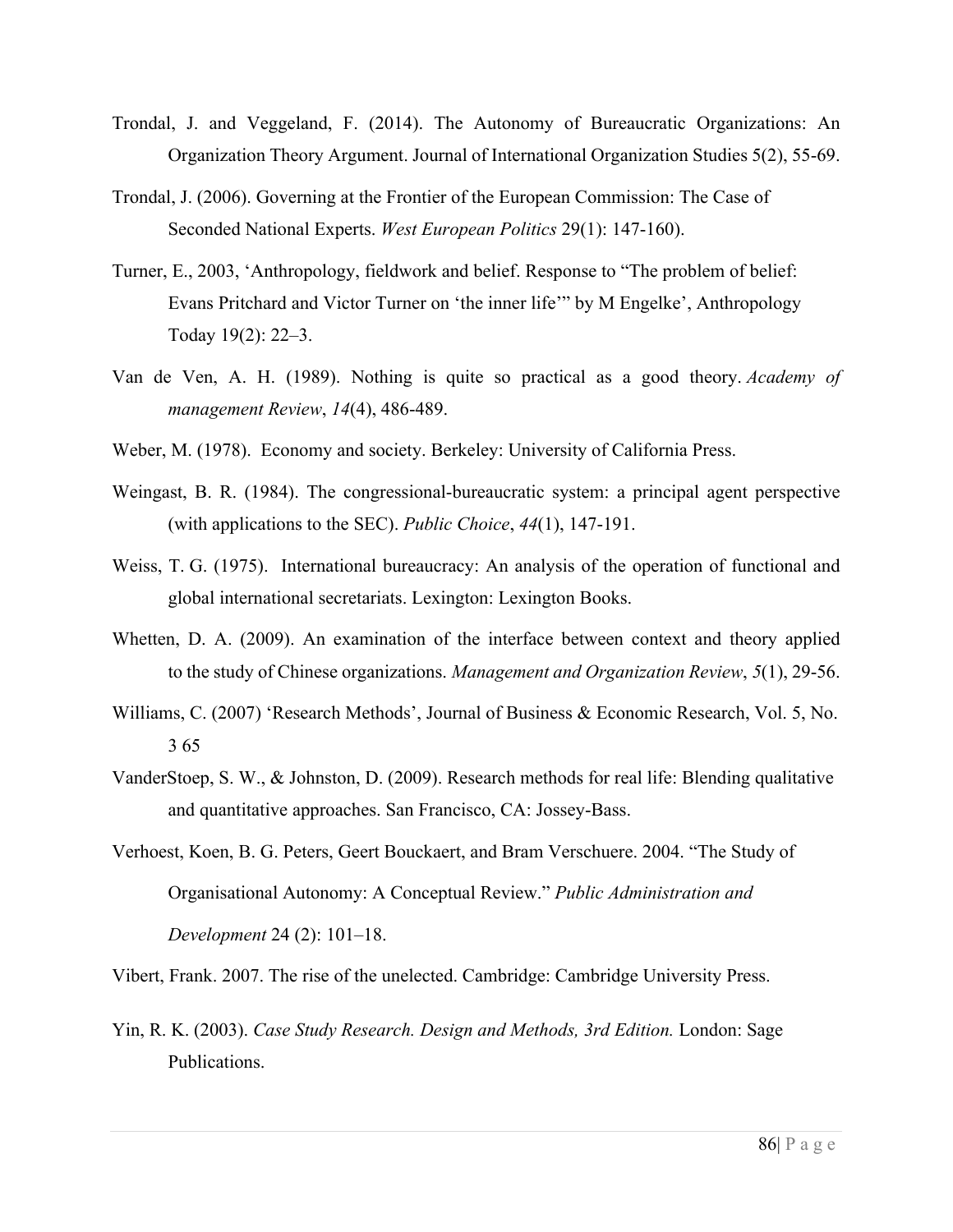- Yesilkagit, Kutsal. 2004. Bureaucratic autonomy, organizational culture and habituation: Politicians and independent administrative bodies in the Netherlands. Administration and Society 36 (5): 528–52.
- Zagaris, B. (1978). The Economic Community of West African States (ECOWAS): An Analysis and Prospects, *10*(1).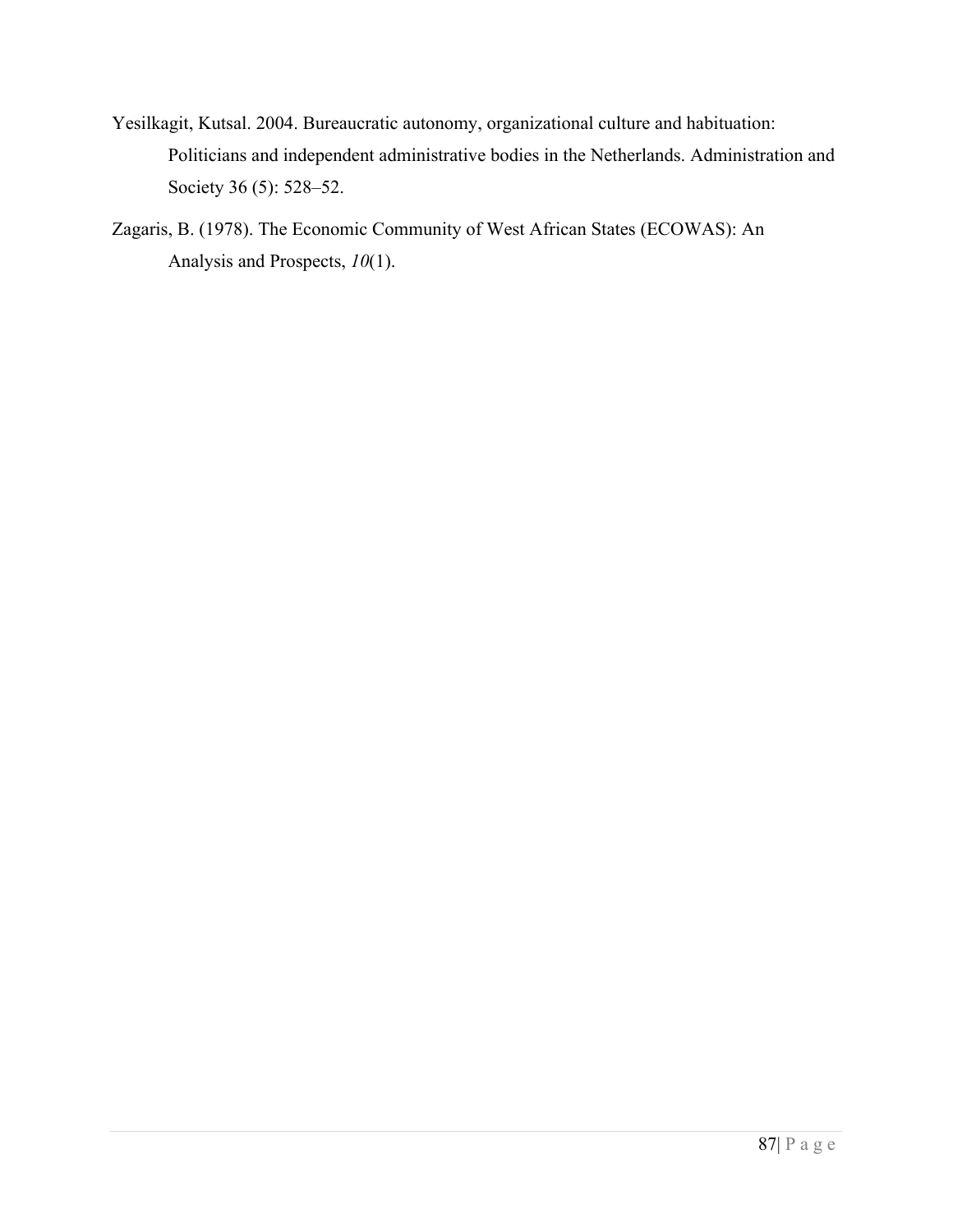## **APPENDICE**

## **INTERVIEW GUIDE**

#### **SECTION A: DONOR FUNDED BUREAUCRAT**

1. To start, please tell me a little bit about yourself and how long you have worked for the Donor Organization? What is your professional and educational background?

2. What is your current role in ECOWAS, and how long have you served in this role?

3. Does any contract exist between you/your agency/country and ECOWAS? How does this shape the execution of your mandate?

4. How do you evaluate your contributions to;

a. ECOWAS.

b. The agency/country you represent or the agency on whose ticket you work.

5. What specific goals and objectives are associated with your project? Who holds you accountable for these goals and objectives?

6. Are you a member of any professional Body?

7. If Yes,

a. What benefits do you derive from your association with these professional organizations?

b. What benefit do you derive in terms of information sharing and networking?

c. How does your association with these bodies impact on your current role?

8. What challenges are you facing in the discharge of your professional mandate?

9. What is your view of the autonomy of bureaucrats (your ability to develop policy preferences and translate your preferences into actions) like yourself in this role? Are there any steps taken by your parent organization or ECOWAS in improving the autonomy of the bureaucrats?

10. What role does the following entities play in shaping the discharge of your duties.

a. The country/body on whose mandate you are working with Ecowas.

b. The country/body providing funding for the current project you are undertaking

c. The various professional organizations of which you are a member

d. The current organization you serve (ECOWAS).